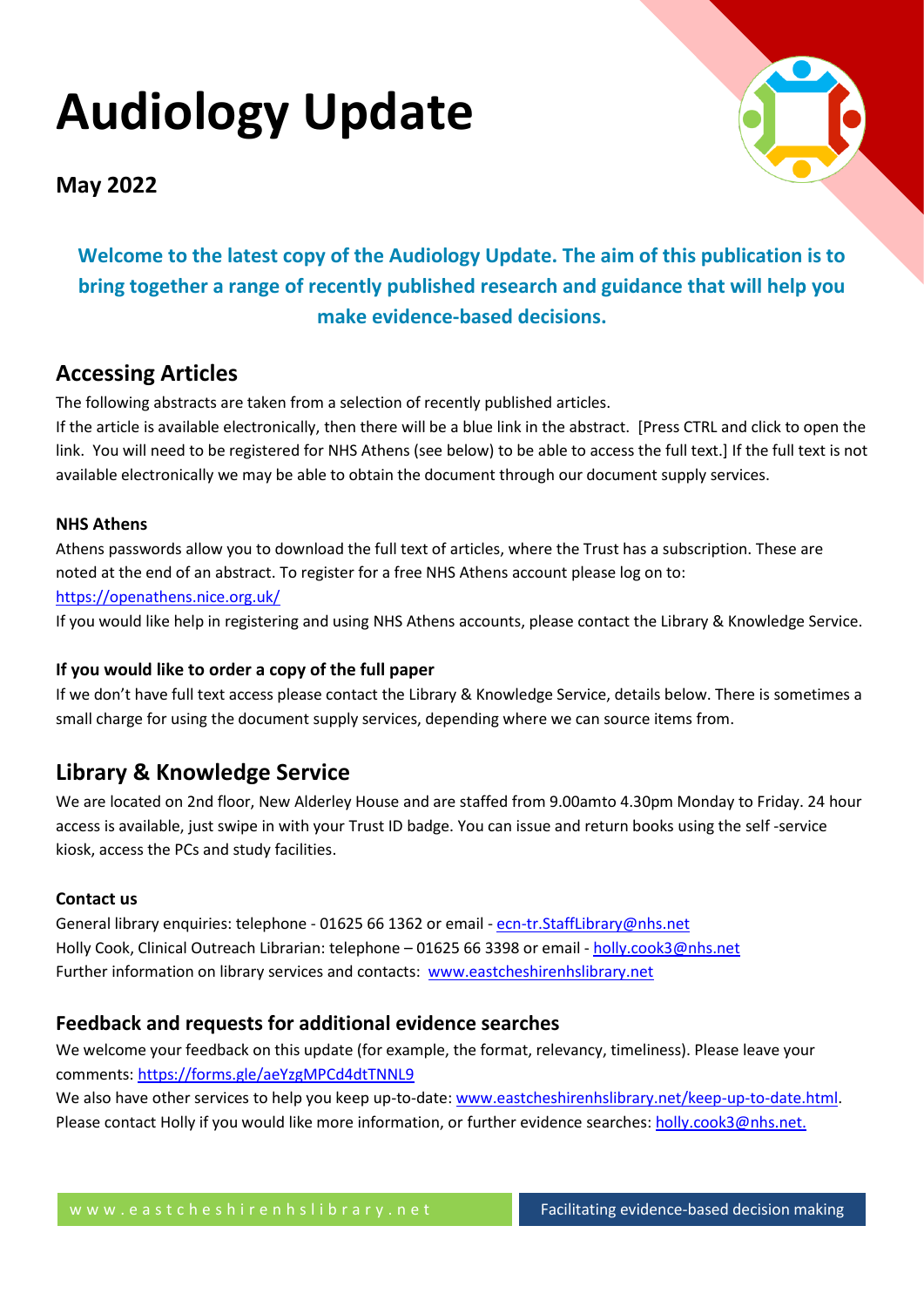# **New NICE Guidance**

**Endoscopic balloon dilation for subglottic or tracheal stenosis** Interventional procedures guidance [IPG719] *Published: 02 March 2022* <https://www.nice.org.uk/guidance/ipg719>

# **Updated NICE Guidance**

**Otitis media (acute): antimicrobial prescribing** NICE guideline [NG91] *Published: 28 March 2018 Last updated: 11 March 2022* <https://www.nice.org.uk/guidance/ng91>

# **A selection of papers from Medline and CINHAL (Dec 2021 – May 2022)**

1. **Comparing the diagnostic accuracy of audiometric Weber test and tuning fork Weber test in patients with conductive hearing loss.**

**Item Type:** Journal Article

**Authors:** Abdullah, Siti Nazira;Zakaria, Mohd Normani;Salim, Rosdan;Md Daud, Mohd Khairi and Nik Othman, Nik Adilah

**Publication Date:** Apr ,2022

**Journal:** Laryngoscope Investigative Otolaryngology 7(2), pp. 523-529

**Abstract:** Objectives: Weber test is typically conducted using tuning forks, but an audiometer can also be used for a similar purpose. Compared to the tuning fork Weber (TFW) test, performing the audiometric Weber (AW) test offers many advantages. Nevertheless, AW and TFW tests' performance compared to pure-tone audiometry (PTA) has yet to be studied. The present study aimed to determine the accuracy and agreement between the AW and TFW tests compared to PTA. Methods: In this observational cross-sectional study, 74 participants (aged 12-67 years) with unilateral conductive hearing loss (CHL) or bilateral asymmetrical CHL were enrolled. The TFW test was performed according to the established protocol at 256 and 512 Hz. For the AW test, the bone vibrator was placed in the middle of the forehead, where 250 and 500 Hz frequencies were tested. TF and AW test results were then compared with the expected lateralization from the respective PTA results. Results: At 256 Hz (or 250 Hz), the overall accuracy values of TFW and AW tests were 81.1% and 86.5%, respectively. At 512 Hz (or 500 Hz), the overall accuracy results of TFW and AW tests were 85.1% and 82.4%, respectively. In addition, the kappa statistics revealed substantial agreements between the two tests and PTA (k = .63-.72). Conclusion: Both AW and TFW tests are reasonably accurate in assessing patients with CHL. It is recommended for audiologists to perform the simple AW test to verify incomplete or questionable audiograms that are commonly encountered in clinical practice. Level of evidence: Level 3b. Copyright © 2022 The Authors. Laryngoscope Investigative Otolaryngology published by Wiley Periodicals LLC on behalf of The Triological Society.

**URL:** [https://libkey.io/libraries/1293/openurl?genre=article&sid=OVID:medline&id=pmid:35434338&id=doi:10.](https://libkey.io/libraries/1293/openurl?genre=article&sid=OVID:medline&id=pmid:35434338&id=doi:10.1002%2Flio2.747&issn=2378-8038&isbn=&volume=7&issue=2&spage=523&pages=523-529&date=2022&title=Laryngoscope+Investigative+Otolaryngology&atitle=Comparing+the+diagnostic+accuracy+of+audiometric+Weber+test+and+tuning+fork+Weber+test+in+patients+with+conductive+hearing+loss.&aulast=Abdullah&pid=%3Cauthor%3EAbdullah+SN%3BZakaria+MN%3BSalim+R%3BMd+Daud+MK%3BNik+Othman+NA%3C%2Fauthor%3E%3CAN%3E35434338%3C%2FAN%3E%3CDT%3EJournal+Article%3C%2FDT%3E) [1002%2Flio2.747&issn=2378-8038&isbn=&volume=7&issue=2&spage=523&pages=523-](https://libkey.io/libraries/1293/openurl?genre=article&sid=OVID:medline&id=pmid:35434338&id=doi:10.1002%2Flio2.747&issn=2378-8038&isbn=&volume=7&issue=2&spage=523&pages=523-529&date=2022&title=Laryngoscope+Investigative+Otolaryngology&atitle=Comparing+the+diagnostic+accuracy+of+audiometric+Weber+test+and+tuning+fork+Weber+test+in+patients+with+conductive+hearing+loss.&aulast=Abdullah&pid=%3Cauthor%3EAbdullah+SN%3BZakaria+MN%3BSalim+R%3BMd+Daud+MK%3BNik+Othman+NA%3C%2Fauthor%3E%3CAN%3E35434338%3C%2FAN%3E%3CDT%3EJournal+Article%3C%2FDT%3E) [529&date=2022&title=Laryngoscope+Investigative+Otolaryngology&atitle=Comparing+the+diagnostic+accurac](https://libkey.io/libraries/1293/openurl?genre=article&sid=OVID:medline&id=pmid:35434338&id=doi:10.1002%2Flio2.747&issn=2378-8038&isbn=&volume=7&issue=2&spage=523&pages=523-529&date=2022&title=Laryngoscope+Investigative+Otolaryngology&atitle=Comparing+the+diagnostic+accuracy+of+audiometric+Weber+test+and+tuning+fork+Weber+test+in+patients+with+conductive+hearing+loss.&aulast=Abdullah&pid=%3Cauthor%3EAbdullah+SN%3BZakaria+MN%3BSalim+R%3BMd+Daud+MK%3BNik+Othman+NA%3C%2Fauthor%3E%3CAN%3E35434338%3C%2FAN%3E%3CDT%3EJournal+Article%3C%2FDT%3E)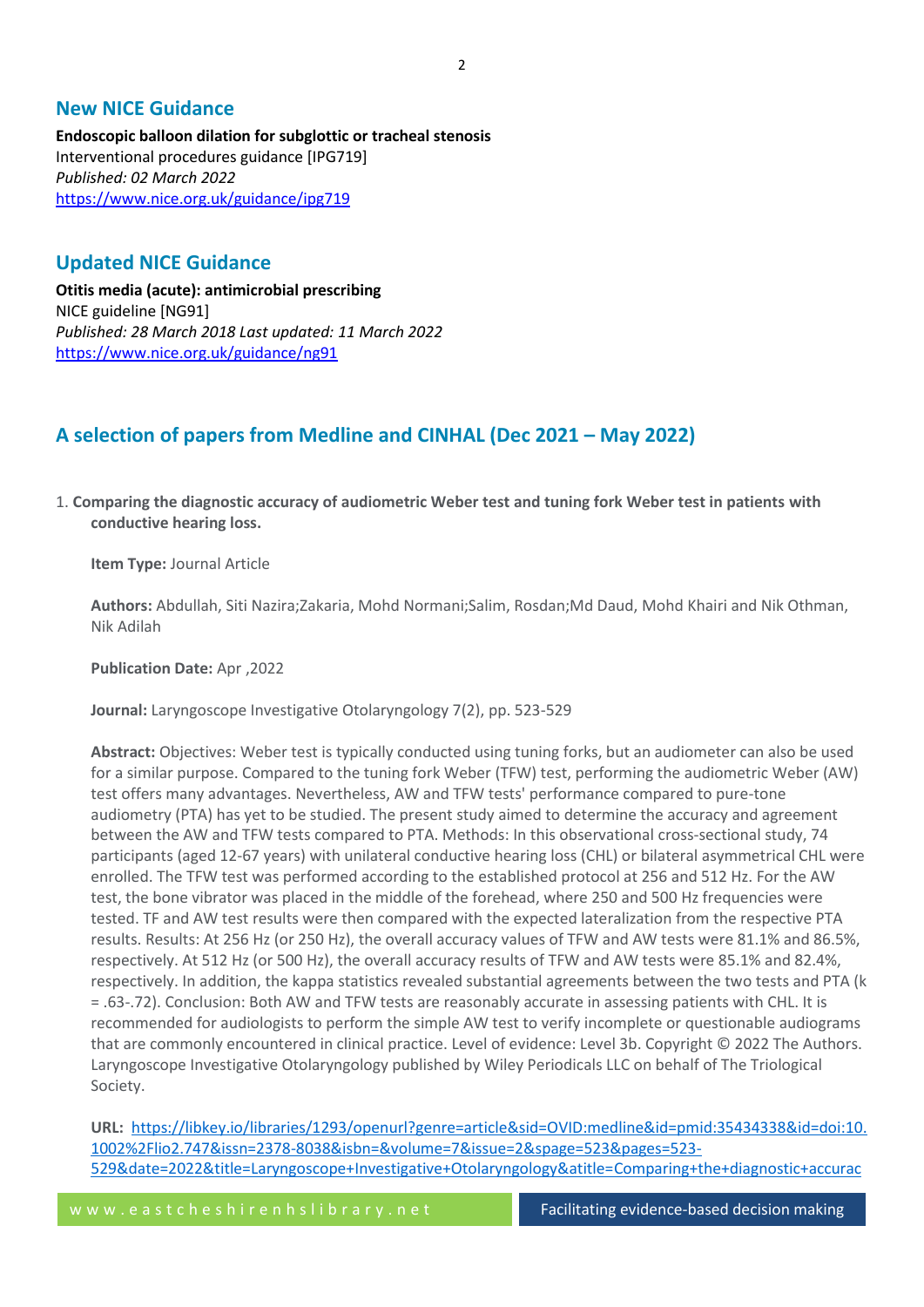[y+of+audiometric+Weber+test+and+tuning+fork+Weber+test+in+patients+with+conductive+hearing+loss.&aul](https://libkey.io/libraries/1293/openurl?genre=article&sid=OVID:medline&id=pmid:35434338&id=doi:10.1002%2Flio2.747&issn=2378-8038&isbn=&volume=7&issue=2&spage=523&pages=523-529&date=2022&title=Laryngoscope+Investigative+Otolaryngology&atitle=Comparing+the+diagnostic+accuracy+of+audiometric+Weber+test+and+tuning+fork+Weber+test+in+patients+with+conductive+hearing+loss.&aulast=Abdullah&pid=%3Cauthor%3EAbdullah+SN%3BZakaria+MN%3BSalim+R%3BMd+Daud+MK%3BNik+Othman+NA%3C%2Fauthor%3E%3CAN%3E35434338%3C%2FAN%3E%3CDT%3EJournal+Article%3C%2FDT%3E) [ast=Abdullah&pid=%3Cauthor%3EAbdullah+SN%3BZakaria+MN%3BSalim+R%3BMd+Daud+MK%3BNik+Othman](https://libkey.io/libraries/1293/openurl?genre=article&sid=OVID:medline&id=pmid:35434338&id=doi:10.1002%2Flio2.747&issn=2378-8038&isbn=&volume=7&issue=2&spage=523&pages=523-529&date=2022&title=Laryngoscope+Investigative+Otolaryngology&atitle=Comparing+the+diagnostic+accuracy+of+audiometric+Weber+test+and+tuning+fork+Weber+test+in+patients+with+conductive+hearing+loss.&aulast=Abdullah&pid=%3Cauthor%3EAbdullah+SN%3BZakaria+MN%3BSalim+R%3BMd+Daud+MK%3BNik+Othman+NA%3C%2Fauthor%3E%3CAN%3E35434338%3C%2FAN%3E%3CDT%3EJournal+Article%3C%2FDT%3E) [+NA%3C%2Fauthor%3E%3CAN%3E35434338%3C%2FAN%3E%3CDT%3EJournal+Article%3C%2FDT%3E](https://libkey.io/libraries/1293/openurl?genre=article&sid=OVID:medline&id=pmid:35434338&id=doi:10.1002%2Flio2.747&issn=2378-8038&isbn=&volume=7&issue=2&spage=523&pages=523-529&date=2022&title=Laryngoscope+Investigative+Otolaryngology&atitle=Comparing+the+diagnostic+accuracy+of+audiometric+Weber+test+and+tuning+fork+Weber+test+in+patients+with+conductive+hearing+loss.&aulast=Abdullah&pid=%3Cauthor%3EAbdullah+SN%3BZakaria+MN%3BSalim+R%3BMd+Daud+MK%3BNik+Othman+NA%3C%2Fauthor%3E%3CAN%3E35434338%3C%2FAN%3E%3CDT%3EJournal+Article%3C%2FDT%3E)

# 2. **Cochlear implantation in common cavity deformity: a systematic review**

**Item Type:** Journal Article

**Authors:** Al-Mahboob, Ayshah;Alhabib, Salman F.;Abdelsamad, Yassin and Alzhrani, Farid

# **Publication Date:** Jan ,2022

**Journal:** European Archives of Oto-Rhino-Laryngology 279(1), pp. 37-48

**Abstract:** PURPOSE: Cochlear implantation became a valid hearing rehabilitation option in common cavity deformity. This study aimed to assess the audiological and speech outcomes of cochlear implantation in common cavity deformity patients and to address the surgical aspect used in this population. METHODS: A comprehensive systematic literature review based on preferred reporting items for systematic reviews and meta-analyses (PRISMA) guideline from database inception through April 2020. Eighteen published articles including 138 patients with common cavity deformity met the inclusion criteria. These articles studied the surgical techniques and the audiological outcomes of cochlear implantation in patients with common cavity deformity in English language. RESULTS: Trans-mastoid labyrinthotomy was the common surgical approach in these patients. The average speech intelligibility rating and categories of auditory performance scores in common cavity deformity were lower than in normal cochlea subjects (p 0.05) compared with other types of inner ear malformations. CONCLUSION: Patients with common cavity deformity who underwent cochlear implantation showed a beneficial audiological and speech outcome. However, their performance is highly variable. Therefore, pre-operative counseling of the parents is necessary. The surgical approaches should be individualized according to clinical, radiological, and surgical findings. Copyright © 2021. The Author(s), under exclusive licence to Springer-Verlag GmbH Germany, part of Springer Nature.

**URL:** [https://libkey.io/libraries/1293/openurl?genre=article&sid=OVID:medline&id=pmid:34052873&id=doi:10.](https://libkey.io/libraries/1293/openurl?genre=article&sid=OVID:medline&id=pmid:34052873&id=doi:10.1007%2Fs00405-021-06884-5&issn=0937-4477&isbn=&volume=279&issue=1&spage=37&pages=37-48&date=2022&title=European+Archives+of+Oto-Rhino-Laryngology&atitle=Cochlear+implantation+in+common+cavity+deformity%3A+a+systematic+review.&aulast=Al-Mahboob&pid=%3Cauthor%3EAl-Mahboob+A%3BAlhabib+SF%3BAbdelsamad+Y%3BAlzhrani+F%3C%2Fauthor%3E%3CAN%3E34052873%3C%2FAN%3E%3CDT%3EJournal+Article%3C%2FDT%3E) [1007%2Fs00405-021-06884-5&issn=0937-4477&isbn=&volume=279&issue=1&spage=37&pages=37-](https://libkey.io/libraries/1293/openurl?genre=article&sid=OVID:medline&id=pmid:34052873&id=doi:10.1007%2Fs00405-021-06884-5&issn=0937-4477&isbn=&volume=279&issue=1&spage=37&pages=37-48&date=2022&title=European+Archives+of+Oto-Rhino-Laryngology&atitle=Cochlear+implantation+in+common+cavity+deformity%3A+a+systematic+review.&aulast=Al-Mahboob&pid=%3Cauthor%3EAl-Mahboob+A%3BAlhabib+SF%3BAbdelsamad+Y%3BAlzhrani+F%3C%2Fauthor%3E%3CAN%3E34052873%3C%2FAN%3E%3CDT%3EJournal+Article%3C%2FDT%3E) [48&date=2022&title=European+Archives+of+Oto-Rhino-](https://libkey.io/libraries/1293/openurl?genre=article&sid=OVID:medline&id=pmid:34052873&id=doi:10.1007%2Fs00405-021-06884-5&issn=0937-4477&isbn=&volume=279&issue=1&spage=37&pages=37-48&date=2022&title=European+Archives+of+Oto-Rhino-Laryngology&atitle=Cochlear+implantation+in+common+cavity+deformity%3A+a+systematic+review.&aulast=Al-Mahboob&pid=%3Cauthor%3EAl-Mahboob+A%3BAlhabib+SF%3BAbdelsamad+Y%3BAlzhrani+F%3C%2Fauthor%3E%3CAN%3E34052873%3C%2FAN%3E%3CDT%3EJournal+Article%3C%2FDT%3E)[Laryngology&atitle=Cochlear+implantation+in+common+cavity+deformity%3A+a+systematic+review.&aulast=A](https://libkey.io/libraries/1293/openurl?genre=article&sid=OVID:medline&id=pmid:34052873&id=doi:10.1007%2Fs00405-021-06884-5&issn=0937-4477&isbn=&volume=279&issue=1&spage=37&pages=37-48&date=2022&title=European+Archives+of+Oto-Rhino-Laryngology&atitle=Cochlear+implantation+in+common+cavity+deformity%3A+a+systematic+review.&aulast=Al-Mahboob&pid=%3Cauthor%3EAl-Mahboob+A%3BAlhabib+SF%3BAbdelsamad+Y%3BAlzhrani+F%3C%2Fauthor%3E%3CAN%3E34052873%3C%2FAN%3E%3CDT%3EJournal+Article%3C%2FDT%3E) [l-Mahboob&pid=%3Cauthor%3EAl-](https://libkey.io/libraries/1293/openurl?genre=article&sid=OVID:medline&id=pmid:34052873&id=doi:10.1007%2Fs00405-021-06884-5&issn=0937-4477&isbn=&volume=279&issue=1&spage=37&pages=37-48&date=2022&title=European+Archives+of+Oto-Rhino-Laryngology&atitle=Cochlear+implantation+in+common+cavity+deformity%3A+a+systematic+review.&aulast=Al-Mahboob&pid=%3Cauthor%3EAl-Mahboob+A%3BAlhabib+SF%3BAbdelsamad+Y%3BAlzhrani+F%3C%2Fauthor%3E%3CAN%3E34052873%3C%2FAN%3E%3CDT%3EJournal+Article%3C%2FDT%3E)[Mahboob+A%3BAlhabib+SF%3BAbdelsamad+Y%3BAlzhrani+F%3C%2Fauthor%3E%3CAN%3E34052873%3C%2F](https://libkey.io/libraries/1293/openurl?genre=article&sid=OVID:medline&id=pmid:34052873&id=doi:10.1007%2Fs00405-021-06884-5&issn=0937-4477&isbn=&volume=279&issue=1&spage=37&pages=37-48&date=2022&title=European+Archives+of+Oto-Rhino-Laryngology&atitle=Cochlear+implantation+in+common+cavity+deformity%3A+a+systematic+review.&aulast=Al-Mahboob&pid=%3Cauthor%3EAl-Mahboob+A%3BAlhabib+SF%3BAbdelsamad+Y%3BAlzhrani+F%3C%2Fauthor%3E%3CAN%3E34052873%3C%2FAN%3E%3CDT%3EJournal+Article%3C%2FDT%3E) [AN%3E%3CDT%3EJournal+Article%3C%2FDT%3E](https://libkey.io/libraries/1293/openurl?genre=article&sid=OVID:medline&id=pmid:34052873&id=doi:10.1007%2Fs00405-021-06884-5&issn=0937-4477&isbn=&volume=279&issue=1&spage=37&pages=37-48&date=2022&title=European+Archives+of+Oto-Rhino-Laryngology&atitle=Cochlear+implantation+in+common+cavity+deformity%3A+a+systematic+review.&aulast=Al-Mahboob&pid=%3Cauthor%3EAl-Mahboob+A%3BAlhabib+SF%3BAbdelsamad+Y%3BAlzhrani+F%3C%2Fauthor%3E%3CAN%3E34052873%3C%2FAN%3E%3CDT%3EJournal+Article%3C%2FDT%3E)

3. **Cochlear implant in immune mediated inner ear diseases: Impedance variations and clinical outcomes.**

**Item Type:** Journal Article

**Authors:** Atturo, Francesca;Portanova, Ginevra;Russo, Francesca Yoshie;Seta, Daniele De;Mariani, Laura;Borel, Stephanie;Greco, Antonio;Mosnier, Isabelle and Mancini, Patrizia

**Publication Date:** Mar ,2022

**Journal:** Cochlear Implants International 23(2), pp. 70-79

**Abstract:** OBJECTIVE: Immune-mediated inner ear disease (IMIED) might cause severe/profound hearing loss and these patients are considered ideal candidates to cochlear implant (CI) surgery. The aim of the study was to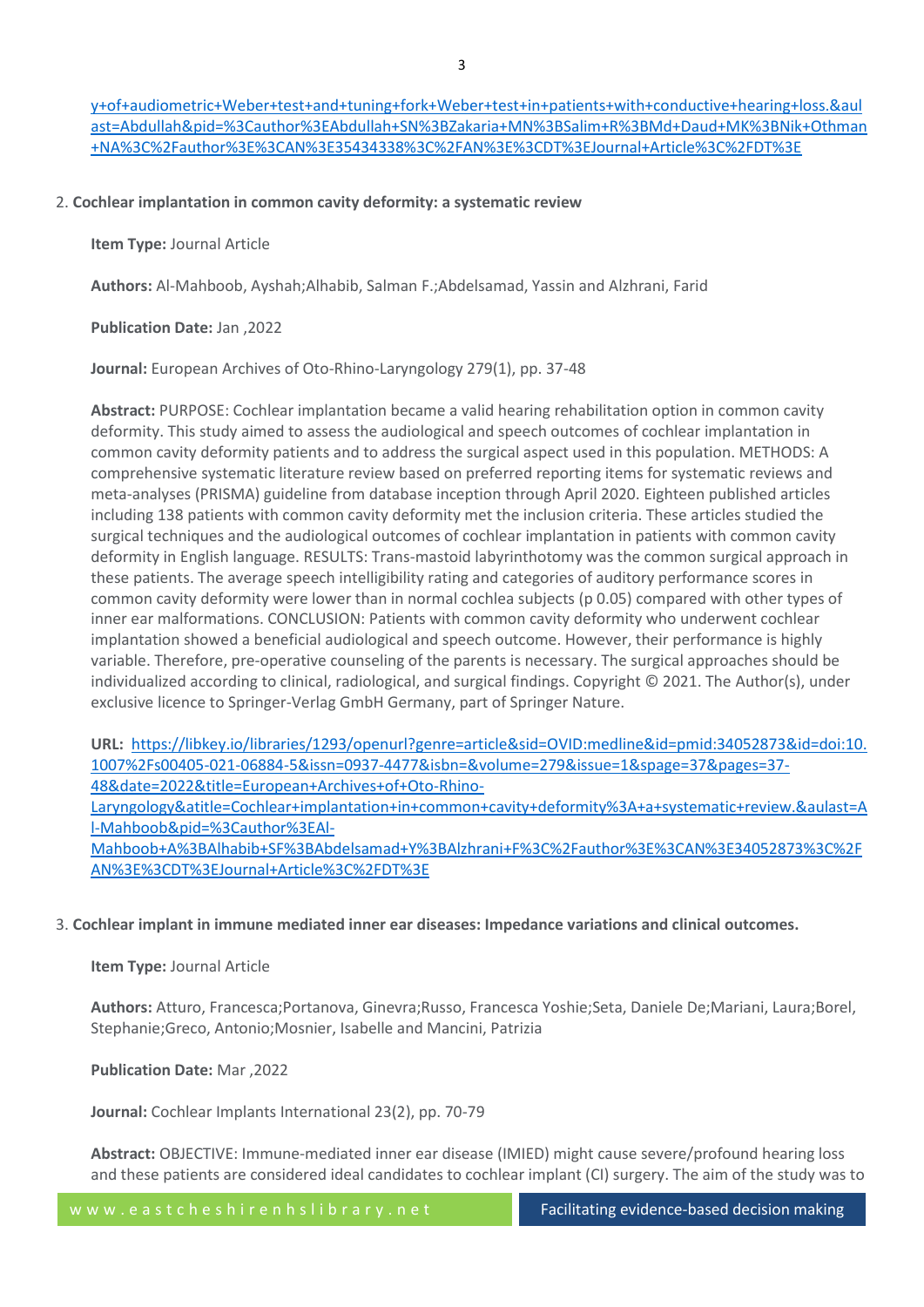evaluate impedance changes over time. METHOD: The Study Group (SG) was composed of CI IMIED patients (31 ears) and a Control Group (CG) of CI patients with hearing loss not related to their immune system (31 ears). Audiological performance and impedance values were measured and compared amongst groups at 3, 6, 12 and 18 months following the fitting sessions. RESULTS: Speech perception was significantly better for SG in word and sentence recognition in quiet. Impedance values were, on average, significantly higher for apical and middle electrode segments in SG compared to CG at the 3- month follow-up and were maintained over time. Additionally, a subset of SG patients (active patients) experienced significantly greater impedance fluctuation corresponding to clinical symptom reactivation. CONCLUSION: IMIED patients achieve good audiological performance. However, the relapsing inflammation could change the inner ear environment, causing impedance fluctuations and, consequently, more frequent CI fittings. Additionally, impedance evaluation could be utilized as an early warning sign of IMIED recurrence and as an aid to therapeutic decision-making.

**URL:** [https://libkey.io/libraries/1293/openurl?genre=article&sid=OVID:medline&id=pmid:34844527&id=doi:10.](https://libkey.io/libraries/1293/openurl?genre=article&sid=OVID:medline&id=pmid:34844527&id=doi:10.1080%2F14670100.2021.1992149&issn=1467-0100&isbn=&volume=23&issue=2&spage=70&pages=70-79&date=2022&title=Cochlear+Implants+International&atitle=Cochlear+implant+in+immune+mediated+inner+ear+diseases%3A+Impedance+variations+and+clinical+outcomes.&aulast=Atturo&pid=%3Cauthor%3EAtturo+F%3BPortanova+G%3BRusso+FY%3BSeta+D%3BMariani+L%3BBorel+S%3BGreco+A%3BMosnier+I%3BMancini+P%3C%2Fauthor%3E%3CAN%3E34844527%3C%2FAN%3E%3CDT%3EJournal+Article%3C%2FDT%3E) [1080%2F14670100.2021.1992149&issn=1467-0100&isbn=&volume=23&issue=2&spage=70&pages=70-](https://libkey.io/libraries/1293/openurl?genre=article&sid=OVID:medline&id=pmid:34844527&id=doi:10.1080%2F14670100.2021.1992149&issn=1467-0100&isbn=&volume=23&issue=2&spage=70&pages=70-79&date=2022&title=Cochlear+Implants+International&atitle=Cochlear+implant+in+immune+mediated+inner+ear+diseases%3A+Impedance+variations+and+clinical+outcomes.&aulast=Atturo&pid=%3Cauthor%3EAtturo+F%3BPortanova+G%3BRusso+FY%3BSeta+D%3BMariani+L%3BBorel+S%3BGreco+A%3BMosnier+I%3BMancini+P%3C%2Fauthor%3E%3CAN%3E34844527%3C%2FAN%3E%3CDT%3EJournal+Article%3C%2FDT%3E) [79&date=2022&title=Cochlear+Implants+International&atitle=Cochlear+implant+in+immune+mediated+inner+](https://libkey.io/libraries/1293/openurl?genre=article&sid=OVID:medline&id=pmid:34844527&id=doi:10.1080%2F14670100.2021.1992149&issn=1467-0100&isbn=&volume=23&issue=2&spage=70&pages=70-79&date=2022&title=Cochlear+Implants+International&atitle=Cochlear+implant+in+immune+mediated+inner+ear+diseases%3A+Impedance+variations+and+clinical+outcomes.&aulast=Atturo&pid=%3Cauthor%3EAtturo+F%3BPortanova+G%3BRusso+FY%3BSeta+D%3BMariani+L%3BBorel+S%3BGreco+A%3BMosnier+I%3BMancini+P%3C%2Fauthor%3E%3CAN%3E34844527%3C%2FAN%3E%3CDT%3EJournal+Article%3C%2FDT%3E) [ear+diseases%3A+Impedance+variations+and+clinical+outcomes.&aulast=Atturo&pid=%3Cauthor%3EAtturo+F](https://libkey.io/libraries/1293/openurl?genre=article&sid=OVID:medline&id=pmid:34844527&id=doi:10.1080%2F14670100.2021.1992149&issn=1467-0100&isbn=&volume=23&issue=2&spage=70&pages=70-79&date=2022&title=Cochlear+Implants+International&atitle=Cochlear+implant+in+immune+mediated+inner+ear+diseases%3A+Impedance+variations+and+clinical+outcomes.&aulast=Atturo&pid=%3Cauthor%3EAtturo+F%3BPortanova+G%3BRusso+FY%3BSeta+D%3BMariani+L%3BBorel+S%3BGreco+A%3BMosnier+I%3BMancini+P%3C%2Fauthor%3E%3CAN%3E34844527%3C%2FAN%3E%3CDT%3EJournal+Article%3C%2FDT%3E) [%3BPortanova+G%3BRusso+FY%3BSeta+D%3BMariani+L%3BBorel+S%3BGreco+A%3BMosnier+I%3BMancini+P](https://libkey.io/libraries/1293/openurl?genre=article&sid=OVID:medline&id=pmid:34844527&id=doi:10.1080%2F14670100.2021.1992149&issn=1467-0100&isbn=&volume=23&issue=2&spage=70&pages=70-79&date=2022&title=Cochlear+Implants+International&atitle=Cochlear+implant+in+immune+mediated+inner+ear+diseases%3A+Impedance+variations+and+clinical+outcomes.&aulast=Atturo&pid=%3Cauthor%3EAtturo+F%3BPortanova+G%3BRusso+FY%3BSeta+D%3BMariani+L%3BBorel+S%3BGreco+A%3BMosnier+I%3BMancini+P%3C%2Fauthor%3E%3CAN%3E34844527%3C%2FAN%3E%3CDT%3EJournal+Article%3C%2FDT%3E) [%3C%2Fauthor%3E%3CAN%3E34844527%3C%2FAN%3E%3CDT%3EJournal+Article%3C%2FDT%3E](https://libkey.io/libraries/1293/openurl?genre=article&sid=OVID:medline&id=pmid:34844527&id=doi:10.1080%2F14670100.2021.1992149&issn=1467-0100&isbn=&volume=23&issue=2&spage=70&pages=70-79&date=2022&title=Cochlear+Implants+International&atitle=Cochlear+implant+in+immune+mediated+inner+ear+diseases%3A+Impedance+variations+and+clinical+outcomes.&aulast=Atturo&pid=%3Cauthor%3EAtturo+F%3BPortanova+G%3BRusso+FY%3BSeta+D%3BMariani+L%3BBorel+S%3BGreco+A%3BMosnier+I%3BMancini+P%3C%2Fauthor%3E%3CAN%3E34844527%3C%2FAN%3E%3CDT%3EJournal+Article%3C%2FDT%3E)

# 4. **Frailty and Quality of Life After Cochlear Implantation in Older Adults.**

**Item Type:** Journal Article

**Authors:** Aylward, Alana;Murphy-Meyers, Morganne;Allen, Chelsea McCarty;Patel, Neil S. and Gurgel, Richard K.

# **Publication Date:** 2022

**Journal:** Otolaryngology - Head & Neck Surgery 166(2), pp. 350-356

**Abstract:** OBJECTIVE: To examine the relationship among frailty index, hearing measures, and hearing-related quality of life (QOL) in older recipients of cochlear implants. STUDY DESIGN: Cross-sectional survey. SETTING: Academic medical center. METHODS: Adults aged >=65 years at the time of receiving cochlear implants between July 13, 2000, and April 3, 2019, were asked to complete a questionnaire on hearing-related QOL. Chart review was performed to identify patients' characteristics. Correlations were calculated between frailty index and audiologic outcome measures as well as between speech recognition scores and QOL scores. Linear regression models were developed to examine the impact of clinical characteristics, frailty index, and hearing measures on hearing-related QOL. RESULTS: Data for 143 respondents were included. The mean age was 80.7 years (SD, 7.1), with a mean 27.8 years of hearing loss (SD, 17.4) before implantation. The mean frailty index was 11.1 (SD, 10.6), indicating that patients had 1 or 2 of the measured comorbidities on average. No correlation was found between lower frailty index (better health) and hearing scores, including pure tone averages (PTAs) and speech recognition scores. Lower frailty index and larger improvement in PTA after cochlear implantation predicted better QOL scores on univariate analysis (respectively, P = .002, beta = -0.42 [95% CI, -0.68 to -0.16]; P = .008, beta = -0.15 [95% CI, -0.26 to -0.04]) and multivariate analysis (P = .047, beta = -0.28 [95% CI, -0.55 to -0.01]; P = .006, beta = -0.16 [95% CI, -0.28 to -0.05]). No speech recognition scores correlated with QOL after cochlear implantation. CONCLUSIONS: Frailty index does not correlate with hearing scores after cochlear implantation in older adults. Lower frailty index and more improvement in PTA predict better QOL scores after cochlear implantation in older adults.

**URL:** [https://libkey.io/libraries/1293/openurl?genre=article&sid=OVID:medline&id=pmid:33874790&id=doi:10.](https://libkey.io/libraries/1293/openurl?genre=article&sid=OVID:medline&id=pmid:33874790&id=doi:10.1177%2F01945998211004589&issn=0194-5998&isbn=&volume=166&issue=2&spage=350&pages=350-356&date=2022&title=Otolaryngology+-+Head+%26+Neck+Surgery&atitle=Frailty+and+Quality+of+Life+After+Cochlear+Implantation+in+Older+Adults.&aulast=Aylward&pid=%3Cauthor%3EAylward+A%3BMurphy-Meyers+M%3BAllen+CM%3BPatel+NS%3BGurgel+RK%3C%2Fauthor%3E%3CAN%3E33874790%3C%2FAN%3E%3CDT%3EJournal+Article%3C%2FDT%3E) [1177%2F01945998211004589&issn=0194-5998&isbn=&volume=166&issue=2&spage=350&pages=350-](https://libkey.io/libraries/1293/openurl?genre=article&sid=OVID:medline&id=pmid:33874790&id=doi:10.1177%2F01945998211004589&issn=0194-5998&isbn=&volume=166&issue=2&spage=350&pages=350-356&date=2022&title=Otolaryngology+-+Head+%26+Neck+Surgery&atitle=Frailty+and+Quality+of+Life+After+Cochlear+Implantation+in+Older+Adults.&aulast=Aylward&pid=%3Cauthor%3EAylward+A%3BMurphy-Meyers+M%3BAllen+CM%3BPatel+NS%3BGurgel+RK%3C%2Fauthor%3E%3CAN%3E33874790%3C%2FAN%3E%3CDT%3EJournal+Article%3C%2FDT%3E)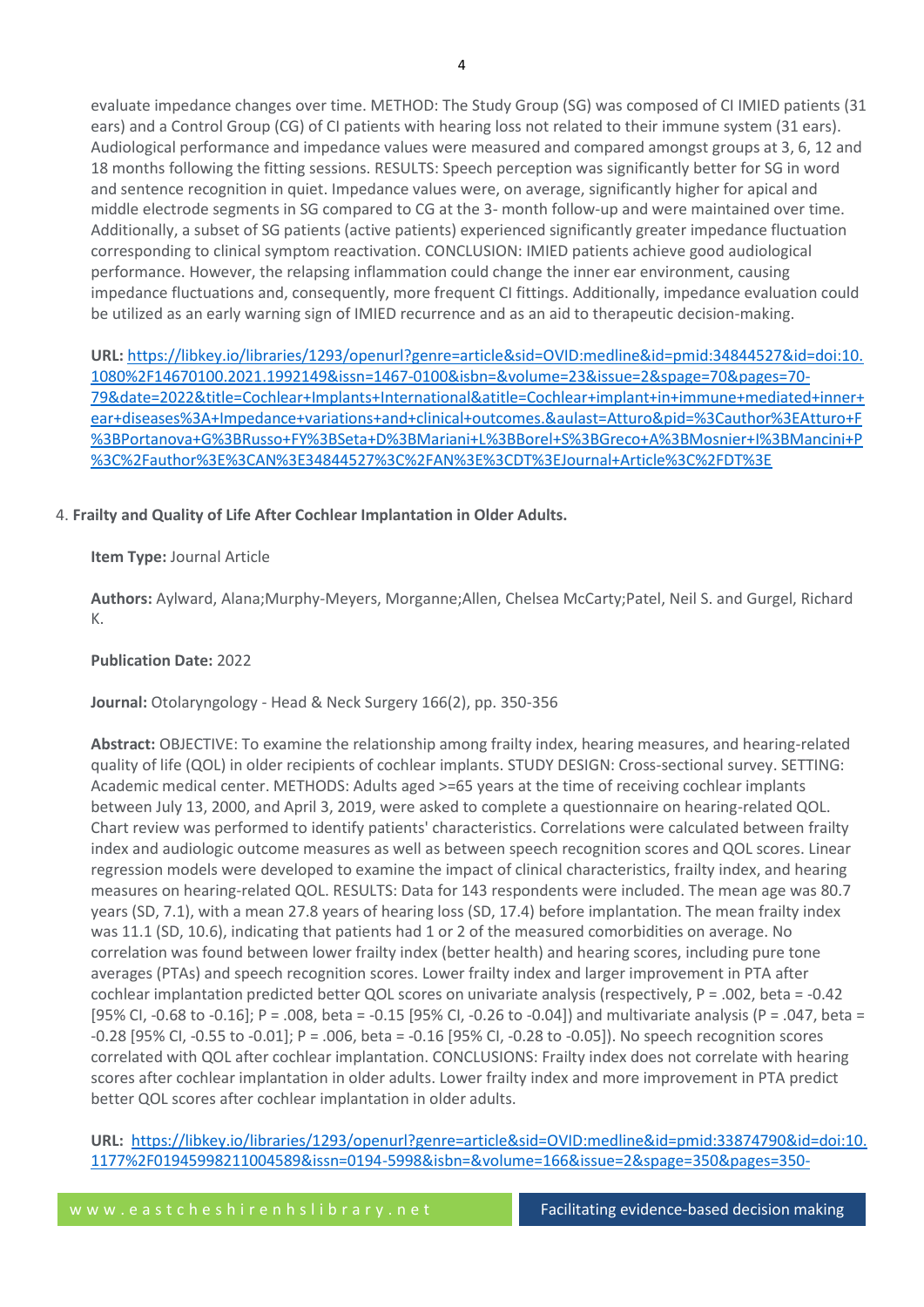# [356&date=2022&title=Otolaryngology+-](https://libkey.io/libraries/1293/openurl?genre=article&sid=OVID:medline&id=pmid:33874790&id=doi:10.1177%2F01945998211004589&issn=0194-5998&isbn=&volume=166&issue=2&spage=350&pages=350-356&date=2022&title=Otolaryngology+-+Head+%26+Neck+Surgery&atitle=Frailty+and+Quality+of+Life+After+Cochlear+Implantation+in+Older+Adults.&aulast=Aylward&pid=%3Cauthor%3EAylward+A%3BMurphy-Meyers+M%3BAllen+CM%3BPatel+NS%3BGurgel+RK%3C%2Fauthor%3E%3CAN%3E33874790%3C%2FAN%3E%3CDT%3EJournal+Article%3C%2FDT%3E)

[+Head+%26+Neck+Surgery&atitle=Frailty+and+Quality+of+Life+After+Cochlear+Implantation+in+Older+Adults.](https://libkey.io/libraries/1293/openurl?genre=article&sid=OVID:medline&id=pmid:33874790&id=doi:10.1177%2F01945998211004589&issn=0194-5998&isbn=&volume=166&issue=2&spage=350&pages=350-356&date=2022&title=Otolaryngology+-+Head+%26+Neck+Surgery&atitle=Frailty+and+Quality+of+Life+After+Cochlear+Implantation+in+Older+Adults.&aulast=Aylward&pid=%3Cauthor%3EAylward+A%3BMurphy-Meyers+M%3BAllen+CM%3BPatel+NS%3BGurgel+RK%3C%2Fauthor%3E%3CAN%3E33874790%3C%2FAN%3E%3CDT%3EJournal+Article%3C%2FDT%3E) [&aulast=Aylward&pid=%3Cauthor%3EAylward+A%3BMurphy-](https://libkey.io/libraries/1293/openurl?genre=article&sid=OVID:medline&id=pmid:33874790&id=doi:10.1177%2F01945998211004589&issn=0194-5998&isbn=&volume=166&issue=2&spage=350&pages=350-356&date=2022&title=Otolaryngology+-+Head+%26+Neck+Surgery&atitle=Frailty+and+Quality+of+Life+After+Cochlear+Implantation+in+Older+Adults.&aulast=Aylward&pid=%3Cauthor%3EAylward+A%3BMurphy-Meyers+M%3BAllen+CM%3BPatel+NS%3BGurgel+RK%3C%2Fauthor%3E%3CAN%3E33874790%3C%2FAN%3E%3CDT%3EJournal+Article%3C%2FDT%3E)[Meyers+M%3BAllen+CM%3BPatel+NS%3BGurgel+RK%3C%2Fauthor%3E%3CAN%3E33874790%3C%2FAN%3E%](https://libkey.io/libraries/1293/openurl?genre=article&sid=OVID:medline&id=pmid:33874790&id=doi:10.1177%2F01945998211004589&issn=0194-5998&isbn=&volume=166&issue=2&spage=350&pages=350-356&date=2022&title=Otolaryngology+-+Head+%26+Neck+Surgery&atitle=Frailty+and+Quality+of+Life+After+Cochlear+Implantation+in+Older+Adults.&aulast=Aylward&pid=%3Cauthor%3EAylward+A%3BMurphy-Meyers+M%3BAllen+CM%3BPatel+NS%3BGurgel+RK%3C%2Fauthor%3E%3CAN%3E33874790%3C%2FAN%3E%3CDT%3EJournal+Article%3C%2FDT%3E) [3CDT%3EJournal+Article%3C%2FDT%3E](https://libkey.io/libraries/1293/openurl?genre=article&sid=OVID:medline&id=pmid:33874790&id=doi:10.1177%2F01945998211004589&issn=0194-5998&isbn=&volume=166&issue=2&spage=350&pages=350-356&date=2022&title=Otolaryngology+-+Head+%26+Neck+Surgery&atitle=Frailty+and+Quality+of+Life+After+Cochlear+Implantation+in+Older+Adults.&aulast=Aylward&pid=%3Cauthor%3EAylward+A%3BMurphy-Meyers+M%3BAllen+CM%3BPatel+NS%3BGurgel+RK%3C%2Fauthor%3E%3CAN%3E33874790%3C%2FAN%3E%3CDT%3EJournal+Article%3C%2FDT%3E)

# 5. **Anatomical and audiological considerations in branchiootorenal syndrome: A systematic review**

## **Item Type:** Journal Article

**Authors:** Biggs, Kirsty;Crundwell, Gemma;Metcalfe, Christopher;Muzaffar, Jameel;Monksfield, Peter and Bance, Manohar

## **Publication Date:** Apr ,2022

**Journal:** Laryngoscope Investigative Otolaryngology 7(2), pp. 540-563

**Abstract:** Objective: Establish anatomical considerations, audiological outcomes, and optimal management in patients with branchiootic/branchiootorenal syndrome (BO/BOR). Methods: Databases reviewed: Medline, Pubmed, Embase, Web of Science, Cochrane Collection, and ClinicalTrials.gov. Clinical or radiological studies of patients with BOR syndrome describing either the audiological profile or anatomical changes were included. Articles in which BOR syndrome was associated with other syndromes, and those that were focused only on general and genetic aspects of BOR syndrome were excluded. Articles were assessed using Oxford Centre for Evidence-Based Medicine (OCEBM) grading system and the Brazzelli risk of bias tool for nonrandomized studies. Results: Searches identified 379 articles. Of these, 64 studies met the inclusion criteria, reporting outcomes in 482 patients from at least 95 families. In 308 patients, hearing loss was categorized as sensorineural (29%), conductive (20%), and mixed (51%). Hearing outcomes were variable in terms of onset, pattern, and severity; ranging from mild to profound deafness. One hundred sixty-nine patients presented with inner ear anomalies, 145 had middle, and 151 had external ear abnormalities. In 44 studies, 58 ear operations were described. Mixed outcomes were reported in patients managed with hearing aids or middle ear surgery; however, successful cochlear implantation was described in all five cases. Conclusion: The anatomical and audiological profiles of patients with BO/BOR are variable. A range of surgical procedures were described, however lacked objective outcome measures. Given the range of anatomical variants, management decisions should be made on an individual basis including full audiological and radiological assessment. Level of evidence: NA. Copyright © 2022 The Authors. Laryngoscope Investigative Otolaryngology published by Wiley Periodicals LLC on behalf of The Triological Society.

**URL:** [https://libkey.io/libraries/1293/openurl?genre=article&sid=OVID:medline&id=pmid:35434312&id=doi:10.](https://libkey.io/libraries/1293/openurl?genre=article&sid=OVID:medline&id=pmid:35434312&id=doi:10.1002%2Flio2.749&issn=2378-8038&isbn=&volume=7&issue=2&spage=540&pages=540-563&date=2022&title=Laryngoscope+Investigative+Otolaryngology&atitle=Anatomical+and+audiological+considerations+in+branchiootorenal+syndrome%3A+A+systematic+review.&aulast=Biggs&pid=%3Cauthor%3EBiggs+K%3BCrundwell+G%3BMetcalfe+C%3BMuzaffar+J%3BMonksfield+P%3BBance+M%3C%2Fauthor%3E%3CAN%3E35434312%3C%2FAN%3E%3CDT%3EJournal+Article%3C%2FDT%3E) [1002%2Flio2.749&issn=2378-8038&isbn=&volume=7&issue=2&spage=540&pages=540-](https://libkey.io/libraries/1293/openurl?genre=article&sid=OVID:medline&id=pmid:35434312&id=doi:10.1002%2Flio2.749&issn=2378-8038&isbn=&volume=7&issue=2&spage=540&pages=540-563&date=2022&title=Laryngoscope+Investigative+Otolaryngology&atitle=Anatomical+and+audiological+considerations+in+branchiootorenal+syndrome%3A+A+systematic+review.&aulast=Biggs&pid=%3Cauthor%3EBiggs+K%3BCrundwell+G%3BMetcalfe+C%3BMuzaffar+J%3BMonksfield+P%3BBance+M%3C%2Fauthor%3E%3CAN%3E35434312%3C%2FAN%3E%3CDT%3EJournal+Article%3C%2FDT%3E) [563&date=2022&title=Laryngoscope+Investigative+Otolaryngology&atitle=Anatomical+and+audiological+consi](https://libkey.io/libraries/1293/openurl?genre=article&sid=OVID:medline&id=pmid:35434312&id=doi:10.1002%2Flio2.749&issn=2378-8038&isbn=&volume=7&issue=2&spage=540&pages=540-563&date=2022&title=Laryngoscope+Investigative+Otolaryngology&atitle=Anatomical+and+audiological+considerations+in+branchiootorenal+syndrome%3A+A+systematic+review.&aulast=Biggs&pid=%3Cauthor%3EBiggs+K%3BCrundwell+G%3BMetcalfe+C%3BMuzaffar+J%3BMonksfield+P%3BBance+M%3C%2Fauthor%3E%3CAN%3E35434312%3C%2FAN%3E%3CDT%3EJournal+Article%3C%2FDT%3E) [derations+in+branchiootorenal+syndrome%3A+A+systematic+review.&aulast=Biggs&pid=%3Cauthor%3EBiggs+](https://libkey.io/libraries/1293/openurl?genre=article&sid=OVID:medline&id=pmid:35434312&id=doi:10.1002%2Flio2.749&issn=2378-8038&isbn=&volume=7&issue=2&spage=540&pages=540-563&date=2022&title=Laryngoscope+Investigative+Otolaryngology&atitle=Anatomical+and+audiological+considerations+in+branchiootorenal+syndrome%3A+A+systematic+review.&aulast=Biggs&pid=%3Cauthor%3EBiggs+K%3BCrundwell+G%3BMetcalfe+C%3BMuzaffar+J%3BMonksfield+P%3BBance+M%3C%2Fauthor%3E%3CAN%3E35434312%3C%2FAN%3E%3CDT%3EJournal+Article%3C%2FDT%3E) [K%3BCrundwell+G%3BMetcalfe+C%3BMuzaffar+J%3BMonksfield+P%3BBance+M%3C%2Fauthor%3E%3CAN%3](https://libkey.io/libraries/1293/openurl?genre=article&sid=OVID:medline&id=pmid:35434312&id=doi:10.1002%2Flio2.749&issn=2378-8038&isbn=&volume=7&issue=2&spage=540&pages=540-563&date=2022&title=Laryngoscope+Investigative+Otolaryngology&atitle=Anatomical+and+audiological+considerations+in+branchiootorenal+syndrome%3A+A+systematic+review.&aulast=Biggs&pid=%3Cauthor%3EBiggs+K%3BCrundwell+G%3BMetcalfe+C%3BMuzaffar+J%3BMonksfield+P%3BBance+M%3C%2Fauthor%3E%3CAN%3E35434312%3C%2FAN%3E%3CDT%3EJournal+Article%3C%2FDT%3E) [E35434312%3C%2FAN%3E%3CDT%3EJournal+Article%3C%2FDT%3E](https://libkey.io/libraries/1293/openurl?genre=article&sid=OVID:medline&id=pmid:35434312&id=doi:10.1002%2Flio2.749&issn=2378-8038&isbn=&volume=7&issue=2&spage=540&pages=540-563&date=2022&title=Laryngoscope+Investigative+Otolaryngology&atitle=Anatomical+and+audiological+considerations+in+branchiootorenal+syndrome%3A+A+systematic+review.&aulast=Biggs&pid=%3Cauthor%3EBiggs+K%3BCrundwell+G%3BMetcalfe+C%3BMuzaffar+J%3BMonksfield+P%3BBance+M%3C%2Fauthor%3E%3CAN%3E35434312%3C%2FAN%3E%3CDT%3EJournal+Article%3C%2FDT%3E)

6. **Chronic Otitis Externa Secondary to Tympanic Membrane Electrode Placement in Rhesus Macaques (Macaca mulatta).**

**Item Type:** Journal Article

**Authors:** Burton, Jane A.;Tarabillo, Alejandro L.;Finnie, Kelsey R.;Shuster, Katherine A.;Mackey, Chase A.;Hackett, Troy A. and Ramachandran, Ramnarayan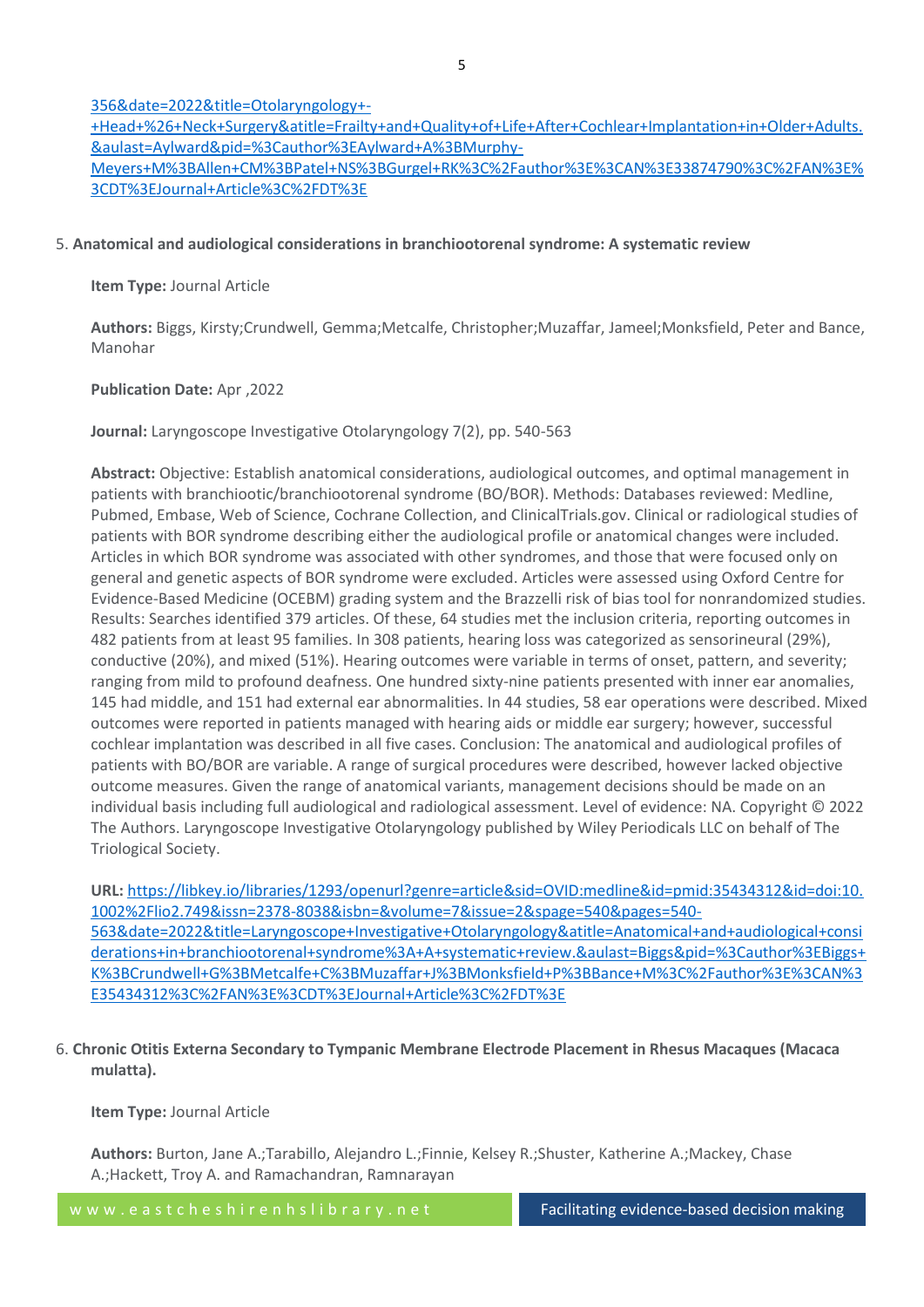#### **Publication Date:** Apr 01 ,2022

#### **Journal:** Comparative Medicine 72(2), pp. 104-112

**Abstract:** Otitis externa (OE) is a condition that involves inflammation of the external ear canal. OE is a commonly reported condition in humans and some veterinary species (for example, dogs, cats), but has not been reported in the literature in macaques. Here, we present a case series of acute and chronic OE likely precipitated by abrasion of the ear canal with a tympanic membrane electrode in 7 adult male rhesus macaques (Macaca mulatta). All animals displayed purulent, mucinous discharge from 1 or both ears with 3 macaques also displaying signs of an upper respiratory tract (URT) infection during the same period. A variety of diagnostic and treatment options were pursued including consultation with an otolaryngologist necessitated by the differences in response to treatment in macaques as compared with other common veterinary species. Due to the nature of the studies in which these macaques were enrolled, standard audiological testing was performed before and after OE, including tympanometry, auditory brainstem responses (ABRs), and distortion product otoacoustic emissions (DPOAEs). After completion of study procedures, relevant tissues were collected for necropsy and histopathology. Impaired hearing was found in all macaques even after apparent resolution of OE signs. Necropsy findings included abnormalities in the tympanic membrane, ossicular chain, and middle ear cavity, suggesting that the hearing impairment was at least partly conductive in nature. We concluded that OE likely resulted from mechanical disruption of the epithelial lining of the ear canal by the ABR electrode, thereby allowing the development of opportunistic infections. OE, while uncommon in macaques, can affect them and should be included as a differential diagnosis of any macaque presenting with otic discharge and/or auricular discomfort.

**URL:** [https://libkey.io/libraries/1293/openurl?genre=article&sid=OVID:medline&id=pmid:35346415&id=doi:10.](https://libkey.io/libraries/1293/openurl?genre=article&sid=OVID:medline&id=pmid:35346415&id=doi:10.30802%2FAALAS-CM-21-000071&issn=1532-0820&isbn=&volume=72&issue=2&spage=104&pages=104-112&date=2022&title=Comparative+Medicine&atitle=Chronic+Otitis+Externa+Secondary+to+Tympanic+Membrane+Electrode+Placement+in+Rhesus+Macaques+%28Macaca+mulatta%29.&aulast=Burton&pid=%3Cauthor%3EBurton+JA%3BTarabillo+AL%3BFinnie+KR%3BShuster+KA%3BMackey+CA%3BHackett+TA%3BRamachandran+R%3C%2Fauthor%3E%3CAN%3E35346415%3C%2FAN%3E%3CDT%3ECase+Reports%3C%2FDT%3E) [30802%2FAALAS-CM-21-000071&issn=1532-0820&isbn=&volume=72&issue=2&spage=104&pages=104-](https://libkey.io/libraries/1293/openurl?genre=article&sid=OVID:medline&id=pmid:35346415&id=doi:10.30802%2FAALAS-CM-21-000071&issn=1532-0820&isbn=&volume=72&issue=2&spage=104&pages=104-112&date=2022&title=Comparative+Medicine&atitle=Chronic+Otitis+Externa+Secondary+to+Tympanic+Membrane+Electrode+Placement+in+Rhesus+Macaques+%28Macaca+mulatta%29.&aulast=Burton&pid=%3Cauthor%3EBurton+JA%3BTarabillo+AL%3BFinnie+KR%3BShuster+KA%3BMackey+CA%3BHackett+TA%3BRamachandran+R%3C%2Fauthor%3E%3CAN%3E35346415%3C%2FAN%3E%3CDT%3ECase+Reports%3C%2FDT%3E) [112&date=2022&title=Comparative+Medicine&atitle=Chronic+Otitis+Externa+Secondary+to+Tympanic+Memb](https://libkey.io/libraries/1293/openurl?genre=article&sid=OVID:medline&id=pmid:35346415&id=doi:10.30802%2FAALAS-CM-21-000071&issn=1532-0820&isbn=&volume=72&issue=2&spage=104&pages=104-112&date=2022&title=Comparative+Medicine&atitle=Chronic+Otitis+Externa+Secondary+to+Tympanic+Membrane+Electrode+Placement+in+Rhesus+Macaques+%28Macaca+mulatta%29.&aulast=Burton&pid=%3Cauthor%3EBurton+JA%3BTarabillo+AL%3BFinnie+KR%3BShuster+KA%3BMackey+CA%3BHackett+TA%3BRamachandran+R%3C%2Fauthor%3E%3CAN%3E35346415%3C%2FAN%3E%3CDT%3ECase+Reports%3C%2FDT%3E) [rane+Electrode+Placement+in+Rhesus+Macaques+%28Macaca+mulatta%29.&aulast=Burton&pid=%3Cauthor%](https://libkey.io/libraries/1293/openurl?genre=article&sid=OVID:medline&id=pmid:35346415&id=doi:10.30802%2FAALAS-CM-21-000071&issn=1532-0820&isbn=&volume=72&issue=2&spage=104&pages=104-112&date=2022&title=Comparative+Medicine&atitle=Chronic+Otitis+Externa+Secondary+to+Tympanic+Membrane+Electrode+Placement+in+Rhesus+Macaques+%28Macaca+mulatta%29.&aulast=Burton&pid=%3Cauthor%3EBurton+JA%3BTarabillo+AL%3BFinnie+KR%3BShuster+KA%3BMackey+CA%3BHackett+TA%3BRamachandran+R%3C%2Fauthor%3E%3CAN%3E35346415%3C%2FAN%3E%3CDT%3ECase+Reports%3C%2FDT%3E) [3EBurton+JA%3BTarabillo+AL%3BFinnie+KR%3BShuster+KA%3BMackey+CA%3BHackett+TA%3BRamachandran](https://libkey.io/libraries/1293/openurl?genre=article&sid=OVID:medline&id=pmid:35346415&id=doi:10.30802%2FAALAS-CM-21-000071&issn=1532-0820&isbn=&volume=72&issue=2&spage=104&pages=104-112&date=2022&title=Comparative+Medicine&atitle=Chronic+Otitis+Externa+Secondary+to+Tympanic+Membrane+Electrode+Placement+in+Rhesus+Macaques+%28Macaca+mulatta%29.&aulast=Burton&pid=%3Cauthor%3EBurton+JA%3BTarabillo+AL%3BFinnie+KR%3BShuster+KA%3BMackey+CA%3BHackett+TA%3BRamachandran+R%3C%2Fauthor%3E%3CAN%3E35346415%3C%2FAN%3E%3CDT%3ECase+Reports%3C%2FDT%3E) [+R%3C%2Fauthor%3E%3CAN%3E35346415%3C%2FAN%3E%3CDT%3ECase+Reports%3C%2FDT%3E](https://libkey.io/libraries/1293/openurl?genre=article&sid=OVID:medline&id=pmid:35346415&id=doi:10.30802%2FAALAS-CM-21-000071&issn=1532-0820&isbn=&volume=72&issue=2&spage=104&pages=104-112&date=2022&title=Comparative+Medicine&atitle=Chronic+Otitis+Externa+Secondary+to+Tympanic+Membrane+Electrode+Placement+in+Rhesus+Macaques+%28Macaca+mulatta%29.&aulast=Burton&pid=%3Cauthor%3EBurton+JA%3BTarabillo+AL%3BFinnie+KR%3BShuster+KA%3BMackey+CA%3BHackett+TA%3BRamachandran+R%3C%2Fauthor%3E%3CAN%3E35346415%3C%2FAN%3E%3CDT%3ECase+Reports%3C%2FDT%3E)

#### 7. **Tympanic membrane perforations: the importance of etiology, size and location.**

**Item Type:** Journal Article

**Authors:** Castelhano, L.;Correia, F.;Colaco, T.;Reis, L. and Escada, P.

**Publication Date:** 2022

#### **Journal:** European Archives of Oto-Rhino-Laryngology

**Abstract:** PURPOSE: The ability to predict the degree of a conductive hearing loss caused by a tympanic membrane perforation is important for every otologist, as it may require additional diagnostic tests and prevent unexpected intraoperative findings. The aim of this study was to correlate the various characteristics of a perforation (etiology, size, location, involvement of the manubrium or umbo) with the degree and frequency predominance of the consequent hearing loss. METHODS: A transversal study in a tertiary hospital center was conducted between July 2019 and December 2020. Fifty-eight patients with 65 tympanic perforations underwent a comprehensive medical and audiological evaluation, which included an otoendoscopy. An image processing software (ImageJ R) was used to measure the perforated area. The qualitative variables were etiology, affected quadrants, presence of myringosclerosis and involvement of umbo or manubrium of the malleus. The air-bone gap was measured at 250, 500, 1000, 2000 and 4000 Hz. Primary outcomes (mean airbone gap and pure-tone average) were evaluated to find clinical factors associated with worse hearing.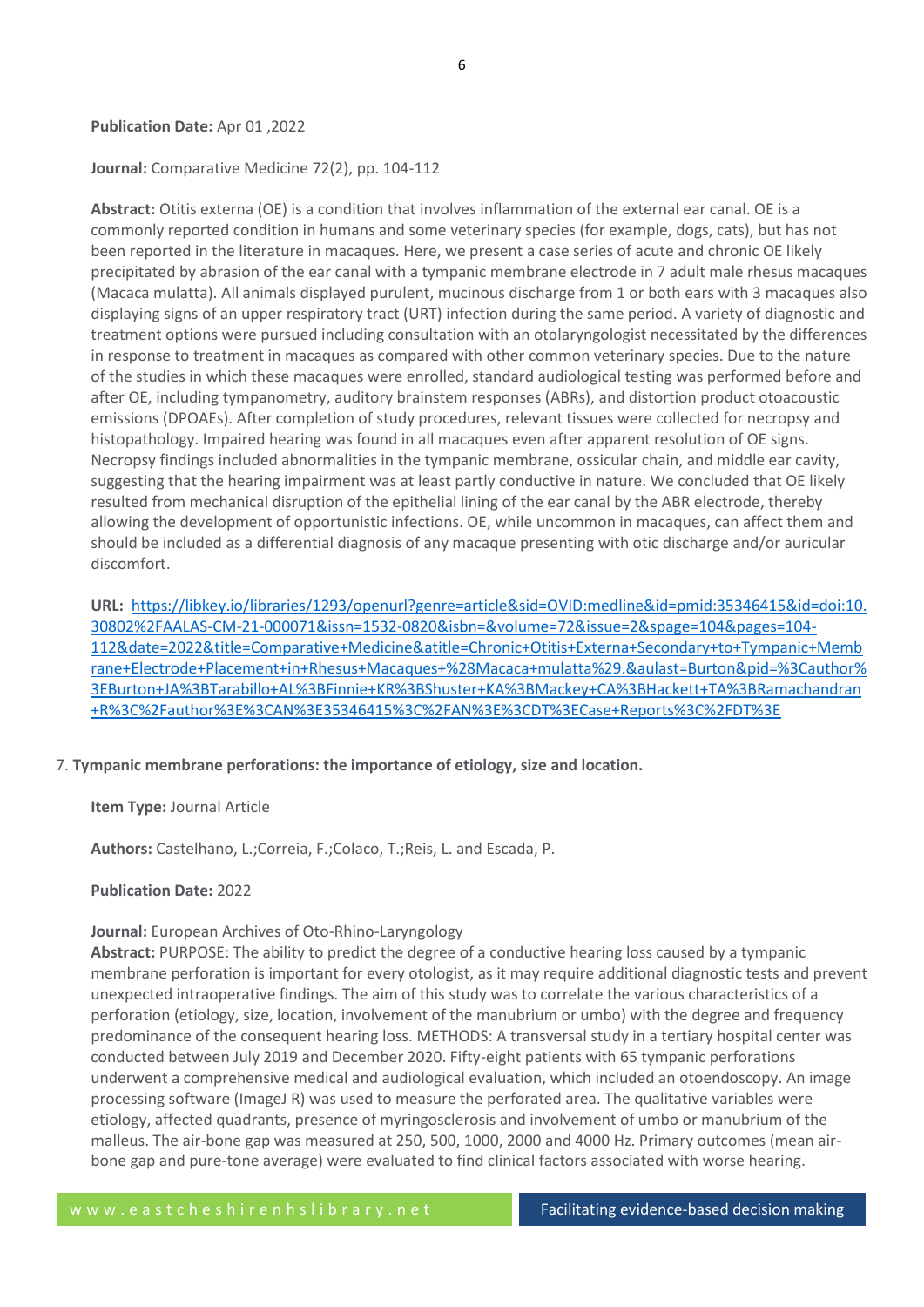RESULTS: Data collected from 50 ears was included. Perforation size showed a positive statistically significant correlation with the air-bone gap  $(r = .508; p)$  was used to measure the perforated area. The qualitative variables were etiology, affected quadrants, presence of myringosclerosis and involvement of umbo or manubrium of the malleus. The air-bone gap was measured at 250, 500, 1000, 2000 and 4000 Hz. Primary outcomes (mean air-bone gap and pure-tone average) were evaluated to find clinical factors associated with worse hearing. RESULTS: Data collected from 50 ears was included. Perforation size showed a positive statistically significant correlation with the air-bone gap (r = .508; p ) was used to measure the perforated area. The qualitative variables were etiology, affected quadrants, presence of myringosclerosis and involvement of umbo or manubrium of the malleus. The air-bone gap was measured at 250, 500, 1000, 2000 and 4000 Hz. Primary outcomes (mean air-bone gap and pure-tone average) were evaluated to find clinical factors associated with worse hearing. RESULTS: Data collected from 50 ears was included. Perforation size showed a positive statistically significant correlation with the air-bone gap (r = .508; p ) was used to measure the perforated area. The qualitative variables were etiology, affected quadrants, presence of myringosclerosis and involvement of umbo or manubrium of the malleus. The air-bone gap was measured at 250, 500, 1000, 2000 and 4000 Hz. Primary outcomes (mean air-bone gap and pure-tone average) were evaluated to find clinical factors associated with worse hearing. RESULTS: Data collected from 50 ears was included. Perforation size showed a positive statistically significant correlation with the air-bone gap (r = .508; p Copyright © 2021. The Author(s), under exclusive licence to Springer-Verlag GmbH Germany, part of Springer Nature.

**URL:** [https://libkey.io/libraries/1293/openurl?genre=article&sid=OVID:medline&id=pmid:35028696&id=doi:10.](https://libkey.io/libraries/1293/openurl?genre=article&sid=OVID:medline&id=pmid:35028696&id=doi:10.1007%2Fs00405-021-07186-6&issn=0937-4477&isbn=&volume=&issue=&spage=&pages=&date=2022&title=European+Archives+of+Oto-Rhino-Laryngology&atitle=Tympanic+membrane+perforations%3A+the+importance+of+etiology%2C+size+and+location.&aulast=Castelhano&pid=%3Cauthor%3ECastelhano+L%3BCorreia+F%3BColaco+T%3BReis+L%3BEscada+P%3C%2Fauthor%3E%3CAN%3E35028696%3C%2FAN%3E%3CDT%3EJournal+Article%3C%2FDT%3E) [1007%2Fs00405-021-07186-6&issn=0937-](https://libkey.io/libraries/1293/openurl?genre=article&sid=OVID:medline&id=pmid:35028696&id=doi:10.1007%2Fs00405-021-07186-6&issn=0937-4477&isbn=&volume=&issue=&spage=&pages=&date=2022&title=European+Archives+of+Oto-Rhino-Laryngology&atitle=Tympanic+membrane+perforations%3A+the+importance+of+etiology%2C+size+and+location.&aulast=Castelhano&pid=%3Cauthor%3ECastelhano+L%3BCorreia+F%3BColaco+T%3BReis+L%3BEscada+P%3C%2Fauthor%3E%3CAN%3E35028696%3C%2FAN%3E%3CDT%3EJournal+Article%3C%2FDT%3E)

[4477&isbn=&volume=&issue=&spage=&pages=&date=2022&title=European+Archives+of+Oto-Rhino-](https://libkey.io/libraries/1293/openurl?genre=article&sid=OVID:medline&id=pmid:35028696&id=doi:10.1007%2Fs00405-021-07186-6&issn=0937-4477&isbn=&volume=&issue=&spage=&pages=&date=2022&title=European+Archives+of+Oto-Rhino-Laryngology&atitle=Tympanic+membrane+perforations%3A+the+importance+of+etiology%2C+size+and+location.&aulast=Castelhano&pid=%3Cauthor%3ECastelhano+L%3BCorreia+F%3BColaco+T%3BReis+L%3BEscada+P%3C%2Fauthor%3E%3CAN%3E35028696%3C%2FAN%3E%3CDT%3EJournal+Article%3C%2FDT%3E)[Laryngology&atitle=Tympanic+membrane+perforations%3A+the+importance+of+etiology%2C+size+and+locati](https://libkey.io/libraries/1293/openurl?genre=article&sid=OVID:medline&id=pmid:35028696&id=doi:10.1007%2Fs00405-021-07186-6&issn=0937-4477&isbn=&volume=&issue=&spage=&pages=&date=2022&title=European+Archives+of+Oto-Rhino-Laryngology&atitle=Tympanic+membrane+perforations%3A+the+importance+of+etiology%2C+size+and+location.&aulast=Castelhano&pid=%3Cauthor%3ECastelhano+L%3BCorreia+F%3BColaco+T%3BReis+L%3BEscada+P%3C%2Fauthor%3E%3CAN%3E35028696%3C%2FAN%3E%3CDT%3EJournal+Article%3C%2FDT%3E) [on.&aulast=Castelhano&pid=%3Cauthor%3ECastelhano+L%3BCorreia+F%3BColaco+T%3BReis+L%3BEscada+P%](https://libkey.io/libraries/1293/openurl?genre=article&sid=OVID:medline&id=pmid:35028696&id=doi:10.1007%2Fs00405-021-07186-6&issn=0937-4477&isbn=&volume=&issue=&spage=&pages=&date=2022&title=European+Archives+of+Oto-Rhino-Laryngology&atitle=Tympanic+membrane+perforations%3A+the+importance+of+etiology%2C+size+and+location.&aulast=Castelhano&pid=%3Cauthor%3ECastelhano+L%3BCorreia+F%3BColaco+T%3BReis+L%3BEscada+P%3C%2Fauthor%3E%3CAN%3E35028696%3C%2FAN%3E%3CDT%3EJournal+Article%3C%2FDT%3E) [3C%2Fauthor%3E%3CAN%3E35028696%3C%2FAN%3E%3CDT%3EJournal+Article%3C%2FDT%3E](https://libkey.io/libraries/1293/openurl?genre=article&sid=OVID:medline&id=pmid:35028696&id=doi:10.1007%2Fs00405-021-07186-6&issn=0937-4477&isbn=&volume=&issue=&spage=&pages=&date=2022&title=European+Archives+of+Oto-Rhino-Laryngology&atitle=Tympanic+membrane+perforations%3A+the+importance+of+etiology%2C+size+and+location.&aulast=Castelhano&pid=%3Cauthor%3ECastelhano+L%3BCorreia+F%3BColaco+T%3BReis+L%3BEscada+P%3C%2Fauthor%3E%3CAN%3E35028696%3C%2FAN%3E%3CDT%3EJournal+Article%3C%2FDT%3E)

# 8. **Assessing Loss to Follow-up After Newborn Hearing Screening in the Neonatal Intensive Care Unit: Sociodemographic Factors That Affect Completion of Initial Audiological Evaluation.**

# **Item Type:** Journal Article

**Authors:** Cheung, Anthony;Chen, Tammy;Rivero, Rachel;Hartman-Joshi, Kristin;Cohen, Michael B. and Levi, Jessica R.

# **Publication Date:** 2022

**Journal:** Ear & Hearing 43(2), pp. 577-581

**Abstract:** OBJECTIVES: Neonatal intensive care unit (NICU) patients are at high risk for congenital hearing loss. Previous studies have found sociodemographic factors associated with loss to follow-up for newborn hearing screening, but none have specifically studied the NICU population. Our objective is to determine if demographics and socioeconomic status is associated with loss to follow-up in a newborn population with extended NICU stay. DESIGN: A retrospective cohort study was conducted on 443 NICU infants with extended NICU stay utilizing data extracted from infant and maternal medical records at an urban safety-net hospital. RESULTS: Younger maternal age (adjusted odds ratio [OR] 0.95, confidence interval [CI] 0.91 to 0.99), higher gravidity (adjusted OR 1.39, CI 1.12 to 1.72), and former smoking status (adjusted OR 2.57, CI 1.07-6.18) were identified as independent predictors of loss to follow-up for NHS after conducting a multivariable logistic regression. Demographic and socioeconomic variables, such as sex, parity, birth weight, mode of birth, highest level of maternal education, maternal race/ethnicity, zip code metrics, and maternal language were not found to be associated with loss to follow-up. CONCLUSIONS: Maternal age, gravidity, and smoking status are risk factors for loss to follow-up for NHS in newborns with extended NICU stay, a group at high risk for hearing loss.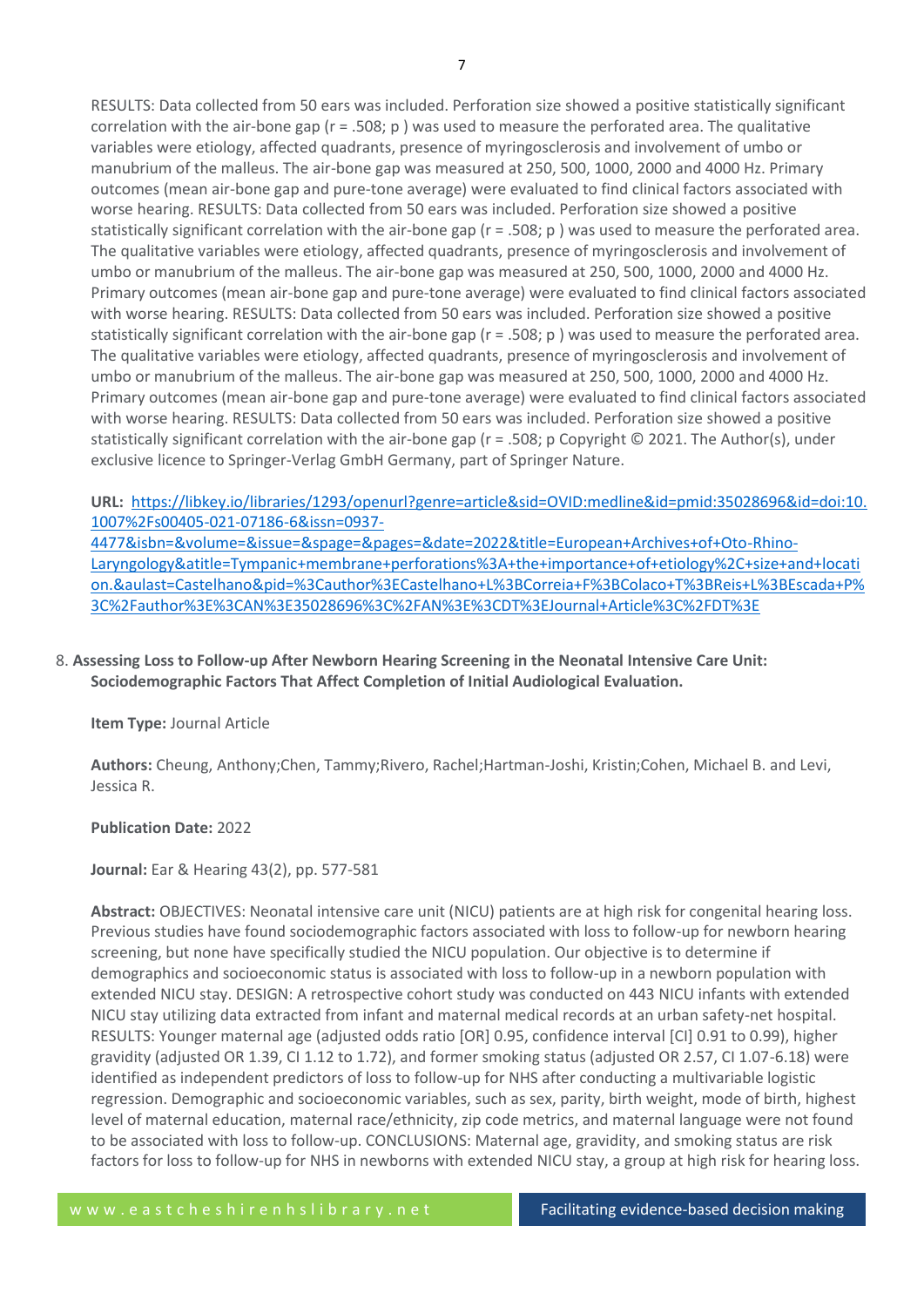Our findings demonstrate that socioeconomic and demographic factors for loss to follow-up in the extendedstay NICU population are distinct from the well-baby population. Further investigation of these patients will allow prioritization of limited resources to subgroups within the extended-stay NICU population at risk for loss to follow-up for newborn hearing screening. Copyright © 2021 Wolters Kluwer Health, Inc. All rights reserved.

**URL:** [https://libkey.io/libraries/1293/openurl?genre=article&sid=OVID:medline&id=pmid:34524152&id=doi:10.](https://libkey.io/libraries/1293/openurl?genre=article&sid=OVID:medline&id=pmid:34524152&id=doi:10.1097%2FAUD.0000000000001120&issn=0196-0202&isbn=&volume=43&issue=2&spage=577&pages=577-581&date=2022&title=Ear+%26+Hearing&atitle=Assessing+Loss+to+Follow-up+After+Newborn+Hearing+Screening+in+the+Neonatal+Intensive+Care+Unit%3A+Sociodemographic+Factors+That+Affect+Completion+of+Initial+Audiological+Evaluation.&aulast=Cheung&pid=%3Cauthor%3ECheung+A%3BChen+T%3BRivero+R%3BHartman-Joshi+K%3BCohen+MB%3BLevi+JR%3C%2Fauthor%3E%3CAN%3E34524152%3C%2FAN%3E%3CDT%3EJournal+Article%3C%2FDT%3E) [1097%2FAUD.0000000000001120&issn=0196-0202&isbn=&volume=43&issue=2&spage=577&pages=577-](https://libkey.io/libraries/1293/openurl?genre=article&sid=OVID:medline&id=pmid:34524152&id=doi:10.1097%2FAUD.0000000000001120&issn=0196-0202&isbn=&volume=43&issue=2&spage=577&pages=577-581&date=2022&title=Ear+%26+Hearing&atitle=Assessing+Loss+to+Follow-up+After+Newborn+Hearing+Screening+in+the+Neonatal+Intensive+Care+Unit%3A+Sociodemographic+Factors+That+Affect+Completion+of+Initial+Audiological+Evaluation.&aulast=Cheung&pid=%3Cauthor%3ECheung+A%3BChen+T%3BRivero+R%3BHartman-Joshi+K%3BCohen+MB%3BLevi+JR%3C%2Fauthor%3E%3CAN%3E34524152%3C%2FAN%3E%3CDT%3EJournal+Article%3C%2FDT%3E) [581&date=2022&title=Ear+%26+Hearing&atitle=Assessing+Loss+to+Follow-](https://libkey.io/libraries/1293/openurl?genre=article&sid=OVID:medline&id=pmid:34524152&id=doi:10.1097%2FAUD.0000000000001120&issn=0196-0202&isbn=&volume=43&issue=2&spage=577&pages=577-581&date=2022&title=Ear+%26+Hearing&atitle=Assessing+Loss+to+Follow-up+After+Newborn+Hearing+Screening+in+the+Neonatal+Intensive+Care+Unit%3A+Sociodemographic+Factors+That+Affect+Completion+of+Initial+Audiological+Evaluation.&aulast=Cheung&pid=%3Cauthor%3ECheung+A%3BChen+T%3BRivero+R%3BHartman-Joshi+K%3BCohen+MB%3BLevi+JR%3C%2Fauthor%3E%3CAN%3E34524152%3C%2FAN%3E%3CDT%3EJournal+Article%3C%2FDT%3E)

[up+After+Newborn+Hearing+Screening+in+the+Neonatal+Intensive+Care+Unit%3A+Sociodemographic+Factors](https://libkey.io/libraries/1293/openurl?genre=article&sid=OVID:medline&id=pmid:34524152&id=doi:10.1097%2FAUD.0000000000001120&issn=0196-0202&isbn=&volume=43&issue=2&spage=577&pages=577-581&date=2022&title=Ear+%26+Hearing&atitle=Assessing+Loss+to+Follow-up+After+Newborn+Hearing+Screening+in+the+Neonatal+Intensive+Care+Unit%3A+Sociodemographic+Factors+That+Affect+Completion+of+Initial+Audiological+Evaluation.&aulast=Cheung&pid=%3Cauthor%3ECheung+A%3BChen+T%3BRivero+R%3BHartman-Joshi+K%3BCohen+MB%3BLevi+JR%3C%2Fauthor%3E%3CAN%3E34524152%3C%2FAN%3E%3CDT%3EJournal+Article%3C%2FDT%3E) [+That+Affect+Completion+of+Initial+Audiological+Evaluation.&aulast=Cheung&pid=%3Cauthor%3ECheung+A%](https://libkey.io/libraries/1293/openurl?genre=article&sid=OVID:medline&id=pmid:34524152&id=doi:10.1097%2FAUD.0000000000001120&issn=0196-0202&isbn=&volume=43&issue=2&spage=577&pages=577-581&date=2022&title=Ear+%26+Hearing&atitle=Assessing+Loss+to+Follow-up+After+Newborn+Hearing+Screening+in+the+Neonatal+Intensive+Care+Unit%3A+Sociodemographic+Factors+That+Affect+Completion+of+Initial+Audiological+Evaluation.&aulast=Cheung&pid=%3Cauthor%3ECheung+A%3BChen+T%3BRivero+R%3BHartman-Joshi+K%3BCohen+MB%3BLevi+JR%3C%2Fauthor%3E%3CAN%3E34524152%3C%2FAN%3E%3CDT%3EJournal+Article%3C%2FDT%3E) [3BChen+T%3BRivero+R%3BHartman-](https://libkey.io/libraries/1293/openurl?genre=article&sid=OVID:medline&id=pmid:34524152&id=doi:10.1097%2FAUD.0000000000001120&issn=0196-0202&isbn=&volume=43&issue=2&spage=577&pages=577-581&date=2022&title=Ear+%26+Hearing&atitle=Assessing+Loss+to+Follow-up+After+Newborn+Hearing+Screening+in+the+Neonatal+Intensive+Care+Unit%3A+Sociodemographic+Factors+That+Affect+Completion+of+Initial+Audiological+Evaluation.&aulast=Cheung&pid=%3Cauthor%3ECheung+A%3BChen+T%3BRivero+R%3BHartman-Joshi+K%3BCohen+MB%3BLevi+JR%3C%2Fauthor%3E%3CAN%3E34524152%3C%2FAN%3E%3CDT%3EJournal+Article%3C%2FDT%3E)[Joshi+K%3BCohen+MB%3BLevi+JR%3C%2Fauthor%3E%3CAN%3E34524152%3C%2FAN%3E%3CDT%3EJournal+](https://libkey.io/libraries/1293/openurl?genre=article&sid=OVID:medline&id=pmid:34524152&id=doi:10.1097%2FAUD.0000000000001120&issn=0196-0202&isbn=&volume=43&issue=2&spage=577&pages=577-581&date=2022&title=Ear+%26+Hearing&atitle=Assessing+Loss+to+Follow-up+After+Newborn+Hearing+Screening+in+the+Neonatal+Intensive+Care+Unit%3A+Sociodemographic+Factors+That+Affect+Completion+of+Initial+Audiological+Evaluation.&aulast=Cheung&pid=%3Cauthor%3ECheung+A%3BChen+T%3BRivero+R%3BHartman-Joshi+K%3BCohen+MB%3BLevi+JR%3C%2Fauthor%3E%3CAN%3E34524152%3C%2FAN%3E%3CDT%3EJournal+Article%3C%2FDT%3E) [Article%3C%2FDT%3E](https://libkey.io/libraries/1293/openurl?genre=article&sid=OVID:medline&id=pmid:34524152&id=doi:10.1097%2FAUD.0000000000001120&issn=0196-0202&isbn=&volume=43&issue=2&spage=577&pages=577-581&date=2022&title=Ear+%26+Hearing&atitle=Assessing+Loss+to+Follow-up+After+Newborn+Hearing+Screening+in+the+Neonatal+Intensive+Care+Unit%3A+Sociodemographic+Factors+That+Affect+Completion+of+Initial+Audiological+Evaluation.&aulast=Cheung&pid=%3Cauthor%3ECheung+A%3BChen+T%3BRivero+R%3BHartman-Joshi+K%3BCohen+MB%3BLevi+JR%3C%2Fauthor%3E%3CAN%3E34524152%3C%2FAN%3E%3CDT%3EJournal+Article%3C%2FDT%3E)

# 9. **Prognostic Value of Early Magnetic Resonance Imaging Patterns in Sudden Hearing Loss.**

**Item Type:** Journal Article

**Authors:** Conte, Giorgio;Di Berardino, Federica;Mastrapasqua, Rodolfo Francesco;Casale, Silvia;Scola, Elisa;Capaccio, Pasquale;Triulzi, Fabio;Pignataro, Lorenzo and Zanetti, Diego

#### **Publication Date:** 2022

#### **Journal:** Audiology & Neuro-Otology 27(1), pp. 64-74

**Abstract:** INTRODUCTION: Sudden sensorineural hearing loss (SSHL) is a relatively frequent disease, but a sensitive marker or a reliable test to identify the underlying cause is still unavailable. Neuroradiology appears to offer the most promising tools, especially magnetic resonance imaging (MRI). In a recent study from our group, we explored the ability of MRI to detect subtle changes in the inner ear compartments by means of a 3D-fluidattenuated inversion recovery sequence, aiming at identifying 3 distinct MRI patterns (haemorrhagic, inflammatory, brain-labyrinth barrier breakdown). In the present study, we contrasted the MRI patterns at onset with relevant prognostic factors, with the audiological features of each patient's SSHL and with treatment outcomes. METHODS: In this retrospective study, we enrolled 50 adult subjects (54.61 +/- 18.26 years) with SSHL. They underwent an MRI within 72 h from admission, and 5 audiological evaluations: at admission, on the 5th day after the start of medical therapy, at the end of the first cycle of hyperbaric oxygen therapy, then 1 and 6 months later. RESULTS: Abnormalities of the MRI signal and/or post-contrast enhancement asymmetry of the cochlea ("pattern+ MRI") correlated with worse audiological outcomes at 1 month, but the different MRI patterns were not correlated with any specific prognostic model, despite rigid protocol settings. However, a significant difference was found for low-tone SSHL, which were always "pattern" negative at MRI ( $p = 0.01$ ), and for profound SSHL which demonstrated a pattern+ MRI in 80% (p = 0.04). At the onset of SSHL, a pattern+ MRI was found in 29/50 cases (58.0%) and was related with lesser degree of recovery of pure-tone average at 1 month and lesser chance to retain the hearing threshold benefit in the long term. Given the limited numbers of patients enrolled so far, the relative impact of comorbidities on each MRI pattern remains uncertain. At 6 months, we observed a trend of greater and more stable recovery ( $p = 0.023$ ) and less frequent recurrence of SSHL in patients with a normal MRI. CONCLUSIONS: The 3 observed MRI patterns did not correlate consistently with specific audio-vestibular features or any peculiar aspect of the patient's clinical history. Larger series of patients with SSHL are needed, possibly from multicentric studies. Copyright © 2021 S. Karger AG, Basel.

## **URL:**

[https://libkey.io/libraries/1293/openurl?genre=article&sid=OVID:medline&id=pmid:33895732&id=doi:10.1159](https://libkey.io/libraries/1293/openurl?genre=article&sid=OVID:medline&id=pmid:33895732&id=doi:10.1159%2F000515153&issn=1420-3030&isbn=&volume=27&issue=1&spage=64&pages=64-74&date=2022&title=Audiology+%26+Neuro-Otology&atitle=Prognostic+Value+of+Early+Magnetic+Resonance+Imaging+Patterns+in+Sudden+Hearing+Loss.&aulast=Conte&pid=%3Cauthor%3EConte+G%3BDi+Berardino+F%3BMastrapasqua+RF%3BCasale+S%3BScola+E%3BCapaccio+P%3BTriulzi+F%3BPignataro+L%3BZanetti+D%3C%2Fauthor%3E%3CAN%3E33895732%3C%2FAN%3E%3CDT%3EJournal+Article%3C%2FDT%3E) [%2F000515153&issn=1420-3030&isbn=&volume=27&issue=1&spage=64&pages=64-](https://libkey.io/libraries/1293/openurl?genre=article&sid=OVID:medline&id=pmid:33895732&id=doi:10.1159%2F000515153&issn=1420-3030&isbn=&volume=27&issue=1&spage=64&pages=64-74&date=2022&title=Audiology+%26+Neuro-Otology&atitle=Prognostic+Value+of+Early+Magnetic+Resonance+Imaging+Patterns+in+Sudden+Hearing+Loss.&aulast=Conte&pid=%3Cauthor%3EConte+G%3BDi+Berardino+F%3BMastrapasqua+RF%3BCasale+S%3BScola+E%3BCapaccio+P%3BTriulzi+F%3BPignataro+L%3BZanetti+D%3C%2Fauthor%3E%3CAN%3E33895732%3C%2FAN%3E%3CDT%3EJournal+Article%3C%2FDT%3E)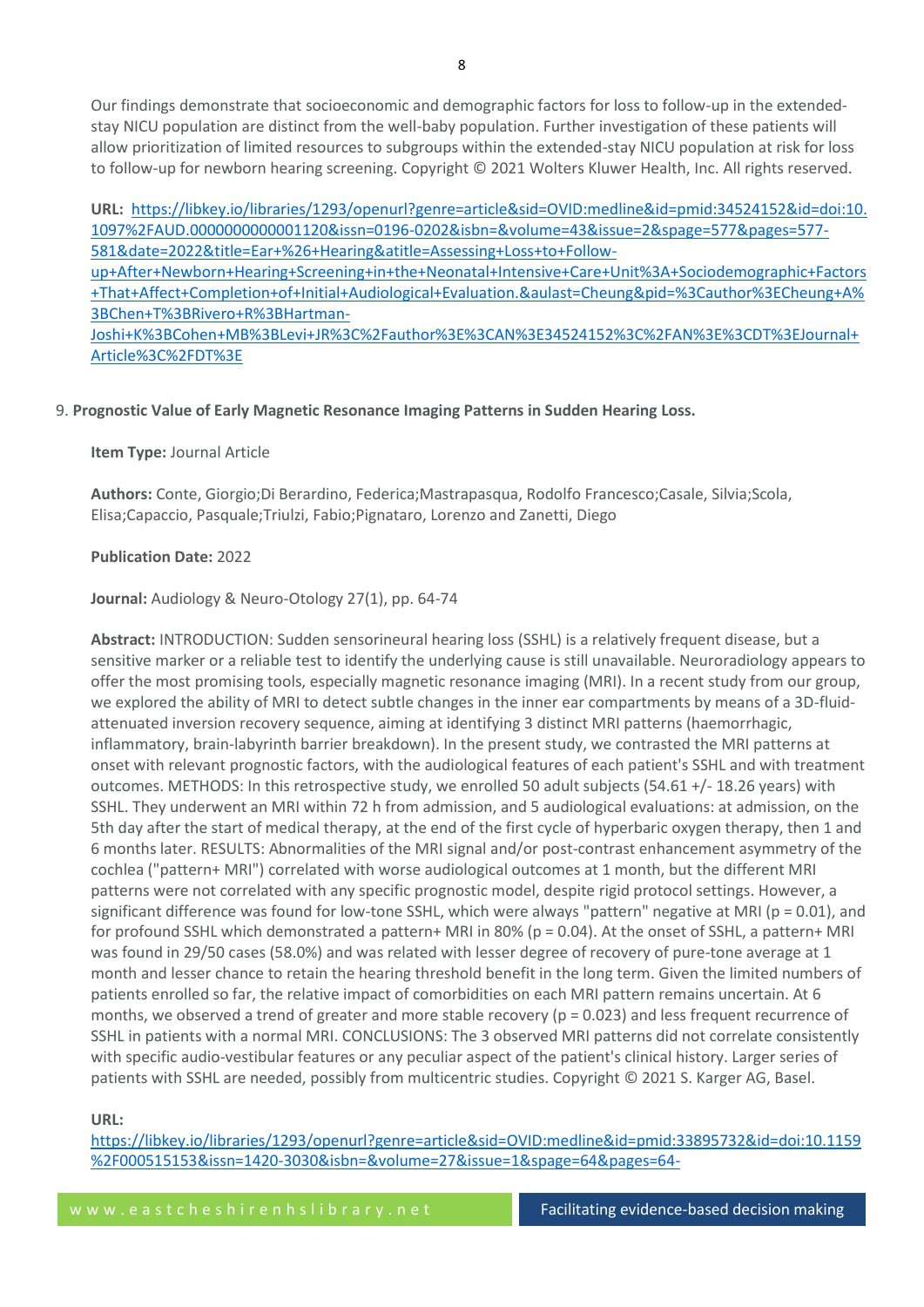# [74&date=2022&title=Audiology+%26+Neuro-](https://libkey.io/libraries/1293/openurl?genre=article&sid=OVID:medline&id=pmid:33895732&id=doi:10.1159%2F000515153&issn=1420-3030&isbn=&volume=27&issue=1&spage=64&pages=64-74&date=2022&title=Audiology+%26+Neuro-Otology&atitle=Prognostic+Value+of+Early+Magnetic+Resonance+Imaging+Patterns+in+Sudden+Hearing+Loss.&aulast=Conte&pid=%3Cauthor%3EConte+G%3BDi+Berardino+F%3BMastrapasqua+RF%3BCasale+S%3BScola+E%3BCapaccio+P%3BTriulzi+F%3BPignataro+L%3BZanetti+D%3C%2Fauthor%3E%3CAN%3E33895732%3C%2FAN%3E%3CDT%3EJournal+Article%3C%2FDT%3E)

[Otology&atitle=Prognostic+Value+of+Early+Magnetic+Resonance+Imaging+Patterns+in+Sudden+Hearing+Loss.](https://libkey.io/libraries/1293/openurl?genre=article&sid=OVID:medline&id=pmid:33895732&id=doi:10.1159%2F000515153&issn=1420-3030&isbn=&volume=27&issue=1&spage=64&pages=64-74&date=2022&title=Audiology+%26+Neuro-Otology&atitle=Prognostic+Value+of+Early+Magnetic+Resonance+Imaging+Patterns+in+Sudden+Hearing+Loss.&aulast=Conte&pid=%3Cauthor%3EConte+G%3BDi+Berardino+F%3BMastrapasqua+RF%3BCasale+S%3BScola+E%3BCapaccio+P%3BTriulzi+F%3BPignataro+L%3BZanetti+D%3C%2Fauthor%3E%3CAN%3E33895732%3C%2FAN%3E%3CDT%3EJournal+Article%3C%2FDT%3E) [&aulast=Conte&pid=%3Cauthor%3EConte+G%3BDi+Berardino+F%3BMastrapasqua+RF%3BCasale+S%3BScola+](https://libkey.io/libraries/1293/openurl?genre=article&sid=OVID:medline&id=pmid:33895732&id=doi:10.1159%2F000515153&issn=1420-3030&isbn=&volume=27&issue=1&spage=64&pages=64-74&date=2022&title=Audiology+%26+Neuro-Otology&atitle=Prognostic+Value+of+Early+Magnetic+Resonance+Imaging+Patterns+in+Sudden+Hearing+Loss.&aulast=Conte&pid=%3Cauthor%3EConte+G%3BDi+Berardino+F%3BMastrapasqua+RF%3BCasale+S%3BScola+E%3BCapaccio+P%3BTriulzi+F%3BPignataro+L%3BZanetti+D%3C%2Fauthor%3E%3CAN%3E33895732%3C%2FAN%3E%3CDT%3EJournal+Article%3C%2FDT%3E) [E%3BCapaccio+P%3BTriulzi+F%3BPignataro+L%3BZanetti+D%3C%2Fauthor%3E%3CAN%3E33895732%3C%2FA](https://libkey.io/libraries/1293/openurl?genre=article&sid=OVID:medline&id=pmid:33895732&id=doi:10.1159%2F000515153&issn=1420-3030&isbn=&volume=27&issue=1&spage=64&pages=64-74&date=2022&title=Audiology+%26+Neuro-Otology&atitle=Prognostic+Value+of+Early+Magnetic+Resonance+Imaging+Patterns+in+Sudden+Hearing+Loss.&aulast=Conte&pid=%3Cauthor%3EConte+G%3BDi+Berardino+F%3BMastrapasqua+RF%3BCasale+S%3BScola+E%3BCapaccio+P%3BTriulzi+F%3BPignataro+L%3BZanetti+D%3C%2Fauthor%3E%3CAN%3E33895732%3C%2FAN%3E%3CDT%3EJournal+Article%3C%2FDT%3E) [N%3E%3CDT%3EJournal+Article%3C%2FDT%3E](https://libkey.io/libraries/1293/openurl?genre=article&sid=OVID:medline&id=pmid:33895732&id=doi:10.1159%2F000515153&issn=1420-3030&isbn=&volume=27&issue=1&spage=64&pages=64-74&date=2022&title=Audiology+%26+Neuro-Otology&atitle=Prognostic+Value+of+Early+Magnetic+Resonance+Imaging+Patterns+in+Sudden+Hearing+Loss.&aulast=Conte&pid=%3Cauthor%3EConte+G%3BDi+Berardino+F%3BMastrapasqua+RF%3BCasale+S%3BScola+E%3BCapaccio+P%3BTriulzi+F%3BPignataro+L%3BZanetti+D%3C%2Fauthor%3E%3CAN%3E33895732%3C%2FAN%3E%3CDT%3EJournal+Article%3C%2FDT%3E)

# 10. **Diotic and Antiphasic Digits-in-noise Testing as a Hearing Screening and Triage Tool to Classify Type of Hearing Loss.**

**Item Type:** Journal Article

**Authors:** De Sousa, Karina C.;Smits, Cas;Moore, David R.;Myburgh, Hermanus C. and Swanepoel, De Wet

#### **Publication Date:** 2022

**Journal:** Ear & Hearing 43(3), pp. 1037-1048

**Abstract:** OBJECTIVES: The digits-in-noise test (DIN) is a popular self-test measure that has traditionally been used to screen for hearing loss by providing either a pass or refer result. Standard approaches either tested each ear monaurally or used a binaural diotic version where identical digits and noise were presented simultaneously to both ears. Recently, a dichotic, antiphasic version was developed, increasing sensitivity of the DIN to unilateral or asymmetric sensorineural hearing loss (SNHL) and conductive hearing loss (CHL). The purpose of this study was to determine predictors and normative ranges of the antiphasic and diotic DIN and to determine if a combination of diotic and antiphasic DIN could accurately categorize hearing into (1) normal, (2) bilateral SNHL, or (3) unilateral SNHL or CHL. DESIGN: The analytical sample consisted of 489 participants between the ages of 18 and 92 years with varying types, symmetry, and degrees of hearing loss. Degree and type of hearing loss were determined based on standard clinical four-frequency (0.5-4 kHz) pure-tone air and bone conduction threshold averages. The sample consisted of bilateral normal hearing (n = 293), bilateral SNHL (n = 172), unilateral SNHL (n = 42), and CHL (n = 32). All participants (n = 489) first completed an antiphasic DIN (digit stimuli 180degree out-of-phase between ears), while 393 of the sample also completed a diotic DIN. Two procedures were assessed for their ability to categorize hearing into one of the three hearing groups. The first used a fixed antiphasic cutoff combined with a cutoff formed by a linear combination of antiphasic and diotic speech recognition threshold (SRT) or binaural intelligibility-level difference. RESULTS: Poorer ear pure-tone average was the strongest predictor of antiphasic DIN score, whereas better ear pure-tone average explained more of the variance in diotic SRT. The antiphasic DIN sensitivity and specificity was 90% and 84%, respectively, for detecting hearing loss, with outstanding area under the receiver operating characteristics values exceeding 0.93 to identify hearing loss in the poorer ear. The first fixed SRT cutoff procedure could categorize 75% of all participants correctly, while the second procedure increased correct categorization to 79%. False negative rates for both procedures were below 10%. CONCLUSIONS: A sequential antiphasic and diotic DIN could categorize hearing to a reasonable degree into three groups of (1) normal hearing; (2) bilateral SNHL; and (3) unilateral asymmetric SNHL or CHL. This type of approach could optimize care pathways using remote and contactless testing, by identifying unilateral SNHL and CHL as cases requiring medical referral. In contrast, bilateral SNHL cases could be referred directly to an audiologist, or nontraditional models like OTC hearing aids. Copyright © 2021 Wolters Kluwer Health, Inc. All rights reserved.

**URL:** [https://libkey.io/libraries/1293/openurl?genre=article&sid=OVID:medline&id=pmid:34799493&id=doi:10.](https://libkey.io/libraries/1293/openurl?genre=article&sid=OVID:medline&id=pmid:34799493&id=doi:10.1097%2FAUD.0000000000001160&issn=0196-0202&isbn=&volume=43&issue=3&spage=1037&pages=1037-1048&date=2022&title=Ear+%26+Hearing&atitle=Diotic+and+Antiphasic+Digits-in-noise+Testing+as+a+Hearing+Screening+and+Triage+Tool+to+Classify+Type+of+Hearing+Loss.&aulast=De+Sousa&pid=%3Cauthor%3EDe+Sousa+KC%3BSmits+C%3BMoore+DR%3BMyburgh+HC%3BSwanepoel+W%3C%2Fauthor%3E%3CAN%3E34799493%3C%2FAN%3E%3CDT%3EJournal+Article%3C%2FDT%3E) [1097%2FAUD.0000000000001160&issn=0196-0202&isbn=&volume=43&issue=3&spage=1037&pages=1037-](https://libkey.io/libraries/1293/openurl?genre=article&sid=OVID:medline&id=pmid:34799493&id=doi:10.1097%2FAUD.0000000000001160&issn=0196-0202&isbn=&volume=43&issue=3&spage=1037&pages=1037-1048&date=2022&title=Ear+%26+Hearing&atitle=Diotic+and+Antiphasic+Digits-in-noise+Testing+as+a+Hearing+Screening+and+Triage+Tool+to+Classify+Type+of+Hearing+Loss.&aulast=De+Sousa&pid=%3Cauthor%3EDe+Sousa+KC%3BSmits+C%3BMoore+DR%3BMyburgh+HC%3BSwanepoel+W%3C%2Fauthor%3E%3CAN%3E34799493%3C%2FAN%3E%3CDT%3EJournal+Article%3C%2FDT%3E) [1048&date=2022&title=Ear+%26+Hearing&atitle=Diotic+and+Antiphasic+Digits-in](https://libkey.io/libraries/1293/openurl?genre=article&sid=OVID:medline&id=pmid:34799493&id=doi:10.1097%2FAUD.0000000000001160&issn=0196-0202&isbn=&volume=43&issue=3&spage=1037&pages=1037-1048&date=2022&title=Ear+%26+Hearing&atitle=Diotic+and+Antiphasic+Digits-in-noise+Testing+as+a+Hearing+Screening+and+Triage+Tool+to+Classify+Type+of+Hearing+Loss.&aulast=De+Sousa&pid=%3Cauthor%3EDe+Sousa+KC%3BSmits+C%3BMoore+DR%3BMyburgh+HC%3BSwanepoel+W%3C%2Fauthor%3E%3CAN%3E34799493%3C%2FAN%3E%3CDT%3EJournal+Article%3C%2FDT%3E)[noise+Testing+as+a+Hearing+Screening+and+Triage+Tool+to+Classify+Type+of+Hearing+Loss.&aulast=De+Sous](https://libkey.io/libraries/1293/openurl?genre=article&sid=OVID:medline&id=pmid:34799493&id=doi:10.1097%2FAUD.0000000000001160&issn=0196-0202&isbn=&volume=43&issue=3&spage=1037&pages=1037-1048&date=2022&title=Ear+%26+Hearing&atitle=Diotic+and+Antiphasic+Digits-in-noise+Testing+as+a+Hearing+Screening+and+Triage+Tool+to+Classify+Type+of+Hearing+Loss.&aulast=De+Sousa&pid=%3Cauthor%3EDe+Sousa+KC%3BSmits+C%3BMoore+DR%3BMyburgh+HC%3BSwanepoel+W%3C%2Fauthor%3E%3CAN%3E34799493%3C%2FAN%3E%3CDT%3EJournal+Article%3C%2FDT%3E) [a&pid=%3Cauthor%3EDe+Sousa+KC%3BSmits+C%3BMoore+DR%3BMyburgh+HC%3BSwanepoel+W%3C%2Faut](https://libkey.io/libraries/1293/openurl?genre=article&sid=OVID:medline&id=pmid:34799493&id=doi:10.1097%2FAUD.0000000000001160&issn=0196-0202&isbn=&volume=43&issue=3&spage=1037&pages=1037-1048&date=2022&title=Ear+%26+Hearing&atitle=Diotic+and+Antiphasic+Digits-in-noise+Testing+as+a+Hearing+Screening+and+Triage+Tool+to+Classify+Type+of+Hearing+Loss.&aulast=De+Sousa&pid=%3Cauthor%3EDe+Sousa+KC%3BSmits+C%3BMoore+DR%3BMyburgh+HC%3BSwanepoel+W%3C%2Fauthor%3E%3CAN%3E34799493%3C%2FAN%3E%3CDT%3EJournal+Article%3C%2FDT%3E)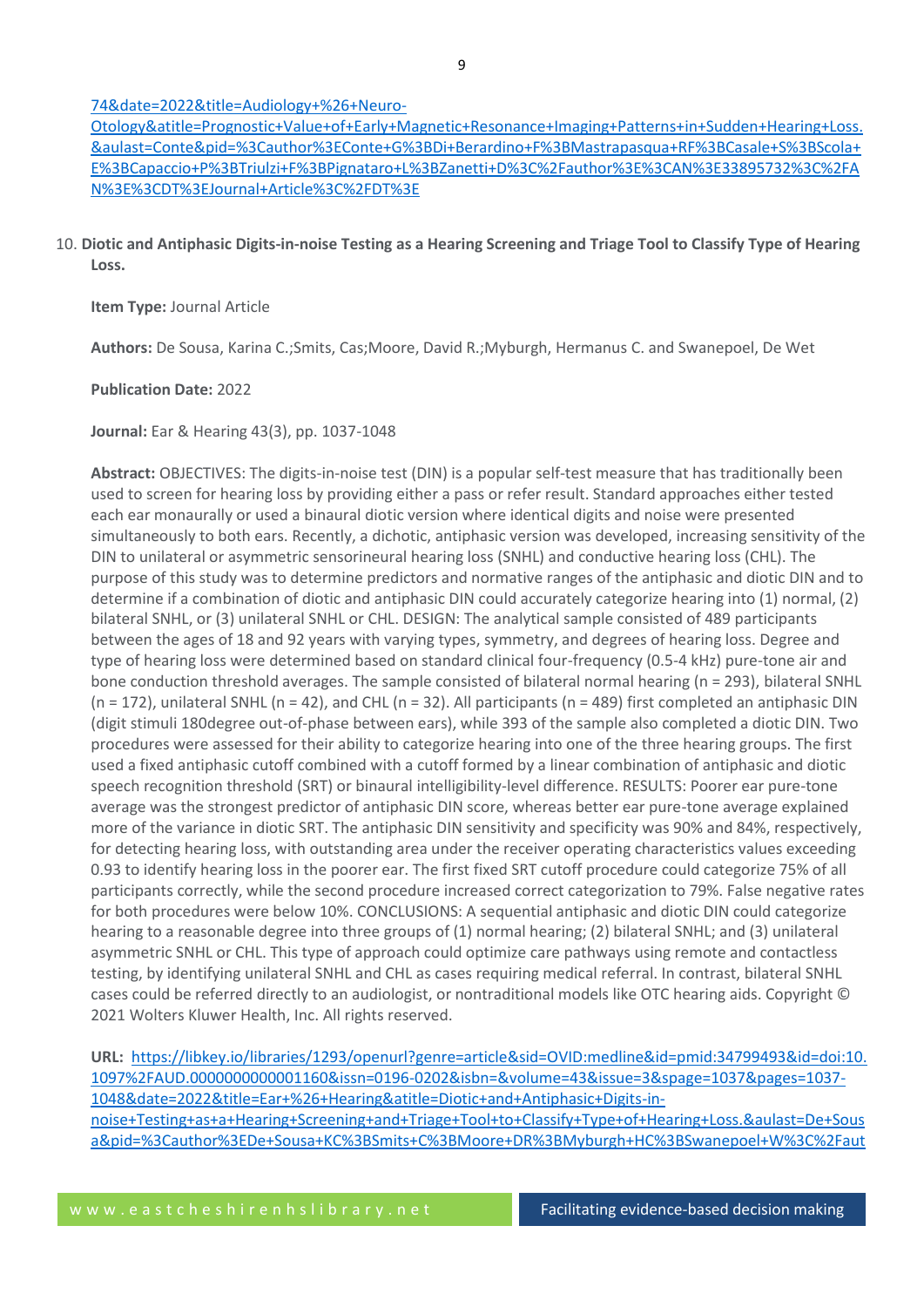11. **Modified Power Piston Versus Simultaneous Stapedotomy With Hearing Aids in Otosclerosis: A Follow-Up Study Exploring Speech Recognition, Quality of Life and Usage of Device.**

**Item Type:** Journal Article

**Authors:** Dejaco, Daniel;Riedl, David;Cassar, Anna Elisabeth;Gottfried, Timo;Rasse, Thomas;Fischer, Natalie;Kreuzer-Simonyan, Armina;Seebacher, Josef;Riechelmann, Herbert;Keintzel, Thomas and Schmutzhard, Joachim

# **Publication Date:** Apr 01 ,2022

**Journal:** Otology & Neurotology 43(4), pp. 429-436

**Abstract:** OBJECTIVE: To compare audiologic outcomes, quality-of-life (QoL) and usage-of-device (UoD) between case-matched, otosclerotic patients with mixed hearing loss (MHL) which received (a) stapedotomy and postoperative amplification with hearing aids (SDT+HA) or (b) short-incudial process coupled active middle ear implant with simultaneous stapedotomy (mPP). STUDY DESIGN, SETTING, AND PATIENTS: Prospective, matched case-control, follow-up study conducted at two tertiary otologic referral centers. Eligible were all otosclerotic patients with MHL, which received mPP at either of the two institutions. A case-matched-cohort of SDT+HA-patients was generated from the hospitals database based on preoperative audiologic findings. MAIN OUTCOME MEASURES: For sound- and speech perception, primary outcome parameters were the mean postoperative, aided air-conduction pure tone average (mpa-AC-PTA) and word recognition score at 80 dB speech level (mpa-WRS), for QoL the mean Nijmegen-Cochlear-Implant-Questionnaire (NCIQ) total-score, and for UoD the mean score rated on a 10-point Likert-scale. RESULTS: A total of 28 patients were included; 14 received mPP; mpa-AC-PTA and mpa-WRS significantly improved from 47.1 dB-HL to 34.3 dB-HL (-12.8 dB-HL; p 0.1). NCIQ total-score between groups did not significantly differ (70.4 vs. 69.9; p = 0.93). UoD for mPP was significantly higher (6.1 vs. 3.0; p 0.1). NCIQ total-score between groups did not significantly differ (70.4 vs. 69.9; p = 0.93). UoD for mPP was significantly higher (6.1 vs. 3.0; p Copyright © 2022 The Author(s). Published by Wolters Kluwer Health, Inc. on behalf of Otology & Neurotology, Inc.

**URL:** [https://libkey.io/libraries/1293/openurl?genre=article&sid=OVID:medline&id=pmid:35170556&id=doi:10.](https://libkey.io/libraries/1293/openurl?genre=article&sid=OVID:medline&id=pmid:35170556&id=doi:10.1097%2FMAO.0000000000003514&issn=1531-7129&isbn=&volume=43&issue=4&spage=429&pages=429-436&date=2022&title=Otology+%26+Neurotology&atitle=Modified+Power+Piston+Versus+Simultaneous+Stapedotomy+With+Hearing+Aids+in+Otosclerosis%3A+A+Follow-Up+Study+Exploring+Speech+Recognition%2C+Quality+of+Life+and+Usage+of+Device.&aulast=Dejaco&pid=%3Cauthor%3EDejaco+D%3BRiedl+D%3BCassar+AE%3BGottfried+T%3BRasse+T%3BFischer+N%3BKreuzer-Simonyan+A%3BSeebacher+J%3BRiechelmann+H%3BKeintzel+T%3BSchmutzhard+J%3C%2Fauthor%3E%3CAN%3E35170556%3C%2FAN%3E%3CDT%3EJournal+Article%3C%2FDT%3E) [1097%2FMAO.0000000000003514&issn=1531-7129&isbn=&volume=43&issue=4&spage=429&pages=429-](https://libkey.io/libraries/1293/openurl?genre=article&sid=OVID:medline&id=pmid:35170556&id=doi:10.1097%2FMAO.0000000000003514&issn=1531-7129&isbn=&volume=43&issue=4&spage=429&pages=429-436&date=2022&title=Otology+%26+Neurotology&atitle=Modified+Power+Piston+Versus+Simultaneous+Stapedotomy+With+Hearing+Aids+in+Otosclerosis%3A+A+Follow-Up+Study+Exploring+Speech+Recognition%2C+Quality+of+Life+and+Usage+of+Device.&aulast=Dejaco&pid=%3Cauthor%3EDejaco+D%3BRiedl+D%3BCassar+AE%3BGottfried+T%3BRasse+T%3BFischer+N%3BKreuzer-Simonyan+A%3BSeebacher+J%3BRiechelmann+H%3BKeintzel+T%3BSchmutzhard+J%3C%2Fauthor%3E%3CAN%3E35170556%3C%2FAN%3E%3CDT%3EJournal+Article%3C%2FDT%3E) [436&date=2022&title=Otology+%26+Neurotology&atitle=Modified+Power+Piston+Versus+Simultaneous+Stap](https://libkey.io/libraries/1293/openurl?genre=article&sid=OVID:medline&id=pmid:35170556&id=doi:10.1097%2FMAO.0000000000003514&issn=1531-7129&isbn=&volume=43&issue=4&spage=429&pages=429-436&date=2022&title=Otology+%26+Neurotology&atitle=Modified+Power+Piston+Versus+Simultaneous+Stapedotomy+With+Hearing+Aids+in+Otosclerosis%3A+A+Follow-Up+Study+Exploring+Speech+Recognition%2C+Quality+of+Life+and+Usage+of+Device.&aulast=Dejaco&pid=%3Cauthor%3EDejaco+D%3BRiedl+D%3BCassar+AE%3BGottfried+T%3BRasse+T%3BFischer+N%3BKreuzer-Simonyan+A%3BSeebacher+J%3BRiechelmann+H%3BKeintzel+T%3BSchmutzhard+J%3C%2Fauthor%3E%3CAN%3E35170556%3C%2FAN%3E%3CDT%3EJournal+Article%3C%2FDT%3E) [edotomy+With+Hearing+Aids+in+Otosclerosis%3A+A+Follow-](https://libkey.io/libraries/1293/openurl?genre=article&sid=OVID:medline&id=pmid:35170556&id=doi:10.1097%2FMAO.0000000000003514&issn=1531-7129&isbn=&volume=43&issue=4&spage=429&pages=429-436&date=2022&title=Otology+%26+Neurotology&atitle=Modified+Power+Piston+Versus+Simultaneous+Stapedotomy+With+Hearing+Aids+in+Otosclerosis%3A+A+Follow-Up+Study+Exploring+Speech+Recognition%2C+Quality+of+Life+and+Usage+of+Device.&aulast=Dejaco&pid=%3Cauthor%3EDejaco+D%3BRiedl+D%3BCassar+AE%3BGottfried+T%3BRasse+T%3BFischer+N%3BKreuzer-Simonyan+A%3BSeebacher+J%3BRiechelmann+H%3BKeintzel+T%3BSchmutzhard+J%3C%2Fauthor%3E%3CAN%3E35170556%3C%2FAN%3E%3CDT%3EJournal+Article%3C%2FDT%3E)[Up+Study+Exploring+Speech+Recognition%2C+Quality+of+Life+and+Usage+of+Device.&aulast=Dejaco&pid=%3](https://libkey.io/libraries/1293/openurl?genre=article&sid=OVID:medline&id=pmid:35170556&id=doi:10.1097%2FMAO.0000000000003514&issn=1531-7129&isbn=&volume=43&issue=4&spage=429&pages=429-436&date=2022&title=Otology+%26+Neurotology&atitle=Modified+Power+Piston+Versus+Simultaneous+Stapedotomy+With+Hearing+Aids+in+Otosclerosis%3A+A+Follow-Up+Study+Exploring+Speech+Recognition%2C+Quality+of+Life+and+Usage+of+Device.&aulast=Dejaco&pid=%3Cauthor%3EDejaco+D%3BRiedl+D%3BCassar+AE%3BGottfried+T%3BRasse+T%3BFischer+N%3BKreuzer-Simonyan+A%3BSeebacher+J%3BRiechelmann+H%3BKeintzel+T%3BSchmutzhard+J%3C%2Fauthor%3E%3CAN%3E35170556%3C%2FAN%3E%3CDT%3EJournal+Article%3C%2FDT%3E)

[Cauthor%3EDejaco+D%3BRiedl+D%3BCassar+AE%3BGottfried+T%3BRasse+T%3BFischer+N%3BKreuzer-](https://libkey.io/libraries/1293/openurl?genre=article&sid=OVID:medline&id=pmid:35170556&id=doi:10.1097%2FMAO.0000000000003514&issn=1531-7129&isbn=&volume=43&issue=4&spage=429&pages=429-436&date=2022&title=Otology+%26+Neurotology&atitle=Modified+Power+Piston+Versus+Simultaneous+Stapedotomy+With+Hearing+Aids+in+Otosclerosis%3A+A+Follow-Up+Study+Exploring+Speech+Recognition%2C+Quality+of+Life+and+Usage+of+Device.&aulast=Dejaco&pid=%3Cauthor%3EDejaco+D%3BRiedl+D%3BCassar+AE%3BGottfried+T%3BRasse+T%3BFischer+N%3BKreuzer-Simonyan+A%3BSeebacher+J%3BRiechelmann+H%3BKeintzel+T%3BSchmutzhard+J%3C%2Fauthor%3E%3CAN%3E35170556%3C%2FAN%3E%3CDT%3EJournal+Article%3C%2FDT%3E)[Simonyan+A%3BSeebacher+J%3BRiechelmann+H%3BKeintzel+T%3BSchmutzhard+J%3C%2Fauthor%3E%3CAN](https://libkey.io/libraries/1293/openurl?genre=article&sid=OVID:medline&id=pmid:35170556&id=doi:10.1097%2FMAO.0000000000003514&issn=1531-7129&isbn=&volume=43&issue=4&spage=429&pages=429-436&date=2022&title=Otology+%26+Neurotology&atitle=Modified+Power+Piston+Versus+Simultaneous+Stapedotomy+With+Hearing+Aids+in+Otosclerosis%3A+A+Follow-Up+Study+Exploring+Speech+Recognition%2C+Quality+of+Life+and+Usage+of+Device.&aulast=Dejaco&pid=%3Cauthor%3EDejaco+D%3BRiedl+D%3BCassar+AE%3BGottfried+T%3BRasse+T%3BFischer+N%3BKreuzer-Simonyan+A%3BSeebacher+J%3BRiechelmann+H%3BKeintzel+T%3BSchmutzhard+J%3C%2Fauthor%3E%3CAN%3E35170556%3C%2FAN%3E%3CDT%3EJournal+Article%3C%2FDT%3E) [%3E35170556%3C%2FAN%3E%3CDT%3EJournal+Article%3C%2FDT%3E](https://libkey.io/libraries/1293/openurl?genre=article&sid=OVID:medline&id=pmid:35170556&id=doi:10.1097%2FMAO.0000000000003514&issn=1531-7129&isbn=&volume=43&issue=4&spage=429&pages=429-436&date=2022&title=Otology+%26+Neurotology&atitle=Modified+Power+Piston+Versus+Simultaneous+Stapedotomy+With+Hearing+Aids+in+Otosclerosis%3A+A+Follow-Up+Study+Exploring+Speech+Recognition%2C+Quality+of+Life+and+Usage+of+Device.&aulast=Dejaco&pid=%3Cauthor%3EDejaco+D%3BRiedl+D%3BCassar+AE%3BGottfried+T%3BRasse+T%3BFischer+N%3BKreuzer-Simonyan+A%3BSeebacher+J%3BRiechelmann+H%3BKeintzel+T%3BSchmutzhard+J%3C%2Fauthor%3E%3CAN%3E35170556%3C%2FAN%3E%3CDT%3EJournal+Article%3C%2FDT%3E)

# 12. **Clinical Practice Patterns of Fitting Advanced Device Features in Children With Cochlear Implants.**

## **Item Type:** Journal Article

**Authors:** Findlen, Ursula M.;Benedict, Jason and Agrawal, Smita

## **Publication Date:** 2022

**Journal:** Journal of Speech Language & Hearing Research 65(2), pp. 797-815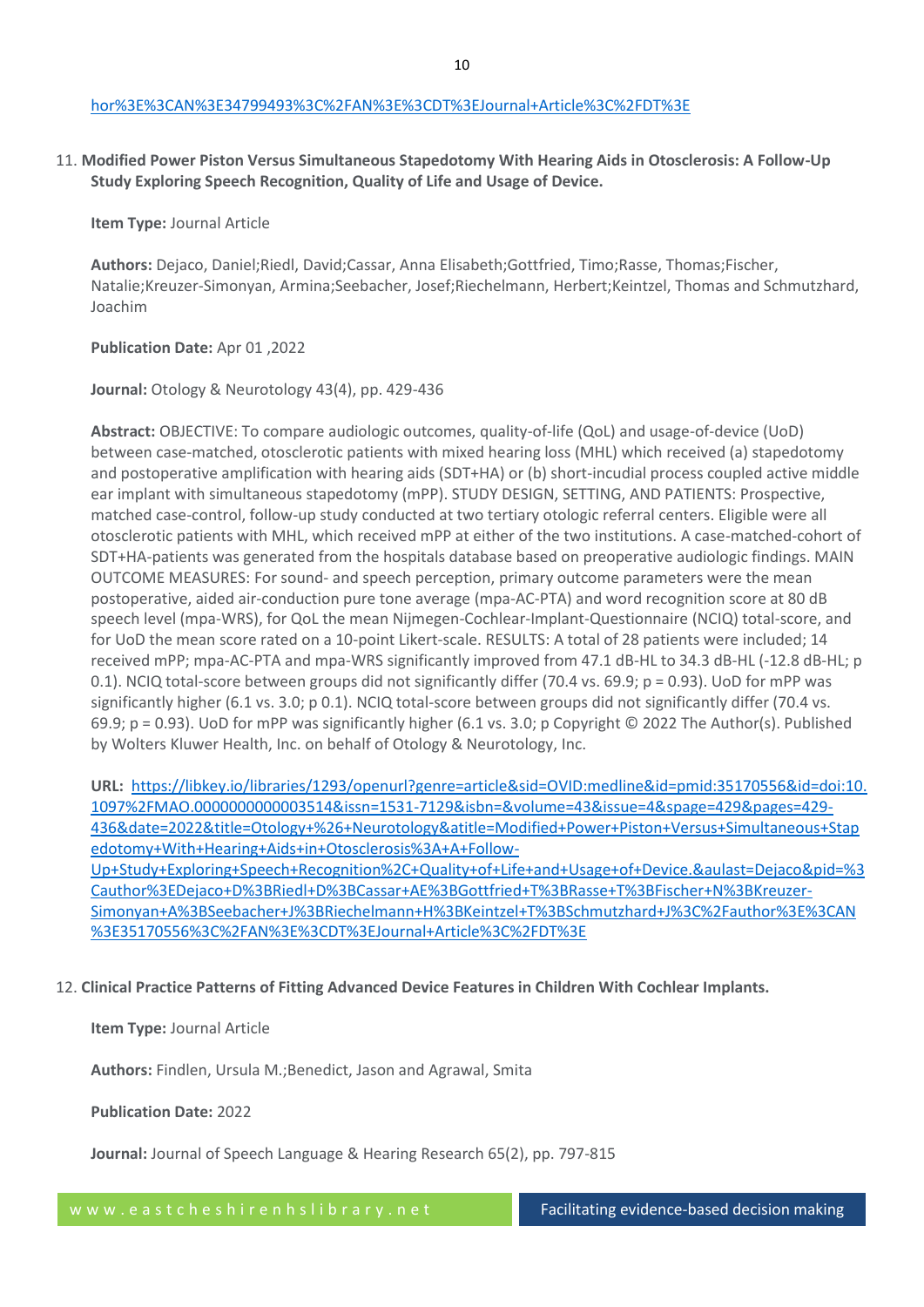**Abstract:** PURPOSE: The purpose of this study was to identify common clinical practice patterns for providing advanced noise management features in children with cochlear implants (CIs) and evaluate trends in consideration of clinician experience and comfort with CI manufacturer-specific technology. METHOD: A mixedmodel survey including quantitative and qualitative questions regarding providing advanced noise management features in the pediatric CI population was collected electronically via research electronic data capture. Survey questions spanned approach/philosophy toward provision of features, age of provision, and demographics of respondents. Descriptive statistics were completed to define common clinical practice patterns and demographic information. RESULTS: A total of 160 pediatric audiologists from 35 U.S. States and five Canadian provinces completed the survey. Most audiologists (73.8%) reported enabling automatic directional microphones, and a vast majority (91%) reported enabling advanced noise processing features such as automatic noise cancellers, wind noise cancellers, and impulse noise cancellers in recipients' main programs. Audiologists ranked features in terms of importance for a school-age child with the top three ranked as automatic noise reduction, automatic directional microphones, and concha-level microphones. Importance of child-specific factors varied depending upon the specific feature of interest. CONCLUSIONS: Variability exists among providers in enabling advanced noise management features for pediatric CI recipients. Multiple factors, including patient characteristics, provider characteristics, and limited evidence-based guidance, could account for much of the variation. Overall, there is a trend toward automaticity for noise management. Additional studies are warranted to provide the evidence base for confidently programming advanced features for children using CIs.

**URL:** [https://libkey.io/libraries/1293/openurl?genre=article&sid=OVID:medline&id=pmid:35015974&id=doi:10.](https://libkey.io/libraries/1293/openurl?genre=article&sid=OVID:medline&id=pmid:35015974&id=doi:10.1044%2F2021_JSLHR-21-00168&issn=1092-4388&isbn=&volume=65&issue=2&spage=797&pages=797-815&date=2022&title=Journal+of+Speech+Language+%26+Hearing+Research&atitle=Clinical+Practice+Patterns+of+Fitting+Advanced+Device+Features+in+Children+With+Cochlear+Implants.&aulast=Findlen&pid=%3Cauthor%3EFindlen+UM%3BBenedict+J%3BAgrawal+S%3C%2Fauthor%3E%3CAN%3E35015974%3C%2FAN%3E%3CDT%3EJournal+Article%3C%2FDT%3E) [1044%2F2021\\_JSLHR-21-00168&issn=1092-4388&isbn=&volume=65&issue=2&spage=797&pages=797-](https://libkey.io/libraries/1293/openurl?genre=article&sid=OVID:medline&id=pmid:35015974&id=doi:10.1044%2F2021_JSLHR-21-00168&issn=1092-4388&isbn=&volume=65&issue=2&spage=797&pages=797-815&date=2022&title=Journal+of+Speech+Language+%26+Hearing+Research&atitle=Clinical+Practice+Patterns+of+Fitting+Advanced+Device+Features+in+Children+With+Cochlear+Implants.&aulast=Findlen&pid=%3Cauthor%3EFindlen+UM%3BBenedict+J%3BAgrawal+S%3C%2Fauthor%3E%3CAN%3E35015974%3C%2FAN%3E%3CDT%3EJournal+Article%3C%2FDT%3E) [815&date=2022&title=Journal+of+Speech+Language+%26+Hearing+Research&atitle=Clinical+Practice+Patterns](https://libkey.io/libraries/1293/openurl?genre=article&sid=OVID:medline&id=pmid:35015974&id=doi:10.1044%2F2021_JSLHR-21-00168&issn=1092-4388&isbn=&volume=65&issue=2&spage=797&pages=797-815&date=2022&title=Journal+of+Speech+Language+%26+Hearing+Research&atitle=Clinical+Practice+Patterns+of+Fitting+Advanced+Device+Features+in+Children+With+Cochlear+Implants.&aulast=Findlen&pid=%3Cauthor%3EFindlen+UM%3BBenedict+J%3BAgrawal+S%3C%2Fauthor%3E%3CAN%3E35015974%3C%2FAN%3E%3CDT%3EJournal+Article%3C%2FDT%3E) [+of+Fitting+Advanced+Device+Features+in+Children+With+Cochlear+Implants.&aulast=Findlen&pid=%3Cautho](https://libkey.io/libraries/1293/openurl?genre=article&sid=OVID:medline&id=pmid:35015974&id=doi:10.1044%2F2021_JSLHR-21-00168&issn=1092-4388&isbn=&volume=65&issue=2&spage=797&pages=797-815&date=2022&title=Journal+of+Speech+Language+%26+Hearing+Research&atitle=Clinical+Practice+Patterns+of+Fitting+Advanced+Device+Features+in+Children+With+Cochlear+Implants.&aulast=Findlen&pid=%3Cauthor%3EFindlen+UM%3BBenedict+J%3BAgrawal+S%3C%2Fauthor%3E%3CAN%3E35015974%3C%2FAN%3E%3CDT%3EJournal+Article%3C%2FDT%3E) [r%3EFindlen+UM%3BBenedict+J%3BAgrawal+S%3C%2Fauthor%3E%3CAN%3E35015974%3C%2FAN%3E%3CDT](https://libkey.io/libraries/1293/openurl?genre=article&sid=OVID:medline&id=pmid:35015974&id=doi:10.1044%2F2021_JSLHR-21-00168&issn=1092-4388&isbn=&volume=65&issue=2&spage=797&pages=797-815&date=2022&title=Journal+of+Speech+Language+%26+Hearing+Research&atitle=Clinical+Practice+Patterns+of+Fitting+Advanced+Device+Features+in+Children+With+Cochlear+Implants.&aulast=Findlen&pid=%3Cauthor%3EFindlen+UM%3BBenedict+J%3BAgrawal+S%3C%2Fauthor%3E%3CAN%3E35015974%3C%2FAN%3E%3CDT%3EJournal+Article%3C%2FDT%3E) [%3EJournal+Article%3C%2FDT%3E](https://libkey.io/libraries/1293/openurl?genre=article&sid=OVID:medline&id=pmid:35015974&id=doi:10.1044%2F2021_JSLHR-21-00168&issn=1092-4388&isbn=&volume=65&issue=2&spage=797&pages=797-815&date=2022&title=Journal+of+Speech+Language+%26+Hearing+Research&atitle=Clinical+Practice+Patterns+of+Fitting+Advanced+Device+Features+in+Children+With+Cochlear+Implants.&aulast=Findlen&pid=%3Cauthor%3EFindlen+UM%3BBenedict+J%3BAgrawal+S%3C%2Fauthor%3E%3CAN%3E35015974%3C%2FAN%3E%3CDT%3EJournal+Article%3C%2FDT%3E)

13. **Early surgical and audiologic outcomes of active, transcutaneous, osseointegrated bone-conduction hearing device (Osia 2 R system) placement.**

**Item Type:** Journal Article

**Authors:** Florentine, Michelle M.;Virbalas, Jordan and Chan, Dylan K.

**Publication Date:** May ,2022

**Journal:** International Journal of Pediatric Otorhinolaryngology 156, pp. 111114

**Abstract:** OBJECTIVE: To assess the outcomes of pediatric Osia 2 R System placements. METHODS: We performed a retrospective chart review of primary and revision Osia 2 R System surgical cases at two tertiary academic children's hospitals. Operative details and post-operative surgical and audiologic outcomes were recorded. RESULTS: 18 cases were performed on 14 children (mean age: 11.5 years, range 7-16) and included 9 primary surgeries and 9 revisions from BAHA Attract R, Connect R and Sophono R implants. Surgical planning for revision surgeries was complex due to prior incisions, implants, and bony contour. Post-operative aided audiograms revealed pure tone average (0.5-4 kHz) of 26.2 +/- 2.5 dB HL (mean +/- SD), with no high frequency roll-off (8 kHz aided threshold: 23.8 +/- 7.5 dB HL). Two minor post-operative complications were identified. CONCLUSION: Bone-conduction hearing devices (BCHDs) are used to improve access to sound for children with conductive hearing loss, single-sided deafness, and aural atresia. Traditional passive, percutaneous abutmentbased and transcutaneous magnet-based surgical BCHDs can be limited by skin complications and highfrequency acoustic attenuation. Recent availability of active, transcutaneous osseointegrated BCHD systems presents potential for improvement on both of these traditional limitations. Initial experience with the Osia 2 R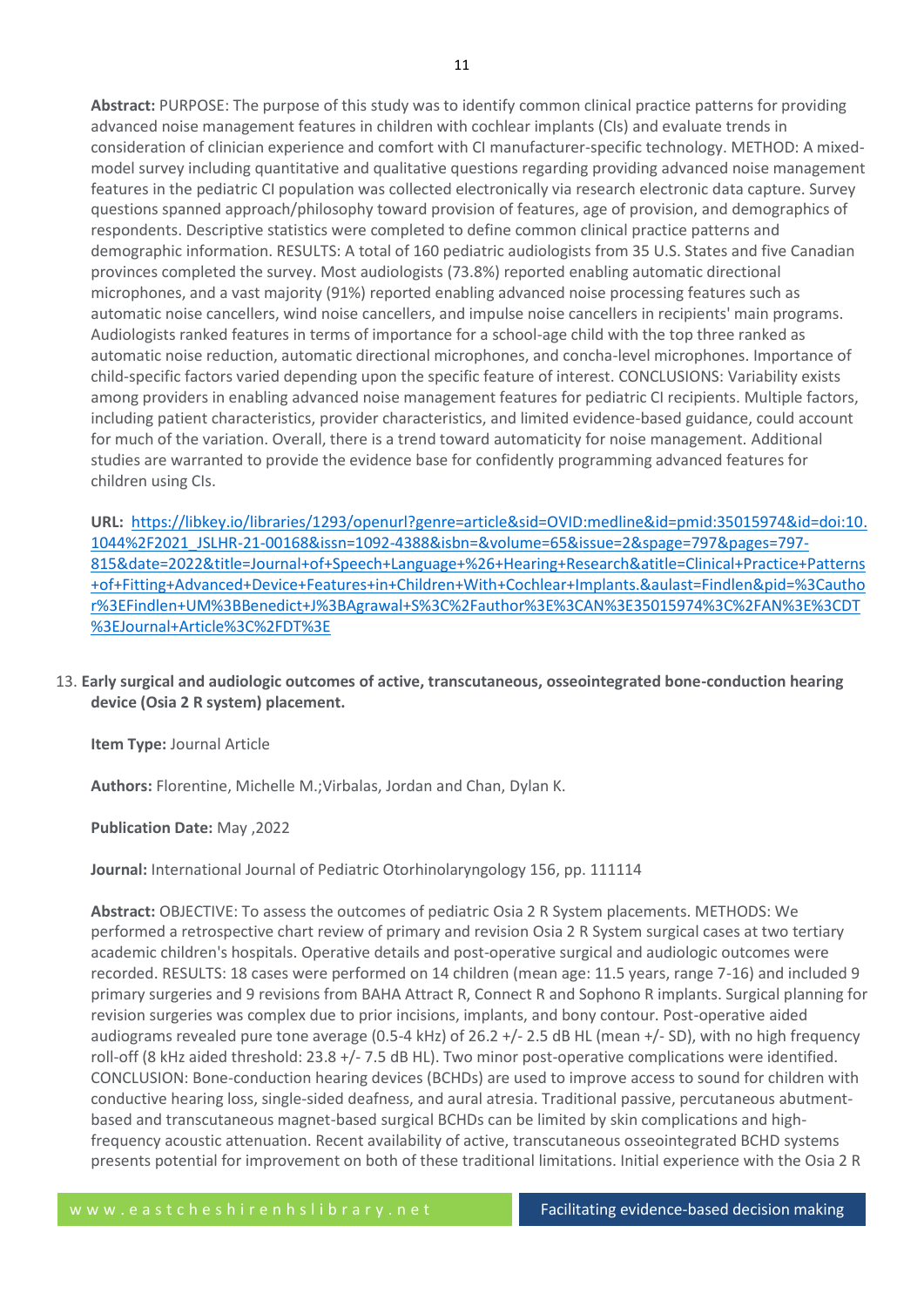System demonstrates overall successful, uncomplicated placement with excellent audiologic outcomes. Revision cases require careful surgical planning. Further follow-up and comparative studies with other BCHDs are necessary to fully evaluate the effectiveness of the Osia 2 R System. Copyright © 2022 Elsevier B.V. All rights reserved.

**URL:** [https://libkey.io/libraries/1293/openurl?genre=article&sid=OVID:medline&id=pmid:35314374&id=doi:10.](https://libkey.io/libraries/1293/openurl?genre=article&sid=OVID:medline&id=pmid:35314374&id=doi:10.1016%2Fj.ijporl.2022.111114&issn=0165-5876&isbn=&volume=156&issue=&spage=111114&pages=111114&date=2022&title=International+Journal+of+Pediatric+Otorhinolaryngology&atitle=Early+surgical+and+audiologic+outcomes+of+active%2C+transcutaneous%2C+osseointegrated+bone-conduction+hearing+device+%28Osia+2+R+system%29+placement.&aulast=Florentine&pid=%3Cauthor%3EFlorentine+MM%3BVirbalas+J%3BChan+DK%3C%2Fauthor%3E%3CAN%3E35314374%3C%2FAN%3E%3CDT%3EJournal+Article%3C%2FDT%3E) [1016%2Fj.ijporl.2022.111114&issn=0165-](https://libkey.io/libraries/1293/openurl?genre=article&sid=OVID:medline&id=pmid:35314374&id=doi:10.1016%2Fj.ijporl.2022.111114&issn=0165-5876&isbn=&volume=156&issue=&spage=111114&pages=111114&date=2022&title=International+Journal+of+Pediatric+Otorhinolaryngology&atitle=Early+surgical+and+audiologic+outcomes+of+active%2C+transcutaneous%2C+osseointegrated+bone-conduction+hearing+device+%28Osia+2+R+system%29+placement.&aulast=Florentine&pid=%3Cauthor%3EFlorentine+MM%3BVirbalas+J%3BChan+DK%3C%2Fauthor%3E%3CAN%3E35314374%3C%2FAN%3E%3CDT%3EJournal+Article%3C%2FDT%3E)

[5876&isbn=&volume=156&issue=&spage=111114&pages=111114&date=2022&title=International+Journal+of+](https://libkey.io/libraries/1293/openurl?genre=article&sid=OVID:medline&id=pmid:35314374&id=doi:10.1016%2Fj.ijporl.2022.111114&issn=0165-5876&isbn=&volume=156&issue=&spage=111114&pages=111114&date=2022&title=International+Journal+of+Pediatric+Otorhinolaryngology&atitle=Early+surgical+and+audiologic+outcomes+of+active%2C+transcutaneous%2C+osseointegrated+bone-conduction+hearing+device+%28Osia+2+R+system%29+placement.&aulast=Florentine&pid=%3Cauthor%3EFlorentine+MM%3BVirbalas+J%3BChan+DK%3C%2Fauthor%3E%3CAN%3E35314374%3C%2FAN%3E%3CDT%3EJournal+Article%3C%2FDT%3E) [Pediatric+Otorhinolaryngology&atitle=Early+surgical+and+audiologic+outcomes+of+active%2C+transcutaneous](https://libkey.io/libraries/1293/openurl?genre=article&sid=OVID:medline&id=pmid:35314374&id=doi:10.1016%2Fj.ijporl.2022.111114&issn=0165-5876&isbn=&volume=156&issue=&spage=111114&pages=111114&date=2022&title=International+Journal+of+Pediatric+Otorhinolaryngology&atitle=Early+surgical+and+audiologic+outcomes+of+active%2C+transcutaneous%2C+osseointegrated+bone-conduction+hearing+device+%28Osia+2+R+system%29+placement.&aulast=Florentine&pid=%3Cauthor%3EFlorentine+MM%3BVirbalas+J%3BChan+DK%3C%2Fauthor%3E%3CAN%3E35314374%3C%2FAN%3E%3CDT%3EJournal+Article%3C%2FDT%3E) [%2C+osseointegrated+bone](https://libkey.io/libraries/1293/openurl?genre=article&sid=OVID:medline&id=pmid:35314374&id=doi:10.1016%2Fj.ijporl.2022.111114&issn=0165-5876&isbn=&volume=156&issue=&spage=111114&pages=111114&date=2022&title=International+Journal+of+Pediatric+Otorhinolaryngology&atitle=Early+surgical+and+audiologic+outcomes+of+active%2C+transcutaneous%2C+osseointegrated+bone-conduction+hearing+device+%28Osia+2+R+system%29+placement.&aulast=Florentine&pid=%3Cauthor%3EFlorentine+MM%3BVirbalas+J%3BChan+DK%3C%2Fauthor%3E%3CAN%3E35314374%3C%2FAN%3E%3CDT%3EJournal+Article%3C%2FDT%3E)[conduction+hearing+device+%28Osia+2+R+system%29+placement.&aulast=Florentine&pid=%3Cauthor%3EFlor](https://libkey.io/libraries/1293/openurl?genre=article&sid=OVID:medline&id=pmid:35314374&id=doi:10.1016%2Fj.ijporl.2022.111114&issn=0165-5876&isbn=&volume=156&issue=&spage=111114&pages=111114&date=2022&title=International+Journal+of+Pediatric+Otorhinolaryngology&atitle=Early+surgical+and+audiologic+outcomes+of+active%2C+transcutaneous%2C+osseointegrated+bone-conduction+hearing+device+%28Osia+2+R+system%29+placement.&aulast=Florentine&pid=%3Cauthor%3EFlorentine+MM%3BVirbalas+J%3BChan+DK%3C%2Fauthor%3E%3CAN%3E35314374%3C%2FAN%3E%3CDT%3EJournal+Article%3C%2FDT%3E) [entine+MM%3BVirbalas+J%3BChan+DK%3C%2Fauthor%3E%3CAN%3E35314374%3C%2FAN%3E%3CDT%3EJour](https://libkey.io/libraries/1293/openurl?genre=article&sid=OVID:medline&id=pmid:35314374&id=doi:10.1016%2Fj.ijporl.2022.111114&issn=0165-5876&isbn=&volume=156&issue=&spage=111114&pages=111114&date=2022&title=International+Journal+of+Pediatric+Otorhinolaryngology&atitle=Early+surgical+and+audiologic+outcomes+of+active%2C+transcutaneous%2C+osseointegrated+bone-conduction+hearing+device+%28Osia+2+R+system%29+placement.&aulast=Florentine&pid=%3Cauthor%3EFlorentine+MM%3BVirbalas+J%3BChan+DK%3C%2Fauthor%3E%3CAN%3E35314374%3C%2FAN%3E%3CDT%3EJournal+Article%3C%2FDT%3E) [nal+Article%3C%2FDT%3E](https://libkey.io/libraries/1293/openurl?genre=article&sid=OVID:medline&id=pmid:35314374&id=doi:10.1016%2Fj.ijporl.2022.111114&issn=0165-5876&isbn=&volume=156&issue=&spage=111114&pages=111114&date=2022&title=International+Journal+of+Pediatric+Otorhinolaryngology&atitle=Early+surgical+and+audiologic+outcomes+of+active%2C+transcutaneous%2C+osseointegrated+bone-conduction+hearing+device+%28Osia+2+R+system%29+placement.&aulast=Florentine&pid=%3Cauthor%3EFlorentine+MM%3BVirbalas+J%3BChan+DK%3C%2Fauthor%3E%3CAN%3E35314374%3C%2FAN%3E%3CDT%3EJournal+Article%3C%2FDT%3E)

# 14. **Clinical Practice Patterns With Pediatric Loudness Perception Measures.**

**Item Type:** Journal Article

**Authors:** Flores, Ashley N. and Gustafson, Samantha J.

**Publication Date:** Mar 03 ,2022

**Journal:** American Journal of Audiology 31(1), pp. 175-188

**Abstract:** PURPOSE: Obtaining a patient's loudness discomfort level (LDL) can assist the audiologist in defining their dynamic range so that the hearing device fitting can ensure that low-level sounds are audible, averagelevel sounds are comfortable, and more intense sounds are loud but not too loud. A 2016 survey showed that 67.5% of 350 pediatric audiologist reported to never or rarely measure LDLs with pediatric patients. The purpose of this study was to identify factors influencing this previously reported limited use of LDL measures. METHOD: Sixty-two pediatric audiologists in the United States were surveyed using a questionnaire that sought to improve our understanding of the (non)use of loudness perception measures with pediatric patients and to assess familiarity with various loudness perception measurements. In addition, the questionnaire gathered information about the needs of pediatric audiologists in relation to LDL measures. RESULTS: Audiologist report being largely unfamiliar with methods of assessing loudness perception in children, with categorical loudness scaling being the method with which they are most familiar. In addition, audiologists reported being more willing and able to measure LDLs in older compared to younger pediatric patients. Limited use of pediatric loudness perception measures appears to be driven by a lack of familiarity with measurement methods and the belief that loudness perception measures may not be useful for clinical practice. CONCLUSIONS: Findings highlight audiologists' need for further information regarding the relevance of loudness perception measurements with pediatric patients and the need for easy-to-implement LDL measurement procedures for pediatric patients of all ages.

**URL:** [https://libkey.io/libraries/1293/openurl?genre=article&sid=OVID:medline&id=pmid:35130038&id=doi:10.](https://libkey.io/libraries/1293/openurl?genre=article&sid=OVID:medline&id=pmid:35130038&id=doi:10.1044%2F2021_AJA-21-00151&issn=1059-0889&isbn=&volume=31&issue=1&spage=175&pages=175-188&date=2022&title=American+Journal+of+Audiology&atitle=Clinical+Practice+Patterns+With+Pediatric+Loudness+Perception+Measures.&aulast=Flores&pid=%3Cauthor%3EFlores+AN%3BGustafson+SJ%3C%2Fauthor%3E%3CAN%3E35130038%3C%2FAN%3E%3CDT%3EJournal+Article%3C%2FDT%3E) [1044%2F2021\\_AJA-21-00151&issn=1059-0889&isbn=&volume=31&issue=1&spage=175&pages=175-](https://libkey.io/libraries/1293/openurl?genre=article&sid=OVID:medline&id=pmid:35130038&id=doi:10.1044%2F2021_AJA-21-00151&issn=1059-0889&isbn=&volume=31&issue=1&spage=175&pages=175-188&date=2022&title=American+Journal+of+Audiology&atitle=Clinical+Practice+Patterns+With+Pediatric+Loudness+Perception+Measures.&aulast=Flores&pid=%3Cauthor%3EFlores+AN%3BGustafson+SJ%3C%2Fauthor%3E%3CAN%3E35130038%3C%2FAN%3E%3CDT%3EJournal+Article%3C%2FDT%3E) [188&date=2022&title=American+Journal+of+Audiology&atitle=Clinical+Practice+Patterns+With+Pediatric+Loud](https://libkey.io/libraries/1293/openurl?genre=article&sid=OVID:medline&id=pmid:35130038&id=doi:10.1044%2F2021_AJA-21-00151&issn=1059-0889&isbn=&volume=31&issue=1&spage=175&pages=175-188&date=2022&title=American+Journal+of+Audiology&atitle=Clinical+Practice+Patterns+With+Pediatric+Loudness+Perception+Measures.&aulast=Flores&pid=%3Cauthor%3EFlores+AN%3BGustafson+SJ%3C%2Fauthor%3E%3CAN%3E35130038%3C%2FAN%3E%3CDT%3EJournal+Article%3C%2FDT%3E) [ness+Perception+Measures.&aulast=Flores&pid=%3Cauthor%3EFlores+AN%3BGustafson+SJ%3C%2Fauthor%3E](https://libkey.io/libraries/1293/openurl?genre=article&sid=OVID:medline&id=pmid:35130038&id=doi:10.1044%2F2021_AJA-21-00151&issn=1059-0889&isbn=&volume=31&issue=1&spage=175&pages=175-188&date=2022&title=American+Journal+of+Audiology&atitle=Clinical+Practice+Patterns+With+Pediatric+Loudness+Perception+Measures.&aulast=Flores&pid=%3Cauthor%3EFlores+AN%3BGustafson+SJ%3C%2Fauthor%3E%3CAN%3E35130038%3C%2FAN%3E%3CDT%3EJournal+Article%3C%2FDT%3E) [%3CAN%3E35130038%3C%2FAN%3E%3CDT%3EJournal+Article%3C%2FDT%3E](https://libkey.io/libraries/1293/openurl?genre=article&sid=OVID:medline&id=pmid:35130038&id=doi:10.1044%2F2021_AJA-21-00151&issn=1059-0889&isbn=&volume=31&issue=1&spage=175&pages=175-188&date=2022&title=American+Journal+of+Audiology&atitle=Clinical+Practice+Patterns+With+Pediatric+Loudness+Perception+Measures.&aulast=Flores&pid=%3Cauthor%3EFlores+AN%3BGustafson+SJ%3C%2Fauthor%3E%3CAN%3E35130038%3C%2FAN%3E%3CDT%3EJournal+Article%3C%2FDT%3E)

# 15. **Delivery of remote otology care: a UK pilot feasibility study.**

**Item Type:** Journal Article

w w w . e a s t c h e s h i r e n h s l i b r a r y . n e t Facilitating evidence-based decision making

12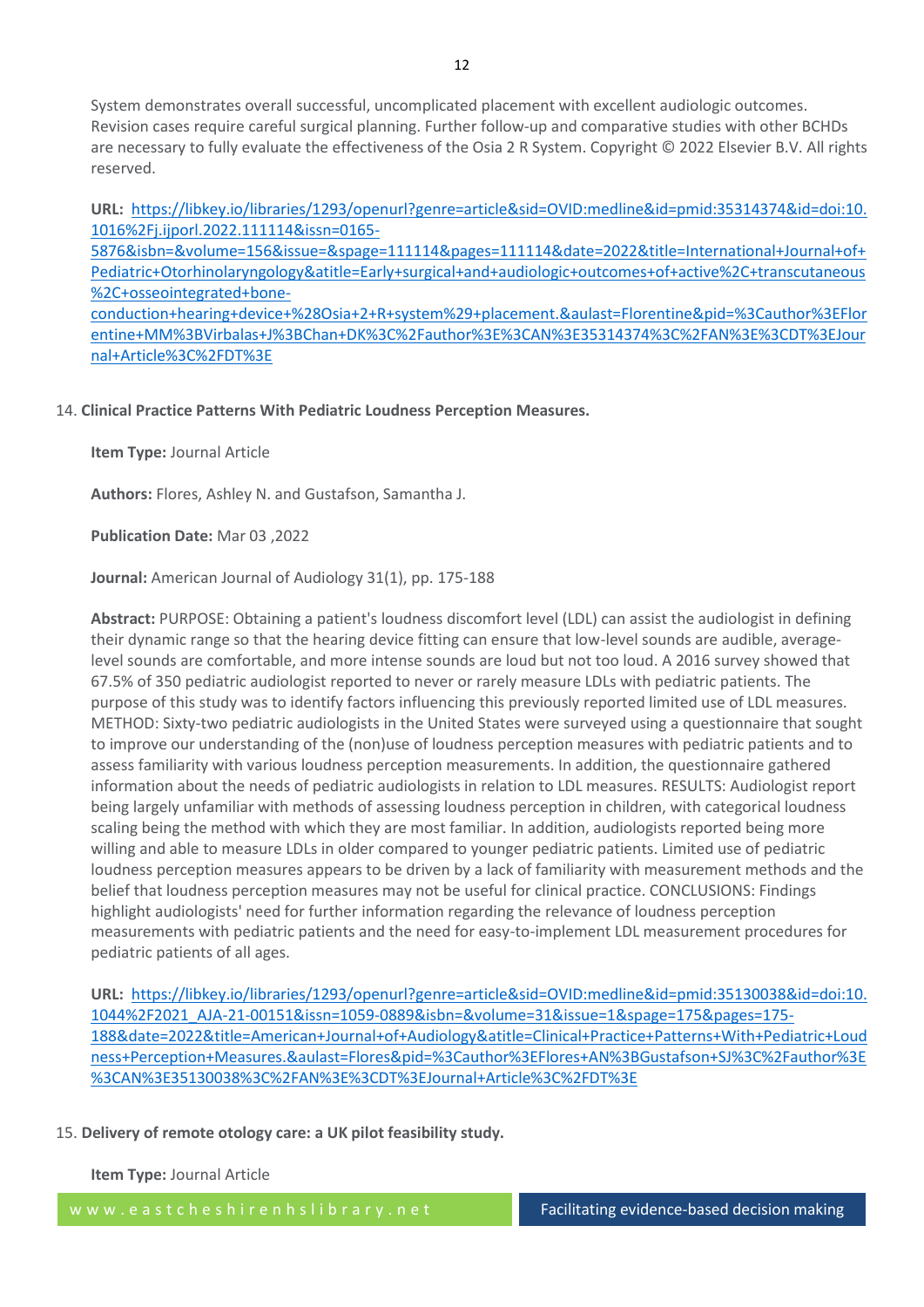**Authors:** Forde, Cillian T.;Dimitrov, Lilia;Doal, Suneal;Patel, Jay;Clare, Dawn;Burslem, Michael;Mehta, Nishchay and Manjaly, Joseph G.

## **Publication Date:** 2022

# **Journal:** BMJ Open Quality 11(1), pp. 02

**Abstract:** INTRODUCTION: The COVID-19 pandemic has catalysed the need to implement the National Health Service Long-Term Plan to deliver more care in the community and to reduce face-to-face hospital appointments by up to 33%. This study aimed to assess the feasibility of a remote otology service from triage through to delivery. METHODS: New adult otology referrals at a tertiary ear, nose and throat (ENT) hospital aged between 18 and 70 with hearing loss or tinnitus were included. Patients attended an audiology-led community clinic where they underwent a focused history, audiometric testing, and a smartphone-based application and otoscope (Tympa System) was used to capture still and video images of their eardrums. The information was reviewed by ENT clinicians using a remote review platform with a subset of patients subsequently undergoing an in-person review to measure concordance between the two assessments. RESULTS: 58 patients participated. 75% of patients had their pathways shortened by one hospital visit with 65% avoiding any hospital attendances. 24% required an additional face-to-face appointment due to incomplete views of the tympanic membrane or need for additional examinations. Electronic validation by a blinded consultant otologist demonstrated a diagnosis concordance of 95%, and concordance between remote-review and in-person consultations in the 12 patients who agreed to attend for an in-person review was 83.3%. 98% of patients were satisfied with the pathway. CONCLUSION: This pilot service is feasible, safe and non-inferior to the traditional outpatient model in the included patient group. There is potential for the development of a community audiology-led service or use for general practioner advice and guidance. Copyright © Author(s) (or their employer(s)) 2022. Re-use permitted under CC BY-NC. No commercial re-use. See rights and permissions. Published by BMJ.

**URL:** [https://libkey.io/libraries/1293/openurl?genre=article&sid=OVID:medline&id=pmid:35135752&id=doi:10.](https://libkey.io/libraries/1293/openurl?genre=article&sid=OVID:medline&id=pmid:35135752&id=doi:10.1136%2Fbmjoq-2021-001444&issn=2399-6641&isbn=&volume=11&issue=1&spage=&pages=&date=2022&title=BMJ+Open+Quality&atitle=Delivery+of+remote+otology+care%3A+a+UK+pilot+feasibility+study.&aulast=Forde&pid=%3Cauthor%3EForde+CT%3BDimitrov+L%3BDoal+S%3BPatel+J%3BClare+D%3BBurslem+M%3BMehta+N%3BManjaly+JG%3C%2Fauthor%3E%3CAN%3E35135752%3C%2FAN%3E%3CDT%3EJournal+Article%3C%2FDT%3E) [1136%2Fbmjoq-2021-001444&issn=2399-](https://libkey.io/libraries/1293/openurl?genre=article&sid=OVID:medline&id=pmid:35135752&id=doi:10.1136%2Fbmjoq-2021-001444&issn=2399-6641&isbn=&volume=11&issue=1&spage=&pages=&date=2022&title=BMJ+Open+Quality&atitle=Delivery+of+remote+otology+care%3A+a+UK+pilot+feasibility+study.&aulast=Forde&pid=%3Cauthor%3EForde+CT%3BDimitrov+L%3BDoal+S%3BPatel+J%3BClare+D%3BBurslem+M%3BMehta+N%3BManjaly+JG%3C%2Fauthor%3E%3CAN%3E35135752%3C%2FAN%3E%3CDT%3EJournal+Article%3C%2FDT%3E)

[6641&isbn=&volume=11&issue=1&spage=&pages=&date=2022&title=BMJ+Open+Quality&atitle=Delivery+of+r](https://libkey.io/libraries/1293/openurl?genre=article&sid=OVID:medline&id=pmid:35135752&id=doi:10.1136%2Fbmjoq-2021-001444&issn=2399-6641&isbn=&volume=11&issue=1&spage=&pages=&date=2022&title=BMJ+Open+Quality&atitle=Delivery+of+remote+otology+care%3A+a+UK+pilot+feasibility+study.&aulast=Forde&pid=%3Cauthor%3EForde+CT%3BDimitrov+L%3BDoal+S%3BPatel+J%3BClare+D%3BBurslem+M%3BMehta+N%3BManjaly+JG%3C%2Fauthor%3E%3CAN%3E35135752%3C%2FAN%3E%3CDT%3EJournal+Article%3C%2FDT%3E) [emote+otology+care%3A+a+UK+pilot+feasibility+study.&aulast=Forde&pid=%3Cauthor%3EForde+CT%3BDimitr](https://libkey.io/libraries/1293/openurl?genre=article&sid=OVID:medline&id=pmid:35135752&id=doi:10.1136%2Fbmjoq-2021-001444&issn=2399-6641&isbn=&volume=11&issue=1&spage=&pages=&date=2022&title=BMJ+Open+Quality&atitle=Delivery+of+remote+otology+care%3A+a+UK+pilot+feasibility+study.&aulast=Forde&pid=%3Cauthor%3EForde+CT%3BDimitrov+L%3BDoal+S%3BPatel+J%3BClare+D%3BBurslem+M%3BMehta+N%3BManjaly+JG%3C%2Fauthor%3E%3CAN%3E35135752%3C%2FAN%3E%3CDT%3EJournal+Article%3C%2FDT%3E) [ov+L%3BDoal+S%3BPatel+J%3BClare+D%3BBurslem+M%3BMehta+N%3BManjaly+JG%3C%2Fauthor%3E%3CAN](https://libkey.io/libraries/1293/openurl?genre=article&sid=OVID:medline&id=pmid:35135752&id=doi:10.1136%2Fbmjoq-2021-001444&issn=2399-6641&isbn=&volume=11&issue=1&spage=&pages=&date=2022&title=BMJ+Open+Quality&atitle=Delivery+of+remote+otology+care%3A+a+UK+pilot+feasibility+study.&aulast=Forde&pid=%3Cauthor%3EForde+CT%3BDimitrov+L%3BDoal+S%3BPatel+J%3BClare+D%3BBurslem+M%3BMehta+N%3BManjaly+JG%3C%2Fauthor%3E%3CAN%3E35135752%3C%2FAN%3E%3CDT%3EJournal+Article%3C%2FDT%3E) [%3E35135752%3C%2FAN%3E%3CDT%3EJournal+Article%3C%2FDT%3E](https://libkey.io/libraries/1293/openurl?genre=article&sid=OVID:medline&id=pmid:35135752&id=doi:10.1136%2Fbmjoq-2021-001444&issn=2399-6641&isbn=&volume=11&issue=1&spage=&pages=&date=2022&title=BMJ+Open+Quality&atitle=Delivery+of+remote+otology+care%3A+a+UK+pilot+feasibility+study.&aulast=Forde&pid=%3Cauthor%3EForde+CT%3BDimitrov+L%3BDoal+S%3BPatel+J%3BClare+D%3BBurslem+M%3BMehta+N%3BManjaly+JG%3C%2Fauthor%3E%3CAN%3E35135752%3C%2FAN%3E%3CDT%3EJournal+Article%3C%2FDT%3E)

## 16. **OPRA-RS: A Hearing-Aid Fitting Method Based on Automatic Speech Recognition and Random Search.**

## **Item Type:** Journal Article

**Authors:** Goncalves Braz, Libio;Fontan, Lionel;Pinquier, Julien;Stone, Michael A. and Fullgrabe, Christian

## **Publication Date:** 2022

**Journal:** Frontiers in Neuroscience 16, pp. 779048

**Abstract:** Hearing-aid (HA) prescription rules (such as NAL-NL2, DSL-v5, and CAM2) are used by HA audiologists to define initial HA settings (e.g., insertion gains, IGs) for patients. This initial fitting is later individually adjusted for each patient to improve clinical outcomes in terms of speech intelligibility and listening comfort. During this fine-tuning stage, speech-intelligibility tests are often carried out with the patient to assess the benefits associated with different HA settings. As these tests tend to be time-consuming and performance on them depends on the patient's level of fatigue and familiarity with the test material, only a limited number of HA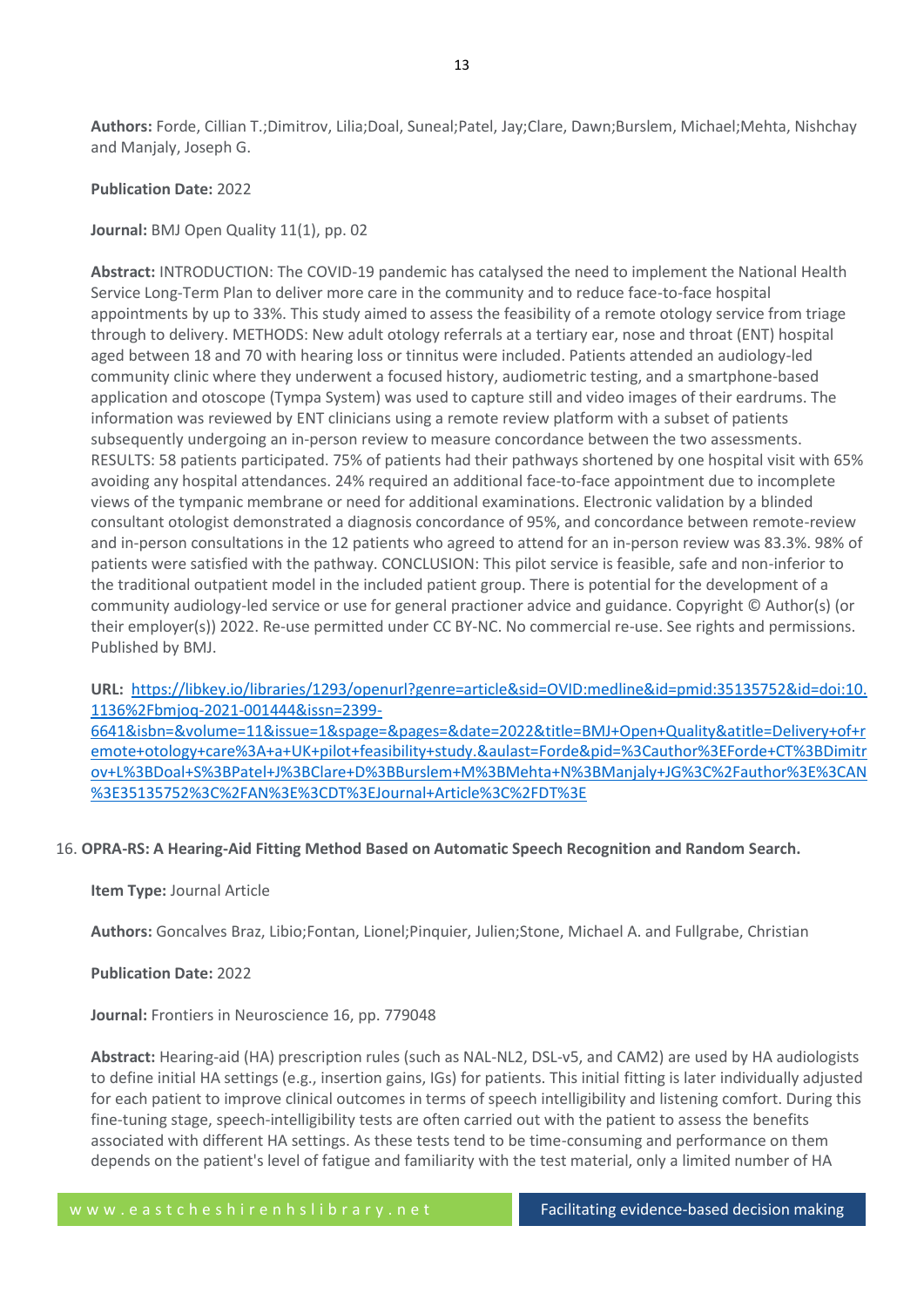settings can be explored. Consequently, it is likely that a suboptimal fitting is used for the patient. Recent studies have shown that automatic speech recognition (ASR) can be used to predict the effects of IGs on speech intelligibility for patients with age-related hearing loss (ARHL). The aim of the present study was to extend this approach by optimizing, in addition to IGs, compression thresholds (CTs). However, increasing the number of parameters to be fitted increases exponentially the number of configurations to be assessed. To limit the number of HA settings to be tested, three random-search (RS) genetic algorithms were used. The resulting new HA fitting method, combining ASR and RS, is referred to as "objective prescription rule based on ASR and random search" (OPRA-RS). Optimal HA settings were computed for 12 audiograms, representing average and individual audiometric profiles typical for various levels of ARHL severity, and associated ASR performances were compared to those obtained with the settings recommended by CAM2. Each RS algorithm was run twice to assess its reliability. For all RS algorithms, ASR scores obtained with OPRA-RS were significantly higher than those associated with CAM2. Each RS algorithm converged on similar optimal HA settings across repetitions. However, significant differences were observed between RS algorithms in terms of maximum ASR performance and processing costs. These promising results open the way to the use of ASR and RS algorithms for the finetuning of HAs with potential speech-intelligibility benefits for the patient. Copyright © 2022 Goncalves Braz, Fontan, Pinquier, Stone and Fullgrabe.

**URL:** [https://libkey.io/libraries/1293/openurl?genre=article&sid=OVID:medline&id=pmid:35264922&id=doi:10.](https://libkey.io/libraries/1293/openurl?genre=article&sid=OVID:medline&id=pmid:35264922&id=doi:10.3389%2Ffnins.2022.779048&issn=1662-4548&isbn=&volume=16&issue=&spage=779048&pages=779048&date=2022&title=Frontiers+in+Neuroscience&atitle=OPRA-RS%3A+A+Hearing-Aid+Fitting+Method+Based+on+Automatic+Speech+Recognition+and+Random+Search.&aulast=Goncalves+Braz&pid=%3Cauthor%3EGoncalves+Braz+L%3BFontan+L%3BPinquier+J%3BStone+MA%3BFullgrabe+C%3C%2Fauthor%3E%3CAN%3E35264922%3C%2FAN%3E%3CDT%3EJournal+Article%3C%2FDT%3E) [3389%2Ffnins.2022.779048&issn=1662-](https://libkey.io/libraries/1293/openurl?genre=article&sid=OVID:medline&id=pmid:35264922&id=doi:10.3389%2Ffnins.2022.779048&issn=1662-4548&isbn=&volume=16&issue=&spage=779048&pages=779048&date=2022&title=Frontiers+in+Neuroscience&atitle=OPRA-RS%3A+A+Hearing-Aid+Fitting+Method+Based+on+Automatic+Speech+Recognition+and+Random+Search.&aulast=Goncalves+Braz&pid=%3Cauthor%3EGoncalves+Braz+L%3BFontan+L%3BPinquier+J%3BStone+MA%3BFullgrabe+C%3C%2Fauthor%3E%3CAN%3E35264922%3C%2FAN%3E%3CDT%3EJournal+Article%3C%2FDT%3E)

[4548&isbn=&volume=16&issue=&spage=779048&pages=779048&date=2022&title=Frontiers+in+Neuroscience](https://libkey.io/libraries/1293/openurl?genre=article&sid=OVID:medline&id=pmid:35264922&id=doi:10.3389%2Ffnins.2022.779048&issn=1662-4548&isbn=&volume=16&issue=&spage=779048&pages=779048&date=2022&title=Frontiers+in+Neuroscience&atitle=OPRA-RS%3A+A+Hearing-Aid+Fitting+Method+Based+on+Automatic+Speech+Recognition+and+Random+Search.&aulast=Goncalves+Braz&pid=%3Cauthor%3EGoncalves+Braz+L%3BFontan+L%3BPinquier+J%3BStone+MA%3BFullgrabe+C%3C%2Fauthor%3E%3CAN%3E35264922%3C%2FAN%3E%3CDT%3EJournal+Article%3C%2FDT%3E) [&atitle=OPRA-RS%3A+A+Hearing-](https://libkey.io/libraries/1293/openurl?genre=article&sid=OVID:medline&id=pmid:35264922&id=doi:10.3389%2Ffnins.2022.779048&issn=1662-4548&isbn=&volume=16&issue=&spage=779048&pages=779048&date=2022&title=Frontiers+in+Neuroscience&atitle=OPRA-RS%3A+A+Hearing-Aid+Fitting+Method+Based+on+Automatic+Speech+Recognition+and+Random+Search.&aulast=Goncalves+Braz&pid=%3Cauthor%3EGoncalves+Braz+L%3BFontan+L%3BPinquier+J%3BStone+MA%3BFullgrabe+C%3C%2Fauthor%3E%3CAN%3E35264922%3C%2FAN%3E%3CDT%3EJournal+Article%3C%2FDT%3E)

[Aid+Fitting+Method+Based+on+Automatic+Speech+Recognition+and+Random+Search.&aulast=Goncalves+Bra](https://libkey.io/libraries/1293/openurl?genre=article&sid=OVID:medline&id=pmid:35264922&id=doi:10.3389%2Ffnins.2022.779048&issn=1662-4548&isbn=&volume=16&issue=&spage=779048&pages=779048&date=2022&title=Frontiers+in+Neuroscience&atitle=OPRA-RS%3A+A+Hearing-Aid+Fitting+Method+Based+on+Automatic+Speech+Recognition+and+Random+Search.&aulast=Goncalves+Braz&pid=%3Cauthor%3EGoncalves+Braz+L%3BFontan+L%3BPinquier+J%3BStone+MA%3BFullgrabe+C%3C%2Fauthor%3E%3CAN%3E35264922%3C%2FAN%3E%3CDT%3EJournal+Article%3C%2FDT%3E) [z&pid=%3Cauthor%3EGoncalves+Braz+L%3BFontan+L%3BPinquier+J%3BStone+MA%3BFullgrabe+C%3C%2Faut](https://libkey.io/libraries/1293/openurl?genre=article&sid=OVID:medline&id=pmid:35264922&id=doi:10.3389%2Ffnins.2022.779048&issn=1662-4548&isbn=&volume=16&issue=&spage=779048&pages=779048&date=2022&title=Frontiers+in+Neuroscience&atitle=OPRA-RS%3A+A+Hearing-Aid+Fitting+Method+Based+on+Automatic+Speech+Recognition+and+Random+Search.&aulast=Goncalves+Braz&pid=%3Cauthor%3EGoncalves+Braz+L%3BFontan+L%3BPinquier+J%3BStone+MA%3BFullgrabe+C%3C%2Fauthor%3E%3CAN%3E35264922%3C%2FAN%3E%3CDT%3EJournal+Article%3C%2FDT%3E) [hor%3E%3CAN%3E35264922%3C%2FAN%3E%3CDT%3EJournal+Article%3C%2FDT%3E](https://libkey.io/libraries/1293/openurl?genre=article&sid=OVID:medline&id=pmid:35264922&id=doi:10.3389%2Ffnins.2022.779048&issn=1662-4548&isbn=&volume=16&issue=&spage=779048&pages=779048&date=2022&title=Frontiers+in+Neuroscience&atitle=OPRA-RS%3A+A+Hearing-Aid+Fitting+Method+Based+on+Automatic+Speech+Recognition+and+Random+Search.&aulast=Goncalves+Braz&pid=%3Cauthor%3EGoncalves+Braz+L%3BFontan+L%3BPinquier+J%3BStone+MA%3BFullgrabe+C%3C%2Fauthor%3E%3CAN%3E35264922%3C%2FAN%3E%3CDT%3EJournal+Article%3C%2FDT%3E)

17. **Cochlear Implantation in Elderly Patients: Survival Duration, Hearing Outcomes, Complication Rates, and Cost Utility.**

# **Item Type:** Journal Article

**Authors:** Hammond-Kenny, Amy;Borsetto, Daniele;Manjaly, Joseph G.;Panova, Tsvetemira;Vijendren, Ananth;Bance, Manohar;Tysome, James R.;Axon, Patrick R. and Donnelly, Neil P.

# **Publication Date:** 2022

**Journal:** Audiology & Neuro-Otology 27(2), pp. 156-165

**Abstract:** INTRODUCTION: The prevalence of hearing loss and its consequences is increasing as the elderly population grows. As the guidelines for cochlear implantation (CI) expand, the number of elderly CI recipients is also increasing. We report complication rates, survival duration, and audiological outcomes for CI recipients aged 80 years and over and discuss the cost utility of CI in this age group. METHODS: A retrospective cohort study was undertaken of all CI recipients (126 cases), aged 80 years and over at the time of their surgery, implanted at our institution (Cambridge University Hospitals) during a period from January 1, 2001, to March 31, 2019. Data on survival at 1, 3, and 5 years post-implantation, post-operative complications and functional hearing outcomes including audiometric and speech discrimination outcomes (Bamford-Kowal-Bench sentence test) have been reported. RESULTS: The mean age at implantation was 84 years. The mean audiometric score improved from 108 dB HL to 28 dB HL post-implantation. The mean Bamford-Kowal-Bench score improved from 14% to 66% and 73% at 2 and 12 months post-implantation, respectively. The complication rate was 15.3%. The survival probability at 1 year post-implantation was 0.95 for females and 0.93 for males, at 3 years was 0.89 for females and 0.81 for males, and at 5 years was 0.74 for females and 0.54 for males. CONCLUSION: CI is safe and well-tolerated in this age group and elderly patients gain similar audiometric and functional benefit as found for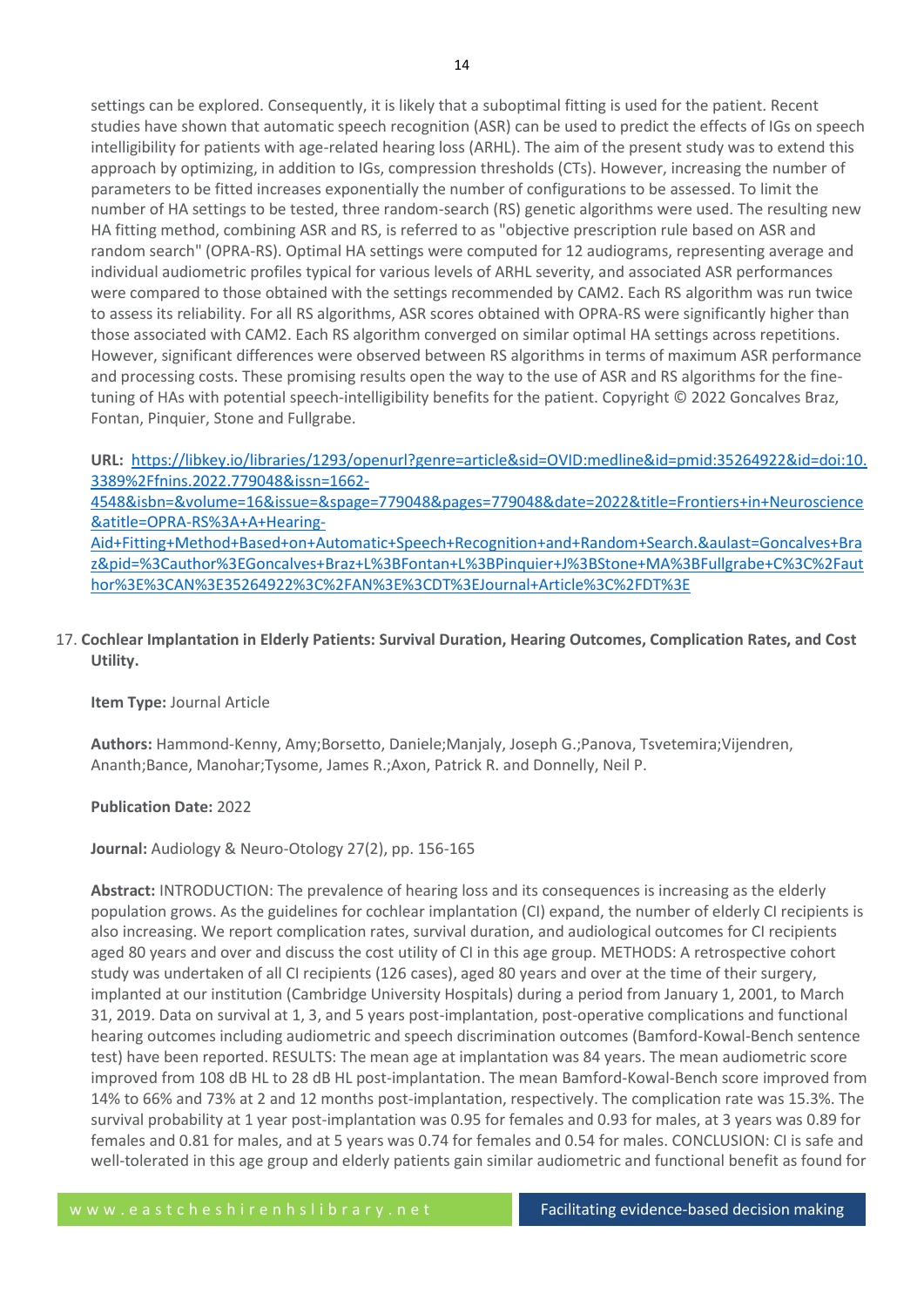15

younger age groups. Copyright © 2021 S. Karger AG, Basel.

**URL:** [https://libkey.io/libraries/1293/openurl?genre=article&sid=OVID:medline&id=pmid:34419952&id=doi:10.](https://libkey.io/libraries/1293/openurl?genre=article&sid=OVID:medline&id=pmid:34419952&id=doi:10.1159%2F000517315&issn=1420-3030&isbn=&volume=27&issue=2&spage=156&pages=156-165&date=2022&title=Audiology+%26+Neuro-Otology&atitle=Cochlear+Implantation+in+Elderly+Patients%3A+Survival+Duration%2C+Hearing+Outcomes%2C+Complication+Rates%2C+and+Cost+Utility.&aulast=Hammond-Kenny&pid=%3Cauthor%3EHammond-Kenny+A%3BBorsetto+D%3BManjaly+JG%3BPanova+T%3BVijendren+A%3BBance+M%3BTysome+JR%3BAxon+PR%3BDonnelly+NP%3C%2Fauthor%3E%3CAN%3E34419952%3C%2FAN%3E%3CDT%3EJournal+Article%3C%2FDT%3E) [1159%2F000517315&issn=1420-3030&isbn=&volume=27&issue=2&spage=156&pages=156-](https://libkey.io/libraries/1293/openurl?genre=article&sid=OVID:medline&id=pmid:34419952&id=doi:10.1159%2F000517315&issn=1420-3030&isbn=&volume=27&issue=2&spage=156&pages=156-165&date=2022&title=Audiology+%26+Neuro-Otology&atitle=Cochlear+Implantation+in+Elderly+Patients%3A+Survival+Duration%2C+Hearing+Outcomes%2C+Complication+Rates%2C+and+Cost+Utility.&aulast=Hammond-Kenny&pid=%3Cauthor%3EHammond-Kenny+A%3BBorsetto+D%3BManjaly+JG%3BPanova+T%3BVijendren+A%3BBance+M%3BTysome+JR%3BAxon+PR%3BDonnelly+NP%3C%2Fauthor%3E%3CAN%3E34419952%3C%2FAN%3E%3CDT%3EJournal+Article%3C%2FDT%3E) [165&date=2022&title=Audiology+%26+Neuro-](https://libkey.io/libraries/1293/openurl?genre=article&sid=OVID:medline&id=pmid:34419952&id=doi:10.1159%2F000517315&issn=1420-3030&isbn=&volume=27&issue=2&spage=156&pages=156-165&date=2022&title=Audiology+%26+Neuro-Otology&atitle=Cochlear+Implantation+in+Elderly+Patients%3A+Survival+Duration%2C+Hearing+Outcomes%2C+Complication+Rates%2C+and+Cost+Utility.&aulast=Hammond-Kenny&pid=%3Cauthor%3EHammond-Kenny+A%3BBorsetto+D%3BManjaly+JG%3BPanova+T%3BVijendren+A%3BBance+M%3BTysome+JR%3BAxon+PR%3BDonnelly+NP%3C%2Fauthor%3E%3CAN%3E34419952%3C%2FAN%3E%3CDT%3EJournal+Article%3C%2FDT%3E)[Otology&atitle=Cochlear+Implantation+in+Elderly+Patients%3A+Survival+Duration%2C+Hearing+Outcomes%2C](https://libkey.io/libraries/1293/openurl?genre=article&sid=OVID:medline&id=pmid:34419952&id=doi:10.1159%2F000517315&issn=1420-3030&isbn=&volume=27&issue=2&spage=156&pages=156-165&date=2022&title=Audiology+%26+Neuro-Otology&atitle=Cochlear+Implantation+in+Elderly+Patients%3A+Survival+Duration%2C+Hearing+Outcomes%2C+Complication+Rates%2C+and+Cost+Utility.&aulast=Hammond-Kenny&pid=%3Cauthor%3EHammond-Kenny+A%3BBorsetto+D%3BManjaly+JG%3BPanova+T%3BVijendren+A%3BBance+M%3BTysome+JR%3BAxon+PR%3BDonnelly+NP%3C%2Fauthor%3E%3CAN%3E34419952%3C%2FAN%3E%3CDT%3EJournal+Article%3C%2FDT%3E) [+Complication+Rates%2C+and+Cost+Utility.&aulast=Hammond-Kenny&pid=%3Cauthor%3EHammond-](https://libkey.io/libraries/1293/openurl?genre=article&sid=OVID:medline&id=pmid:34419952&id=doi:10.1159%2F000517315&issn=1420-3030&isbn=&volume=27&issue=2&spage=156&pages=156-165&date=2022&title=Audiology+%26+Neuro-Otology&atitle=Cochlear+Implantation+in+Elderly+Patients%3A+Survival+Duration%2C+Hearing+Outcomes%2C+Complication+Rates%2C+and+Cost+Utility.&aulast=Hammond-Kenny&pid=%3Cauthor%3EHammond-Kenny+A%3BBorsetto+D%3BManjaly+JG%3BPanova+T%3BVijendren+A%3BBance+M%3BTysome+JR%3BAxon+PR%3BDonnelly+NP%3C%2Fauthor%3E%3CAN%3E34419952%3C%2FAN%3E%3CDT%3EJournal+Article%3C%2FDT%3E)[Kenny+A%3BBorsetto+D%3BManjaly+JG%3BPanova+T%3BVijendren+A%3BBance+M%3BTysome+JR%3BAxon+](https://libkey.io/libraries/1293/openurl?genre=article&sid=OVID:medline&id=pmid:34419952&id=doi:10.1159%2F000517315&issn=1420-3030&isbn=&volume=27&issue=2&spage=156&pages=156-165&date=2022&title=Audiology+%26+Neuro-Otology&atitle=Cochlear+Implantation+in+Elderly+Patients%3A+Survival+Duration%2C+Hearing+Outcomes%2C+Complication+Rates%2C+and+Cost+Utility.&aulast=Hammond-Kenny&pid=%3Cauthor%3EHammond-Kenny+A%3BBorsetto+D%3BManjaly+JG%3BPanova+T%3BVijendren+A%3BBance+M%3BTysome+JR%3BAxon+PR%3BDonnelly+NP%3C%2Fauthor%3E%3CAN%3E34419952%3C%2FAN%3E%3CDT%3EJournal+Article%3C%2FDT%3E) [PR%3BDonnelly+NP%3C%2Fauthor%3E%3CAN%3E34419952%3C%2FAN%3E%3CDT%3EJournal+Article%3C%2F](https://libkey.io/libraries/1293/openurl?genre=article&sid=OVID:medline&id=pmid:34419952&id=doi:10.1159%2F000517315&issn=1420-3030&isbn=&volume=27&issue=2&spage=156&pages=156-165&date=2022&title=Audiology+%26+Neuro-Otology&atitle=Cochlear+Implantation+in+Elderly+Patients%3A+Survival+Duration%2C+Hearing+Outcomes%2C+Complication+Rates%2C+and+Cost+Utility.&aulast=Hammond-Kenny&pid=%3Cauthor%3EHammond-Kenny+A%3BBorsetto+D%3BManjaly+JG%3BPanova+T%3BVijendren+A%3BBance+M%3BTysome+JR%3BAxon+PR%3BDonnelly+NP%3C%2Fauthor%3E%3CAN%3E34419952%3C%2FAN%3E%3CDT%3EJournal+Article%3C%2FDT%3E) [DT%3E](https://libkey.io/libraries/1293/openurl?genre=article&sid=OVID:medline&id=pmid:34419952&id=doi:10.1159%2F000517315&issn=1420-3030&isbn=&volume=27&issue=2&spage=156&pages=156-165&date=2022&title=Audiology+%26+Neuro-Otology&atitle=Cochlear+Implantation+in+Elderly+Patients%3A+Survival+Duration%2C+Hearing+Outcomes%2C+Complication+Rates%2C+and+Cost+Utility.&aulast=Hammond-Kenny&pid=%3Cauthor%3EHammond-Kenny+A%3BBorsetto+D%3BManjaly+JG%3BPanova+T%3BVijendren+A%3BBance+M%3BTysome+JR%3BAxon+PR%3BDonnelly+NP%3C%2Fauthor%3E%3CAN%3E34419952%3C%2FAN%3E%3CDT%3EJournal+Article%3C%2FDT%3E)

# 18. **Association of Bone Conduction Devices for Single-Sided Sensorineural Deafness With Quality of Life: A Systematic Review and Meta-analysis.**

**Item Type:** Journal Article

**Authors:** Hampton, Thomas;Milinis, Kristijonas;Whitehall, Emma and Sharma, Sunil

**Publication Date:** 2022

**Journal:** JAMA Otolaryngology-- Head & Neck Surgery 148(1), pp. 35-42

**Abstract:** Importance: Although bone conduction devices (BCDs) have been shown to improve audiological outcomes of patients with single-sided sensorineural deafness (SSD), their effects on the patients' quality of life (QOL) are unclear. Objective: To investigate the association of BCDs on QOL in patients with SSD. Data Sources: Literature search of databases (Medline, Embase, Cochrane Library, and ClinicalTrials.gov) from January 1, 1978, to June 24, 2021, was performed. Study Selection: Prospective interventional studies with 10 or more participants with SSD (defined as pure tone average >70 dB hearing loss in the worse hearing ear and <=30 dB in the better hearing ear) who underwent unilateral BCD implantation and assessment of QOL before and after the intervention using a validated tool were eligible for inclusion. Studies on adults and children were eligible for inclusion. Patients with only conductive, mixed, or bilateral hearing loss were excluded. Data Extraction and Synthesis: Data were extracted by 2 independent reviewers. Study clinical and demographic characteristics were obtained. Meta-analysis of mean differences in QOL scores before and after the intervention was performed. Study bias was assessed using Joanna Briggs Institute risk of bias tool. Main Outcomes and Measures: The main study outcome was mean change in QOL scores at 6 months after insertion of BCDs. The 3 QOL instruments used in the studies included the Abbreviated Profile of Hearing Aid Benefit (APHAB), the Health Utilities Index-3 (HUI-3), and the Speech, Spatial and Qualities of Hearing Scale (SSQ). The APHAB and the SSQ are the hearing-related QOL measures, whereas the HUI-3 is a generic QOL measure. Results: A total of 486 articles were identified, and 11 studies with 203 patients met the inclusion criteria. Only adult studies met inclusion criteria. Ten of 11 studies were nonrandomized cohort studies. The BCDs assessed were heterogeneous. There was a significant statistical and clinically meaningful improvement in the global APHAB scores (mean change, 15.50; 95% CI, 12.63-18.36; I2 = 0) and the SSQ hearing qualities (mean change, 1.19; 95% CI, 0.46-1.92; I2 = 78.4%), speech (mean change, 2.03; 95% CI, 1.68-2.37; I2 = 0), and spatial hearing (mean change, 1.51; 95% CI, 0.57-2.44; I2 = 81.1%) subscales. There was no significant change detected in the mean HUI-3 scores (mean change, 0.03; 95% CI, -0.04 to 0.10; I2 = 0). The risk of bias was assessed to be low to moderate. Conclusions and Relevance: These findings suggest that adult patients who receive BCDs may experience improvements in hearing-specific QOL measures but not in generic QOL measures. Prospective QOL studies should be considered in this cohort, particularly for children with SSD.

#### **URL:**

[https://libkey.io/libraries/1293/openurl?genre=article&sid=OVID:medline&id=pmid:34647990&id=doi:10.1001](https://libkey.io/libraries/1293/openurl?genre=article&sid=OVID:medline&id=pmid:34647990&id=doi:10.1001%2Fjamaoto.2021.2769&issn=2168-6181&isbn=&volume=148&issue=1&spage=35&pages=35-42&date=2022&title=JAMA+Otolaryngology--+Head+%26+Neck+Surgery&atitle=Association+of+Bone+Conduction+Devices+for+Single-Sided+Sensorineural+Deafness+With+Quality+of+Life%3A+A+Systematic+Review+and+Meta-analysis.&aulast=Hampton&pid=%3Cauthor%3EHampton+T%3BMilinis+K%3BWhitehall+E%3BSharma+S%3C%2Fauthor%3E%3CAN%3E34647990%3C%2FAN%3E%3CDT%3EJournal+Article%3C%2FDT%3E)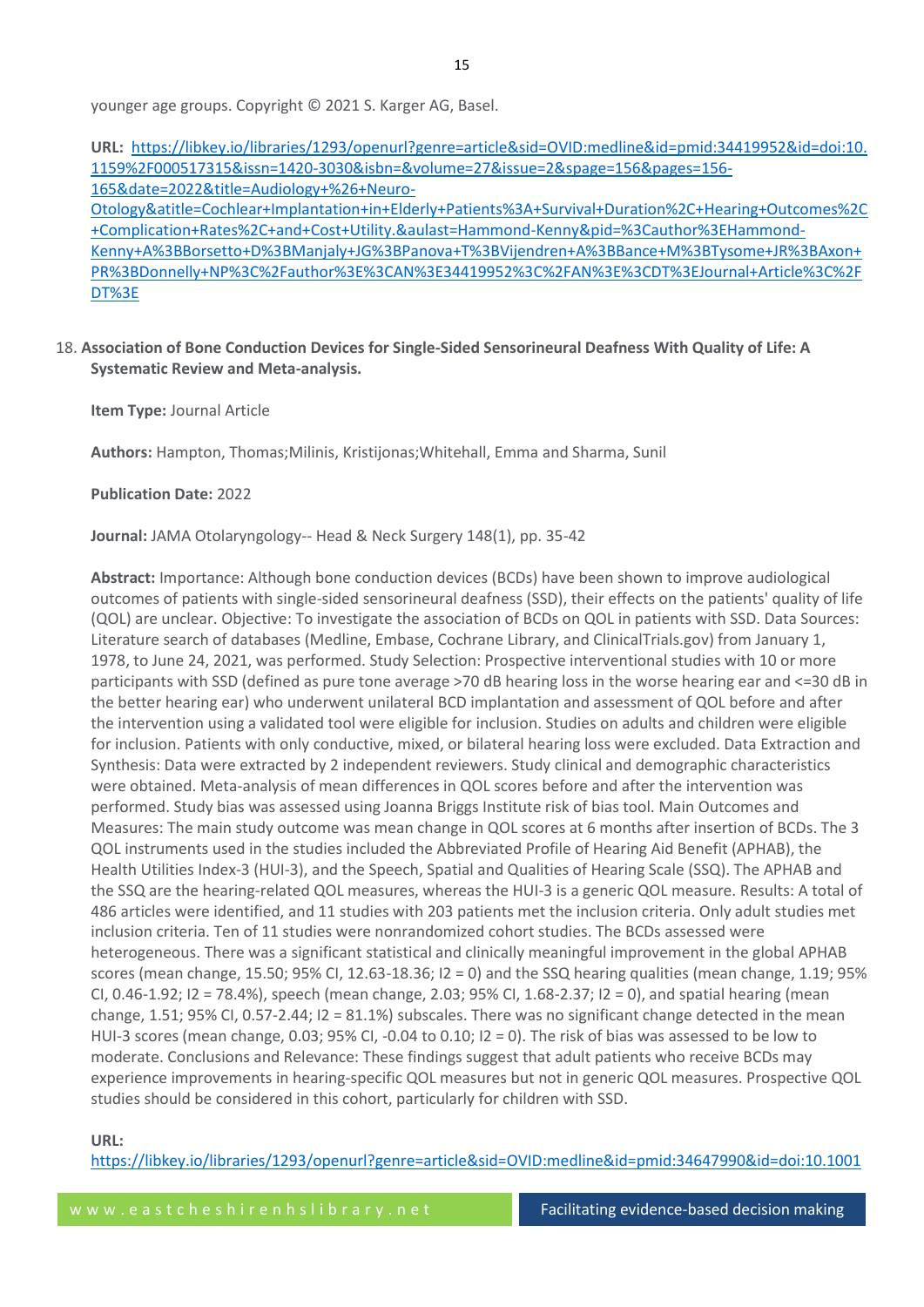[%2Fjamaoto.2021.2769&issn=2168-6181&isbn=&volume=148&issue=1&spage=35&pages=35-](https://libkey.io/libraries/1293/openurl?genre=article&sid=OVID:medline&id=pmid:34647990&id=doi:10.1001%2Fjamaoto.2021.2769&issn=2168-6181&isbn=&volume=148&issue=1&spage=35&pages=35-42&date=2022&title=JAMA+Otolaryngology--+Head+%26+Neck+Surgery&atitle=Association+of+Bone+Conduction+Devices+for+Single-Sided+Sensorineural+Deafness+With+Quality+of+Life%3A+A+Systematic+Review+and+Meta-analysis.&aulast=Hampton&pid=%3Cauthor%3EHampton+T%3BMilinis+K%3BWhitehall+E%3BSharma+S%3C%2Fauthor%3E%3CAN%3E34647990%3C%2FAN%3E%3CDT%3EJournal+Article%3C%2FDT%3E) [42&date=2022&title=JAMA+Otolaryngology--](https://libkey.io/libraries/1293/openurl?genre=article&sid=OVID:medline&id=pmid:34647990&id=doi:10.1001%2Fjamaoto.2021.2769&issn=2168-6181&isbn=&volume=148&issue=1&spage=35&pages=35-42&date=2022&title=JAMA+Otolaryngology--+Head+%26+Neck+Surgery&atitle=Association+of+Bone+Conduction+Devices+for+Single-Sided+Sensorineural+Deafness+With+Quality+of+Life%3A+A+Systematic+Review+and+Meta-analysis.&aulast=Hampton&pid=%3Cauthor%3EHampton+T%3BMilinis+K%3BWhitehall+E%3BSharma+S%3C%2Fauthor%3E%3CAN%3E34647990%3C%2FAN%3E%3CDT%3EJournal+Article%3C%2FDT%3E) [+Head+%26+Neck+Surgery&atitle=Association+of+Bone+Conduction+Devices+for+Single-](https://libkey.io/libraries/1293/openurl?genre=article&sid=OVID:medline&id=pmid:34647990&id=doi:10.1001%2Fjamaoto.2021.2769&issn=2168-6181&isbn=&volume=148&issue=1&spage=35&pages=35-42&date=2022&title=JAMA+Otolaryngology--+Head+%26+Neck+Surgery&atitle=Association+of+Bone+Conduction+Devices+for+Single-Sided+Sensorineural+Deafness+With+Quality+of+Life%3A+A+Systematic+Review+and+Meta-analysis.&aulast=Hampton&pid=%3Cauthor%3EHampton+T%3BMilinis+K%3BWhitehall+E%3BSharma+S%3C%2Fauthor%3E%3CAN%3E34647990%3C%2FAN%3E%3CDT%3EJournal+Article%3C%2FDT%3E)[Sided+Sensorineural+Deafness+With+Quality+of+Life%3A+A+Systematic+Review+and+Meta](https://libkey.io/libraries/1293/openurl?genre=article&sid=OVID:medline&id=pmid:34647990&id=doi:10.1001%2Fjamaoto.2021.2769&issn=2168-6181&isbn=&volume=148&issue=1&spage=35&pages=35-42&date=2022&title=JAMA+Otolaryngology--+Head+%26+Neck+Surgery&atitle=Association+of+Bone+Conduction+Devices+for+Single-Sided+Sensorineural+Deafness+With+Quality+of+Life%3A+A+Systematic+Review+and+Meta-analysis.&aulast=Hampton&pid=%3Cauthor%3EHampton+T%3BMilinis+K%3BWhitehall+E%3BSharma+S%3C%2Fauthor%3E%3CAN%3E34647990%3C%2FAN%3E%3CDT%3EJournal+Article%3C%2FDT%3E)[analysis.&aulast=Hampton&pid=%3Cauthor%3EHampton+T%3BMilinis+K%3BWhitehall+E%3BSharma+S%3C%2](https://libkey.io/libraries/1293/openurl?genre=article&sid=OVID:medline&id=pmid:34647990&id=doi:10.1001%2Fjamaoto.2021.2769&issn=2168-6181&isbn=&volume=148&issue=1&spage=35&pages=35-42&date=2022&title=JAMA+Otolaryngology--+Head+%26+Neck+Surgery&atitle=Association+of+Bone+Conduction+Devices+for+Single-Sided+Sensorineural+Deafness+With+Quality+of+Life%3A+A+Systematic+Review+and+Meta-analysis.&aulast=Hampton&pid=%3Cauthor%3EHampton+T%3BMilinis+K%3BWhitehall+E%3BSharma+S%3C%2Fauthor%3E%3CAN%3E34647990%3C%2FAN%3E%3CDT%3EJournal+Article%3C%2FDT%3E) [Fauthor%3E%3CAN%3E34647990%3C%2FAN%3E%3CDT%3EJournal+Article%3C%2FDT%3E](https://libkey.io/libraries/1293/openurl?genre=article&sid=OVID:medline&id=pmid:34647990&id=doi:10.1001%2Fjamaoto.2021.2769&issn=2168-6181&isbn=&volume=148&issue=1&spage=35&pages=35-42&date=2022&title=JAMA+Otolaryngology--+Head+%26+Neck+Surgery&atitle=Association+of+Bone+Conduction+Devices+for+Single-Sided+Sensorineural+Deafness+With+Quality+of+Life%3A+A+Systematic+Review+and+Meta-analysis.&aulast=Hampton&pid=%3Cauthor%3EHampton+T%3BMilinis+K%3BWhitehall+E%3BSharma+S%3C%2Fauthor%3E%3CAN%3E34647990%3C%2FAN%3E%3CDT%3EJournal+Article%3C%2FDT%3E)

# 19. **Real-World Effectiveness of Wearable Augmented Reality Device for Patients With Hearing Loss: Prospective Study.**

**Item Type:** Journal Article

**Authors:** Han, Ul Gyu;Lee, Jung-Yup;Kim, Ga-Young;Jo, Mini;Lee, Jaeseong;Bang, Kyoung Ho;Cho, Young Sang;Hong, Sung Hwa and Moon, Il Joon

**Publication Date:** Mar 23 ,2022

**Journal:** JMIR MHealth and UHealth 10(3), pp. e33476

**Abstract:** BACKGROUND: Hearing loss limits communication and social activity, and hearing aids (HAs) are an efficient rehabilitative option for improving oral communication and speech comprehension, as well as the psychosocial comfort of people with hearing loss. To overcome this problem, over-the-counter amplification devices including personal sound amplification products and wearable augmented reality devices (WARDs) have been introduced. OBJECTIVE: This study aimed to evaluate the clinical effectiveness of WARDs for patients with mild to moderate hearing loss. METHODS: A total of 40 patients (18 men and 22 women) with mild to moderate hearing loss were enrolled prospectively in this study. All participants were instructed to wear a WARD, Galaxy Buds Pro (Samsung Electronics), at least 4 hours a day for 2 weeks, for amplifying ambient sounds. Questionnaires including the Korean version of the abbreviated profile of hearing aid benefit (K-APHAB) and the Korean adaptation of the international outcome inventory for hearing aids (K-IOI-HA) were used to assess personal satisfaction in all participants. Audiologic tests, including sound field audiometry, sound field word recognition score (WRS), and the Korean version of hearing in noise test (K-HINT), were administered to 14 of 40 patients. The tests were performed under two conditions: unaided and aided with WARDs. RESULTS: The mean age of the participants was 55.4 (SD 10.7) years. After 2 weeks of the field trial, participants demonstrated a benefit of WARDs on the K-APHAB. Scores of 3 subscales of ease of communication, reverberation, and background noise were improved significantly (P Copyright ©Ul Gyu Han, Jung-Yup Lee, Ga-Young Kim, Mini Jo, Jaeseong Lee, Kyoung Ho Bang, Young Sang Cho, Sung Hwa Hong, Il Joon Moon. Originally published in JMIR mHealth and uHealth (https://mhealth.jmir.org), 23.03.2022.

**URL:**

[https://libkey.io/libraries/1293/openurl?genre=article&sid=OVID:medline&id=pmid:35320113&id=doi:10.2196](https://libkey.io/libraries/1293/openurl?genre=article&sid=OVID:medline&id=pmid:35320113&id=doi:10.2196%2F33476&issn=2291-5222&isbn=&volume=10&issue=3&spage=e33476&pages=e33476&date=2022&title=JMIR+MHealth+and+UHealth&atitle=Real-World+Effectiveness+of+Wearable+Augmented+Reality+Device+for+Patients+With+Hearing+Loss%3A+Prospective+Study.&aulast=Han&pid=%3Cauthor%3EHan+UG%3BLee+JY%3BKim+GY%3BJo+M%3BLee+J%3BBang+KH%3BCho+YS%3BHong+SH%3BMoon+IJ%3C%2Fauthor%3E%3CAN%3E35320113%3C%2FAN%3E%3CDT%3EJournal+Article%3C%2FDT%3E) [%2F33476&issn=2291-](https://libkey.io/libraries/1293/openurl?genre=article&sid=OVID:medline&id=pmid:35320113&id=doi:10.2196%2F33476&issn=2291-5222&isbn=&volume=10&issue=3&spage=e33476&pages=e33476&date=2022&title=JMIR+MHealth+and+UHealth&atitle=Real-World+Effectiveness+of+Wearable+Augmented+Reality+Device+for+Patients+With+Hearing+Loss%3A+Prospective+Study.&aulast=Han&pid=%3Cauthor%3EHan+UG%3BLee+JY%3BKim+GY%3BJo+M%3BLee+J%3BBang+KH%3BCho+YS%3BHong+SH%3BMoon+IJ%3C%2Fauthor%3E%3CAN%3E35320113%3C%2FAN%3E%3CDT%3EJournal+Article%3C%2FDT%3E)

[5222&isbn=&volume=10&issue=3&spage=e33476&pages=e33476&date=2022&title=JMIR+MHealth+and+UHe](https://libkey.io/libraries/1293/openurl?genre=article&sid=OVID:medline&id=pmid:35320113&id=doi:10.2196%2F33476&issn=2291-5222&isbn=&volume=10&issue=3&spage=e33476&pages=e33476&date=2022&title=JMIR+MHealth+and+UHealth&atitle=Real-World+Effectiveness+of+Wearable+Augmented+Reality+Device+for+Patients+With+Hearing+Loss%3A+Prospective+Study.&aulast=Han&pid=%3Cauthor%3EHan+UG%3BLee+JY%3BKim+GY%3BJo+M%3BLee+J%3BBang+KH%3BCho+YS%3BHong+SH%3BMoon+IJ%3C%2Fauthor%3E%3CAN%3E35320113%3C%2FAN%3E%3CDT%3EJournal+Article%3C%2FDT%3E) [alth&atitle=Real-](https://libkey.io/libraries/1293/openurl?genre=article&sid=OVID:medline&id=pmid:35320113&id=doi:10.2196%2F33476&issn=2291-5222&isbn=&volume=10&issue=3&spage=e33476&pages=e33476&date=2022&title=JMIR+MHealth+and+UHealth&atitle=Real-World+Effectiveness+of+Wearable+Augmented+Reality+Device+for+Patients+With+Hearing+Loss%3A+Prospective+Study.&aulast=Han&pid=%3Cauthor%3EHan+UG%3BLee+JY%3BKim+GY%3BJo+M%3BLee+J%3BBang+KH%3BCho+YS%3BHong+SH%3BMoon+IJ%3C%2Fauthor%3E%3CAN%3E35320113%3C%2FAN%3E%3CDT%3EJournal+Article%3C%2FDT%3E)

[World+Effectiveness+of+Wearable+Augmented+Reality+Device+for+Patients+With+Hearing+Loss%3A+Prospec](https://libkey.io/libraries/1293/openurl?genre=article&sid=OVID:medline&id=pmid:35320113&id=doi:10.2196%2F33476&issn=2291-5222&isbn=&volume=10&issue=3&spage=e33476&pages=e33476&date=2022&title=JMIR+MHealth+and+UHealth&atitle=Real-World+Effectiveness+of+Wearable+Augmented+Reality+Device+for+Patients+With+Hearing+Loss%3A+Prospective+Study.&aulast=Han&pid=%3Cauthor%3EHan+UG%3BLee+JY%3BKim+GY%3BJo+M%3BLee+J%3BBang+KH%3BCho+YS%3BHong+SH%3BMoon+IJ%3C%2Fauthor%3E%3CAN%3E35320113%3C%2FAN%3E%3CDT%3EJournal+Article%3C%2FDT%3E) [tive+Study.&aulast=Han&pid=%3Cauthor%3EHan+UG%3BLee+JY%3BKim+GY%3BJo+M%3BLee+J%3BBang+KH%](https://libkey.io/libraries/1293/openurl?genre=article&sid=OVID:medline&id=pmid:35320113&id=doi:10.2196%2F33476&issn=2291-5222&isbn=&volume=10&issue=3&spage=e33476&pages=e33476&date=2022&title=JMIR+MHealth+and+UHealth&atitle=Real-World+Effectiveness+of+Wearable+Augmented+Reality+Device+for+Patients+With+Hearing+Loss%3A+Prospective+Study.&aulast=Han&pid=%3Cauthor%3EHan+UG%3BLee+JY%3BKim+GY%3BJo+M%3BLee+J%3BBang+KH%3BCho+YS%3BHong+SH%3BMoon+IJ%3C%2Fauthor%3E%3CAN%3E35320113%3C%2FAN%3E%3CDT%3EJournal+Article%3C%2FDT%3E) [3BCho+YS%3BHong+SH%3BMoon+IJ%3C%2Fauthor%3E%3CAN%3E35320113%3C%2FAN%3E%3CDT%3EJournal](https://libkey.io/libraries/1293/openurl?genre=article&sid=OVID:medline&id=pmid:35320113&id=doi:10.2196%2F33476&issn=2291-5222&isbn=&volume=10&issue=3&spage=e33476&pages=e33476&date=2022&title=JMIR+MHealth+and+UHealth&atitle=Real-World+Effectiveness+of+Wearable+Augmented+Reality+Device+for+Patients+With+Hearing+Loss%3A+Prospective+Study.&aulast=Han&pid=%3Cauthor%3EHan+UG%3BLee+JY%3BKim+GY%3BJo+M%3BLee+J%3BBang+KH%3BCho+YS%3BHong+SH%3BMoon+IJ%3C%2Fauthor%3E%3CAN%3E35320113%3C%2FAN%3E%3CDT%3EJournal+Article%3C%2FDT%3E) [+Article%3C%2FDT%3E](https://libkey.io/libraries/1293/openurl?genre=article&sid=OVID:medline&id=pmid:35320113&id=doi:10.2196%2F33476&issn=2291-5222&isbn=&volume=10&issue=3&spage=e33476&pages=e33476&date=2022&title=JMIR+MHealth+and+UHealth&atitle=Real-World+Effectiveness+of+Wearable+Augmented+Reality+Device+for+Patients+With+Hearing+Loss%3A+Prospective+Study.&aulast=Han&pid=%3Cauthor%3EHan+UG%3BLee+JY%3BKim+GY%3BJo+M%3BLee+J%3BBang+KH%3BCho+YS%3BHong+SH%3BMoon+IJ%3C%2Fauthor%3E%3CAN%3E35320113%3C%2FAN%3E%3CDT%3EJournal+Article%3C%2FDT%3E)

20. **Cochlear Implant Outcomes in CHARGE Syndrome: Updated Perspectives.**

**Item Type:** Journal Article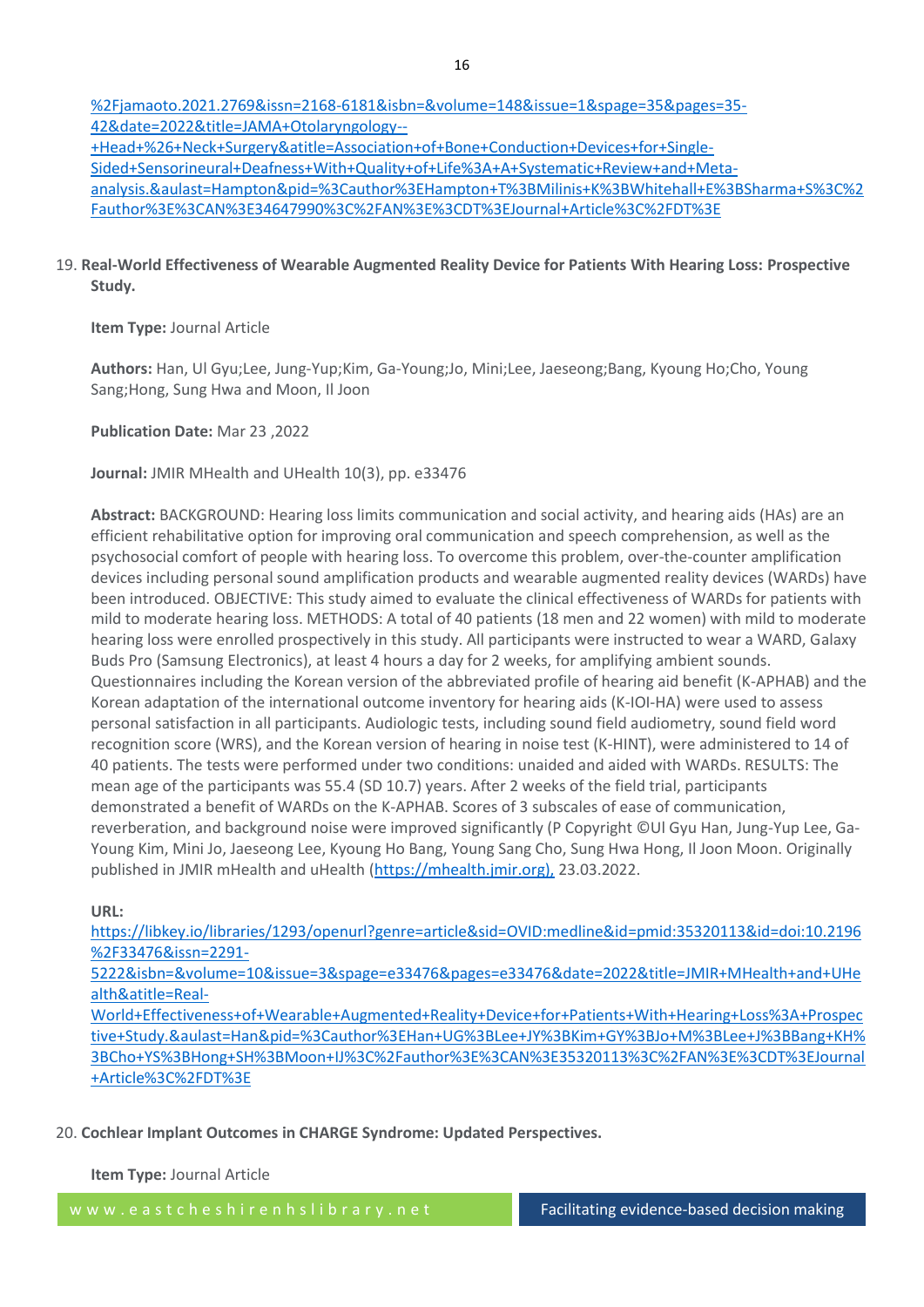# **Publication Date:** 2022

# **Journal:** Otology & Neurotology

**Abstract:** OBJECTIVE: To evaluate outcomes of auditory implants in children with CHARGE syndrome and describe the evolution in management of hearing loss in this complex population. METHODS: A retrospective case review was performed at a tertiary referral center. Children with CHARGE syndrome who received either a cochlear implant (CI) or auditory brainstem implant (ABI) were included. Clinical records, demographic information, CHARGE features, neuroimaging, audiology, hearing rehabilitation interventions, operative notes, and outcomes were reviewed. RESULTS: Thirteen children with CHARGE syndrome underwent a total of 19 cochlear implants between 2008 and 2020. Among the congenitally deafened children (n = 9), six underwent bilateral implantation (five simultaneous and one sequential). Bilateral implantation was performed even in the presence of diminutive-appearing cochlear nerves. The average age of implantation was 1.1 years, and the mean device use time was 9.4 hours per day. Patients showed improvements in subjective family assessment related to hearing. In this group, two patients use oral communication, five use total communication, and two use sign language exclusively. Among the children with progressive hearing loss, the mean age of hearing deterioration was 4.4 years of age, and the device use time on average was 9.8 hours per day. The highest performer in the cohort was a child who lost hearing in their only hearing ear at age 4 and had normal cochleovestibular anatomy on that side. One child received an auditory brainstem implant at age two after deriving no benefit from a CI and can detect environmental sounds but is currently a nonuser. Over time, we noted that implantation occurred earlier in life and that practice has shifted toward bilateral implantation. CONCLUSIONS: Compared to a previous institutional cohort, children evaluated in this study were often implanted at a younger age and bilaterally with significantly improved outcomes. A CI evaluation should be considered in children with CHARGE syndrome to maximize sensory input and auditory ability. Copyright © 2022 by Otology & Neurotology, Inc. Image copyright © 2010 Wolters Kluwer Health/Anatomical Chart Company.

## **URL:**

[https://libkey.io/libraries/1293/openurl?genre=article&sid=OVID:medline&id=pmid:35261375&id=doi:10.1097](https://libkey.io/libraries/1293/openurl?genre=article&sid=OVID:medline&id=pmid:35261375&id=doi:10.1097%2FMAO.0000000000003533&issn=1531-7129&isbn=&volume=&issue=&spage=&pages=&date=2022&title=Otology+%26+Neurotology&atitle=Cochlear+Implant+Outcomes+in+CHARGE+Syndrome%3A+Updated+Perspectives.&aulast=Kay-Rivest&pid=%3Cauthor%3EKay-Rivest+E%3BMcMenomey+SO%3BJethanamest+D%3BRoland+JT+Jr%3BShapiro+WH%3BWaltzman+SB%3BFriedmann+DR%3C%2Fauthor%3E%3CAN%3E35261375%3C%2FAN%3E%3CDT%3EJournal+Article%3C%2FDT%3E) [%2FMAO.0000000000003533&issn=1531-](https://libkey.io/libraries/1293/openurl?genre=article&sid=OVID:medline&id=pmid:35261375&id=doi:10.1097%2FMAO.0000000000003533&issn=1531-7129&isbn=&volume=&issue=&spage=&pages=&date=2022&title=Otology+%26+Neurotology&atitle=Cochlear+Implant+Outcomes+in+CHARGE+Syndrome%3A+Updated+Perspectives.&aulast=Kay-Rivest&pid=%3Cauthor%3EKay-Rivest+E%3BMcMenomey+SO%3BJethanamest+D%3BRoland+JT+Jr%3BShapiro+WH%3BWaltzman+SB%3BFriedmann+DR%3C%2Fauthor%3E%3CAN%3E35261375%3C%2FAN%3E%3CDT%3EJournal+Article%3C%2FDT%3E)

[7129&isbn=&volume=&issue=&spage=&pages=&date=2022&title=Otology+%26+Neurotology&atitle=Cochlear](https://libkey.io/libraries/1293/openurl?genre=article&sid=OVID:medline&id=pmid:35261375&id=doi:10.1097%2FMAO.0000000000003533&issn=1531-7129&isbn=&volume=&issue=&spage=&pages=&date=2022&title=Otology+%26+Neurotology&atitle=Cochlear+Implant+Outcomes+in+CHARGE+Syndrome%3A+Updated+Perspectives.&aulast=Kay-Rivest&pid=%3Cauthor%3EKay-Rivest+E%3BMcMenomey+SO%3BJethanamest+D%3BRoland+JT+Jr%3BShapiro+WH%3BWaltzman+SB%3BFriedmann+DR%3C%2Fauthor%3E%3CAN%3E35261375%3C%2FAN%3E%3CDT%3EJournal+Article%3C%2FDT%3E) [+Implant+Outcomes+in+CHARGE+Syndrome%3A+Updated+Perspectives.&aulast=Kay-](https://libkey.io/libraries/1293/openurl?genre=article&sid=OVID:medline&id=pmid:35261375&id=doi:10.1097%2FMAO.0000000000003533&issn=1531-7129&isbn=&volume=&issue=&spage=&pages=&date=2022&title=Otology+%26+Neurotology&atitle=Cochlear+Implant+Outcomes+in+CHARGE+Syndrome%3A+Updated+Perspectives.&aulast=Kay-Rivest&pid=%3Cauthor%3EKay-Rivest+E%3BMcMenomey+SO%3BJethanamest+D%3BRoland+JT+Jr%3BShapiro+WH%3BWaltzman+SB%3BFriedmann+DR%3C%2Fauthor%3E%3CAN%3E35261375%3C%2FAN%3E%3CDT%3EJournal+Article%3C%2FDT%3E)[Rivest&pid=%3Cauthor%3EKay-](https://libkey.io/libraries/1293/openurl?genre=article&sid=OVID:medline&id=pmid:35261375&id=doi:10.1097%2FMAO.0000000000003533&issn=1531-7129&isbn=&volume=&issue=&spage=&pages=&date=2022&title=Otology+%26+Neurotology&atitle=Cochlear+Implant+Outcomes+in+CHARGE+Syndrome%3A+Updated+Perspectives.&aulast=Kay-Rivest&pid=%3Cauthor%3EKay-Rivest+E%3BMcMenomey+SO%3BJethanamest+D%3BRoland+JT+Jr%3BShapiro+WH%3BWaltzman+SB%3BFriedmann+DR%3C%2Fauthor%3E%3CAN%3E35261375%3C%2FAN%3E%3CDT%3EJournal+Article%3C%2FDT%3E)

[Rivest+E%3BMcMenomey+SO%3BJethanamest+D%3BRoland+JT+Jr%3BShapiro+WH%3BWaltzman+SB%3BFried](https://libkey.io/libraries/1293/openurl?genre=article&sid=OVID:medline&id=pmid:35261375&id=doi:10.1097%2FMAO.0000000000003533&issn=1531-7129&isbn=&volume=&issue=&spage=&pages=&date=2022&title=Otology+%26+Neurotology&atitle=Cochlear+Implant+Outcomes+in+CHARGE+Syndrome%3A+Updated+Perspectives.&aulast=Kay-Rivest&pid=%3Cauthor%3EKay-Rivest+E%3BMcMenomey+SO%3BJethanamest+D%3BRoland+JT+Jr%3BShapiro+WH%3BWaltzman+SB%3BFriedmann+DR%3C%2Fauthor%3E%3CAN%3E35261375%3C%2FAN%3E%3CDT%3EJournal+Article%3C%2FDT%3E) [mann+DR%3C%2Fauthor%3E%3CAN%3E35261375%3C%2FAN%3E%3CDT%3EJournal+Article%3C%2FDT%3E](https://libkey.io/libraries/1293/openurl?genre=article&sid=OVID:medline&id=pmid:35261375&id=doi:10.1097%2FMAO.0000000000003533&issn=1531-7129&isbn=&volume=&issue=&spage=&pages=&date=2022&title=Otology+%26+Neurotology&atitle=Cochlear+Implant+Outcomes+in+CHARGE+Syndrome%3A+Updated+Perspectives.&aulast=Kay-Rivest&pid=%3Cauthor%3EKay-Rivest+E%3BMcMenomey+SO%3BJethanamest+D%3BRoland+JT+Jr%3BShapiro+WH%3BWaltzman+SB%3BFriedmann+DR%3C%2Fauthor%3E%3CAN%3E35261375%3C%2FAN%3E%3CDT%3EJournal+Article%3C%2FDT%3E)

# 21. **Feasibility of Personal Sound Amplification Products in Patients With Moderate Hearing Loss: A Pilot Study.**

# **Item Type:** Journal Article

**Authors:** Kim, Ga-Young;Kim, Jong Sei;Jo, Mini;Seol, Hye Yoon;Cho, Young Sang and Moon, Il Joon

**Publication Date:** Feb ,2022

**Journal:** Clinical & Experimental Otorhinolaryngology 15(1), pp. 60-68

**Abstract:** OBJECTIVES: This study was conducted to investigate the electroacoustic characteristics of personal sound amplification products (PSAPs), to identify whether PSAPs provide adequate gain and output for three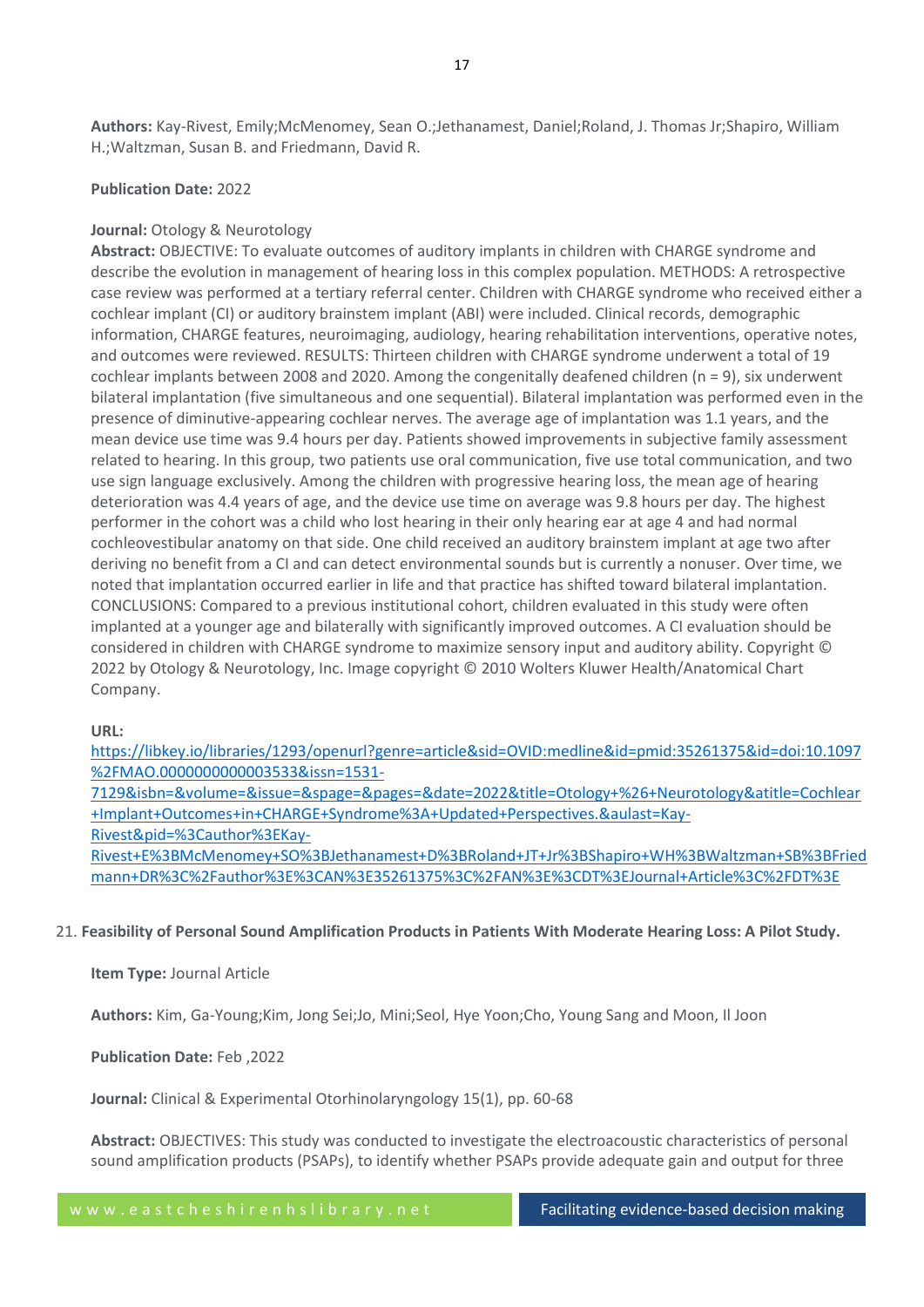common hearing loss (HL) configurations, and to compare the benefits of a representative PSAP (RPSAP) and a conventional hearing aid (HA) for clinical hearing outcomes as a pilot study. METHODS: The study comprised three phases: electroacoustic analysis, simulated real-ear measurements (REMs), and clinical hearing experiments. Electroacoustic analysis and simulated REMs were performed for three basic PSAPs (BeethoSOL, EarJJang, and Geniesori2) and three high-end PSAPs (Hearing Able, Olive Smart Ear, and SoriIn) using the Aurical Hearing Instrument Test box with a 2-mL coupler. Four electroacoustic characteristics (maximum output sound pressure level at 90 dB SPL, frequency range, equivalent input noise, and total harmonic distortion) were investigated. By simulated REMs, appropriate levels of the six PSAPs for three common HL configurations (mildto-moderate high-frequency HL, moderate to moderately severe sloping HL, and moderate flat HL) were determined. Clinical experiments compared the performance of RPSAP to HA, both of which were fitted by audiologists using REMs. Clinical experiments were administered using functional gain, a word recognition test, and the Korean version of the Hearing in Noise Test in six participants with bilateral moderate sensorineural HL. RESULTS: The two high-end devices met all tolerances. One basic and two high-end PSAPs showed appropriate levels for three common HL configurations. In the clinical experiments, the RPSAP showed better performance than unaided, but slightly worse than HA under all test conditions. CONCLUSION: Certain PSAPs met all specified tolerances for electroacoustic analysis and approximated prescriptive targets in well-controlled laboratory conditions. The pilot clinical experiments explored the possibility that the RPSAP could serve as a hearing assistive device for patients with moderate HL.

**URL:** [https://libkey.io/libraries/1293/openurl?genre=article&sid=OVID:medline&id=pmid:33541032&id=doi:10.](https://libkey.io/libraries/1293/openurl?genre=article&sid=OVID:medline&id=pmid:33541032&id=doi:10.21053%2Fceo.2020.02313&issn=1976-8710&isbn=&volume=15&issue=1&spage=60&pages=60-68&date=2022&title=Clinical+%26+Experimental+Otorhinolaryngology&atitle=Feasibility+of+Personal+Sound+Amplification+Products+in+Patients+With+Moderate+Hearing+Loss%3A+A+Pilot+Study.&aulast=Kim&pid=%3Cauthor%3EKim+GY%3BKim+JS%3BJo+M%3BSeol+HY%3BCho+YS%3BMoon+IJ%3C%2Fauthor%3E%3CAN%3E33541032%3C%2FAN%3E%3CDT%3EJournal+Article%3C%2FDT%3E) [21053%2Fceo.2020.02313&issn=1976-8710&isbn=&volume=15&issue=1&spage=60&pages=60-](https://libkey.io/libraries/1293/openurl?genre=article&sid=OVID:medline&id=pmid:33541032&id=doi:10.21053%2Fceo.2020.02313&issn=1976-8710&isbn=&volume=15&issue=1&spage=60&pages=60-68&date=2022&title=Clinical+%26+Experimental+Otorhinolaryngology&atitle=Feasibility+of+Personal+Sound+Amplification+Products+in+Patients+With+Moderate+Hearing+Loss%3A+A+Pilot+Study.&aulast=Kim&pid=%3Cauthor%3EKim+GY%3BKim+JS%3BJo+M%3BSeol+HY%3BCho+YS%3BMoon+IJ%3C%2Fauthor%3E%3CAN%3E33541032%3C%2FAN%3E%3CDT%3EJournal+Article%3C%2FDT%3E) [68&date=2022&title=Clinical+%26+Experimental+Otorhinolaryngology&atitle=Feasibility+of+Personal+Sound+](https://libkey.io/libraries/1293/openurl?genre=article&sid=OVID:medline&id=pmid:33541032&id=doi:10.21053%2Fceo.2020.02313&issn=1976-8710&isbn=&volume=15&issue=1&spage=60&pages=60-68&date=2022&title=Clinical+%26+Experimental+Otorhinolaryngology&atitle=Feasibility+of+Personal+Sound+Amplification+Products+in+Patients+With+Moderate+Hearing+Loss%3A+A+Pilot+Study.&aulast=Kim&pid=%3Cauthor%3EKim+GY%3BKim+JS%3BJo+M%3BSeol+HY%3BCho+YS%3BMoon+IJ%3C%2Fauthor%3E%3CAN%3E33541032%3C%2FAN%3E%3CDT%3EJournal+Article%3C%2FDT%3E) [Amplification+Products+in+Patients+With+Moderate+Hearing+Loss%3A+A+Pilot+Study.&aulast=Kim&pid=%3C](https://libkey.io/libraries/1293/openurl?genre=article&sid=OVID:medline&id=pmid:33541032&id=doi:10.21053%2Fceo.2020.02313&issn=1976-8710&isbn=&volume=15&issue=1&spage=60&pages=60-68&date=2022&title=Clinical+%26+Experimental+Otorhinolaryngology&atitle=Feasibility+of+Personal+Sound+Amplification+Products+in+Patients+With+Moderate+Hearing+Loss%3A+A+Pilot+Study.&aulast=Kim&pid=%3Cauthor%3EKim+GY%3BKim+JS%3BJo+M%3BSeol+HY%3BCho+YS%3BMoon+IJ%3C%2Fauthor%3E%3CAN%3E33541032%3C%2FAN%3E%3CDT%3EJournal+Article%3C%2FDT%3E) [author%3EKim+GY%3BKim+JS%3BJo+M%3BSeol+HY%3BCho+YS%3BMoon+IJ%3C%2Fauthor%3E%3CAN%3E335](https://libkey.io/libraries/1293/openurl?genre=article&sid=OVID:medline&id=pmid:33541032&id=doi:10.21053%2Fceo.2020.02313&issn=1976-8710&isbn=&volume=15&issue=1&spage=60&pages=60-68&date=2022&title=Clinical+%26+Experimental+Otorhinolaryngology&atitle=Feasibility+of+Personal+Sound+Amplification+Products+in+Patients+With+Moderate+Hearing+Loss%3A+A+Pilot+Study.&aulast=Kim&pid=%3Cauthor%3EKim+GY%3BKim+JS%3BJo+M%3BSeol+HY%3BCho+YS%3BMoon+IJ%3C%2Fauthor%3E%3CAN%3E33541032%3C%2FAN%3E%3CDT%3EJournal+Article%3C%2FDT%3E) [41032%3C%2FAN%3E%3CDT%3EJournal+Article%3C%2FDT%3E](https://libkey.io/libraries/1293/openurl?genre=article&sid=OVID:medline&id=pmid:33541032&id=doi:10.21053%2Fceo.2020.02313&issn=1976-8710&isbn=&volume=15&issue=1&spage=60&pages=60-68&date=2022&title=Clinical+%26+Experimental+Otorhinolaryngology&atitle=Feasibility+of+Personal+Sound+Amplification+Products+in+Patients+With+Moderate+Hearing+Loss%3A+A+Pilot+Study.&aulast=Kim&pid=%3Cauthor%3EKim+GY%3BKim+JS%3BJo+M%3BSeol+HY%3BCho+YS%3BMoon+IJ%3C%2Fauthor%3E%3CAN%3E33541032%3C%2FAN%3E%3CDT%3EJournal+Article%3C%2FDT%3E)

# 22. **Molecular aetiology of ski-slope hearing loss and audiological course of cochlear implantees.**

## **Item Type:** Journal Article

**Authors:** Kim, Yehree;Han, Jin Hee;Yoo, Hyo Soon and Choi, Byung Yoon

## **Publication Date:** 2022

## **Journal:** European Archives of Oto-Rhino-Laryngology

**Abstract:** PURPOSE: A challenge for patients with ski-slope hearing loss is that hearing aids do not adequately amplify the mid-to-high frequencies necessary for speech perception and conversely, cochlear implant (CI) may damage low-frequency hearing. We aimed to describe the clinical profile of patients with ski-slope hearing loss, with a special focus on aetiology of such hearing loss and audiological course of low-frequency hearing after CI. METHODS: We recruited hearing-impaired patients who visited a tertiary referral centre and met the criteria for ski-slope hearing loss patients from 2015 to 2021. Genetic testing was performed in all ski-slope hearing loss patients unless refused. Baseline audiograms of patients who continued to use hearing aids or who finally underwent CIs were reviewed. As for CI patients, outcome and hearing preservation rate were rigorously analysed. RESULTS: Of 46 recruited patients with ski-slope hearing loss, 45 agreed to undergo genetic testing and causative variants were identified in 17 (37.8%) patients. The TMC1, MYO7A, and TMPRSS3 variants were the most common, while LRTOMT was newly identified as a causative gene. Twenty-five patients eventually received CI, while 13 continued to wear the hearing aid and 8 patients did not ever try hearing aids. CI in skislope hearing loss led to immediate and sufficient improvement of sentence recognition by as early as 3 months, however, the duration of hearing loss was inversely correlated with the sentence recognition score. The average hearing preservation rate (using the HEARRING classification) after CI was 53.0% (SD 30.0) and 45.6% (SD 31.1) at 1 year. Seventy-nine percent of implantees maintained functional low-frequency hearing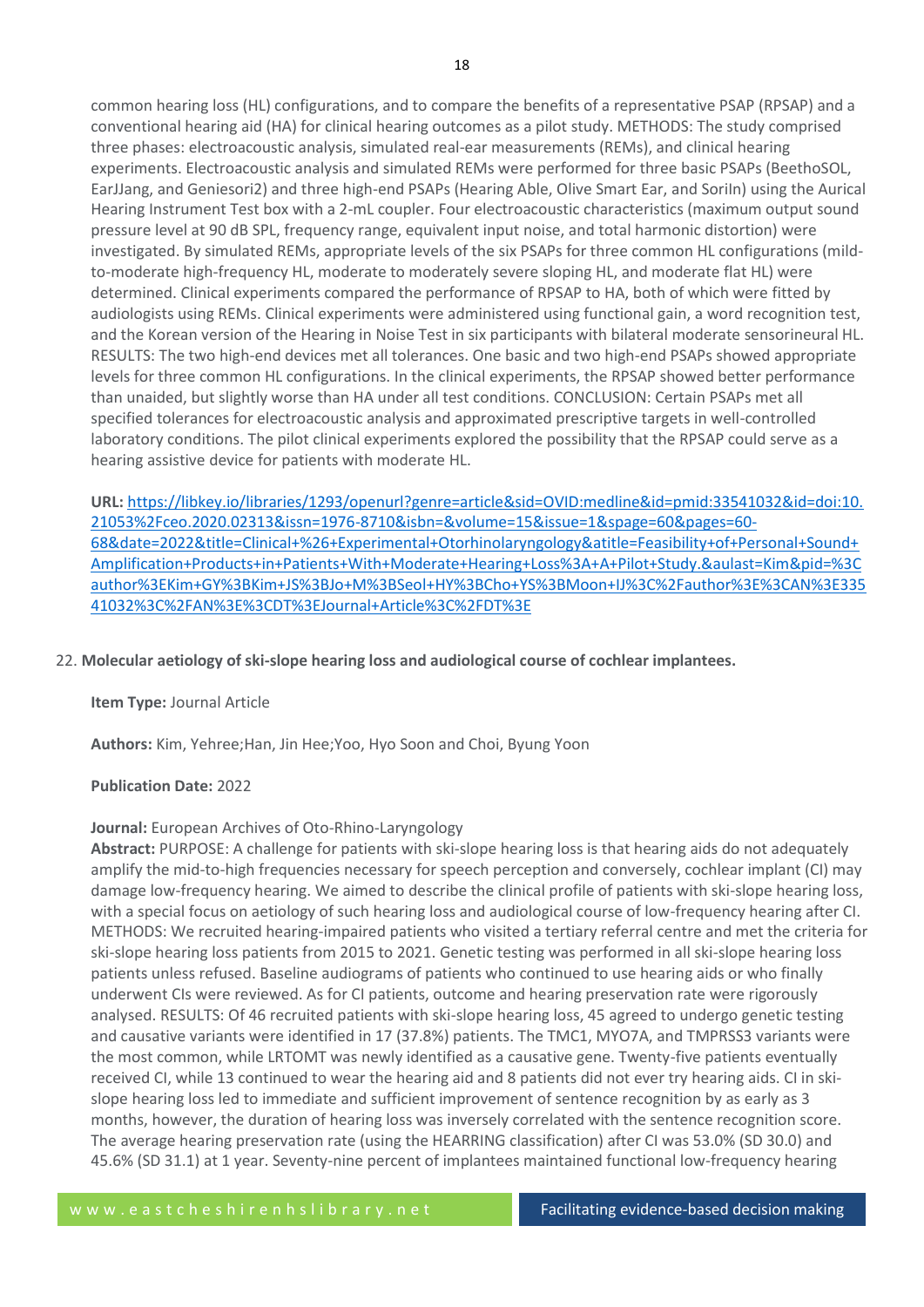(better than 85 dB at 250 and 500 Hz) eligible for electric-acoustic stimulation (EAS). A trend was found that patients with hair cell stereocilia-associated genetic variants may have a slightly better preservation, albeit with no statistical significance. CONCLUSION: Detection rate of a molecular genetic aetiology of ski-slope hearing loss appears to be lower than other type of hearing loss reported in the literature. Especially with short hearing loss duration, CI in ski-slope hearing loss leads to immediate and sufficient speech improvement, while preserving functional low-frequency hearing eligible for EAS as many as in 79%. A certain genetic aetiology might be associated with a trend towards better low-frequency hearing preservation. Copyright © 2022. The Author(s), under exclusive licence to Springer-Verlag GmbH Germany, part of Springer Nature.

**URL:** [https://libkey.io/libraries/1293/openurl?genre=article&sid=OVID:medline&id=pmid:35212774&id=doi:10.](https://libkey.io/libraries/1293/openurl?genre=article&sid=OVID:medline&id=pmid:35212774&id=doi:10.1007%2Fs00405-022-07317-7&issn=0937-4477&isbn=&volume=&issue=&spage=&pages=&date=2022&title=European+Archives+of+Oto-Rhino-Laryngology&atitle=Molecular+aetiology+of+ski-slope+hearing+loss+and+audiological+course+of+cochlear+implantees.&aulast=Kim&pid=%3Cauthor%3EKim+Y%3BHan+JH%3BYoo+HS%3BChoi+BY%3C%2Fauthor%3E%3CAN%3E35212774%3C%2FAN%3E%3CDT%3EJournal+Article%3C%2FDT%3E) [1007%2Fs00405-022-07317-7&issn=0937-](https://libkey.io/libraries/1293/openurl?genre=article&sid=OVID:medline&id=pmid:35212774&id=doi:10.1007%2Fs00405-022-07317-7&issn=0937-4477&isbn=&volume=&issue=&spage=&pages=&date=2022&title=European+Archives+of+Oto-Rhino-Laryngology&atitle=Molecular+aetiology+of+ski-slope+hearing+loss+and+audiological+course+of+cochlear+implantees.&aulast=Kim&pid=%3Cauthor%3EKim+Y%3BHan+JH%3BYoo+HS%3BChoi+BY%3C%2Fauthor%3E%3CAN%3E35212774%3C%2FAN%3E%3CDT%3EJournal+Article%3C%2FDT%3E)

[4477&isbn=&volume=&issue=&spage=&pages=&date=2022&title=European+Archives+of+Oto-Rhino-](https://libkey.io/libraries/1293/openurl?genre=article&sid=OVID:medline&id=pmid:35212774&id=doi:10.1007%2Fs00405-022-07317-7&issn=0937-4477&isbn=&volume=&issue=&spage=&pages=&date=2022&title=European+Archives+of+Oto-Rhino-Laryngology&atitle=Molecular+aetiology+of+ski-slope+hearing+loss+and+audiological+course+of+cochlear+implantees.&aulast=Kim&pid=%3Cauthor%3EKim+Y%3BHan+JH%3BYoo+HS%3BChoi+BY%3C%2Fauthor%3E%3CAN%3E35212774%3C%2FAN%3E%3CDT%3EJournal+Article%3C%2FDT%3E)[Laryngology&atitle=Molecular+aetiology+of+ski](https://libkey.io/libraries/1293/openurl?genre=article&sid=OVID:medline&id=pmid:35212774&id=doi:10.1007%2Fs00405-022-07317-7&issn=0937-4477&isbn=&volume=&issue=&spage=&pages=&date=2022&title=European+Archives+of+Oto-Rhino-Laryngology&atitle=Molecular+aetiology+of+ski-slope+hearing+loss+and+audiological+course+of+cochlear+implantees.&aulast=Kim&pid=%3Cauthor%3EKim+Y%3BHan+JH%3BYoo+HS%3BChoi+BY%3C%2Fauthor%3E%3CAN%3E35212774%3C%2FAN%3E%3CDT%3EJournal+Article%3C%2FDT%3E)[slope+hearing+loss+and+audiological+course+of+cochlear+implantees.&aulast=Kim&pid=%3Cauthor%3EKim+Y](https://libkey.io/libraries/1293/openurl?genre=article&sid=OVID:medline&id=pmid:35212774&id=doi:10.1007%2Fs00405-022-07317-7&issn=0937-4477&isbn=&volume=&issue=&spage=&pages=&date=2022&title=European+Archives+of+Oto-Rhino-Laryngology&atitle=Molecular+aetiology+of+ski-slope+hearing+loss+and+audiological+course+of+cochlear+implantees.&aulast=Kim&pid=%3Cauthor%3EKim+Y%3BHan+JH%3BYoo+HS%3BChoi+BY%3C%2Fauthor%3E%3CAN%3E35212774%3C%2FAN%3E%3CDT%3EJournal+Article%3C%2FDT%3E) [%3BHan+JH%3BYoo+HS%3BChoi+BY%3C%2Fauthor%3E%3CAN%3E35212774%3C%2FAN%3E%3CDT%3EJournal](https://libkey.io/libraries/1293/openurl?genre=article&sid=OVID:medline&id=pmid:35212774&id=doi:10.1007%2Fs00405-022-07317-7&issn=0937-4477&isbn=&volume=&issue=&spage=&pages=&date=2022&title=European+Archives+of+Oto-Rhino-Laryngology&atitle=Molecular+aetiology+of+ski-slope+hearing+loss+and+audiological+course+of+cochlear+implantees.&aulast=Kim&pid=%3Cauthor%3EKim+Y%3BHan+JH%3BYoo+HS%3BChoi+BY%3C%2Fauthor%3E%3CAN%3E35212774%3C%2FAN%3E%3CDT%3EJournal+Article%3C%2FDT%3E)

[+Article%3C%2FDT%3E](https://libkey.io/libraries/1293/openurl?genre=article&sid=OVID:medline&id=pmid:35212774&id=doi:10.1007%2Fs00405-022-07317-7&issn=0937-4477&isbn=&volume=&issue=&spage=&pages=&date=2022&title=European+Archives+of+Oto-Rhino-Laryngology&atitle=Molecular+aetiology+of+ski-slope+hearing+loss+and+audiological+course+of+cochlear+implantees.&aulast=Kim&pid=%3Cauthor%3EKim+Y%3BHan+JH%3BYoo+HS%3BChoi+BY%3C%2Fauthor%3E%3CAN%3E35212774%3C%2FAN%3E%3CDT%3EJournal+Article%3C%2FDT%3E)

# 23. **Deaf women's experiences of maternity and primary care: An integrative review**

**Item Type:** Journal Article

**Authors:** Luton, Meghan;Allan, Helen T. and Kaur, Herminder

**Publication Date:** 2022

**Journal:** Midwifery 104, pp. N.PAG

**Abstract:** • A large number of people in the UK (> 24,000) report using British Sign Language (BSL) as their first language. Their access to health information is very poor and health professionals do not understand their health needs. • Pregnancy, birth and postnatal outcomes for deaf women can be affected by a lack of understanding and recognition of their maternity needs. • Our literature review shows that deaf women may avoid seeking care, may have a lack of access to health information and healthcare providers may have a lack of deaf awareness. • Current care provisions do not always meet the needs of the deaf BSL using women. Health professionals need awareness of deafness as a culture and how to best meet the needs of the community to improve health outcomes for women and their babies. An estimated 24,000 people in the UK report using British Sign Language (BSL) as their first language. Misconceptions about deaf culture and language mean that deaf people have less access to health information and their health literacy is lower. Deaf people's health needs go under the radar in primary care with ensuing poorer health outcomes. Deaf women's experiences of maternity care are poorly understood. Using Whittemore and Knafl's method for an integrative review, the following databases were searched: EMBASE, MedLine, CINAHL and Maternity and Infant Care. After reviewing 430 journal article titles and abstracts against the inclusion/exclusion criteria, 11 articles were included for final review. Selected studies were conducted internationally and were available in English. 10 were qualitative studies, 1 used survey design. They were reviewed using the Caldwell Framework. These show that deaf women avoid seeking care, have a lack of access to health information and healthcare providers, including midwives, have a lack of deaf awareness. For deaf women, during pregnancy, birth and postnatal periods, this can mean having longer hospital stays and more complex postnatal care needs in both the hospital and community setting. Current care provisions do not always meet the needs of the deaf BSL using women who use maternity services. Midwives should be aware of deafness as a culture and how to best meet the needs of the community to improve health outcomes for women and their babies.

# **DOI:** <https://libkey.io/10.1016/j.midw.2021.103190>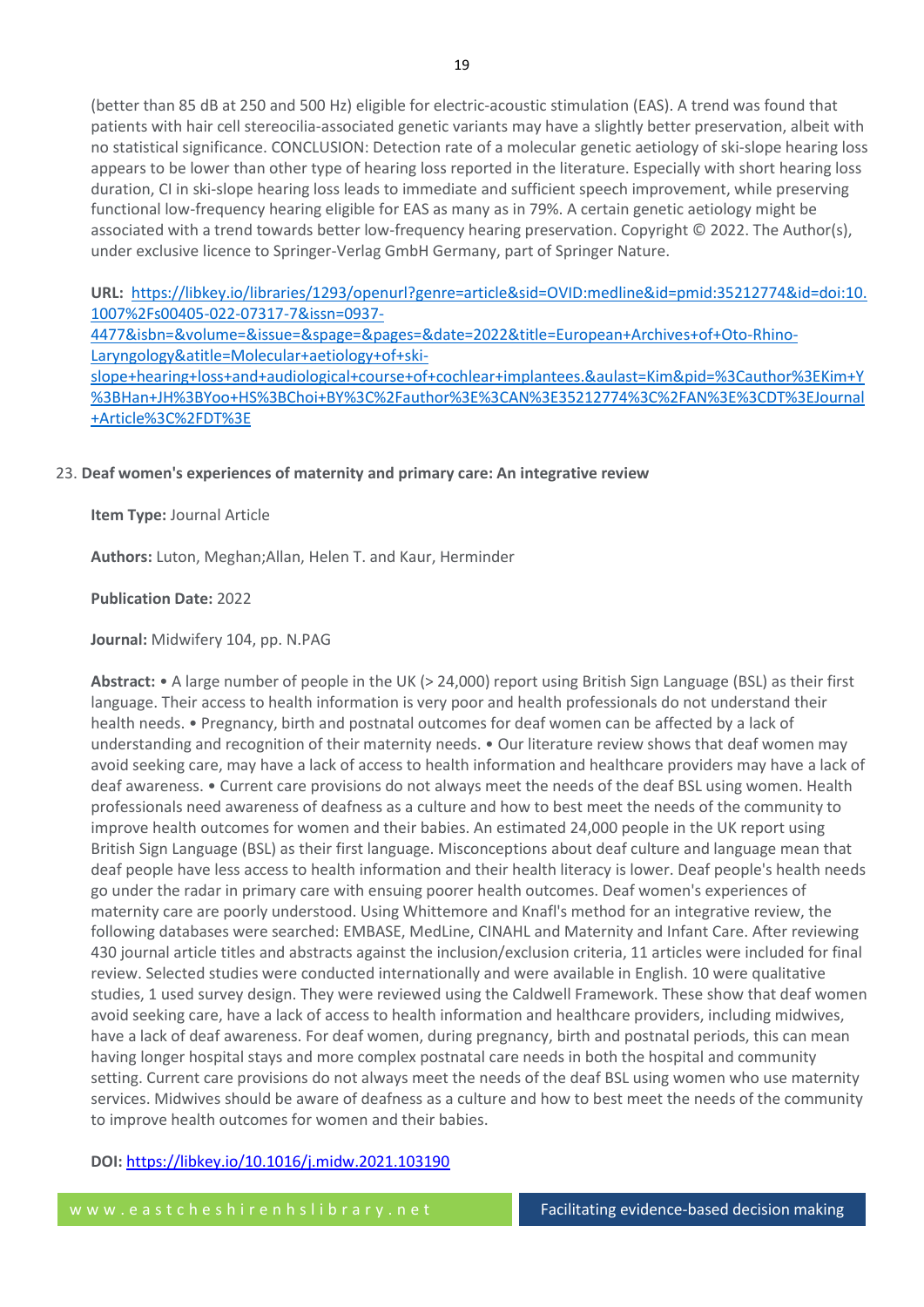**Item Type:** Journal Article

**Authors:** MacMahon, Helen and El Refaie, Amr

**Publication Date:** Feb ,2022

**Journal:** Irish Journal of Medical Science 191(1), pp. 391-400

**Abstract:** BACKGROUND: Multiple sclerosis (MS) is an immune-mediated, demyelinating disease of the nervous system, which may impact the audiovestibular pathway at different stages of the disease. The auditory and vestibular manifestations of MS as a presenting or early symptom are an area in which more investigation is needed. AIMS: The aim of this review is to determine the auditory and vestibular symptoms, which may occur at the presenting stage of multiple sclerosis. This clinical knowledge will allow a clinician to facilitate early diagnosis and intervention of MS through appropriate onward referral. Audiological and vestibular test results, as well as magnetic resonance imagery results, will also be examined to try to determine the impact of MS on the auditory and vestibular pathways. METHODS: A scoping search of the electronic databases PubMed, Scopus, Web of Science, ScienceDirect, and EBSCO was conducted in March 2020 to obtain studies specifically of patients with audiovestibular symptoms at the early or presenting stages of multiple sclerosis. Data was extracted from studies which met the inclusion criteria and studies were subsequently critically appraised and assessed for risk of bias. RESULTS: Eighteen papers met the inclusion criteria for this study. Results of the study found that the most common audiovestibular manifestation as a presenting symptom of MS was unilateral, moderate-profound, fluctuating, and sudden sensorineural hearing loss across all frequencies (250 Hz-8000 Hz). Other symptoms include tinnitus, balance abnormalities, aural pain and aural fullness, which may accompany SSHL or occur independently. The peripheral involvement of the immune-mediated mechanisms of MS was suggested by peripheral findings in vestibular examination results and the involvement of wave I ABR in patients with irreversible hearing loss. Demyelinating lesions associated with MS were suggested by results obtained from evoked potentials measurements, including ABR, VEMPs, and MLR. CONCLUSION: An understanding of the sensitivity of evoked potentials in the detection of demyelinating lesions as well as the most common audiovestibular presentations of the disease allows the practitioner to provide an appropriate onward referral for MRI which may lead to early diagnosis and intervention of MS. We suggest that there is enough evidence to include evoked potentials complementary to MRI in the detection and monitoring of MS. As the review suggests evidence of involvement of the immune-mediated mechanisms of MS on peripheral structures like the inner ear, further clinical research is recommended to explore this mechanism. Key points 1. The most common audiovestibular manifestation as an early symptom of MS was unilateral moderate to profound SSHL across all frequencies (250 Hz-8000 Hz). 2. Findings of the review indicated the involvement of the immune-mediated mechanisms of MS in the peripheral structures of the inner ear. 3. These findings included peripheral results in the vestibular test of the patients involved in the study and secondly, the three studies which reported an absence of full recovery of hearing loss were also three papers which within their ABR results showed abnormality of wave I 4. This is the first paper to support the theory (Di Stadio et al. 2018) [32] that immune-mediated processes of MS can spread to peripheral inner ear structures 5. The review highlighted the sensitivity of evoked potentials in detecting MS lesions in the presenting stage, particularly ABR which demonstrated that in instances in which hearing loss recovered ABR results remained abnormal. Copyright © 2021. Royal Academy of Medicine in Ireland.

## **URL:**

[https://libkey.io/libraries/1293/openurl?genre=article&sid=OVID:medline&id=pmid:33544333&id=doi:10.1007](https://libkey.io/libraries/1293/openurl?genre=article&sid=OVID:medline&id=pmid:33544333&id=doi:10.1007%2Fs11845-021-02508-3&issn=0021-1265&isbn=&volume=191&issue=1&spage=391&pages=391-400&date=2022&title=Irish+Journal+of+Medical+Science&atitle=The+audiovestibular+manifestations+as+early+symptoms+of+multiple+sclerosis%3A+a+scoping+review+of+the+literature.&aulast=MacMahon&pid=%3Cauthor%3EMacMahon+H%3BEl+Refaie+A%3C%2Fauthor%3E%3CAN%3E33544333%3C%2FAN%3E%3CDT%3EJournal+Article%3C%2FDT%3E) [%2Fs11845-021-02508-3&issn=0021-1265&isbn=&volume=191&issue=1&spage=391&pages=391-](https://libkey.io/libraries/1293/openurl?genre=article&sid=OVID:medline&id=pmid:33544333&id=doi:10.1007%2Fs11845-021-02508-3&issn=0021-1265&isbn=&volume=191&issue=1&spage=391&pages=391-400&date=2022&title=Irish+Journal+of+Medical+Science&atitle=The+audiovestibular+manifestations+as+early+symptoms+of+multiple+sclerosis%3A+a+scoping+review+of+the+literature.&aulast=MacMahon&pid=%3Cauthor%3EMacMahon+H%3BEl+Refaie+A%3C%2Fauthor%3E%3CAN%3E33544333%3C%2FAN%3E%3CDT%3EJournal+Article%3C%2FDT%3E)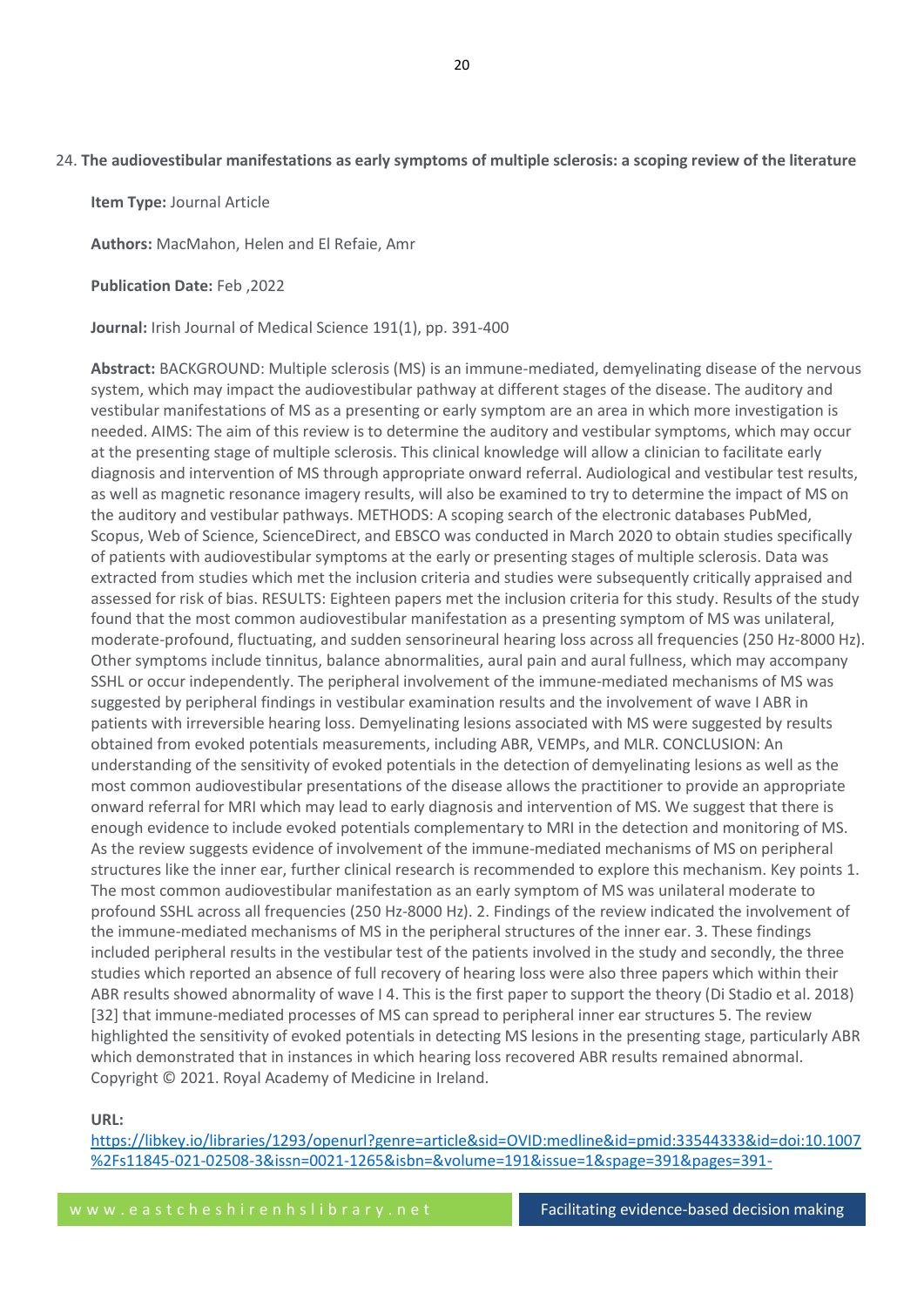[400&date=2022&title=Irish+Journal+of+Medical+Science&atitle=The+audiovestibular+manifestations+as+early](https://libkey.io/libraries/1293/openurl?genre=article&sid=OVID:medline&id=pmid:33544333&id=doi:10.1007%2Fs11845-021-02508-3&issn=0021-1265&isbn=&volume=191&issue=1&spage=391&pages=391-400&date=2022&title=Irish+Journal+of+Medical+Science&atitle=The+audiovestibular+manifestations+as+early+symptoms+of+multiple+sclerosis%3A+a+scoping+review+of+the+literature.&aulast=MacMahon&pid=%3Cauthor%3EMacMahon+H%3BEl+Refaie+A%3C%2Fauthor%3E%3CAN%3E33544333%3C%2FAN%3E%3CDT%3EJournal+Article%3C%2FDT%3E) [+symptoms+of+multiple+sclerosis%3A+a+scoping+review+of+the+literature.&aulast=MacMahon&pid=%3Caut](https://libkey.io/libraries/1293/openurl?genre=article&sid=OVID:medline&id=pmid:33544333&id=doi:10.1007%2Fs11845-021-02508-3&issn=0021-1265&isbn=&volume=191&issue=1&spage=391&pages=391-400&date=2022&title=Irish+Journal+of+Medical+Science&atitle=The+audiovestibular+manifestations+as+early+symptoms+of+multiple+sclerosis%3A+a+scoping+review+of+the+literature.&aulast=MacMahon&pid=%3Cauthor%3EMacMahon+H%3BEl+Refaie+A%3C%2Fauthor%3E%3CAN%3E33544333%3C%2FAN%3E%3CDT%3EJournal+Article%3C%2FDT%3E) [hor%3EMacMahon+H%3BEl+Refaie+A%3C%2Fauthor%3E%3CAN%3E33544333%3C%2FAN%3E%3CDT%3EJourn](https://libkey.io/libraries/1293/openurl?genre=article&sid=OVID:medline&id=pmid:33544333&id=doi:10.1007%2Fs11845-021-02508-3&issn=0021-1265&isbn=&volume=191&issue=1&spage=391&pages=391-400&date=2022&title=Irish+Journal+of+Medical+Science&atitle=The+audiovestibular+manifestations+as+early+symptoms+of+multiple+sclerosis%3A+a+scoping+review+of+the+literature.&aulast=MacMahon&pid=%3Cauthor%3EMacMahon+H%3BEl+Refaie+A%3C%2Fauthor%3E%3CAN%3E33544333%3C%2FAN%3E%3CDT%3EJournal+Article%3C%2FDT%3E) [al+Article%3C%2FDT%3E](https://libkey.io/libraries/1293/openurl?genre=article&sid=OVID:medline&id=pmid:33544333&id=doi:10.1007%2Fs11845-021-02508-3&issn=0021-1265&isbn=&volume=191&issue=1&spage=391&pages=391-400&date=2022&title=Irish+Journal+of+Medical+Science&atitle=The+audiovestibular+manifestations+as+early+symptoms+of+multiple+sclerosis%3A+a+scoping+review+of+the+literature.&aulast=MacMahon&pid=%3Cauthor%3EMacMahon+H%3BEl+Refaie+A%3C%2Fauthor%3E%3CAN%3E33544333%3C%2FAN%3E%3CDT%3EJournal+Article%3C%2FDT%3E)

25. **A randomised controlled clinical trial to assess the benefits of a telecare tool delivered prior to the initial hearing assessment.**

**Item Type:** Journal Article

**Authors:** Maidment, D. W.;Heffernan, E. and Ferguson, M. A.

**Publication Date:** Apr 18 ,2022

# **Journal:** International Journal of Audiology 1-10

**Abstract:** OBJECTIVE: To assess the benefits of the Ida Institute's Why improve my hearing? Telecare Tool used before the initial hearing assessment appointment. DESIGN: A prospective, single-blind randomised clinical trial with two arms: (i) Why improve my hearing? Telecare Tool intervention, and (ii) standard care control. STUDY SAMPLE: Adults with hearing loss were recruited from two Audiology Services within the United Kingdom's publicly-funded National Health Service. Of 461 individuals assessed for eligibility, 57 were eligible to participate. RESULTS: Measure of Audiologic Rehabilitation Self-efficacy for Hearing Aids (primary outcome) scores did not differ between groups from baseline to post-assessment (Mean change [DELTA]= -2.28; 95% confidence interval [CI]= -6.70, 2.15, p= .307) and 10-weeks follow-up (Mean DELTA= -2.69; 95% CI= -9.52, 4.15, p = .434). However, Short Form Patient Activation Measure scores significantly improved in the intervention group compared to the control group from baseline to post-assessment (Mean DELTA= -6.06, 95% CI= -11.31, - 0.82, p = .024, ES= .61) and 10-weeks follow-up (Mean DELTA= -9.87, 95% CI= -15.34, -4.40, p = .001, ES= -.97). CONCLUSIONS: This study demonstrates that while a patient-centred telecare intervention completed before management decisions may not improve an individual's self-efficacy to manage their hearing loss, it can lead to improvements in readiness.

**URL:** [https://libkey.io/libraries/1293/openurl?genre=article&sid=OVID:medline&id=pmid:35436167&id=doi:10.](https://libkey.io/libraries/1293/openurl?genre=article&sid=OVID:medline&id=pmid:35436167&id=doi:10.1080%2F14992027.2022.2059713&issn=1499-2027&isbn=&volume=&issue=&spage=1&pages=1-10&date=2022&title=International+Journal+of+Audiology&atitle=A+randomised+controlled+clinical+trial+to+assess+the+benefits+of+a+telecare+tool+delivered+prior+to+the+initial+hearing+assessment.&aulast=Maidment&pid=%3Cauthor%3EMaidment+DW%3BHeffernan+E%3BFerguson+MA%3C%2Fauthor%3E%3CAN%3E35436167%3C%2FAN%3E%3CDT%3EJournal+Article%3C%2FDT%3E) [1080%2F14992027.2022.2059713&issn=1499-2027&isbn=&volume=&issue=&spage=1&pages=1-](https://libkey.io/libraries/1293/openurl?genre=article&sid=OVID:medline&id=pmid:35436167&id=doi:10.1080%2F14992027.2022.2059713&issn=1499-2027&isbn=&volume=&issue=&spage=1&pages=1-10&date=2022&title=International+Journal+of+Audiology&atitle=A+randomised+controlled+clinical+trial+to+assess+the+benefits+of+a+telecare+tool+delivered+prior+to+the+initial+hearing+assessment.&aulast=Maidment&pid=%3Cauthor%3EMaidment+DW%3BHeffernan+E%3BFerguson+MA%3C%2Fauthor%3E%3CAN%3E35436167%3C%2FAN%3E%3CDT%3EJournal+Article%3C%2FDT%3E) [10&date=2022&title=International+Journal+of+Audiology&atitle=A+randomised+controlled+clinical+trial+to+as](https://libkey.io/libraries/1293/openurl?genre=article&sid=OVID:medline&id=pmid:35436167&id=doi:10.1080%2F14992027.2022.2059713&issn=1499-2027&isbn=&volume=&issue=&spage=1&pages=1-10&date=2022&title=International+Journal+of+Audiology&atitle=A+randomised+controlled+clinical+trial+to+assess+the+benefits+of+a+telecare+tool+delivered+prior+to+the+initial+hearing+assessment.&aulast=Maidment&pid=%3Cauthor%3EMaidment+DW%3BHeffernan+E%3BFerguson+MA%3C%2Fauthor%3E%3CAN%3E35436167%3C%2FAN%3E%3CDT%3EJournal+Article%3C%2FDT%3E) [sess+the+benefits+of+a+telecare+tool+delivered+prior+to+the+initial+hearing+assessment.&aulast=Maidment](https://libkey.io/libraries/1293/openurl?genre=article&sid=OVID:medline&id=pmid:35436167&id=doi:10.1080%2F14992027.2022.2059713&issn=1499-2027&isbn=&volume=&issue=&spage=1&pages=1-10&date=2022&title=International+Journal+of+Audiology&atitle=A+randomised+controlled+clinical+trial+to+assess+the+benefits+of+a+telecare+tool+delivered+prior+to+the+initial+hearing+assessment.&aulast=Maidment&pid=%3Cauthor%3EMaidment+DW%3BHeffernan+E%3BFerguson+MA%3C%2Fauthor%3E%3CAN%3E35436167%3C%2FAN%3E%3CDT%3EJournal+Article%3C%2FDT%3E) [&pid=%3Cauthor%3EMaidment+DW%3BHeffernan+E%3BFerguson+MA%3C%2Fauthor%3E%3CAN%3E3543616](https://libkey.io/libraries/1293/openurl?genre=article&sid=OVID:medline&id=pmid:35436167&id=doi:10.1080%2F14992027.2022.2059713&issn=1499-2027&isbn=&volume=&issue=&spage=1&pages=1-10&date=2022&title=International+Journal+of+Audiology&atitle=A+randomised+controlled+clinical+trial+to+assess+the+benefits+of+a+telecare+tool+delivered+prior+to+the+initial+hearing+assessment.&aulast=Maidment&pid=%3Cauthor%3EMaidment+DW%3BHeffernan+E%3BFerguson+MA%3C%2Fauthor%3E%3CAN%3E35436167%3C%2FAN%3E%3CDT%3EJournal+Article%3C%2FDT%3E) [7%3C%2FAN%3E%3CDT%3EJournal+Article%3C%2FDT%3E](https://libkey.io/libraries/1293/openurl?genre=article&sid=OVID:medline&id=pmid:35436167&id=doi:10.1080%2F14992027.2022.2059713&issn=1499-2027&isbn=&volume=&issue=&spage=1&pages=1-10&date=2022&title=International+Journal+of+Audiology&atitle=A+randomised+controlled+clinical+trial+to+assess+the+benefits+of+a+telecare+tool+delivered+prior+to+the+initial+hearing+assessment.&aulast=Maidment&pid=%3Cauthor%3EMaidment+DW%3BHeffernan+E%3BFerguson+MA%3C%2Fauthor%3E%3CAN%3E35436167%3C%2FAN%3E%3CDT%3EJournal+Article%3C%2FDT%3E)

# 26. **Evaluation of Remote Check: A Clinical Tool for Asynchronous Monitoring and Triage of Cochlear Implant Recipients.**

**Item Type:** Journal Article

**Authors:** Maruthurkkara, Saji;Case, Sasha and Rottier, Riaan

**Publication Date:** 2022

**Journal:** Ear & Hearing 43(2), pp. 495-506

**Abstract:** BACKGROUND: A new Remote Check App permits remote self-testing of hearing function for Nucleus cochlear implant (CI) recipients and enables asynchronous review by their clinician to support patientmanagement decisions. OBJECTIVES: To evaluate the Remote Check App for: (1) ease of use; (2) overall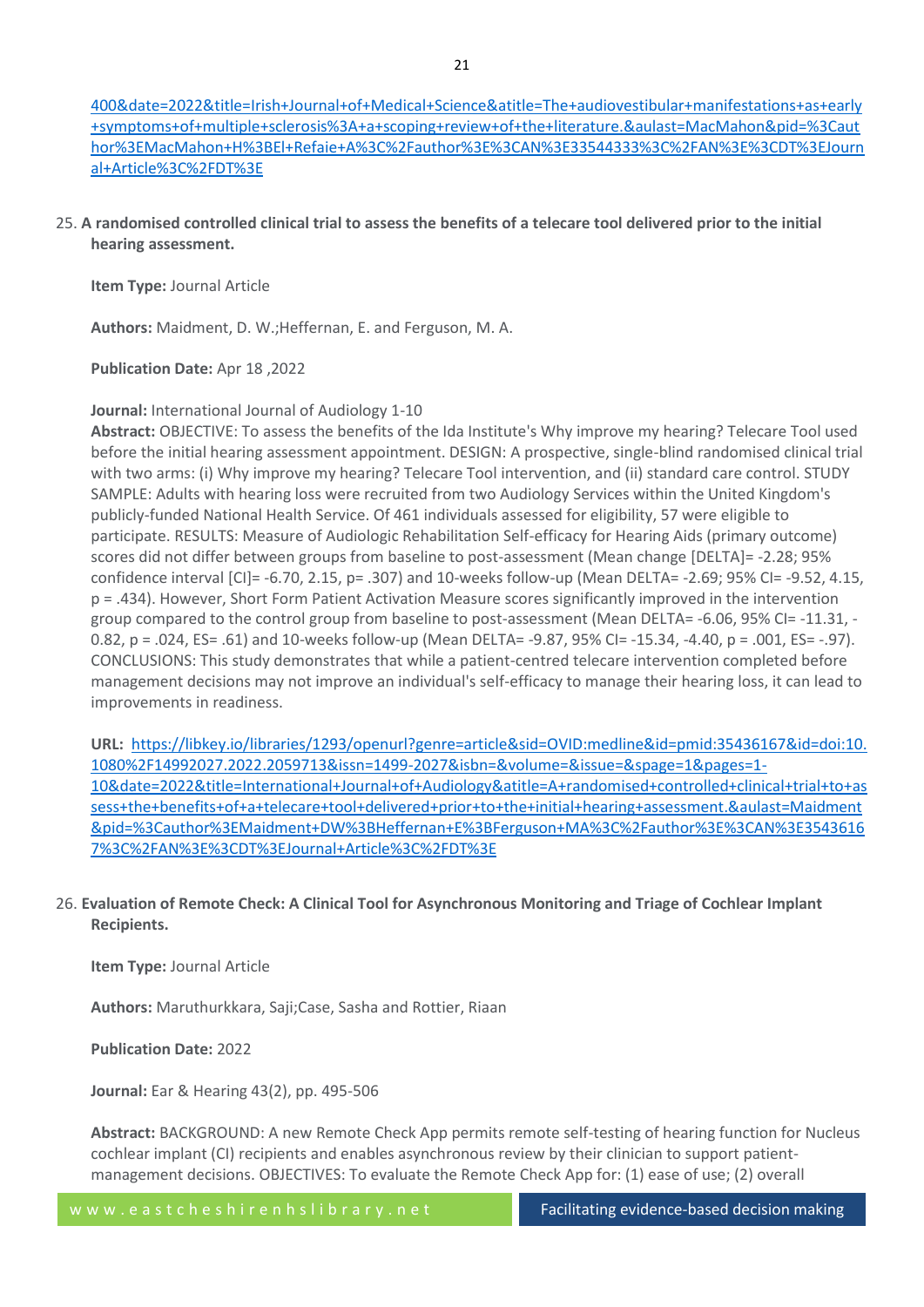acceptance of the test battery by CI recipient or their carer in the home setting; (3) test-retest reliability of audiological threshold and speech recognition measures via wireless streaming; and (4) to compare outcomes from patient-driven measures with conventional clinician-driven measurements of aided-hearing function. DESIGN: Single-site, prospective, repeated-measures cohort study with 32 experienced CI users (28 adults and 4 children). METHODS: Participants completed self-testing using the Remote Check app at home and in the clinic. Measures include audiological, objective and subjective tests. Self-administered speech recognition in noise, via the digit triplets test (DTT) and aided thresholds, via the aided threshold test (ATT) were reassessed in free-field and by clinicians following conventional clinical protocols. Results of ATT and DTT were compared across test conditions. Completion time and perceived ease of self-driven assessments were documented. Insights from subsequent real-world experience with Remote Check are summarized and compared to the study findings. RESULTS: Remote Check was rated as easy to use by the majority (87%) of subjects. Mean group test-retest score differences for self-administered testing within the clinic versus at-home environments were nonsignificant (p > 0.05): 1.4 dB (SD = 1.97) for ATT and 1.6 dB (SD = 1.54) for DTT. Mean group test-retest score difference for patient-driven DTT in streamed versus the free-field condition was 1.8 dB (SD = 2.02). Selfadministered, streamed, ATT via Remote Check, resulted in significantly lower thresholds compared to cliniciandriven warble-tone thresholds in the free-field by 6.7 dB (SD = 6.8) (p Copyright © 2021 The Authors. Ear & Hearing is published on behalf of the American Auditory Society, by Wolters Kluwer Health, Inc.

**URL:** [https://libkey.io/libraries/1293/openurl?genre=article&sid=OVID:medline&id=pmid:34320523&id=doi:10.](https://libkey.io/libraries/1293/openurl?genre=article&sid=OVID:medline&id=pmid:34320523&id=doi:10.1097%2FAUD.0000000000001106&issn=0196-0202&isbn=&volume=43&issue=2&spage=495&pages=495-506&date=2022&title=Ear+%26+Hearing&atitle=Evaluation+of+Remote+Check%3A+A+Clinical+Tool+for+Asynchronous+Monitoring+and+Triage+of+Cochlear+Implant+Recipients.&aulast=Maruthurkkara&pid=%3Cauthor%3EMaruthurkkara+S%3BCase+S%3BRottier+R%3C%2Fauthor%3E%3CAN%3E34320523%3C%2FAN%3E%3CDT%3EJournal+Article%3C%2FDT%3E) [1097%2FAUD.0000000000001106&issn=0196-0202&isbn=&volume=43&issue=2&spage=495&pages=495-](https://libkey.io/libraries/1293/openurl?genre=article&sid=OVID:medline&id=pmid:34320523&id=doi:10.1097%2FAUD.0000000000001106&issn=0196-0202&isbn=&volume=43&issue=2&spage=495&pages=495-506&date=2022&title=Ear+%26+Hearing&atitle=Evaluation+of+Remote+Check%3A+A+Clinical+Tool+for+Asynchronous+Monitoring+and+Triage+of+Cochlear+Implant+Recipients.&aulast=Maruthurkkara&pid=%3Cauthor%3EMaruthurkkara+S%3BCase+S%3BRottier+R%3C%2Fauthor%3E%3CAN%3E34320523%3C%2FAN%3E%3CDT%3EJournal+Article%3C%2FDT%3E) [506&date=2022&title=Ear+%26+Hearing&atitle=Evaluation+of+Remote+Check%3A+A+Clinical+Tool+for+Async](https://libkey.io/libraries/1293/openurl?genre=article&sid=OVID:medline&id=pmid:34320523&id=doi:10.1097%2FAUD.0000000000001106&issn=0196-0202&isbn=&volume=43&issue=2&spage=495&pages=495-506&date=2022&title=Ear+%26+Hearing&atitle=Evaluation+of+Remote+Check%3A+A+Clinical+Tool+for+Asynchronous+Monitoring+and+Triage+of+Cochlear+Implant+Recipients.&aulast=Maruthurkkara&pid=%3Cauthor%3EMaruthurkkara+S%3BCase+S%3BRottier+R%3C%2Fauthor%3E%3CAN%3E34320523%3C%2FAN%3E%3CDT%3EJournal+Article%3C%2FDT%3E) [hronous+Monitoring+and+Triage+of+Cochlear+Implant+Recipients.&aulast=Maruthurkkara&pid=%3Cauthor%3](https://libkey.io/libraries/1293/openurl?genre=article&sid=OVID:medline&id=pmid:34320523&id=doi:10.1097%2FAUD.0000000000001106&issn=0196-0202&isbn=&volume=43&issue=2&spage=495&pages=495-506&date=2022&title=Ear+%26+Hearing&atitle=Evaluation+of+Remote+Check%3A+A+Clinical+Tool+for+Asynchronous+Monitoring+and+Triage+of+Cochlear+Implant+Recipients.&aulast=Maruthurkkara&pid=%3Cauthor%3EMaruthurkkara+S%3BCase+S%3BRottier+R%3C%2Fauthor%3E%3CAN%3E34320523%3C%2FAN%3E%3CDT%3EJournal+Article%3C%2FDT%3E) [EMaruthurkkara+S%3BCase+S%3BRottier+R%3C%2Fauthor%3E%3CAN%3E34320523%3C%2FAN%3E%3CDT%3E](https://libkey.io/libraries/1293/openurl?genre=article&sid=OVID:medline&id=pmid:34320523&id=doi:10.1097%2FAUD.0000000000001106&issn=0196-0202&isbn=&volume=43&issue=2&spage=495&pages=495-506&date=2022&title=Ear+%26+Hearing&atitle=Evaluation+of+Remote+Check%3A+A+Clinical+Tool+for+Asynchronous+Monitoring+and+Triage+of+Cochlear+Implant+Recipients.&aulast=Maruthurkkara&pid=%3Cauthor%3EMaruthurkkara+S%3BCase+S%3BRottier+R%3C%2Fauthor%3E%3CAN%3E34320523%3C%2FAN%3E%3CDT%3EJournal+Article%3C%2FDT%3E) [Journal+Article%3C%2FDT%3E](https://libkey.io/libraries/1293/openurl?genre=article&sid=OVID:medline&id=pmid:34320523&id=doi:10.1097%2FAUD.0000000000001106&issn=0196-0202&isbn=&volume=43&issue=2&spage=495&pages=495-506&date=2022&title=Ear+%26+Hearing&atitle=Evaluation+of+Remote+Check%3A+A+Clinical+Tool+for+Asynchronous+Monitoring+and+Triage+of+Cochlear+Implant+Recipients.&aulast=Maruthurkkara&pid=%3Cauthor%3EMaruthurkkara+S%3BCase+S%3BRottier+R%3C%2Fauthor%3E%3CAN%3E34320523%3C%2FAN%3E%3CDT%3EJournal+Article%3C%2FDT%3E)

# 27. **Audiological Features in 63 Patients With Cochlear Nerve Deficiency.**

**Item Type:** Journal Article

**Authors:** Matsuura, Kazuki;Yoshimura, Hidekane;Shinagawa, Jun;Kurozumi, Masahiro and Takumi, Yutaka

# **Publication Date:** 2022

**Journal:** Otology & Neurotology 43(1), pp. 23-28

**Abstract:** OBJECTIVE: We aimed to investigate the clinical features of cochlear nerve deficiency (CND), and in particular, the long-term course of hearing disability and audiogram shapes. STUDY DESIGN: Retrospective observational nonrandomized group study. SETTING: Academic medical center. PATIENTS/INTERVENTIONS: The subjects were 63 children with congenital hearing loss who visited our hospital between 2009 and 2019 and underwent MRI, based on which they were diagnosed with CND. There were 61 cases of unilateral CND and two cases of bilateral CND. MAIN OUTCOME MEASURES: Imaging tests by MRI and CT and audiometric assessments by pure-tone audiometry and distortion product otoacoustic emission were performed. RESULTS: Among the cases of CND diagnosed by assessing the cochlear nerve on MRI, approximately 20% of the bony cochlear nerve canals that could be assessed on CT were normal. Of the 61 cases diagnosed with unilateral CND, 55 cases had cochlear nerve aplasia (90.2%), and six had cochlear nerve hypoplasia (9.8%), with a mean hearing ability of 92.2 and 94.6 dB HL, respectively. Thus, the majority of cases had severe-to-profound hearing loss. The overall audiometric patterns were 78.7% flat, 9.8% cookie-bite, and 9.8% high-frequency. Six of 61 cases (9.8%) had a distortion product otoacoustic emission (DPOAE) response based on the affected side, and none of the cases lost the response during follow-up. CONCLUSIONS: Herein, we report the largest study on CND and performed CND image and audiometric assessments. Accurately in diagnosing CND requires not only CT but also MRI assessment. Hearing loss is often severe to profound; however, various audiometric patterns have been

22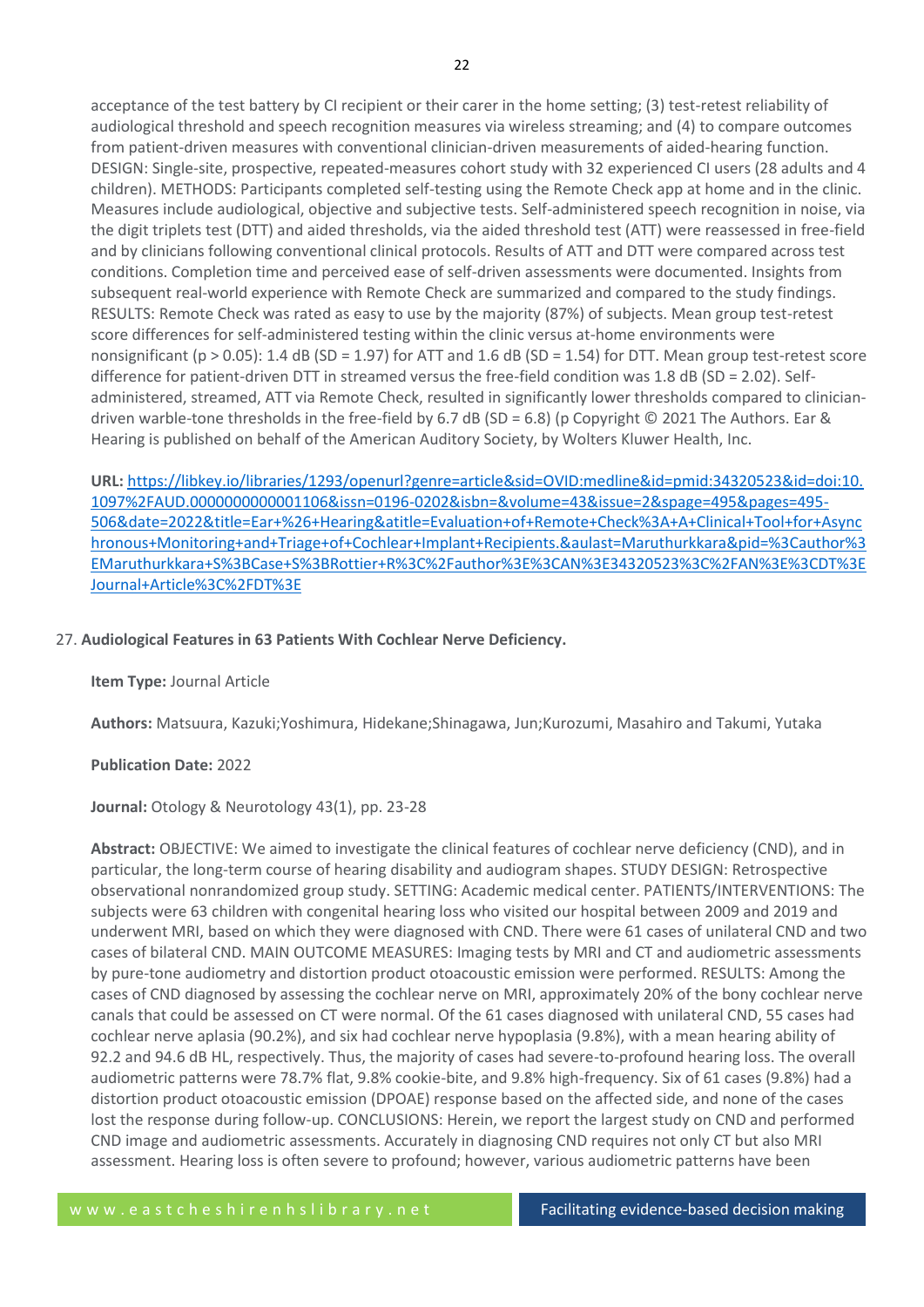**URL:** [https://libkey.io/libraries/1293/openurl?genre=article&sid=OVID:medline&id=pmid:34538855&id=doi:10.](https://libkey.io/libraries/1293/openurl?genre=article&sid=OVID:medline&id=pmid:34538855&id=doi:10.1097%2FMAO.0000000000003365&issn=1531-7129&isbn=&volume=43&issue=1&spage=23&pages=23-28&date=2022&title=Otology+%26+Neurotology&atitle=Audiological+Features+in+63+Patients+With+Cochlear+Nerve+Deficiency.&aulast=Matsuura&pid=%3Cauthor%3EMatsuura+K%3BYoshimura+H%3BShinagawa+J%3BKurozumi+M%3BTakumi+Y%3C%2Fauthor%3E%3CAN%3E34538855%3C%2FAN%3E%3CDT%3EJournal+Article%3C%2FDT%3E) [1097%2FMAO.0000000000003365&issn=1531-7129&isbn=&volume=43&issue=1&spage=23&pages=23-](https://libkey.io/libraries/1293/openurl?genre=article&sid=OVID:medline&id=pmid:34538855&id=doi:10.1097%2FMAO.0000000000003365&issn=1531-7129&isbn=&volume=43&issue=1&spage=23&pages=23-28&date=2022&title=Otology+%26+Neurotology&atitle=Audiological+Features+in+63+Patients+With+Cochlear+Nerve+Deficiency.&aulast=Matsuura&pid=%3Cauthor%3EMatsuura+K%3BYoshimura+H%3BShinagawa+J%3BKurozumi+M%3BTakumi+Y%3C%2Fauthor%3E%3CAN%3E34538855%3C%2FAN%3E%3CDT%3EJournal+Article%3C%2FDT%3E) [28&date=2022&title=Otology+%26+Neurotology&atitle=Audiological+Features+in+63+Patients+With+Cochlear](https://libkey.io/libraries/1293/openurl?genre=article&sid=OVID:medline&id=pmid:34538855&id=doi:10.1097%2FMAO.0000000000003365&issn=1531-7129&isbn=&volume=43&issue=1&spage=23&pages=23-28&date=2022&title=Otology+%26+Neurotology&atitle=Audiological+Features+in+63+Patients+With+Cochlear+Nerve+Deficiency.&aulast=Matsuura&pid=%3Cauthor%3EMatsuura+K%3BYoshimura+H%3BShinagawa+J%3BKurozumi+M%3BTakumi+Y%3C%2Fauthor%3E%3CAN%3E34538855%3C%2FAN%3E%3CDT%3EJournal+Article%3C%2FDT%3E) [+Nerve+Deficiency.&aulast=Matsuura&pid=%3Cauthor%3EMatsuura+K%3BYoshimura+H%3BShinagawa+J%3BK](https://libkey.io/libraries/1293/openurl?genre=article&sid=OVID:medline&id=pmid:34538855&id=doi:10.1097%2FMAO.0000000000003365&issn=1531-7129&isbn=&volume=43&issue=1&spage=23&pages=23-28&date=2022&title=Otology+%26+Neurotology&atitle=Audiological+Features+in+63+Patients+With+Cochlear+Nerve+Deficiency.&aulast=Matsuura&pid=%3Cauthor%3EMatsuura+K%3BYoshimura+H%3BShinagawa+J%3BKurozumi+M%3BTakumi+Y%3C%2Fauthor%3E%3CAN%3E34538855%3C%2FAN%3E%3CDT%3EJournal+Article%3C%2FDT%3E) [urozumi+M%3BTakumi+Y%3C%2Fauthor%3E%3CAN%3E34538855%3C%2FAN%3E%3CDT%3EJournal+Article%3](https://libkey.io/libraries/1293/openurl?genre=article&sid=OVID:medline&id=pmid:34538855&id=doi:10.1097%2FMAO.0000000000003365&issn=1531-7129&isbn=&volume=43&issue=1&spage=23&pages=23-28&date=2022&title=Otology+%26+Neurotology&atitle=Audiological+Features+in+63+Patients+With+Cochlear+Nerve+Deficiency.&aulast=Matsuura&pid=%3Cauthor%3EMatsuura+K%3BYoshimura+H%3BShinagawa+J%3BKurozumi+M%3BTakumi+Y%3C%2Fauthor%3E%3CAN%3E34538855%3C%2FAN%3E%3CDT%3EJournal+Article%3C%2FDT%3E) [C%2FDT%3E](https://libkey.io/libraries/1293/openurl?genre=article&sid=OVID:medline&id=pmid:34538855&id=doi:10.1097%2FMAO.0000000000003365&issn=1531-7129&isbn=&volume=43&issue=1&spage=23&pages=23-28&date=2022&title=Otology+%26+Neurotology&atitle=Audiological+Features+in+63+Patients+With+Cochlear+Nerve+Deficiency.&aulast=Matsuura&pid=%3Cauthor%3EMatsuura+K%3BYoshimura+H%3BShinagawa+J%3BKurozumi+M%3BTakumi+Y%3C%2Fauthor%3E%3CAN%3E34538855%3C%2FAN%3E%3CDT%3EJournal+Article%3C%2FDT%3E)

# 28. **The cumulative incidence of cisplatin-induced hearing loss in young children is higher and develops at an early stage during therapy compared with older children based on 2052 audiological assessments.**

# **Item Type:** Journal Article

**Authors:** Meijer, Annelot J. M.;Li, Kathy H.;Brooks, Beth;Clemens, Eva;Ross, Colin J.;Rassekh, Sharad R.;Hoetink, Alex E.;van Grotel, Martine;van den Heuvel-Eibrink, Marry M. and Carleton, Bruce C.

# **Publication Date:** 2022

# **Journal:** Cancer 128(1), pp. 169-179

**Abstract:** BACKGROUND: Ototoxicity is a common adverse event of cisplatin treatment. The authors investigated the development of cisplatin-induced hearing loss (CIHL) over time in children with cancer by age and examined the influence of other clinical characteristics on the course of CIHL. METHODS: Data from Canadian patients with childhood cancer were retrospectively reviewed. Hearing loss was graded according to International Society of Pediatric Oncology criteria. The Kaplan-Meier method was applied to estimate the cumulative incidence of CIHL for the total cohort and according to age. Cox regression models were used to explore the effects of independent variables on CIHL development up to 3 years after the start of therapy. RESULTS: In total, 368 patients with 2052 audiological assessments were included. Three years after initiating therapy, the cumulative incidence of CIHL was highest in patients aged 5 years (48%; 95% CI, 37%-62%; P 5 years (48%; 95% CI, 37%-62%; P 2 increase: hazard ratio [HR], 1.20; 95% CI, 1.01-1.41) vincristine (HR, 2.87; 95% CI, 1.89-4.36) and the total duration of concomitantly administered antibiotics (>30 days: HR, 1.85; 95% CI, 1.17-2.95) further influenced CIHL development over time. CONCLUSIONS: In young children, the cumulative incidence of CIHL is higher compared with that in older children and develops early during therapy. The course of CIHL is further influenced by the total cumulative dose of cisplatin and other ototoxic (co-)medication. These results highlight the need for audiological monitoring at each cisplatin cycle. Copyright © 2021 American Cancer Society.

**URL:** [https://libkey.io/libraries/1293/openurl?genre=article&sid=OVID:medline&id=pmid:34490624&id=doi:10.](https://libkey.io/libraries/1293/openurl?genre=article&sid=OVID:medline&id=pmid:34490624&id=doi:10.1002%2Fcncr.33848&issn=0008-543X&isbn=&volume=128&issue=1&spage=169&pages=169-179&date=2022&title=Cancer&atitle=The+cumulative+incidence+of+cisplatin-induced+hearing+loss+in+young+children+is+higher+and+develops+at+an+early+stage+during+therapy+compared+with+older+children+based+on+2052+audiological+assessments.&aulast=Meijer&pid=%3Cauthor%3EMeijer+AJM%3BLi+KH%3BBrooks+B%3BClemens+E%3BRoss+CJ%3BRassekh+SR%3BHoetink+AE%3Bvan+Grotel+M%3Bvan+den+Heuvel-Eibrink+MM%3BCarleton+BC%3C%2Fauthor%3E%3CAN%3E34490624%3C%2FAN%3E%3CDT%3EJournal+Article%3C%2FDT%3E) [1002%2Fcncr.33848&issn=0008-543X&isbn=&volume=128&issue=1&spage=169&pages=169-](https://libkey.io/libraries/1293/openurl?genre=article&sid=OVID:medline&id=pmid:34490624&id=doi:10.1002%2Fcncr.33848&issn=0008-543X&isbn=&volume=128&issue=1&spage=169&pages=169-179&date=2022&title=Cancer&atitle=The+cumulative+incidence+of+cisplatin-induced+hearing+loss+in+young+children+is+higher+and+develops+at+an+early+stage+during+therapy+compared+with+older+children+based+on+2052+audiological+assessments.&aulast=Meijer&pid=%3Cauthor%3EMeijer+AJM%3BLi+KH%3BBrooks+B%3BClemens+E%3BRoss+CJ%3BRassekh+SR%3BHoetink+AE%3Bvan+Grotel+M%3Bvan+den+Heuvel-Eibrink+MM%3BCarleton+BC%3C%2Fauthor%3E%3CAN%3E34490624%3C%2FAN%3E%3CDT%3EJournal+Article%3C%2FDT%3E) [179&date=2022&title=Cancer&atitle=The+cumulative+incidence+of+cisplatin](https://libkey.io/libraries/1293/openurl?genre=article&sid=OVID:medline&id=pmid:34490624&id=doi:10.1002%2Fcncr.33848&issn=0008-543X&isbn=&volume=128&issue=1&spage=169&pages=169-179&date=2022&title=Cancer&atitle=The+cumulative+incidence+of+cisplatin-induced+hearing+loss+in+young+children+is+higher+and+develops+at+an+early+stage+during+therapy+compared+with+older+children+based+on+2052+audiological+assessments.&aulast=Meijer&pid=%3Cauthor%3EMeijer+AJM%3BLi+KH%3BBrooks+B%3BClemens+E%3BRoss+CJ%3BRassekh+SR%3BHoetink+AE%3Bvan+Grotel+M%3Bvan+den+Heuvel-Eibrink+MM%3BCarleton+BC%3C%2Fauthor%3E%3CAN%3E34490624%3C%2FAN%3E%3CDT%3EJournal+Article%3C%2FDT%3E)[induced+hearing+loss+in+young+children+is+higher+and+develops+at+an+early+stage+during+therapy+compa](https://libkey.io/libraries/1293/openurl?genre=article&sid=OVID:medline&id=pmid:34490624&id=doi:10.1002%2Fcncr.33848&issn=0008-543X&isbn=&volume=128&issue=1&spage=169&pages=169-179&date=2022&title=Cancer&atitle=The+cumulative+incidence+of+cisplatin-induced+hearing+loss+in+young+children+is+higher+and+develops+at+an+early+stage+during+therapy+compared+with+older+children+based+on+2052+audiological+assessments.&aulast=Meijer&pid=%3Cauthor%3EMeijer+AJM%3BLi+KH%3BBrooks+B%3BClemens+E%3BRoss+CJ%3BRassekh+SR%3BHoetink+AE%3Bvan+Grotel+M%3Bvan+den+Heuvel-Eibrink+MM%3BCarleton+BC%3C%2Fauthor%3E%3CAN%3E34490624%3C%2FAN%3E%3CDT%3EJournal+Article%3C%2FDT%3E) [red+with+older+children+based+on+2052+audiological+assessments.&aulast=Meijer&pid=%3Cauthor%3EMeij](https://libkey.io/libraries/1293/openurl?genre=article&sid=OVID:medline&id=pmid:34490624&id=doi:10.1002%2Fcncr.33848&issn=0008-543X&isbn=&volume=128&issue=1&spage=169&pages=169-179&date=2022&title=Cancer&atitle=The+cumulative+incidence+of+cisplatin-induced+hearing+loss+in+young+children+is+higher+and+develops+at+an+early+stage+during+therapy+compared+with+older+children+based+on+2052+audiological+assessments.&aulast=Meijer&pid=%3Cauthor%3EMeijer+AJM%3BLi+KH%3BBrooks+B%3BClemens+E%3BRoss+CJ%3BRassekh+SR%3BHoetink+AE%3Bvan+Grotel+M%3Bvan+den+Heuvel-Eibrink+MM%3BCarleton+BC%3C%2Fauthor%3E%3CAN%3E34490624%3C%2FAN%3E%3CDT%3EJournal+Article%3C%2FDT%3E) [er+AJM%3BLi+KH%3BBrooks+B%3BClemens+E%3BRoss+CJ%3BRassekh+SR%3BHoetink+AE%3Bvan+Grotel+M%](https://libkey.io/libraries/1293/openurl?genre=article&sid=OVID:medline&id=pmid:34490624&id=doi:10.1002%2Fcncr.33848&issn=0008-543X&isbn=&volume=128&issue=1&spage=169&pages=169-179&date=2022&title=Cancer&atitle=The+cumulative+incidence+of+cisplatin-induced+hearing+loss+in+young+children+is+higher+and+develops+at+an+early+stage+during+therapy+compared+with+older+children+based+on+2052+audiological+assessments.&aulast=Meijer&pid=%3Cauthor%3EMeijer+AJM%3BLi+KH%3BBrooks+B%3BClemens+E%3BRoss+CJ%3BRassekh+SR%3BHoetink+AE%3Bvan+Grotel+M%3Bvan+den+Heuvel-Eibrink+MM%3BCarleton+BC%3C%2Fauthor%3E%3CAN%3E34490624%3C%2FAN%3E%3CDT%3EJournal+Article%3C%2FDT%3E) [3Bvan+den+Heuvel-](https://libkey.io/libraries/1293/openurl?genre=article&sid=OVID:medline&id=pmid:34490624&id=doi:10.1002%2Fcncr.33848&issn=0008-543X&isbn=&volume=128&issue=1&spage=169&pages=169-179&date=2022&title=Cancer&atitle=The+cumulative+incidence+of+cisplatin-induced+hearing+loss+in+young+children+is+higher+and+develops+at+an+early+stage+during+therapy+compared+with+older+children+based+on+2052+audiological+assessments.&aulast=Meijer&pid=%3Cauthor%3EMeijer+AJM%3BLi+KH%3BBrooks+B%3BClemens+E%3BRoss+CJ%3BRassekh+SR%3BHoetink+AE%3Bvan+Grotel+M%3Bvan+den+Heuvel-Eibrink+MM%3BCarleton+BC%3C%2Fauthor%3E%3CAN%3E34490624%3C%2FAN%3E%3CDT%3EJournal+Article%3C%2FDT%3E)

[Eibrink+MM%3BCarleton+BC%3C%2Fauthor%3E%3CAN%3E34490624%3C%2FAN%3E%3CDT%3EJournal+Article](https://libkey.io/libraries/1293/openurl?genre=article&sid=OVID:medline&id=pmid:34490624&id=doi:10.1002%2Fcncr.33848&issn=0008-543X&isbn=&volume=128&issue=1&spage=169&pages=169-179&date=2022&title=Cancer&atitle=The+cumulative+incidence+of+cisplatin-induced+hearing+loss+in+young+children+is+higher+and+develops+at+an+early+stage+during+therapy+compared+with+older+children+based+on+2052+audiological+assessments.&aulast=Meijer&pid=%3Cauthor%3EMeijer+AJM%3BLi+KH%3BBrooks+B%3BClemens+E%3BRoss+CJ%3BRassekh+SR%3BHoetink+AE%3Bvan+Grotel+M%3Bvan+den+Heuvel-Eibrink+MM%3BCarleton+BC%3C%2Fauthor%3E%3CAN%3E34490624%3C%2FAN%3E%3CDT%3EJournal+Article%3C%2FDT%3E)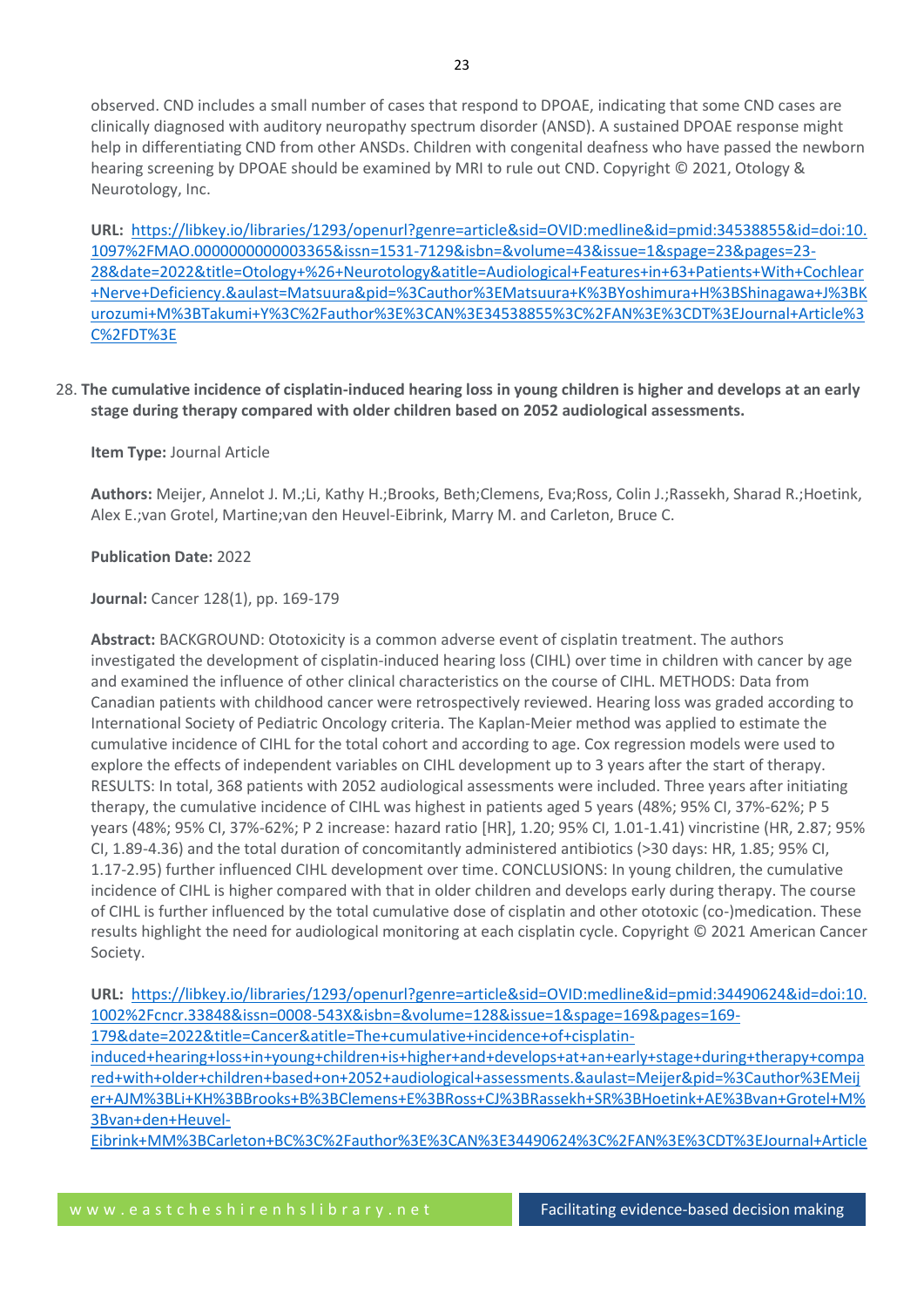#### [%3C%2FDT%3E](https://libkey.io/libraries/1293/openurl?genre=article&sid=OVID:medline&id=pmid:34490624&id=doi:10.1002%2Fcncr.33848&issn=0008-543X&isbn=&volume=128&issue=1&spage=169&pages=169-179&date=2022&title=Cancer&atitle=The+cumulative+incidence+of+cisplatin-induced+hearing+loss+in+young+children+is+higher+and+develops+at+an+early+stage+during+therapy+compared+with+older+children+based+on+2052+audiological+assessments.&aulast=Meijer&pid=%3Cauthor%3EMeijer+AJM%3BLi+KH%3BBrooks+B%3BClemens+E%3BRoss+CJ%3BRassekh+SR%3BHoetink+AE%3Bvan+Grotel+M%3Bvan+den+Heuvel-Eibrink+MM%3BCarleton+BC%3C%2Fauthor%3E%3CAN%3E34490624%3C%2FAN%3E%3CDT%3EJournal+Article%3C%2FDT%3E)

29. **Comparison of two disease-specific instruments assessing health-related quality of life in patients with chronic otitis media**

**Item Type:** Journal Article

**Authors:** Mlynski, Robert;Bächinger, David;Langanke, Theresa;Lailach, Susen;Neudert, Marcus and Weiss, Nora M.

#### **Publication Date:** 2022

**Journal:** European Archives of Oto-Rhino-Laryngology : Official Journal of the European Federation of Oto-Rhino-Laryngological Societies (EUFOS) : Affiliated with the German Society for Oto-Rhino-Laryngology - Head and Neck Surgery 279(2), pp. 703-711

**Abstract:** Purpose: Evaluating the current health state in chronic otitis media (COM), audiologic results are complemented by subjective outcomes, such as health-related quality of life (HRQoL). Two disease-specific instruments assessing HRQoL in COM in German-speaking patients exist, i.e., the chronic otitis media outcome test (COMOT-15) and the Zurich chronic middle ear inventory (ZCMEI-21). Since the psychometric properties of these questionnaires in a concurrent application are unknown, the aim of this study was to compare the COMOT-15 and the ZCMEI-21.; Methods: HRQoL was assessed in adult COM patients using the COMOT-15 and the ZCMEI-21. Psychometric properties were determined, including response distribution, concurrent validity, internal consistency, correlation to hearing and gender differences.; Results: In 173 patients (mean age 51.5 years), both questionnaires showed normally distributed scores without strong floor and ceiling effects. The total scores and subscores of both questionnaires exhibited satisfactory internal consistency (Cronbach's α 0.7- 0.9) with the exception of the COMOT-15 hearing subscore ( $\alpha$  = 0.94) and the ZCMEI-21 medical resource subscore ( $\alpha$  = 0.66). Fair correlations between the air conduction pure-tone average and the total scores were found (COMOT-15: r = 0.36, p < 0.0001; ZCMEI-21: r = 0.34, p < 0.0001).; Conclusion: In the first study comparing the COMOT-15 and the ZCMEI-21, both questionnaires exhibited satisfactory psychometric properties with several subtle differences. The COMOT-15 has a strong focus on hearing with a probably redundant content of the hearing subscore and may be suited for hearing-focused research questions. The ZCMEI-21 provides a comprehensive assessment of the COM symptom complex and may therefore also be used in research settings, where ear discharge, vertigo or pain should be covered. (© 2021. The Author(s).)

**DOI:** <https://libkey.io/10.1007/s00405-021-06702-y>

# 30. **Tools for standardized data collection: Speech, Language, and Hearing measurement protocols in the PhenX Toolkit**

## **Item Type:** Journal Article

**Authors:** Morton, Cynthia C.;Marazita, Mary L.;Peter, Beate;Rice, Mabel L.;Kraft, Shelly Jo;Barkmeier-Kraemer, Julie;Balaban, Carey;Phillips, Michael;Schoden, Jennifer;Maiese, Deborah;Hendershot, Tabitha and Hamilton, Carol M.

## **Publication Date:** 2022

**Journal:** Annals of Human Genetics 86(1), pp. 45-51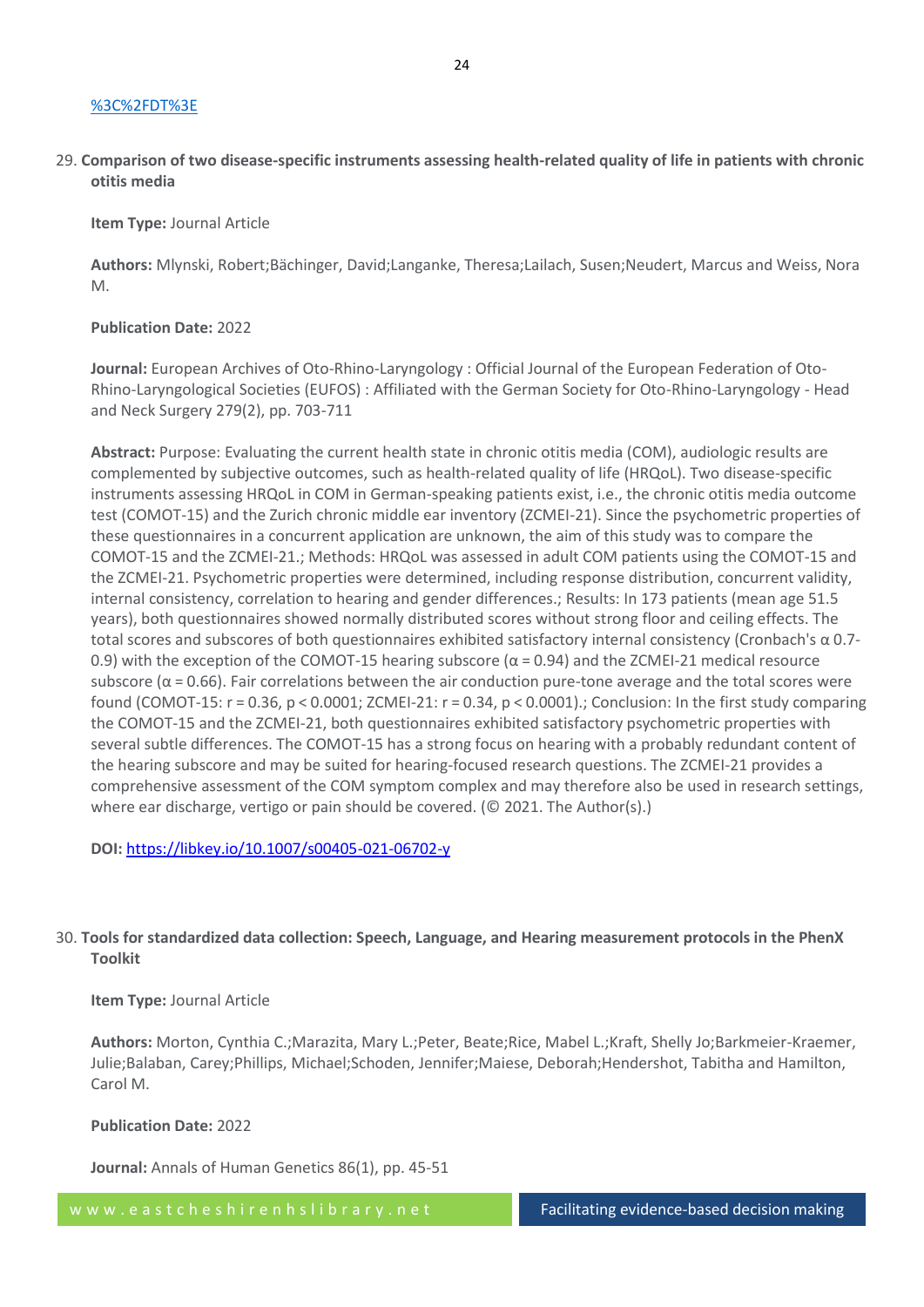**Abstract:** The PhenX Toolkit [\(https://www.phenxtoolkit.org/\)](https://www.phenxtoolkit.org/)) is an online catalog of recommended measurement protocols to facilitate cross-study analyses for biomedical research. An expert review panel (ERP) reviewed and updated the PhenX Toolkit Speech and Hearing domain to improve the precision and consistency of speech, language, and hearing disorder phenotypes. A three-member ERP convened in August 2018 to review the measurement protocols in the PhenX Speech and Hearing domain. Aided by three additional experts in voice assessment, vertigo, and stuttering, the ERP updated the 28 protocols to reflect the latest science and technology. ERP recommendations include six new protocols, five updated protocols (from the same source), and one retired protocol. New additions include two voice-related, three hearing-related, and two speechrelated protocols. Additions reflect new phone/tablet applications for hearing and language, and clinical evaluations of voice. "Language" was added to the domain name, which is now "Speech, Language, and Hearing," to represent language-related protocols. These protocols can facilitate the assessment of speech, language, and hearing in clinical and population research. Common data elements (i.e., use of the same variables across studies) used by geneticists, otolaryngologists, audiologists, speech-language pathologists, and in other disciplines can lead to cross-study data integration and increased statistical power when studies are combined. Copyright © 2021 Research Triangle Institute. Annals of Human Genetics published by University College London (UCL) and John Wiley & Sons Ltd.

**URL:** [https://libkey.io/libraries/1293/openurl?genre=article&sid=OVID:medline&id=pmid:34582045&id=doi:10.](https://libkey.io/libraries/1293/openurl?genre=article&sid=OVID:medline&id=pmid:34582045&id=doi:10.1111%2Fahg.12447&issn=0003-4800&isbn=&volume=86&issue=1&spage=45&pages=45-51&date=2022&title=Annals+of+Human+Genetics&atitle=Tools+for+standardized+data+collection%3A+Speech%2C+Language%2C+and+Hearing+measurement+protocols+in+the+PhenX+Toolkit.&aulast=Morton&pid=%3Cauthor%3EMorton+CC%3BMarazita+ML%3BPeter+B%3BRice+ML%3BKraft+SJ%3BBarkmeier-Kraemer+J%3BBalaban+C%3BPhillips+M%3BSchoden+J%3BMaiese+D%3BHendershot+T%3BHamilton+CM%3C%2Fauthor%3E%3CAN%3E34582045%3C%2FAN%3E%3CDT%3EJournal+Article%3C%2FDT%3E) [1111%2Fahg.12447&issn=0003-4800&isbn=&volume=86&issue=1&spage=45&pages=45-](https://libkey.io/libraries/1293/openurl?genre=article&sid=OVID:medline&id=pmid:34582045&id=doi:10.1111%2Fahg.12447&issn=0003-4800&isbn=&volume=86&issue=1&spage=45&pages=45-51&date=2022&title=Annals+of+Human+Genetics&atitle=Tools+for+standardized+data+collection%3A+Speech%2C+Language%2C+and+Hearing+measurement+protocols+in+the+PhenX+Toolkit.&aulast=Morton&pid=%3Cauthor%3EMorton+CC%3BMarazita+ML%3BPeter+B%3BRice+ML%3BKraft+SJ%3BBarkmeier-Kraemer+J%3BBalaban+C%3BPhillips+M%3BSchoden+J%3BMaiese+D%3BHendershot+T%3BHamilton+CM%3C%2Fauthor%3E%3CAN%3E34582045%3C%2FAN%3E%3CDT%3EJournal+Article%3C%2FDT%3E) [51&date=2022&title=Annals+of+Human+Genetics&atitle=Tools+for+standardized+data+collection%3A+Speech](https://libkey.io/libraries/1293/openurl?genre=article&sid=OVID:medline&id=pmid:34582045&id=doi:10.1111%2Fahg.12447&issn=0003-4800&isbn=&volume=86&issue=1&spage=45&pages=45-51&date=2022&title=Annals+of+Human+Genetics&atitle=Tools+for+standardized+data+collection%3A+Speech%2C+Language%2C+and+Hearing+measurement+protocols+in+the+PhenX+Toolkit.&aulast=Morton&pid=%3Cauthor%3EMorton+CC%3BMarazita+ML%3BPeter+B%3BRice+ML%3BKraft+SJ%3BBarkmeier-Kraemer+J%3BBalaban+C%3BPhillips+M%3BSchoden+J%3BMaiese+D%3BHendershot+T%3BHamilton+CM%3C%2Fauthor%3E%3CAN%3E34582045%3C%2FAN%3E%3CDT%3EJournal+Article%3C%2FDT%3E) [%2C+Language%2C+and+Hearing+measurement+protocols+in+the+PhenX+Toolkit.&aulast=Morton&pid=%3Ca](https://libkey.io/libraries/1293/openurl?genre=article&sid=OVID:medline&id=pmid:34582045&id=doi:10.1111%2Fahg.12447&issn=0003-4800&isbn=&volume=86&issue=1&spage=45&pages=45-51&date=2022&title=Annals+of+Human+Genetics&atitle=Tools+for+standardized+data+collection%3A+Speech%2C+Language%2C+and+Hearing+measurement+protocols+in+the+PhenX+Toolkit.&aulast=Morton&pid=%3Cauthor%3EMorton+CC%3BMarazita+ML%3BPeter+B%3BRice+ML%3BKraft+SJ%3BBarkmeier-Kraemer+J%3BBalaban+C%3BPhillips+M%3BSchoden+J%3BMaiese+D%3BHendershot+T%3BHamilton+CM%3C%2Fauthor%3E%3CAN%3E34582045%3C%2FAN%3E%3CDT%3EJournal+Article%3C%2FDT%3E) [uthor%3EMorton+CC%3BMarazita+ML%3BPeter+B%3BRice+ML%3BKraft+SJ%3BBarkmeier-](https://libkey.io/libraries/1293/openurl?genre=article&sid=OVID:medline&id=pmid:34582045&id=doi:10.1111%2Fahg.12447&issn=0003-4800&isbn=&volume=86&issue=1&spage=45&pages=45-51&date=2022&title=Annals+of+Human+Genetics&atitle=Tools+for+standardized+data+collection%3A+Speech%2C+Language%2C+and+Hearing+measurement+protocols+in+the+PhenX+Toolkit.&aulast=Morton&pid=%3Cauthor%3EMorton+CC%3BMarazita+ML%3BPeter+B%3BRice+ML%3BKraft+SJ%3BBarkmeier-Kraemer+J%3BBalaban+C%3BPhillips+M%3BSchoden+J%3BMaiese+D%3BHendershot+T%3BHamilton+CM%3C%2Fauthor%3E%3CAN%3E34582045%3C%2FAN%3E%3CDT%3EJournal+Article%3C%2FDT%3E)[Kraemer+J%3BBalaban+C%3BPhillips+M%3BSchoden+J%3BMaiese+D%3BHendershot+T%3BHamilton+CM%3C](https://libkey.io/libraries/1293/openurl?genre=article&sid=OVID:medline&id=pmid:34582045&id=doi:10.1111%2Fahg.12447&issn=0003-4800&isbn=&volume=86&issue=1&spage=45&pages=45-51&date=2022&title=Annals+of+Human+Genetics&atitle=Tools+for+standardized+data+collection%3A+Speech%2C+Language%2C+and+Hearing+measurement+protocols+in+the+PhenX+Toolkit.&aulast=Morton&pid=%3Cauthor%3EMorton+CC%3BMarazita+ML%3BPeter+B%3BRice+ML%3BKraft+SJ%3BBarkmeier-Kraemer+J%3BBalaban+C%3BPhillips+M%3BSchoden+J%3BMaiese+D%3BHendershot+T%3BHamilton+CM%3C%2Fauthor%3E%3CAN%3E34582045%3C%2FAN%3E%3CDT%3EJournal+Article%3C%2FDT%3E) [%2Fauthor%3E%3CAN%3E34582045%3C%2FAN%3E%3CDT%3EJournal+Article%3C%2FDT%3E](https://libkey.io/libraries/1293/openurl?genre=article&sid=OVID:medline&id=pmid:34582045&id=doi:10.1111%2Fahg.12447&issn=0003-4800&isbn=&volume=86&issue=1&spage=45&pages=45-51&date=2022&title=Annals+of+Human+Genetics&atitle=Tools+for+standardized+data+collection%3A+Speech%2C+Language%2C+and+Hearing+measurement+protocols+in+the+PhenX+Toolkit.&aulast=Morton&pid=%3Cauthor%3EMorton+CC%3BMarazita+ML%3BPeter+B%3BRice+ML%3BKraft+SJ%3BBarkmeier-Kraemer+J%3BBalaban+C%3BPhillips+M%3BSchoden+J%3BMaiese+D%3BHendershot+T%3BHamilton+CM%3C%2Fauthor%3E%3CAN%3E34582045%3C%2FAN%3E%3CDT%3EJournal+Article%3C%2FDT%3E)

# 31. **EHealth and Its Role in Supporting Audiological Rehabilitation: Patient Perspectives on Barriers and Facilitators of Using a Personal Hearing Support System With Mobile Application as Part of the EVOTION Study**

# **Item Type:** Journal Article

**Authors:** Murdin, Louisa;Sladen, Mark;Williams, Hannah;Bamiou, Doris-Eva;Bibas, Athanasios;Kikidis, Dimitris;Oiknonomou, Apostolis;Kouris, Ioannis;Koutsouris, Dimitris and Pontoppidan, Niels H.

## **Publication Date:** 2022

**Journal:** Frontiers in Public Health 9, pp. 669727

**Abstract:** Background: Hearing loss is a major public health challenge. Audiology services need to utilise a range of rehabilitative services and maximise innovative practice afforded by technology to actively promote personalized, participatory, preventative and predictive care if they are to cope with the social and economic burden placed on the population by the rapidly rising prevalence of hearing loss. Digital interventions and teleaudiology could be a key part of providing high quality, cost-effective, patient-centred management. There is currently very limited evidence that assesses the hearing impaired patient perspective on the acceptance and usability of this type of technology.; Aim: This study aims to identify patient perceptions of the use of a hearing support system including a mobile smartphone app when used with Bluetooth-connected hearing aids across the everyday life of users, as part of the EVOTION project.; Methods: We applied a questionnaire to 564 participants in three countries across Europe and analysed the following topics: connectivity, hearing aid controls, instructional videos, audiological tests and auditory training.; Key Findings: Older users were just as satisfied as younger users when operating this type of technology. Technical problems such as Bluetooth connectivity need to be minimised as this issue is highly critical for user satisfaction, engagement and uptake. A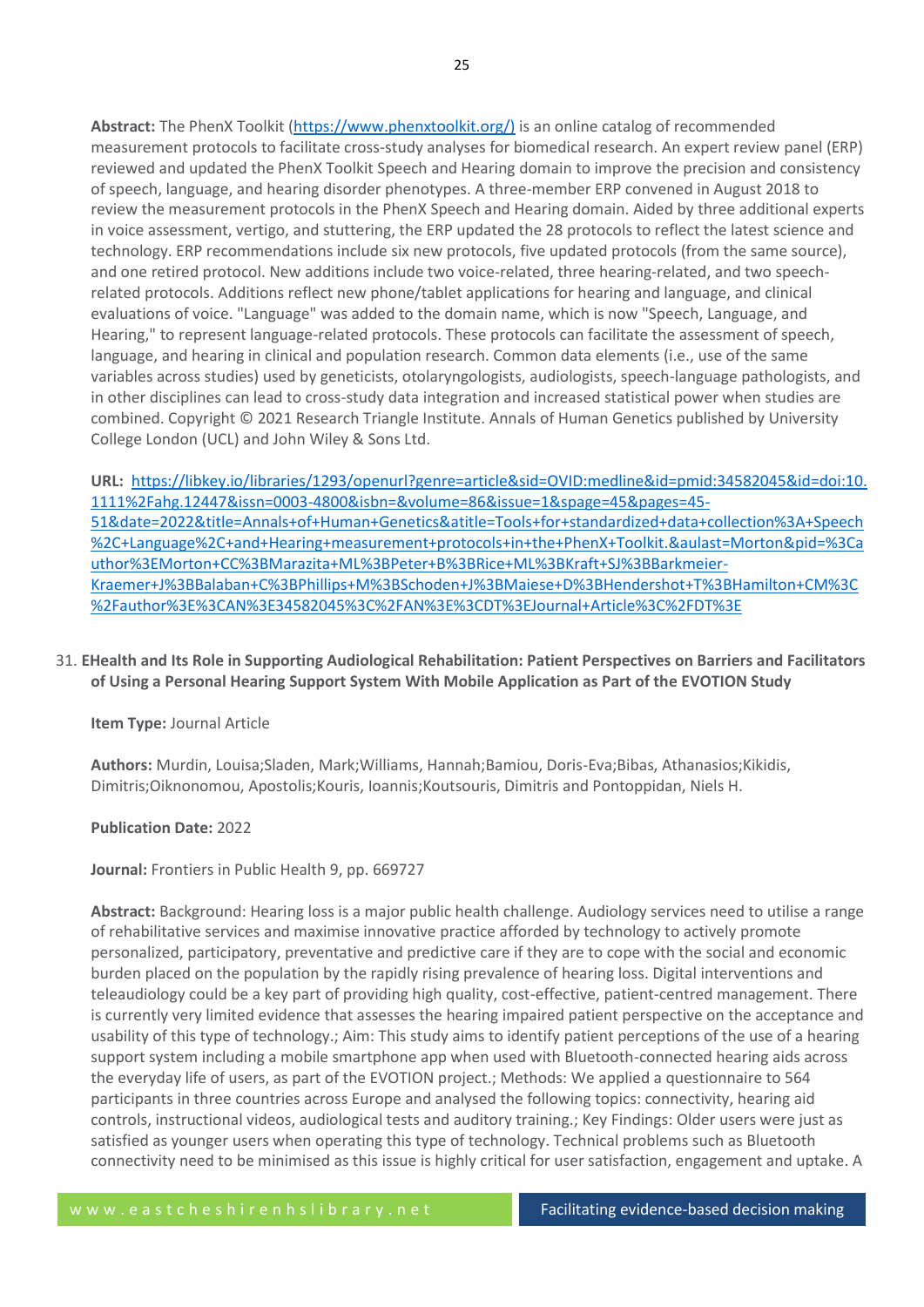system that promotes user-controllability of hearing aids that is more accessible and easier to use is highly valued. Participants are happy to utilise monitoring tests and auditory training on a mobile phone out of the clinic but in order to have value the test battery needs to be relevant and tailored to each user, easy to understand and use. Such functions can elicit a negative as well as positive experience for each user.; Conclusion: Older and younger adults can utilise an eHealth mobile app to complement their rehabilitation and health care. If the technology works well, is tailored to the individual and in-depth personalised guidance and support is provided, it could assist maximisation of hearing aid uptake, promotion of self-management and improving outcomes. (Copyright © 2022 Murdin, Sladen, Williams, Bamiou, Bibas, Kikidis, Oiknonomou, Kouris, Koutsouris and Pontoppidan.)

**DOI:** <https://libkey.io/10.3389/fpubh.2021.669727>

# 32. **A Pilot Study to Develop the Rapid Estimate of Adult Literacy in Audiology**

**Item Type:** Journal Article

**Authors:** Ou, Hua

**Publication Date:** 2022

**Journal:** Health Literacy Research and Practice 6(2), pp. e88-e95

**Abstract:** Background: Health literacy describes an individuals' ability to maximize their potential in health care, including one's ability to understand information needed to make informed health decisions. A variety of general and condition-specific health literacy assessment tools have been created to help health professionals assess patients' health literacy skills and tailor the need for health care communication or education; however, there are no such tools available for the audiology field.; Objective: The purpose of the study was to develop an objective reading recognition audiology-related health literacy assessment tool, the Rapid Estimate of Adult Literacy in Audiology (REALA).; Methods: This was a cross-sectional study (N = 200). The initial version of the REALA contained 99 words specifically related to audiology. The final version, revised to have improved clinical utility, contained a total of 48 words that were selected based on item difficulty, item discrimination score, and point-biserial index using classical item analysis.; Key Results: The total pass rate for the final version of the 48 word REALA was 0.72 (standard deviation = 0.45) and the Cronbach coefficient alpha was 0.93. Once the comprehension component is added to the tool, the REALA can be a valuable health literacy assessment tool that health professionals use to evaluate patients' audiology-related health literacy.; Conclusion: Once the comprehension component is added to the tool, the REALA can be a valuable health literacy assessment tool that health professionals use to evaluate patients' audiology-related health literacy. HLRP: Health Literacy Research and Practice . 2022;6(2):e88-e95.] Plain Language Summary: A health literacy assessment tool, the REALA, was developed in the study. The final version of REALA contained 48 words relative to hearing healthcare. The results suggested that REALA can help health professionals assess patients' hearing related health literacy and tailor the need for hearing health care communication or education.

# **DOI:** <https://libkey.io/10.3928/24748307-20220418-0>

33. **Speech Audiometrical Results Before and After Reimplantation of Cochlear Implants.**

**Item Type:** Journal Article

**Authors:** Oz, Okan;De Ceulaer, Geert and Govaerts, Paul J.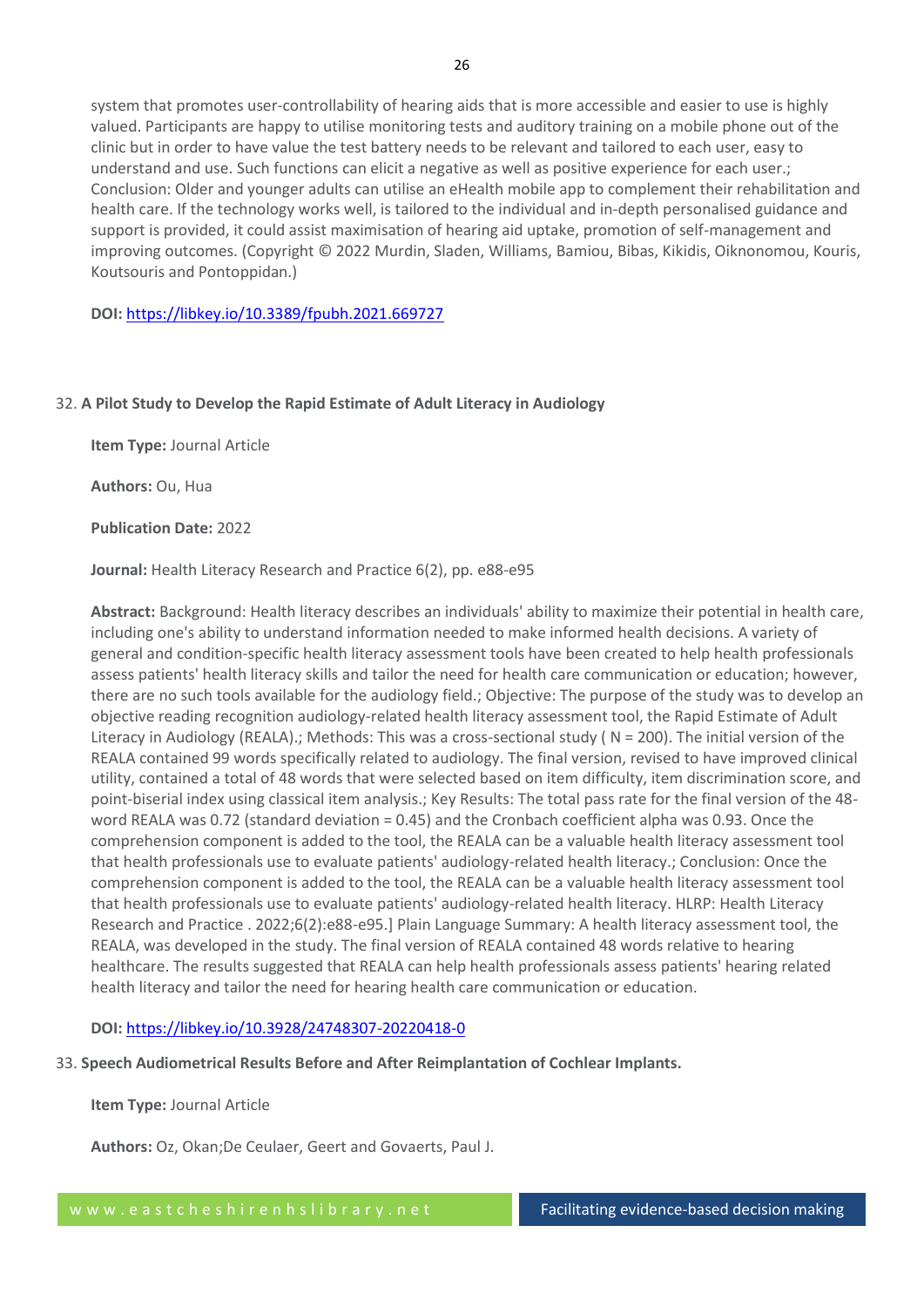## **Publication Date:** 2022

#### **Journal:** Ear & Hearing 43(2), pp. 669-675

**Abstract:** OBJECTIVES: This study aimed to compare the audiological outcomes of cochlear reimplantation with those of the first cochlear implant (CI). DESIGN: A retrospective analysis was performed on the data of all CI recipients who received the first CI at the age of 8 years or above and who were subsequently reimplanted on the same side. All participants who received their first implant after January 1, 2000, and who were reimplanted before January 1, 2021, were included. CI recipients who were unable to perform an open-set of Flemish monosyllable speech audiometry were excluded. The participants' clinical files were reviewed in terms of the cause of hearing loss, age at the first and second implantation, device types, the time between the first and second surgery, speech reception scores before and after reimplantation, and the reason for reimplantation. RESULTS: Reimplantation was due to device failure in 19 out of 22 patients, performance decrement in two patients, and medical reasons in one patient. The interval between the first and second CI ranged from 8 to 218 mo. Within-subject analysis showed the speech reception performance with the second CI to be significantly better than that with the first CI at all follow-up time points, with average within-patient gains of 17%, 16%, 12%, and 15% at 3 mo, 9 mo, 3 years, and the highest scores achieved, respectively. After reimplantation, the performance was better than the last results before reimplantation, and this was significant from 9 mo after reimplantation onwards. Three patients (14%) had a performance degradation with the second CI, which was probably owing to (1) difficulties in reimplantation surgery leading to a reduced number of active channels, (2) insufficient experience with the second CI as the reimplantation has been performed recently, and (3) advanced fenestral and retrofenestral otosclerosis. CONCLUSIONS: The present study shows that speech reception performance after reimplantation yields faster and better results than the first implant. It takes a couple of months to get better results than those before the reimplantation. Only in a minority of participants, a small deterioration may be observed. It seems that soft failures in the absence of measurable technical abnormalities call for caution with regard to reimplantation. Copyright © 2021 Wolters Kluwer Health, Inc. All rights reserved.

**URL:** [https://libkey.io/libraries/1293/openurl?genre=article&sid=OVID:medline&id=pmid:34619685&id=doi:10.](https://libkey.io/libraries/1293/openurl?genre=article&sid=OVID:medline&id=pmid:34619685&id=doi:10.1097%2FAUD.0000000000001132&issn=0196-0202&isbn=&volume=43&issue=2&spage=669&pages=669-675&date=2022&title=Ear+%26+Hearing&atitle=Speech+Audiometrical+Results+Before+and+After+Reimplantation+of+Cochlear+Implants.&aulast=Oz&pid=%3Cauthor%3EOz+O%3BDe+Ceulaer+G%3BGovaerts+PJ%3C%2Fauthor%3E%3CAN%3E34619685%3C%2FAN%3E%3CDT%3EJournal+Article%3C%2FDT%3E) [1097%2FAUD.0000000000001132&issn=0196-0202&isbn=&volume=43&issue=2&spage=669&pages=669-](https://libkey.io/libraries/1293/openurl?genre=article&sid=OVID:medline&id=pmid:34619685&id=doi:10.1097%2FAUD.0000000000001132&issn=0196-0202&isbn=&volume=43&issue=2&spage=669&pages=669-675&date=2022&title=Ear+%26+Hearing&atitle=Speech+Audiometrical+Results+Before+and+After+Reimplantation+of+Cochlear+Implants.&aulast=Oz&pid=%3Cauthor%3EOz+O%3BDe+Ceulaer+G%3BGovaerts+PJ%3C%2Fauthor%3E%3CAN%3E34619685%3C%2FAN%3E%3CDT%3EJournal+Article%3C%2FDT%3E) [675&date=2022&title=Ear+%26+Hearing&atitle=Speech+Audiometrical+Results+Before+and+After+Reimplanta](https://libkey.io/libraries/1293/openurl?genre=article&sid=OVID:medline&id=pmid:34619685&id=doi:10.1097%2FAUD.0000000000001132&issn=0196-0202&isbn=&volume=43&issue=2&spage=669&pages=669-675&date=2022&title=Ear+%26+Hearing&atitle=Speech+Audiometrical+Results+Before+and+After+Reimplantation+of+Cochlear+Implants.&aulast=Oz&pid=%3Cauthor%3EOz+O%3BDe+Ceulaer+G%3BGovaerts+PJ%3C%2Fauthor%3E%3CAN%3E34619685%3C%2FAN%3E%3CDT%3EJournal+Article%3C%2FDT%3E) [tion+of+Cochlear+Implants.&aulast=Oz&pid=%3Cauthor%3EOz+O%3BDe+Ceulaer+G%3BGovaerts+PJ%3C%2Fa](https://libkey.io/libraries/1293/openurl?genre=article&sid=OVID:medline&id=pmid:34619685&id=doi:10.1097%2FAUD.0000000000001132&issn=0196-0202&isbn=&volume=43&issue=2&spage=669&pages=669-675&date=2022&title=Ear+%26+Hearing&atitle=Speech+Audiometrical+Results+Before+and+After+Reimplantation+of+Cochlear+Implants.&aulast=Oz&pid=%3Cauthor%3EOz+O%3BDe+Ceulaer+G%3BGovaerts+PJ%3C%2Fauthor%3E%3CAN%3E34619685%3C%2FAN%3E%3CDT%3EJournal+Article%3C%2FDT%3E) [uthor%3E%3CAN%3E34619685%3C%2FAN%3E%3CDT%3EJournal+Article%3C%2FDT%3E](https://libkey.io/libraries/1293/openurl?genre=article&sid=OVID:medline&id=pmid:34619685&id=doi:10.1097%2FAUD.0000000000001132&issn=0196-0202&isbn=&volume=43&issue=2&spage=669&pages=669-675&date=2022&title=Ear+%26+Hearing&atitle=Speech+Audiometrical+Results+Before+and+After+Reimplantation+of+Cochlear+Implants.&aulast=Oz&pid=%3Cauthor%3EOz+O%3BDe+Ceulaer+G%3BGovaerts+PJ%3C%2Fauthor%3E%3CAN%3E34619685%3C%2FAN%3E%3CDT%3EJournal+Article%3C%2FDT%3E)

## 34. **Prevalence of hearing screening failures in low-risk childhood cancer survivors**

#### **Item Type:** Journal Article

**Authors:** Phelan, Meghan;Hayashi, Susan S.;Sauerburger, Kara;Henry, Jennifer;Wu, Ningying and Hayashi, Robert J.

#### **Publication Date:** 2022

**Journal:** Pediatric Blood & Cancer 69(2), pp. e29437

**Abstract:** Background: We sought to estimate the frequency of hearing screening failures in pediatric cancer survivors at low risk for hearing loss and evaluate the feasibility of administering screenings in this population.; Procedure: Survivors in the St. Louis Children's Hospital Late Effects Clinic were recruited. Eligibility included (a) diagnosis of a pediatric cancer treated without platinum chemotherapy or cranial radiation, (b) at least 6 months from completion of therapy, (c) between the ages of 7 and 18 years, (d) cognitively/behaviorally able to participate, and (e) English speaking. Behavioral hearing screenings from 1000 to 8000 Hz were performed by trained personnel using a calibrated audiometer. A failed screen was defined by a participant not responding to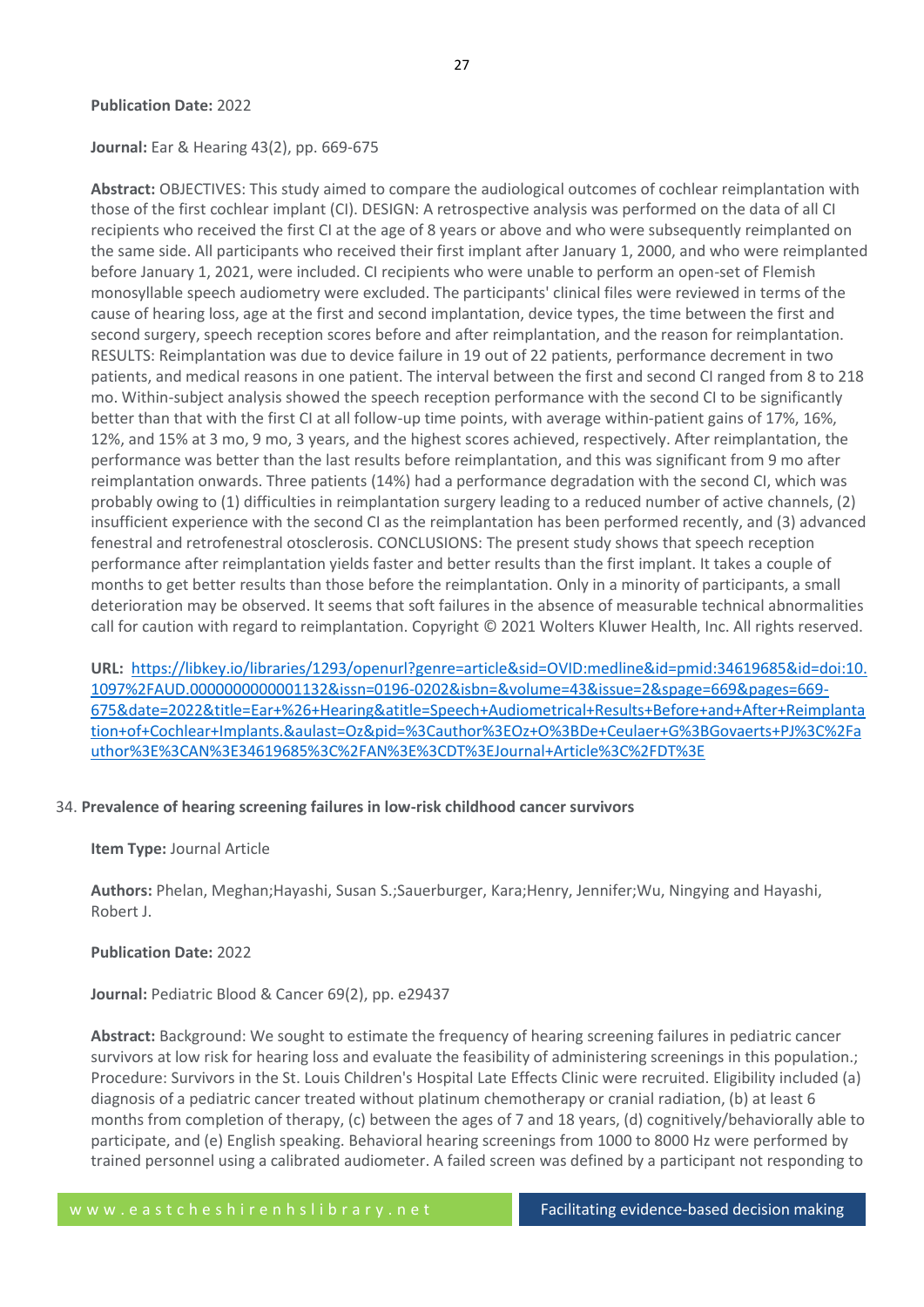two or more of the three screening attempts for at least one frequency in at least one ear.; Results: One hundred nine patients met eligibility criteria with 78 enrolled (71.5%). Diagnoses included leukemia (57.7%), sarcoma (11.5%), Wilms tumor (14.1%), lymphoma (12.8%), and other solid tumors (3.9%). The median age was 13.2 years (Q1-Q3: 9.6-15.4) and the median time from treatment completion was 3.7 years (Q1-Q3: 2.3-7.4). Eighteen patients (23%) failed the hearing screen (95% CI: 14%-34%). No demographic or treatment-related variables were significantly correlated to screening failure. Six screen failures (33%) underwent formal audiology assessments, with three demonstrating unilateral hearing loss: two conductive and one sensorineural.; Conclusions: A significant fraction of pediatric cancer survivors at low risk for hearing loss failed hearing screening. Broader use of hearing screening should be considered. (© 2021 Wiley Periodicals LLC.)

**DOI:** <https://libkey.io/10.1002/pbc.29437>

# 35. **Is Auditory Steady-State Response Testing the Key for Diagnosing Non-Organic Hearing Disorders? Implications for Current Audiological Practice.**

**Item Type:** Journal Article

**Authors:** Plioutas, John;Vlastarakos, Petros V.;Delidis, Alexandros;Vasileiou, Alexandra;Nikolopoulos, Thomas P. and Maragoudakis, Pavlos

## **Publication Date:** Apr ,2022

**Journal:** Journal of Audiology & Otology 26(2), pp. 61-67

**Abstract:** BACKGROUND AND OBJECTIVES: To describe all possible facets of non-organic hearing disorders (NOHD) and emphasize the superiority of auditory steady-state response (ASSR) over previously employed hearing assessment tools. SUBJECTS AND METHODS: A series of seven patients consisting of three males and four females with NOHD were assessed at Attikon University Hospital (age range: 17-59 years). Three patients had Munchausen syndrome, three intentionally feigned hearing loss, and one intentionally feigned normal hearing. The audiological evaluation consisted of tympanometry, pure-tone audiometry, and ASSR testing. RESULTS: The hearing of all patients was accurately determined using ASSR. The results were confirmed by auditory brainstem responses (ABR) and otoacoustic emissions. CONCLUSIONS: NOHD is a multi-faceted condition encompassing various etiologies. ASSR testing represents an objective and reliable method of hearing assessment, which can serve as a gold standard method for distinguishing NOHD from actual hearing loss. It can reliably indicate the hearing levels at the four main frequencies (500, 1,000, 2,000, and 4,000 Hz) by obtaining a valid estimated audiogram through statistical measures. Compared to ABR testing, ASSR thresholds are closer to the actual audiometric thresholds in the presence of hearing impairment and are superior when the corresponding pure-tone audiogram is widely ranging between the adjacent frequencies or when the obtained ABR curves are not easily distinguished. A non-confrontational approach should be adopted by ENT doctors towards cases of suspected NOHD as the use of ASSR could reliably assess hearing even when medical or medico-legal implications are involved.

**URL:** [https://libkey.io/libraries/1293/openurl?genre=article&sid=OVID:medline&id=pmid:34922420&id=doi:10.](https://libkey.io/libraries/1293/openurl?genre=article&sid=OVID:medline&id=pmid:34922420&id=doi:10.7874%2Fjao.2021.00283&issn=2384-1621&isbn=&volume=26&issue=2&spage=61&pages=61-67&date=2022&title=Journal+of+Audiology+%26+Otology&atitle=Is+Auditory+Steady-State+Response+Testing+the+Key+for+Diagnosing+Non-Organic+Hearing+Disorders%3F+Implications+for+Current+Audiological+Practice.&aulast=Plioutas&pid=%3Cauthor%3EPlioutas+J%3BVlastarakos+PV%3BDelidis+A%3BVasileiou+A%3BNikolopoulos+TP%3BMaragoudakis+P%3C%2Fauthor%3E%3CAN%3E34922420%3C%2FAN%3E%3CDT%3EJournal+Article%3C%2FDT%3E) [7874%2Fjao.2021.00283&issn=2384-1621&isbn=&volume=26&issue=2&spage=61&pages=61-](https://libkey.io/libraries/1293/openurl?genre=article&sid=OVID:medline&id=pmid:34922420&id=doi:10.7874%2Fjao.2021.00283&issn=2384-1621&isbn=&volume=26&issue=2&spage=61&pages=61-67&date=2022&title=Journal+of+Audiology+%26+Otology&atitle=Is+Auditory+Steady-State+Response+Testing+the+Key+for+Diagnosing+Non-Organic+Hearing+Disorders%3F+Implications+for+Current+Audiological+Practice.&aulast=Plioutas&pid=%3Cauthor%3EPlioutas+J%3BVlastarakos+PV%3BDelidis+A%3BVasileiou+A%3BNikolopoulos+TP%3BMaragoudakis+P%3C%2Fauthor%3E%3CAN%3E34922420%3C%2FAN%3E%3CDT%3EJournal+Article%3C%2FDT%3E) [67&date=2022&title=Journal+of+Audiology+%26+Otology&atitle=Is+Auditory+Steady-](https://libkey.io/libraries/1293/openurl?genre=article&sid=OVID:medline&id=pmid:34922420&id=doi:10.7874%2Fjao.2021.00283&issn=2384-1621&isbn=&volume=26&issue=2&spage=61&pages=61-67&date=2022&title=Journal+of+Audiology+%26+Otology&atitle=Is+Auditory+Steady-State+Response+Testing+the+Key+for+Diagnosing+Non-Organic+Hearing+Disorders%3F+Implications+for+Current+Audiological+Practice.&aulast=Plioutas&pid=%3Cauthor%3EPlioutas+J%3BVlastarakos+PV%3BDelidis+A%3BVasileiou+A%3BNikolopoulos+TP%3BMaragoudakis+P%3C%2Fauthor%3E%3CAN%3E34922420%3C%2FAN%3E%3CDT%3EJournal+Article%3C%2FDT%3E)[State+Response+Testing+the+Key+for+Diagnosing+Non-](https://libkey.io/libraries/1293/openurl?genre=article&sid=OVID:medline&id=pmid:34922420&id=doi:10.7874%2Fjao.2021.00283&issn=2384-1621&isbn=&volume=26&issue=2&spage=61&pages=61-67&date=2022&title=Journal+of+Audiology+%26+Otology&atitle=Is+Auditory+Steady-State+Response+Testing+the+Key+for+Diagnosing+Non-Organic+Hearing+Disorders%3F+Implications+for+Current+Audiological+Practice.&aulast=Plioutas&pid=%3Cauthor%3EPlioutas+J%3BVlastarakos+PV%3BDelidis+A%3BVasileiou+A%3BNikolopoulos+TP%3BMaragoudakis+P%3C%2Fauthor%3E%3CAN%3E34922420%3C%2FAN%3E%3CDT%3EJournal+Article%3C%2FDT%3E)[Organic+Hearing+Disorders%3F+Implications+for+Current+Audiological+Practice.&aulast=Plioutas&pid=%3Caut](https://libkey.io/libraries/1293/openurl?genre=article&sid=OVID:medline&id=pmid:34922420&id=doi:10.7874%2Fjao.2021.00283&issn=2384-1621&isbn=&volume=26&issue=2&spage=61&pages=61-67&date=2022&title=Journal+of+Audiology+%26+Otology&atitle=Is+Auditory+Steady-State+Response+Testing+the+Key+for+Diagnosing+Non-Organic+Hearing+Disorders%3F+Implications+for+Current+Audiological+Practice.&aulast=Plioutas&pid=%3Cauthor%3EPlioutas+J%3BVlastarakos+PV%3BDelidis+A%3BVasileiou+A%3BNikolopoulos+TP%3BMaragoudakis+P%3C%2Fauthor%3E%3CAN%3E34922420%3C%2FAN%3E%3CDT%3EJournal+Article%3C%2FDT%3E) [hor%3EPlioutas+J%3BVlastarakos+PV%3BDelidis+A%3BVasileiou+A%3BNikolopoulos+TP%3BMaragoudakis+P%](https://libkey.io/libraries/1293/openurl?genre=article&sid=OVID:medline&id=pmid:34922420&id=doi:10.7874%2Fjao.2021.00283&issn=2384-1621&isbn=&volume=26&issue=2&spage=61&pages=61-67&date=2022&title=Journal+of+Audiology+%26+Otology&atitle=Is+Auditory+Steady-State+Response+Testing+the+Key+for+Diagnosing+Non-Organic+Hearing+Disorders%3F+Implications+for+Current+Audiological+Practice.&aulast=Plioutas&pid=%3Cauthor%3EPlioutas+J%3BVlastarakos+PV%3BDelidis+A%3BVasileiou+A%3BNikolopoulos+TP%3BMaragoudakis+P%3C%2Fauthor%3E%3CAN%3E34922420%3C%2FAN%3E%3CDT%3EJournal+Article%3C%2FDT%3E) [3C%2Fauthor%3E%3CAN%3E34922420%3C%2FAN%3E%3CDT%3EJournal+Article%3C%2FDT%3E](https://libkey.io/libraries/1293/openurl?genre=article&sid=OVID:medline&id=pmid:34922420&id=doi:10.7874%2Fjao.2021.00283&issn=2384-1621&isbn=&volume=26&issue=2&spage=61&pages=61-67&date=2022&title=Journal+of+Audiology+%26+Otology&atitle=Is+Auditory+Steady-State+Response+Testing+the+Key+for+Diagnosing+Non-Organic+Hearing+Disorders%3F+Implications+for+Current+Audiological+Practice.&aulast=Plioutas&pid=%3Cauthor%3EPlioutas+J%3BVlastarakos+PV%3BDelidis+A%3BVasileiou+A%3BNikolopoulos+TP%3BMaragoudakis+P%3C%2Fauthor%3E%3CAN%3E34922420%3C%2FAN%3E%3CDT%3EJournal+Article%3C%2FDT%3E)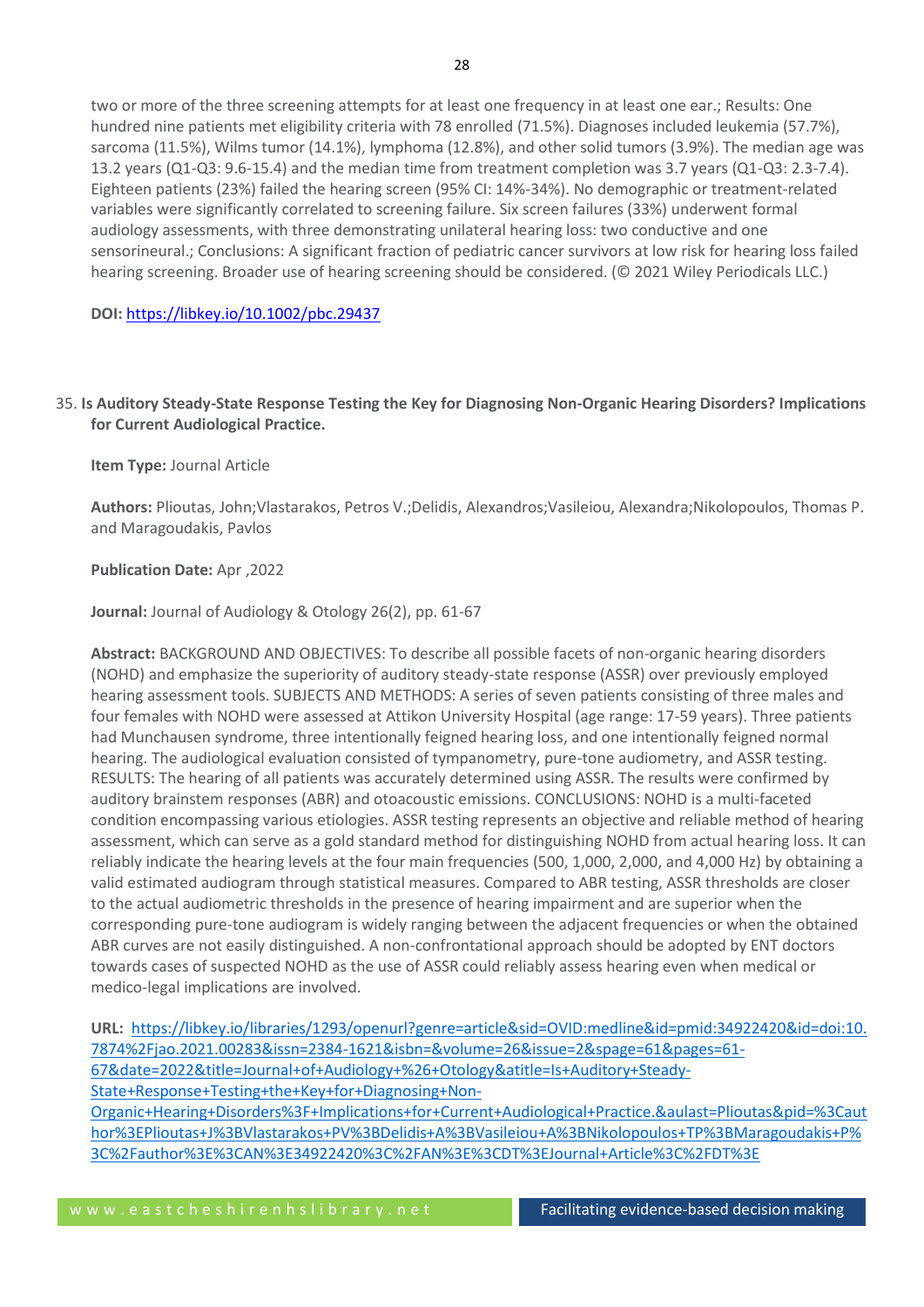# 36. **Preliminary Evaluation of Automated Speech Recognition Apps for the Hearing Impaired and Deaf.**

**Item Type:** Journal Article

**Authors:** Pragt, Leontien;van Hengel, Peter;Grob, Dagmar and Wasmann, Jan-Willem A.

## **Publication Date:** 2022

**Journal:** Frontiers in Digital Health 4, pp. 806076

**Abstract:** OBJECTIVE: Automated speech recognition (ASR) systems have become increasingly sophisticated, accurate, and deployable on many digital devices, including on a smartphone. This pilot study aims to examine the speech recognition performance of ASR apps using audiological speech tests. In addition, we compare ASR speech recognition performance to normal hearing and hearing impaired listeners and evaluate if standard clinical audiological tests are a meaningful and quick measure of the performance of ASR apps. METHODS: Four apps have been tested on a smartphone, respectively AVA, Earfy, Live Transcribe, and Speechy. The Dutch audiological speech tests performed were speech audiometry in quiet (Dutch CNC-test), Digits-in-Noise (DIN) test with steady-state speech-shaped noise, sentences in quiet and in averaged long-term speech-shaped spectrum noise (Plomp-test). For comparison, the app's ability to transcribe a spoken dialogue (Dutch and English) was tested. RESULTS: All apps scored at least 50% phonemes correct on the Dutch CNC-test for a conversational speech intensity level (65 dB SPL) and achieved 90-100% phoneme recognition at higher intensity levels. On the DIN-test, AVA and Live Transcribe had the lowest (best) signal-to-noise ratio +8 dB. The lowest signal-to-noise measured with the Plomp-test was +8 to 9 dB for Earfy (Android) and Live Transcribe (Android). Overall, the word error rate for the dialogue in English (19-34%) was lower (better) than for the Dutch dialogue (25-66%). CONCLUSION: The performance of the apps was limited on audiological tests that provide little linguistic context or use low signal to noise levels. For Dutch audiological speech tests in quiet, ASR apps performed similarly to a person with a moderate hearing loss. In noise, the ASR apps performed more poorly than most profoundly deaf people using a hearing aid or cochlear implant. Adding new performance metrics including the semantic difference as a function of SNR and reverberation time could help to monitor and further improve ASR performance. Copyright © 2022 Pragt, van Hengel, Grob and Wasmann.

**URL:** [https://libkey.io/libraries/1293/openurl?genre=article&sid=OVID:medline&id=pmid:35252959&id=doi:10.](https://libkey.io/libraries/1293/openurl?genre=article&sid=OVID:medline&id=pmid:35252959&id=doi:10.3389%2Ffdgth.2022.806076&issn=2673-253X&isbn=&volume=4&issue=&spage=806076&pages=806076&date=2022&title=Frontiers+in+Digital+Health&atitle=Preliminary+Evaluation+of+Automated+Speech+Recognition+Apps+for+the+Hearing+Impaired+and+Deaf.&aulast=Pragt&pid=%3Cauthor%3EPragt+L%3Bvan+Hengel+P%3BGrob+D%3BWasmann+JA%3C%2Fauthor%3E%3CAN%3E35252959%3C%2FAN%3E%3CDT%3EJournal+Article%3C%2FDT%3E) [3389%2Ffdgth.2022.806076&issn=2673-](https://libkey.io/libraries/1293/openurl?genre=article&sid=OVID:medline&id=pmid:35252959&id=doi:10.3389%2Ffdgth.2022.806076&issn=2673-253X&isbn=&volume=4&issue=&spage=806076&pages=806076&date=2022&title=Frontiers+in+Digital+Health&atitle=Preliminary+Evaluation+of+Automated+Speech+Recognition+Apps+for+the+Hearing+Impaired+and+Deaf.&aulast=Pragt&pid=%3Cauthor%3EPragt+L%3Bvan+Hengel+P%3BGrob+D%3BWasmann+JA%3C%2Fauthor%3E%3CAN%3E35252959%3C%2FAN%3E%3CDT%3EJournal+Article%3C%2FDT%3E)

[253X&isbn=&volume=4&issue=&spage=806076&pages=806076&date=2022&title=Frontiers+in+Digital+Health](https://libkey.io/libraries/1293/openurl?genre=article&sid=OVID:medline&id=pmid:35252959&id=doi:10.3389%2Ffdgth.2022.806076&issn=2673-253X&isbn=&volume=4&issue=&spage=806076&pages=806076&date=2022&title=Frontiers+in+Digital+Health&atitle=Preliminary+Evaluation+of+Automated+Speech+Recognition+Apps+for+the+Hearing+Impaired+and+Deaf.&aulast=Pragt&pid=%3Cauthor%3EPragt+L%3Bvan+Hengel+P%3BGrob+D%3BWasmann+JA%3C%2Fauthor%3E%3CAN%3E35252959%3C%2FAN%3E%3CDT%3EJournal+Article%3C%2FDT%3E) [&atitle=Preliminary+Evaluation+of+Automated+Speech+Recognition+Apps+for+the+Hearing+Impaired+and+De](https://libkey.io/libraries/1293/openurl?genre=article&sid=OVID:medline&id=pmid:35252959&id=doi:10.3389%2Ffdgth.2022.806076&issn=2673-253X&isbn=&volume=4&issue=&spage=806076&pages=806076&date=2022&title=Frontiers+in+Digital+Health&atitle=Preliminary+Evaluation+of+Automated+Speech+Recognition+Apps+for+the+Hearing+Impaired+and+Deaf.&aulast=Pragt&pid=%3Cauthor%3EPragt+L%3Bvan+Hengel+P%3BGrob+D%3BWasmann+JA%3C%2Fauthor%3E%3CAN%3E35252959%3C%2FAN%3E%3CDT%3EJournal+Article%3C%2FDT%3E) [af.&aulast=Pragt&pid=%3Cauthor%3EPragt+L%3Bvan+Hengel+P%3BGrob+D%3BWasmann+JA%3C%2Fauthor%](https://libkey.io/libraries/1293/openurl?genre=article&sid=OVID:medline&id=pmid:35252959&id=doi:10.3389%2Ffdgth.2022.806076&issn=2673-253X&isbn=&volume=4&issue=&spage=806076&pages=806076&date=2022&title=Frontiers+in+Digital+Health&atitle=Preliminary+Evaluation+of+Automated+Speech+Recognition+Apps+for+the+Hearing+Impaired+and+Deaf.&aulast=Pragt&pid=%3Cauthor%3EPragt+L%3Bvan+Hengel+P%3BGrob+D%3BWasmann+JA%3C%2Fauthor%3E%3CAN%3E35252959%3C%2FAN%3E%3CDT%3EJournal+Article%3C%2FDT%3E) [3E%3CAN%3E35252959%3C%2FAN%3E%3CDT%3EJournal+Article%3C%2FDT%3E](https://libkey.io/libraries/1293/openurl?genre=article&sid=OVID:medline&id=pmid:35252959&id=doi:10.3389%2Ffdgth.2022.806076&issn=2673-253X&isbn=&volume=4&issue=&spage=806076&pages=806076&date=2022&title=Frontiers+in+Digital+Health&atitle=Preliminary+Evaluation+of+Automated+Speech+Recognition+Apps+for+the+Hearing+Impaired+and+Deaf.&aulast=Pragt&pid=%3Cauthor%3EPragt+L%3Bvan+Hengel+P%3BGrob+D%3BWasmann+JA%3C%2Fauthor%3E%3CAN%3E35252959%3C%2FAN%3E%3CDT%3EJournal+Article%3C%2FDT%3E)

37. **Early detection of hearing loss for infants in Western Australia: Comparison to international benchmarks.**

## **Item Type:** Journal Article

**Authors:** Reid, Allison;Firns, Sarah;Tao, Karina;Maywood, Erin;Herbert, Hayley;Mulders, Wilhemina A. M.;Kuthubutheen, Jafri and Brennan-Jones, Christopher

**Publication Date:** Mar ,2022

**Journal:** Journal of Paediatrics & Child Health 58(3), pp. 422-426

**Abstract:** AIM: To assess the degree to which timely audiological assessment of congenital hearing loss is achieved at our institution - Perth Children's Hospital, Western Australia, and to review cases which breached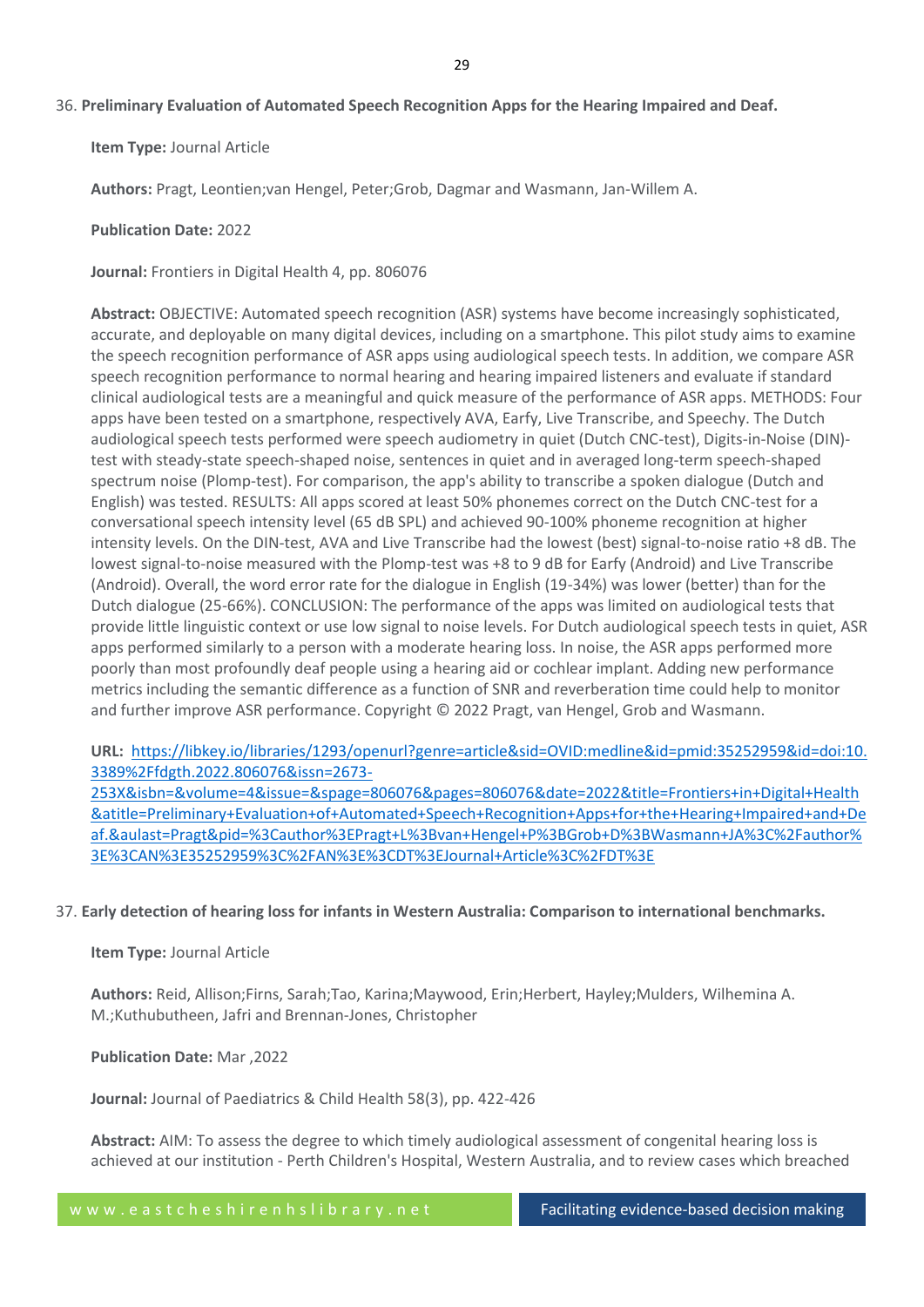this timeframe in order to address barriers to timely assessment. The benchmark used to determine timely assessment is that set out by The Joint Committee on Infant Hearing (JCIH) in which diagnostic audiological testing occurs by three months of age for those who do not pass newborn hearing screening. METHODS: A retrospective chart review of infants who underwent diagnostic auditory assessment at Perth Children's Hospital between 2016-2019. A total of 151 children were identified as meeting the inclusion criteria and their medical files were reviewed. Time to first dABR was the time point for whether testing was achieved within the 3 month timeframe. RESULTS: Of the 151 children who underwent dABR assessments, 1 was identified as having breached the 90 day time limit (tested on day 91) for which no valid reason for delay could be identified. The timely delivery of dABR assessments in 99.3% of cases within this cohort compares favourably with the literature. CONCLUSIONS: Conclusion Timely diagnostic audiological assessment is achievable for children with congenital hearing loss. The reasons for patients breaching this timeframe are explored in the paper along with factors which may help avoid delays. Copyright © 2021 Paediatrics and Child Health Division (The Royal Australasian College of Physicians).

**URL:** [https://libkey.io/libraries/1293/openurl?genre=article&sid=OVID:medline&id=pmid:34516698&id=doi:10.](https://libkey.io/libraries/1293/openurl?genre=article&sid=OVID:medline&id=pmid:34516698&id=doi:10.1111%2Fjpc.15733&issn=1034-4810&isbn=&volume=58&issue=3&spage=422&pages=422-426&date=2022&title=Journal+of+Paediatrics+%26+Child+Health&atitle=Early+detection+of+hearing+loss+for+infants+in+Western+Australia%3A+Comparison+to+international+benchmarks.&aulast=Reid&pid=%3Cauthor%3EReid+A%3BFirns+S%3BTao+K%3BMaywood+E%3BHerbert+H%3BMulders+WAM%3BKuthubutheen+J%3BBrennan-Jones+C%3C%2Fauthor%3E%3CAN%3E34516698%3C%2FAN%3E%3CDT%3EJournal+Article%3C%2FDT%3E) [1111%2Fjpc.15733&issn=1034-4810&isbn=&volume=58&issue=3&spage=422&pages=422-](https://libkey.io/libraries/1293/openurl?genre=article&sid=OVID:medline&id=pmid:34516698&id=doi:10.1111%2Fjpc.15733&issn=1034-4810&isbn=&volume=58&issue=3&spage=422&pages=422-426&date=2022&title=Journal+of+Paediatrics+%26+Child+Health&atitle=Early+detection+of+hearing+loss+for+infants+in+Western+Australia%3A+Comparison+to+international+benchmarks.&aulast=Reid&pid=%3Cauthor%3EReid+A%3BFirns+S%3BTao+K%3BMaywood+E%3BHerbert+H%3BMulders+WAM%3BKuthubutheen+J%3BBrennan-Jones+C%3C%2Fauthor%3E%3CAN%3E34516698%3C%2FAN%3E%3CDT%3EJournal+Article%3C%2FDT%3E) [426&date=2022&title=Journal+of+Paediatrics+%26+Child+Health&atitle=Early+detection+of+hearing+loss+for+](https://libkey.io/libraries/1293/openurl?genre=article&sid=OVID:medline&id=pmid:34516698&id=doi:10.1111%2Fjpc.15733&issn=1034-4810&isbn=&volume=58&issue=3&spage=422&pages=422-426&date=2022&title=Journal+of+Paediatrics+%26+Child+Health&atitle=Early+detection+of+hearing+loss+for+infants+in+Western+Australia%3A+Comparison+to+international+benchmarks.&aulast=Reid&pid=%3Cauthor%3EReid+A%3BFirns+S%3BTao+K%3BMaywood+E%3BHerbert+H%3BMulders+WAM%3BKuthubutheen+J%3BBrennan-Jones+C%3C%2Fauthor%3E%3CAN%3E34516698%3C%2FAN%3E%3CDT%3EJournal+Article%3C%2FDT%3E) [infants+in+Western+Australia%3A+Comparison+to+international+benchmarks.&aulast=Reid&pid=%3Cauthor%](https://libkey.io/libraries/1293/openurl?genre=article&sid=OVID:medline&id=pmid:34516698&id=doi:10.1111%2Fjpc.15733&issn=1034-4810&isbn=&volume=58&issue=3&spage=422&pages=422-426&date=2022&title=Journal+of+Paediatrics+%26+Child+Health&atitle=Early+detection+of+hearing+loss+for+infants+in+Western+Australia%3A+Comparison+to+international+benchmarks.&aulast=Reid&pid=%3Cauthor%3EReid+A%3BFirns+S%3BTao+K%3BMaywood+E%3BHerbert+H%3BMulders+WAM%3BKuthubutheen+J%3BBrennan-Jones+C%3C%2Fauthor%3E%3CAN%3E34516698%3C%2FAN%3E%3CDT%3EJournal+Article%3C%2FDT%3E) [3EReid+A%3BFirns+S%3BTao+K%3BMaywood+E%3BHerbert+H%3BMulders+WAM%3BKuthubutheen+J%3BBre](https://libkey.io/libraries/1293/openurl?genre=article&sid=OVID:medline&id=pmid:34516698&id=doi:10.1111%2Fjpc.15733&issn=1034-4810&isbn=&volume=58&issue=3&spage=422&pages=422-426&date=2022&title=Journal+of+Paediatrics+%26+Child+Health&atitle=Early+detection+of+hearing+loss+for+infants+in+Western+Australia%3A+Comparison+to+international+benchmarks.&aulast=Reid&pid=%3Cauthor%3EReid+A%3BFirns+S%3BTao+K%3BMaywood+E%3BHerbert+H%3BMulders+WAM%3BKuthubutheen+J%3BBrennan-Jones+C%3C%2Fauthor%3E%3CAN%3E34516698%3C%2FAN%3E%3CDT%3EJournal+Article%3C%2FDT%3E) [nnan-](https://libkey.io/libraries/1293/openurl?genre=article&sid=OVID:medline&id=pmid:34516698&id=doi:10.1111%2Fjpc.15733&issn=1034-4810&isbn=&volume=58&issue=3&spage=422&pages=422-426&date=2022&title=Journal+of+Paediatrics+%26+Child+Health&atitle=Early+detection+of+hearing+loss+for+infants+in+Western+Australia%3A+Comparison+to+international+benchmarks.&aulast=Reid&pid=%3Cauthor%3EReid+A%3BFirns+S%3BTao+K%3BMaywood+E%3BHerbert+H%3BMulders+WAM%3BKuthubutheen+J%3BBrennan-Jones+C%3C%2Fauthor%3E%3CAN%3E34516698%3C%2FAN%3E%3CDT%3EJournal+Article%3C%2FDT%3E)[Jones+C%3C%2Fauthor%3E%3CAN%3E34516698%3C%2FAN%3E%3CDT%3EJournal+Article%3C%2FDT%3E](https://libkey.io/libraries/1293/openurl?genre=article&sid=OVID:medline&id=pmid:34516698&id=doi:10.1111%2Fjpc.15733&issn=1034-4810&isbn=&volume=58&issue=3&spage=422&pages=422-426&date=2022&title=Journal+of+Paediatrics+%26+Child+Health&atitle=Early+detection+of+hearing+loss+for+infants+in+Western+Australia%3A+Comparison+to+international+benchmarks.&aulast=Reid&pid=%3Cauthor%3EReid+A%3BFirns+S%3BTao+K%3BMaywood+E%3BHerbert+H%3BMulders+WAM%3BKuthubutheen+J%3BBrennan-Jones+C%3C%2Fauthor%3E%3CAN%3E34516698%3C%2FAN%3E%3CDT%3EJournal+Article%3C%2FDT%3E)

# 38. **Clinical Practice Guideline: Tympanostomy Tubes in Children (Update).**

## **Item Type:** Journal Article

**Authors:** Rosenfeld, Richard M.;Tunkel, David E.;Schwartz, Seth R.;Anne, Samantha;Bishop, Charles E.;Chelius, Daniel C.;Hackell, Jesse;Hunter, Lisa L.;Keppel, Kristina L.;Kim, Ana H.;Kim, Tae W.;Levine, Jack M.;Maksimoski, Matthew T.;Moore, Denee J.;Preciado, Diego A.;Raol, Nikhila P.;Vaughan, William K.;Walker, Elizabeth A. and Monjur, Taskin M.

# **Publication Date:** 2022

Journal: Otolaryngology - Head & Neck Surgery 166(1 suppl), pp. S1-S55

**Abstract:** OBJECTIVE: Insertion of tympanostomy tubes is the most common ambulatory surgery performed on children in the United States. Tympanostomy tubes are most often inserted because of persistent middle ear fluid, frequent ear infections, or ear infections that persist after antibiotic therapy. All these conditions are encompassed by the term otitis media (middle ear inflammation). This guideline update provides evidencebased recommendations for patient selection and surgical indications for managing tympanostomy tubes in children. The guideline is intended for any clinician involved in managing children aged 6 months to 12 years with tympanostomy tubes or children being considered for tympanostomy tubes in any care setting as an intervention for otitis media of any type. The target audience includes specialists, primary care clinicians, and allied health professionals. PURPOSE: The purpose of this clinical practice guideline update is to reassess and update recommendations in the prior guideline from 2013 and to provide clinicians with trustworthy, evidencebased recommendations on patient selection and surgical indications for managing tympanostomy tubes in children. In planning the content of the updated guideline, the guideline update group (GUG) affirmed and included all the original key action statements (KASs), based on external review and GUG assessment of the original recommendations. The guideline update was supplemented with new research evidence and expanded profiles that addressed quality improvement and implementation issues. The group also discussed and prioritized the need for new recommendations based on gaps in the initial guideline or new evidence that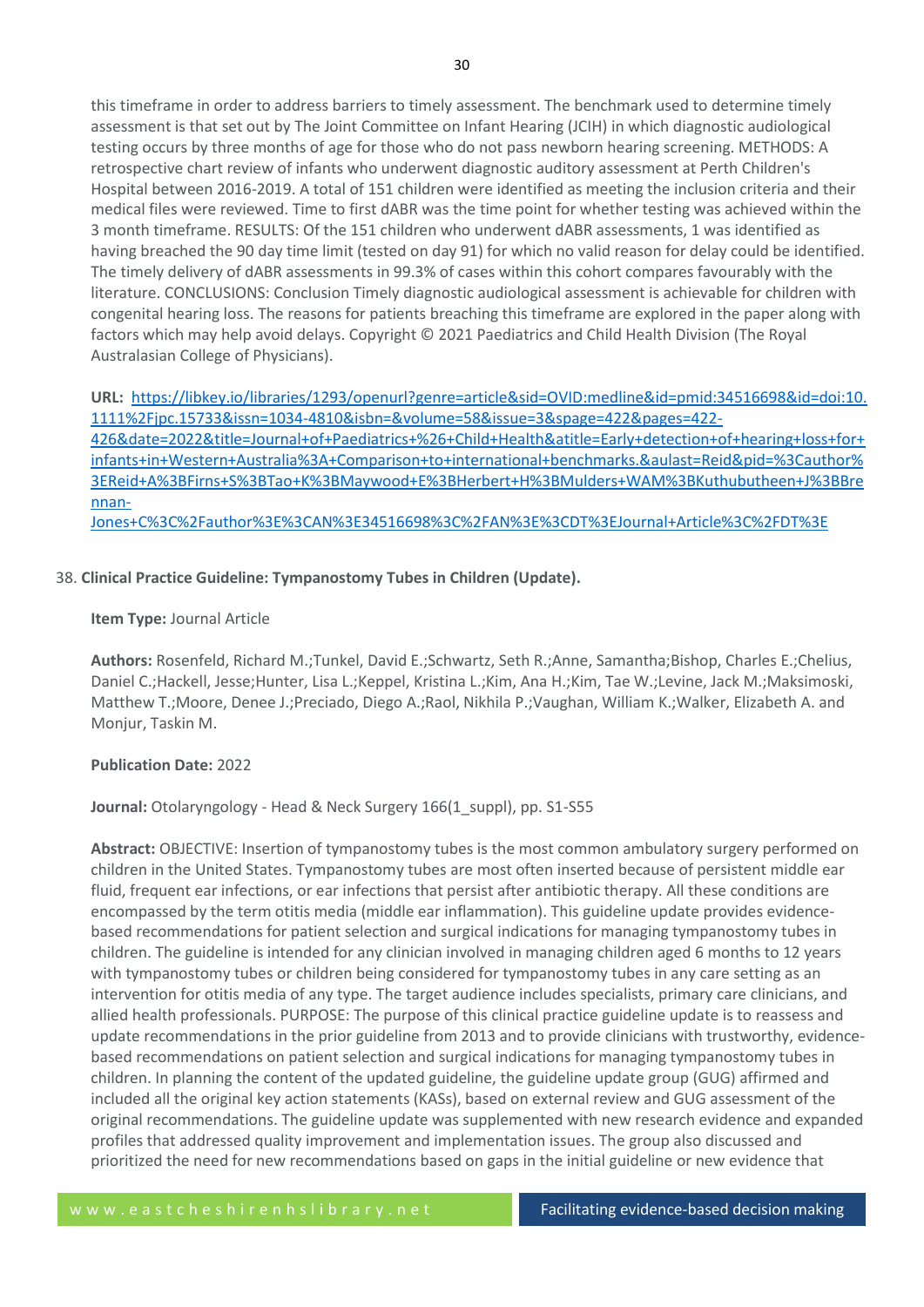would warrant and support KASs. The GUG further sought to bring greater coherence to the guideline recommendations by displaying relationships in a new flowchart to facilitate clinical decision making. Last, knowledge gaps were identified to guide future research. METHODS: In developing this update, the methods outlined in the American Academy of Otolaryngology-Head and Neck Surgery Foundation's "Clinical Practice Guideline Development Manual, Third Edition: A Quality-Driven Approach for Translating Evidence Into Action" were followed explicitly. The GUG was convened with representation from the disciplines of otolaryngologyhead and neck surgery, otology, pediatrics, audiology, anesthesiology, family medicine, advanced practice nursing, speech-language pathology, and consumer advocacy. ACTION STATEMENTS: The GUG made strong recommendations for the following KASs: (14) clinicians should prescribe topical antibiotic ear drops only, without oral antibiotics, for children with uncomplicated acute tympanostomy tube otorrhea; (16) the surgeon or designee should examine the ears of a child within 3 months of tympanostomy tube insertion AND should educate families regarding the need for routine, periodic follow-up to examine the ears until the tubes extrude. The GUG made recommendations for the following KASs: (1) clinicians should not perform tympanostomy tube insertion in children with a single episode of otitis media with effusion (OME) of less than 3 months' duration, from the date of onset (if known) or from the date of diagnosis (if onset is unknown); (2) clinicians should obtain a hearing evaluation if OME persists for 3 months or longer OR prior to surgery when a child becomes a candidate for tympanostomy tube insertion; (3) clinicians should offer bilateral tympanostomy tube insertion to children with bilateral OME for 3 months or longer AND documented hearing difficulties; (5) clinicians should reevaluate, at 3- to 6-month intervals, children with chronic OME who do not receive tympanostomy tubes, until the effusion is no longer present, significant hearing loss is detected, or structural abnormalities of the tympanic membrane or middle ear are suspected; (6) clinicians should not perform tympanostomy tube insertion in children with recurrent acute otitis media who do not have middle ear effusion in either ear at the time of assessment for tube candidacy; (7) clinicians should offer bilateral tympanostomy tube insertion in children with recurrent acute otitis media who have unilateral or bilateral middle ear effusion at the time of assessment for tube candidacy; (8) clinicians should determine if a child with recurrent acute otitis media or with OME of any duration is at increased risk for speech, language, or learning problems from otitis media because of baseline sensory, physical, cognitive, or behavioral factors; (10) the clinician should not place longterm tubes as initial surgery for children who meet criteria for tube insertion unless there is a specific reason based on an anticipated need for prolonged middle ear ventilation beyond that of a short-term tube; (12) in the perioperative period, clinicians should educate caregivers of children with tympanostomy tubes regarding the expected duration of tube function, recommended follow-up schedule, and detection of complications; (13) clinicians should not routinely prescribe postoperative antibiotic ear drops after tympanostomy tube placement; (15) clinicians should not encourage routine, prophylactic water precautions (use of earplugs or headbands, avoidance of swimming or water sports) for children with tympanostomy tubes. The GUG offered the following KASs as options: (4) clinicians may perform tympanostomy tube insertion in children with unilateral or bilateral OME for 3 months or longer (chronic OME) AND symptoms that are likely attributable, all or in part, to OME that include, but are not limited to, balance (vestibular) problems, poor school performance, behavioral problems, ear discomfort, or reduced quality of life; (9) clinicians may perform tympanostomy tube insertion in at-risk children with unilateral or bilateral OME that is likely to persist as reflected by a type B (flat) tympanogram or a documented effusion for 3 months or longer; (11) clinicians may perform adenoidectomy as an adjunct to tympanostomy tube insertion for children with symptoms directly related to the adenoids (adenoid infection or nasal obstruction) OR in children aged 4 years or older to potentially reduce future incidence of recurrent otitis media or the need for repeat tube insertion.

**URL:** [https://libkey.io/libraries/1293/openurl?genre=article&sid=OVID:medline&id=pmid:35138954&id=doi:10.](https://libkey.io/libraries/1293/openurl?genre=article&sid=OVID:medline&id=pmid:35138954&id=doi:10.1177%2F01945998211065662&issn=0194-5998&isbn=&volume=166&issue=1&spage=S1&pages=S1-S55&date=2022&title=Otolaryngology+-+Head+%26+Neck+Surgery&atitle=Clinical+Practice+Guideline%3A+Tympanostomy+Tubes+in+Children+%28Update%29.&aulast=Rosenfeld&pid=%3Cauthor%3ERosenfeld+RM%3BTunkel+DE%3BSchwartz+SR%3BAnne+S%3BBishop+CE%3BChelius+DC%3BHackell+J%3BHunter+LL%3BKeppel+KL%3BKim+AH%3BKim+TW%3BLevine+JM%3BMaksimoski+MT%3BMoore+DJ%3BPreciado+DA%3BRaol+NP%3BVaughan+WK%3BWalker+EA%3BMonjur+TM%3C%2Fauthor%3E%3CAN%3E35138954%3C%2FAN%3E%3CDT%3EJournal+Article%3C%2FDT%3E) [1177%2F01945998211065662&issn=0194-5998&isbn=&volume=166&issue=1&spage=S1&pages=S1-](https://libkey.io/libraries/1293/openurl?genre=article&sid=OVID:medline&id=pmid:35138954&id=doi:10.1177%2F01945998211065662&issn=0194-5998&isbn=&volume=166&issue=1&spage=S1&pages=S1-S55&date=2022&title=Otolaryngology+-+Head+%26+Neck+Surgery&atitle=Clinical+Practice+Guideline%3A+Tympanostomy+Tubes+in+Children+%28Update%29.&aulast=Rosenfeld&pid=%3Cauthor%3ERosenfeld+RM%3BTunkel+DE%3BSchwartz+SR%3BAnne+S%3BBishop+CE%3BChelius+DC%3BHackell+J%3BHunter+LL%3BKeppel+KL%3BKim+AH%3BKim+TW%3BLevine+JM%3BMaksimoski+MT%3BMoore+DJ%3BPreciado+DA%3BRaol+NP%3BVaughan+WK%3BWalker+EA%3BMonjur+TM%3C%2Fauthor%3E%3CAN%3E35138954%3C%2FAN%3E%3CDT%3EJournal+Article%3C%2FDT%3E) [S55&date=2022&title=Otolaryngology+-](https://libkey.io/libraries/1293/openurl?genre=article&sid=OVID:medline&id=pmid:35138954&id=doi:10.1177%2F01945998211065662&issn=0194-5998&isbn=&volume=166&issue=1&spage=S1&pages=S1-S55&date=2022&title=Otolaryngology+-+Head+%26+Neck+Surgery&atitle=Clinical+Practice+Guideline%3A+Tympanostomy+Tubes+in+Children+%28Update%29.&aulast=Rosenfeld&pid=%3Cauthor%3ERosenfeld+RM%3BTunkel+DE%3BSchwartz+SR%3BAnne+S%3BBishop+CE%3BChelius+DC%3BHackell+J%3BHunter+LL%3BKeppel+KL%3BKim+AH%3BKim+TW%3BLevine+JM%3BMaksimoski+MT%3BMoore+DJ%3BPreciado+DA%3BRaol+NP%3BVaughan+WK%3BWalker+EA%3BMonjur+TM%3C%2Fauthor%3E%3CAN%3E35138954%3C%2FAN%3E%3CDT%3EJournal+Article%3C%2FDT%3E)

[+Head+%26+Neck+Surgery&atitle=Clinical+Practice+Guideline%3A+Tympanostomy+Tubes+in+Children+%28Up](https://libkey.io/libraries/1293/openurl?genre=article&sid=OVID:medline&id=pmid:35138954&id=doi:10.1177%2F01945998211065662&issn=0194-5998&isbn=&volume=166&issue=1&spage=S1&pages=S1-S55&date=2022&title=Otolaryngology+-+Head+%26+Neck+Surgery&atitle=Clinical+Practice+Guideline%3A+Tympanostomy+Tubes+in+Children+%28Update%29.&aulast=Rosenfeld&pid=%3Cauthor%3ERosenfeld+RM%3BTunkel+DE%3BSchwartz+SR%3BAnne+S%3BBishop+CE%3BChelius+DC%3BHackell+J%3BHunter+LL%3BKeppel+KL%3BKim+AH%3BKim+TW%3BLevine+JM%3BMaksimoski+MT%3BMoore+DJ%3BPreciado+DA%3BRaol+NP%3BVaughan+WK%3BWalker+EA%3BMonjur+TM%3C%2Fauthor%3E%3CAN%3E35138954%3C%2FAN%3E%3CDT%3EJournal+Article%3C%2FDT%3E) [date%29.&aulast=Rosenfeld&pid=%3Cauthor%3ERosenfeld+RM%3BTunkel+DE%3BSchwartz+SR%3BAnne+S%3](https://libkey.io/libraries/1293/openurl?genre=article&sid=OVID:medline&id=pmid:35138954&id=doi:10.1177%2F01945998211065662&issn=0194-5998&isbn=&volume=166&issue=1&spage=S1&pages=S1-S55&date=2022&title=Otolaryngology+-+Head+%26+Neck+Surgery&atitle=Clinical+Practice+Guideline%3A+Tympanostomy+Tubes+in+Children+%28Update%29.&aulast=Rosenfeld&pid=%3Cauthor%3ERosenfeld+RM%3BTunkel+DE%3BSchwartz+SR%3BAnne+S%3BBishop+CE%3BChelius+DC%3BHackell+J%3BHunter+LL%3BKeppel+KL%3BKim+AH%3BKim+TW%3BLevine+JM%3BMaksimoski+MT%3BMoore+DJ%3BPreciado+DA%3BRaol+NP%3BVaughan+WK%3BWalker+EA%3BMonjur+TM%3C%2Fauthor%3E%3CAN%3E35138954%3C%2FAN%3E%3CDT%3EJournal+Article%3C%2FDT%3E) [BBishop+CE%3BChelius+DC%3BHackell+J%3BHunter+LL%3BKeppel+KL%3BKim+AH%3BKim+TW%3BLevine+JM](https://libkey.io/libraries/1293/openurl?genre=article&sid=OVID:medline&id=pmid:35138954&id=doi:10.1177%2F01945998211065662&issn=0194-5998&isbn=&volume=166&issue=1&spage=S1&pages=S1-S55&date=2022&title=Otolaryngology+-+Head+%26+Neck+Surgery&atitle=Clinical+Practice+Guideline%3A+Tympanostomy+Tubes+in+Children+%28Update%29.&aulast=Rosenfeld&pid=%3Cauthor%3ERosenfeld+RM%3BTunkel+DE%3BSchwartz+SR%3BAnne+S%3BBishop+CE%3BChelius+DC%3BHackell+J%3BHunter+LL%3BKeppel+KL%3BKim+AH%3BKim+TW%3BLevine+JM%3BMaksimoski+MT%3BMoore+DJ%3BPreciado+DA%3BRaol+NP%3BVaughan+WK%3BWalker+EA%3BMonjur+TM%3C%2Fauthor%3E%3CAN%3E35138954%3C%2FAN%3E%3CDT%3EJournal+Article%3C%2FDT%3E) [%3BMaksimoski+MT%3BMoore+DJ%3BPreciado+DA%3BRaol+NP%3BVaughan+WK%3BWalker+EA%3BMonjur+](https://libkey.io/libraries/1293/openurl?genre=article&sid=OVID:medline&id=pmid:35138954&id=doi:10.1177%2F01945998211065662&issn=0194-5998&isbn=&volume=166&issue=1&spage=S1&pages=S1-S55&date=2022&title=Otolaryngology+-+Head+%26+Neck+Surgery&atitle=Clinical+Practice+Guideline%3A+Tympanostomy+Tubes+in+Children+%28Update%29.&aulast=Rosenfeld&pid=%3Cauthor%3ERosenfeld+RM%3BTunkel+DE%3BSchwartz+SR%3BAnne+S%3BBishop+CE%3BChelius+DC%3BHackell+J%3BHunter+LL%3BKeppel+KL%3BKim+AH%3BKim+TW%3BLevine+JM%3BMaksimoski+MT%3BMoore+DJ%3BPreciado+DA%3BRaol+NP%3BVaughan+WK%3BWalker+EA%3BMonjur+TM%3C%2Fauthor%3E%3CAN%3E35138954%3C%2FAN%3E%3CDT%3EJournal+Article%3C%2FDT%3E)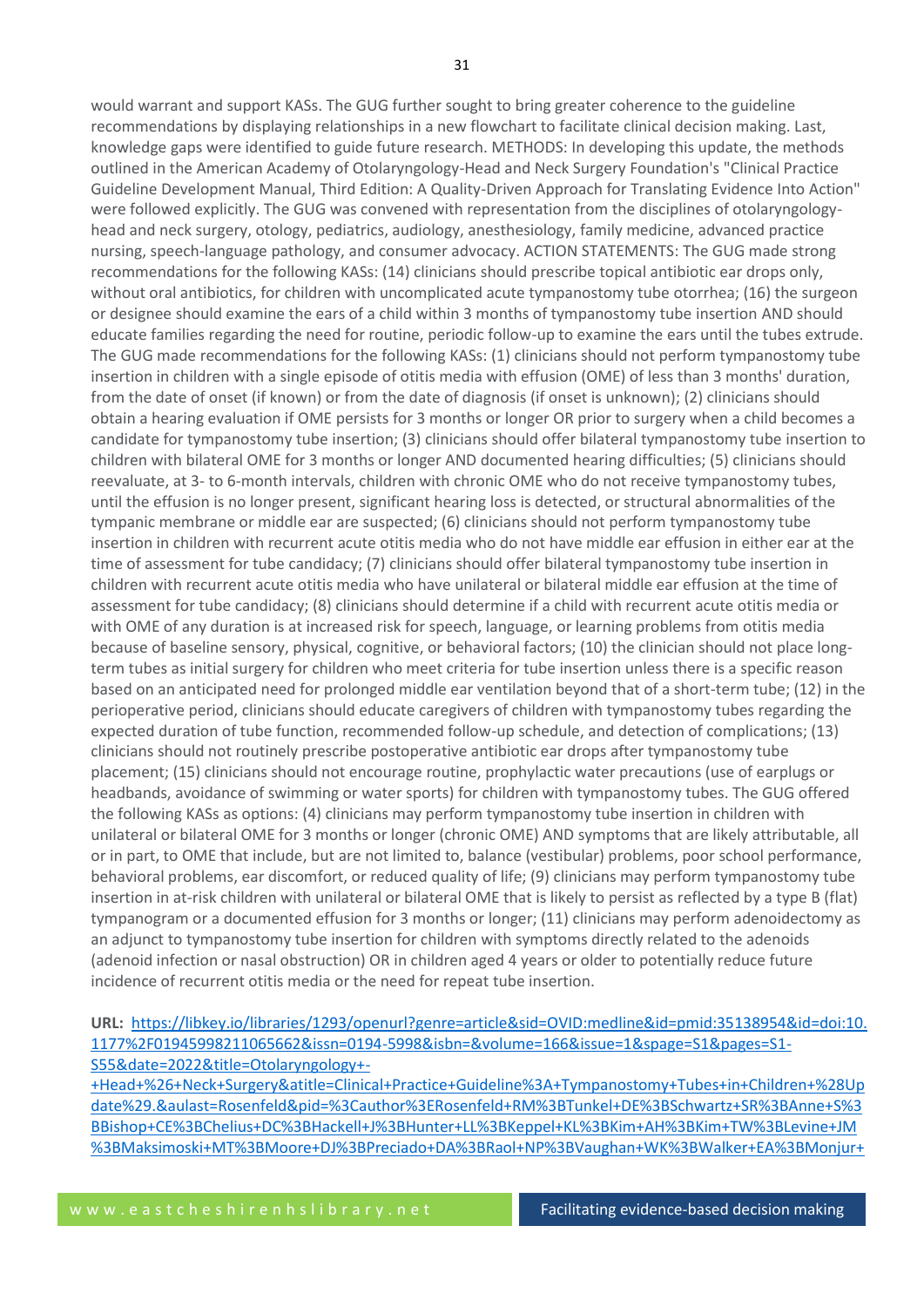#### [TM%3C%2Fauthor%3E%3CAN%3E35138954%3C%2FAN%3E%3CDT%3EJournal+Article%3C%2FDT%3E](https://libkey.io/libraries/1293/openurl?genre=article&sid=OVID:medline&id=pmid:35138954&id=doi:10.1177%2F01945998211065662&issn=0194-5998&isbn=&volume=166&issue=1&spage=S1&pages=S1-S55&date=2022&title=Otolaryngology+-+Head+%26+Neck+Surgery&atitle=Clinical+Practice+Guideline%3A+Tympanostomy+Tubes+in+Children+%28Update%29.&aulast=Rosenfeld&pid=%3Cauthor%3ERosenfeld+RM%3BTunkel+DE%3BSchwartz+SR%3BAnne+S%3BBishop+CE%3BChelius+DC%3BHackell+J%3BHunter+LL%3BKeppel+KL%3BKim+AH%3BKim+TW%3BLevine+JM%3BMaksimoski+MT%3BMoore+DJ%3BPreciado+DA%3BRaol+NP%3BVaughan+WK%3BWalker+EA%3BMonjur+TM%3C%2Fauthor%3E%3CAN%3E35138954%3C%2FAN%3E%3CDT%3EJournal+Article%3C%2FDT%3E)

#### 39. **Cartilaginous bending spring tympanoplasty: a temporal bone study and first clinical results.**

#### **Item Type:** Journal Article

**Authors:** Rupp, Robin;Schelhorn, Tony;Kniesburges, Stefan;Balk, Matthias;Allner, Moritz;Mantsopoulos, Konstantinos;Iro, Heinrich;Hornung, Joachim and Gostian, Antoniu-Oreste

#### **Publication Date:** 2022

## **Journal:** European Archives of Oto-Rhino-Laryngology

**Abstract:** OBJECTIVE: Anchoring grafts for tympanic membrane (TM) reconstruction in anterior and subtotal TM defects is essential to prevent medialisation and can be facilitated by cartilaginous bending spring tympanoplasty (CBST). The purpose of this study was to analyse the impact of spring cartilages on middle ear transfer functions and patient hearing levels. METHODS: In six fresh-frozen human temporal bones a cartilage graft (measuring 6 x 2 mm with a thickness of 0.1-0.2 mm) was formed into a 'U'-shaped bending spring, to be placed between the medial tympanic wall and the tympanic underlay grafts. The stapes velocity for excitation by exponential sweeps from 400 to 10,000 Hz was measured with a laser Doppler vibrometer. The resulting middle ear transfer functions were compared with the reconstructed middle ear. For clinical evaluation, 23 ears in 21 patients with chronic otitis media and an intact ossicular chain were operated using CBST. At each followup visit, the patients underwent pure-tone audiometry and the Freiburg monosyllabic speech test at a presentation level of 65 dB SPL for the word recognition score (WRS). RESULTS: The measured stapes velocities at one-third octave midband frequencies averaged 3.56 x 10-2 +/- 9.46 x 10-3 (mm/s/Pa) compared to 3.06 x 10-2 +/- 6.86 x 10-3 (mm/s/Pa) with the bending and underlay cartilage in place (p = 0.319; r = 0.32). The bending spring tympanoplasty reduced the transfer function by 1.41 +/- 0.98 dB on average. In the clinical part of the study, the graft success rate was 96% (22 out of 23 patients) after a mean follow-up of 5.8 +/- 2.4 months (min. 3.5 months, max. 12.0 months). The air-bone gap improved significantly by 6.2 dB (+/- 6.6 dB; p (mm/s/Pa) with the bending and underlay cartilage in place ( $p = 0.319$ ;  $r = 0.32$ ). The bending spring tympanoplasty reduced the transfer function by 1.41 +/- 0.98 dB on average. In the clinical part of the study, the graft success rate was 96% (22 out of 23 patients) after a mean follow-up of 5.8 +/- 2.4 months (min. 3.5 months, max. 12.0 months). The air-bone gap improved significantly by 6.2 dB (+/- 6.6 dB; p Copyright © 2022. The Author(s).

**URL:** [https://libkey.io/libraries/1293/openurl?genre=article&sid=OVID:medline&id=pmid:35364720&id=doi:10.](https://libkey.io/libraries/1293/openurl?genre=article&sid=OVID:medline&id=pmid:35364720&id=doi:10.1007%2Fs00405-022-07356-0&issn=0937-4477&isbn=&volume=&issue=&spage=&pages=&date=2022&title=European+Archives+of+Oto-Rhino-Laryngology&atitle=Cartilaginous+bending+spring+tympanoplasty%3A+a+temporal+bone+study+and+first+clinical+results.&aulast=Rupp&pid=%3Cauthor%3ERupp+R%3BSchelhorn+T%3BKniesburges+S%3BBalk+M%3BAllner+M%3BMantsopoulos+K%3BIro+H%3BHornung+J%3BGostian+AO%3C%2Fauthor%3E%3CAN%3E35364720%3C%2FAN%3E%3CDT%3EJournal+Article%3C%2FDT%3E) [1007%2Fs00405-022-07356-0&issn=0937-](https://libkey.io/libraries/1293/openurl?genre=article&sid=OVID:medline&id=pmid:35364720&id=doi:10.1007%2Fs00405-022-07356-0&issn=0937-4477&isbn=&volume=&issue=&spage=&pages=&date=2022&title=European+Archives+of+Oto-Rhino-Laryngology&atitle=Cartilaginous+bending+spring+tympanoplasty%3A+a+temporal+bone+study+and+first+clinical+results.&aulast=Rupp&pid=%3Cauthor%3ERupp+R%3BSchelhorn+T%3BKniesburges+S%3BBalk+M%3BAllner+M%3BMantsopoulos+K%3BIro+H%3BHornung+J%3BGostian+AO%3C%2Fauthor%3E%3CAN%3E35364720%3C%2FAN%3E%3CDT%3EJournal+Article%3C%2FDT%3E)

[4477&isbn=&volume=&issue=&spage=&pages=&date=2022&title=European+Archives+of+Oto-Rhino-](https://libkey.io/libraries/1293/openurl?genre=article&sid=OVID:medline&id=pmid:35364720&id=doi:10.1007%2Fs00405-022-07356-0&issn=0937-4477&isbn=&volume=&issue=&spage=&pages=&date=2022&title=European+Archives+of+Oto-Rhino-Laryngology&atitle=Cartilaginous+bending+spring+tympanoplasty%3A+a+temporal+bone+study+and+first+clinical+results.&aulast=Rupp&pid=%3Cauthor%3ERupp+R%3BSchelhorn+T%3BKniesburges+S%3BBalk+M%3BAllner+M%3BMantsopoulos+K%3BIro+H%3BHornung+J%3BGostian+AO%3C%2Fauthor%3E%3CAN%3E35364720%3C%2FAN%3E%3CDT%3EJournal+Article%3C%2FDT%3E)[Laryngology&atitle=Cartilaginous+bending+spring+tympanoplasty%3A+a+temporal+bone+study+and+first+clini](https://libkey.io/libraries/1293/openurl?genre=article&sid=OVID:medline&id=pmid:35364720&id=doi:10.1007%2Fs00405-022-07356-0&issn=0937-4477&isbn=&volume=&issue=&spage=&pages=&date=2022&title=European+Archives+of+Oto-Rhino-Laryngology&atitle=Cartilaginous+bending+spring+tympanoplasty%3A+a+temporal+bone+study+and+first+clinical+results.&aulast=Rupp&pid=%3Cauthor%3ERupp+R%3BSchelhorn+T%3BKniesburges+S%3BBalk+M%3BAllner+M%3BMantsopoulos+K%3BIro+H%3BHornung+J%3BGostian+AO%3C%2Fauthor%3E%3CAN%3E35364720%3C%2FAN%3E%3CDT%3EJournal+Article%3C%2FDT%3E) [cal+results.&aulast=Rupp&pid=%3Cauthor%3ERupp+R%3BSchelhorn+T%3BKniesburges+S%3BBalk+M%3BAllne](https://libkey.io/libraries/1293/openurl?genre=article&sid=OVID:medline&id=pmid:35364720&id=doi:10.1007%2Fs00405-022-07356-0&issn=0937-4477&isbn=&volume=&issue=&spage=&pages=&date=2022&title=European+Archives+of+Oto-Rhino-Laryngology&atitle=Cartilaginous+bending+spring+tympanoplasty%3A+a+temporal+bone+study+and+first+clinical+results.&aulast=Rupp&pid=%3Cauthor%3ERupp+R%3BSchelhorn+T%3BKniesburges+S%3BBalk+M%3BAllner+M%3BMantsopoulos+K%3BIro+H%3BHornung+J%3BGostian+AO%3C%2Fauthor%3E%3CAN%3E35364720%3C%2FAN%3E%3CDT%3EJournal+Article%3C%2FDT%3E) [r+M%3BMantsopoulos+K%3BIro+H%3BHornung+J%3BGostian+AO%3C%2Fauthor%3E%3CAN%3E35364720%3C](https://libkey.io/libraries/1293/openurl?genre=article&sid=OVID:medline&id=pmid:35364720&id=doi:10.1007%2Fs00405-022-07356-0&issn=0937-4477&isbn=&volume=&issue=&spage=&pages=&date=2022&title=European+Archives+of+Oto-Rhino-Laryngology&atitle=Cartilaginous+bending+spring+tympanoplasty%3A+a+temporal+bone+study+and+first+clinical+results.&aulast=Rupp&pid=%3Cauthor%3ERupp+R%3BSchelhorn+T%3BKniesburges+S%3BBalk+M%3BAllner+M%3BMantsopoulos+K%3BIro+H%3BHornung+J%3BGostian+AO%3C%2Fauthor%3E%3CAN%3E35364720%3C%2FAN%3E%3CDT%3EJournal+Article%3C%2FDT%3E) [%2FAN%3E%3CDT%3EJournal+Article%3C%2FDT%3E](https://libkey.io/libraries/1293/openurl?genre=article&sid=OVID:medline&id=pmid:35364720&id=doi:10.1007%2Fs00405-022-07356-0&issn=0937-4477&isbn=&volume=&issue=&spage=&pages=&date=2022&title=European+Archives+of+Oto-Rhino-Laryngology&atitle=Cartilaginous+bending+spring+tympanoplasty%3A+a+temporal+bone+study+and+first+clinical+results.&aulast=Rupp&pid=%3Cauthor%3ERupp+R%3BSchelhorn+T%3BKniesburges+S%3BBalk+M%3BAllner+M%3BMantsopoulos+K%3BIro+H%3BHornung+J%3BGostian+AO%3C%2Fauthor%3E%3CAN%3E35364720%3C%2FAN%3E%3CDT%3EJournal+Article%3C%2FDT%3E)

40. **Impact of Auditory-Oral Education on Device Use in Children With Hearing Loss.**

#### **Item Type:** Journal Article

**Authors:** Sanchez, Chrisanda;Coto, Jennifer;Berrios, Daniela and Cejas, Ivette

#### **Publication Date:** 2022

**Journal:** Language, Speech & Hearing Services in the Schools 53(1), pp. 222-230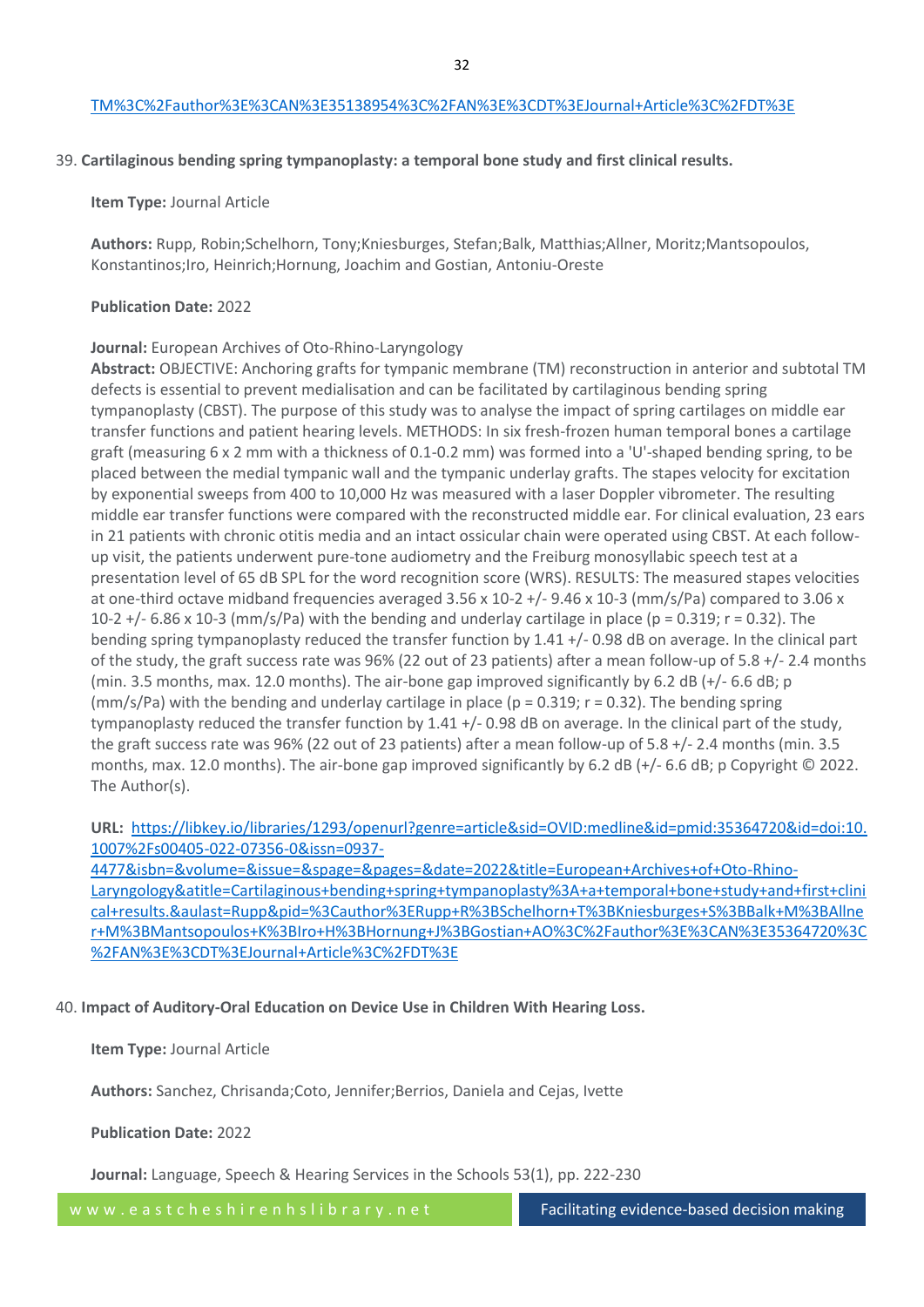**Abstract:** PURPOSE: This study examined changes in datalogging for children attending an auditory-oral educational program with integrated audiology services versus children attending a mainstream or nonspecialized program. METHOD: Eighty children participated in this study, half of which were enrolled in an auditory-oral educational program versus the nonspecialized or mainstream setting. Datalogging for cochlear implant and hearing aid users was obtained via retrospective medical and educational chart review from 2016 to 2019. RESULTS: Results demonstrated that at post-enrollment, children attending the auditory-oral educational program significantly increased device wear time (as measured by average hours/day) when compared to the control group. Children using hearing aids enrolled in the specialized educational program obtained the largest improvement in overall wear time, averaging an increase of 5 hr/day of device use from pre- to post-enrollment. CONCLUSIONS: This is the first study to document the association of specialized educational programs on device use. Clinical and educational programs should collaborate to provide integrated services to lessen family burden and increase a child's device use and retention.

**URL:** [https://libkey.io/libraries/1293/openurl?genre=article&sid=OVID:medline&id=pmid:34958624&id=doi:10.](https://libkey.io/libraries/1293/openurl?genre=article&sid=OVID:medline&id=pmid:34958624&id=doi:10.1044%2F2021_LSHSS-21-00063&issn=0161-1461&isbn=&volume=53&issue=1&spage=222&pages=222-230&date=2022&title=Language%2C+Speech+%26+Hearing+Services+in+the+Schools&atitle=Impact+of+Auditory-Oral+Education+on+Device+Use+in+Children+With+Hearing+Loss.&aulast=Sanchez&pid=%3Cauthor%3ESanchez+C%3BCoto+J%3BBerrios+D%3BCejas+I%3C%2Fauthor%3E%3CAN%3E34958624%3C%2FAN%3E%3CDT%3EJournal+Article%3C%2FDT%3E) [1044%2F2021\\_LSHSS-21-00063&issn=0161-1461&isbn=&volume=53&issue=1&spage=222&pages=222-](https://libkey.io/libraries/1293/openurl?genre=article&sid=OVID:medline&id=pmid:34958624&id=doi:10.1044%2F2021_LSHSS-21-00063&issn=0161-1461&isbn=&volume=53&issue=1&spage=222&pages=222-230&date=2022&title=Language%2C+Speech+%26+Hearing+Services+in+the+Schools&atitle=Impact+of+Auditory-Oral+Education+on+Device+Use+in+Children+With+Hearing+Loss.&aulast=Sanchez&pid=%3Cauthor%3ESanchez+C%3BCoto+J%3BBerrios+D%3BCejas+I%3C%2Fauthor%3E%3CAN%3E34958624%3C%2FAN%3E%3CDT%3EJournal+Article%3C%2FDT%3E) [230&date=2022&title=Language%2C+Speech+%26+Hearing+Services+in+the+Schools&atitle=Impact+of+Audito](https://libkey.io/libraries/1293/openurl?genre=article&sid=OVID:medline&id=pmid:34958624&id=doi:10.1044%2F2021_LSHSS-21-00063&issn=0161-1461&isbn=&volume=53&issue=1&spage=222&pages=222-230&date=2022&title=Language%2C+Speech+%26+Hearing+Services+in+the+Schools&atitle=Impact+of+Auditory-Oral+Education+on+Device+Use+in+Children+With+Hearing+Loss.&aulast=Sanchez&pid=%3Cauthor%3ESanchez+C%3BCoto+J%3BBerrios+D%3BCejas+I%3C%2Fauthor%3E%3CAN%3E34958624%3C%2FAN%3E%3CDT%3EJournal+Article%3C%2FDT%3E) [ry-](https://libkey.io/libraries/1293/openurl?genre=article&sid=OVID:medline&id=pmid:34958624&id=doi:10.1044%2F2021_LSHSS-21-00063&issn=0161-1461&isbn=&volume=53&issue=1&spage=222&pages=222-230&date=2022&title=Language%2C+Speech+%26+Hearing+Services+in+the+Schools&atitle=Impact+of+Auditory-Oral+Education+on+Device+Use+in+Children+With+Hearing+Loss.&aulast=Sanchez&pid=%3Cauthor%3ESanchez+C%3BCoto+J%3BBerrios+D%3BCejas+I%3C%2Fauthor%3E%3CAN%3E34958624%3C%2FAN%3E%3CDT%3EJournal+Article%3C%2FDT%3E)

[Oral+Education+on+Device+Use+in+Children+With+Hearing+Loss.&aulast=Sanchez&pid=%3Cauthor%3ESanche](https://libkey.io/libraries/1293/openurl?genre=article&sid=OVID:medline&id=pmid:34958624&id=doi:10.1044%2F2021_LSHSS-21-00063&issn=0161-1461&isbn=&volume=53&issue=1&spage=222&pages=222-230&date=2022&title=Language%2C+Speech+%26+Hearing+Services+in+the+Schools&atitle=Impact+of+Auditory-Oral+Education+on+Device+Use+in+Children+With+Hearing+Loss.&aulast=Sanchez&pid=%3Cauthor%3ESanchez+C%3BCoto+J%3BBerrios+D%3BCejas+I%3C%2Fauthor%3E%3CAN%3E34958624%3C%2FAN%3E%3CDT%3EJournal+Article%3C%2FDT%3E) [z+C%3BCoto+J%3BBerrios+D%3BCejas+I%3C%2Fauthor%3E%3CAN%3E34958624%3C%2FAN%3E%3CDT%3EJou](https://libkey.io/libraries/1293/openurl?genre=article&sid=OVID:medline&id=pmid:34958624&id=doi:10.1044%2F2021_LSHSS-21-00063&issn=0161-1461&isbn=&volume=53&issue=1&spage=222&pages=222-230&date=2022&title=Language%2C+Speech+%26+Hearing+Services+in+the+Schools&atitle=Impact+of+Auditory-Oral+Education+on+Device+Use+in+Children+With+Hearing+Loss.&aulast=Sanchez&pid=%3Cauthor%3ESanchez+C%3BCoto+J%3BBerrios+D%3BCejas+I%3C%2Fauthor%3E%3CAN%3E34958624%3C%2FAN%3E%3CDT%3EJournal+Article%3C%2FDT%3E) [rnal+Article%3C%2FDT%3E](https://libkey.io/libraries/1293/openurl?genre=article&sid=OVID:medline&id=pmid:34958624&id=doi:10.1044%2F2021_LSHSS-21-00063&issn=0161-1461&isbn=&volume=53&issue=1&spage=222&pages=222-230&date=2022&title=Language%2C+Speech+%26+Hearing+Services+in+the+Schools&atitle=Impact+of+Auditory-Oral+Education+on+Device+Use+in+Children+With+Hearing+Loss.&aulast=Sanchez&pid=%3Cauthor%3ESanchez+C%3BCoto+J%3BBerrios+D%3BCejas+I%3C%2Fauthor%3E%3CAN%3E34958624%3C%2FAN%3E%3CDT%3EJournal+Article%3C%2FDT%3E)

# 41. **Congenital Sensorineural Hearing Loss**

**Item Type:** Journal Article

**Authors:** Shave, Samantha;Botti, Christina and Kwong, Kelvin

## **Publication Date:** 2022

**Journal:** Pediatric Clinics of North America 69(2), pp. 221-234

**Abstract:** Congenital sensorineural hearing loss is highly prevalent in our population, with a wide variety of causes. The key to clinical management is early detection and intervention, to promote language and cognitive development. With expanding genetic knowledge about congenital sensorineural hearing loss, the indiscriminate approach in workup is no longer recommended. Comprehensive genetic evaluation and cytomegalovirus testing are key to identify the underlying cause of the hearing loss. Treatment and prognosis depend on age of hearing loss onset and detection; management plans will typically include audiology consultation, speech therapy, and various hearing amplification devices and technologies when applicable. Copyright © 2022 Elsevier Inc. All rights reserved.

**URL:** [https://libkey.io/libraries/1293/openurl?genre=article&sid=OVID:medline&id=pmid:35337535&id=doi:10.](https://libkey.io/libraries/1293/openurl?genre=article&sid=OVID:medline&id=pmid:35337535&id=doi:10.1016%2Fj.pcl.2021.12.006&issn=0031-3955&isbn=&volume=69&issue=2&spage=221&pages=221-234&date=2022&title=Pediatric+Clinics+of+North+America&atitle=Congenital+Sensorineural+Hearing+Loss.&aulast=Shave&pid=%3Cauthor%3EShave+S%3BBotti+C%3BKwong+K%3C%2Fauthor%3E%3CAN%3E35337535%3C%2FAN%3E%3CDT%3EJournal+Article%3C%2FDT%3E) [1016%2Fj.pcl.2021.12.006&issn=0031-3955&isbn=&volume=69&issue=2&spage=221&pages=221-](https://libkey.io/libraries/1293/openurl?genre=article&sid=OVID:medline&id=pmid:35337535&id=doi:10.1016%2Fj.pcl.2021.12.006&issn=0031-3955&isbn=&volume=69&issue=2&spage=221&pages=221-234&date=2022&title=Pediatric+Clinics+of+North+America&atitle=Congenital+Sensorineural+Hearing+Loss.&aulast=Shave&pid=%3Cauthor%3EShave+S%3BBotti+C%3BKwong+K%3C%2Fauthor%3E%3CAN%3E35337535%3C%2FAN%3E%3CDT%3EJournal+Article%3C%2FDT%3E) [234&date=2022&title=Pediatric+Clinics+of+North+America&atitle=Congenital+Sensorineural+Hearing+Loss.&a](https://libkey.io/libraries/1293/openurl?genre=article&sid=OVID:medline&id=pmid:35337535&id=doi:10.1016%2Fj.pcl.2021.12.006&issn=0031-3955&isbn=&volume=69&issue=2&spage=221&pages=221-234&date=2022&title=Pediatric+Clinics+of+North+America&atitle=Congenital+Sensorineural+Hearing+Loss.&aulast=Shave&pid=%3Cauthor%3EShave+S%3BBotti+C%3BKwong+K%3C%2Fauthor%3E%3CAN%3E35337535%3C%2FAN%3E%3CDT%3EJournal+Article%3C%2FDT%3E) [ulast=Shave&pid=%3Cauthor%3EShave+S%3BBotti+C%3BKwong+K%3C%2Fauthor%3E%3CAN%3E35337535%3](https://libkey.io/libraries/1293/openurl?genre=article&sid=OVID:medline&id=pmid:35337535&id=doi:10.1016%2Fj.pcl.2021.12.006&issn=0031-3955&isbn=&volume=69&issue=2&spage=221&pages=221-234&date=2022&title=Pediatric+Clinics+of+North+America&atitle=Congenital+Sensorineural+Hearing+Loss.&aulast=Shave&pid=%3Cauthor%3EShave+S%3BBotti+C%3BKwong+K%3C%2Fauthor%3E%3CAN%3E35337535%3C%2FAN%3E%3CDT%3EJournal+Article%3C%2FDT%3E) [C%2FAN%3E%3CDT%3EJournal+Article%3C%2FDT%3E](https://libkey.io/libraries/1293/openurl?genre=article&sid=OVID:medline&id=pmid:35337535&id=doi:10.1016%2Fj.pcl.2021.12.006&issn=0031-3955&isbn=&volume=69&issue=2&spage=221&pages=221-234&date=2022&title=Pediatric+Clinics+of+North+America&atitle=Congenital+Sensorineural+Hearing+Loss.&aulast=Shave&pid=%3Cauthor%3EShave+S%3BBotti+C%3BKwong+K%3C%2Fauthor%3E%3CAN%3E35337535%3C%2FAN%3E%3CDT%3EJournal+Article%3C%2FDT%3E)

42. **Psychiatric and audiologic features of misophonia: Use of a clinical control group with auditory overresponsivity.**

**Item Type:** Journal Article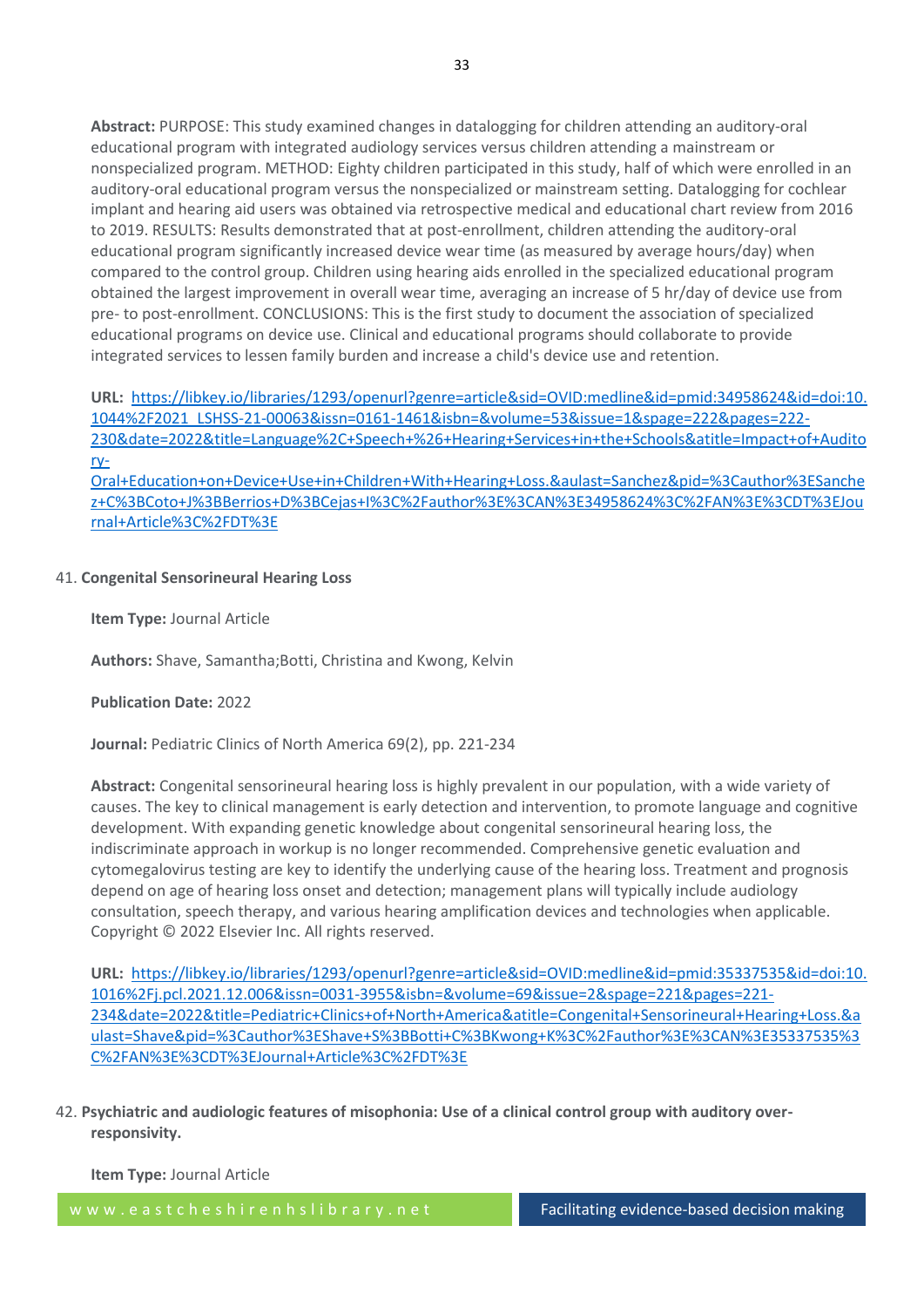**Authors:** Siepsiak, M.;Rosenthal, M. Z.;Raj-Koziak, D. and Dragan, W.

#### **Publication Date:** May ,2022

**Journal:** Journal of Psychosomatic Research 156, pp. 110777

**Abstract:** OBJECTIVE: This cross-sectional study was designed to add to the emerging empirical literature characterizing the psychiatric and audiologic features of misophonia. Because most research to date has not compared misophonia to clinical control groups, the present study used both participants who did not report any sound intolerance problems and a clinical control group of participants with auditory over-responsivity not formally meeting criteria for a diagnosis of misophonia using proposed diagnostic criteria by Schroeder et al. (2013). Severity of misophonia symptoms, frequency of current or lifetime psychiatric disorders, loudness discomfort, and hearing loss were compared across groups. METHODS: Structured interviews, questionnaires, and objective measures of audiologic functioning were administered to a sample of adult participants ( $N = 156$ ). Measures included an interviewer-rated diagnostic assessment of misophonia, the MisoQuest, (Siepsiak et al., 2020), M.I.N.I (Sheehan et al., 1998), loudness discomfort level (LDL), and hearing loss (PTA). RESULTS: Group differences in misophonia symptom severity among all three groups were observed: FWelch (2,50.57) = 149.92,  $p$  2 (2, N = 142) = 14.3;  $p = .001$ ; V = 0.317. A wide range of psychiatric disorders were observed in the misophonia group, (e.g., major depressive episode, suicidality and panic disorder were the most common). There were no significant differences between groups with regards to audiologic functioning. CONCLUSION: Misophonia co-occurs with a variety of psychiatric disorders but does not appear to be associated with loudness discomfort or hearing impairments. Copyright © 2022. Published by Elsevier Inc.

**URL:** [https://libkey.io/libraries/1293/openurl?genre=article&sid=OVID:medline&id=pmid:35259551&id=doi:10.](https://libkey.io/libraries/1293/openurl?genre=article&sid=OVID:medline&id=pmid:35259551&id=doi:10.1016%2Fj.jpsychores.2022.110777&issn=0022-3999&isbn=&volume=156&issue=&spage=110777&pages=110777&date=2022&title=Journal+of+Psychosomatic+Research&atitle=Psychiatric+and+audiologic+features+of+misophonia%3A+Use+of+a+clinical+control+group+with+auditory+over-responsivity.&aulast=Siepsiak&pid=%3Cauthor%3ESiepsiak+M%3BRosenthal+MZ%3BRaj-Koziak+D%3BDragan+W%3C%2Fauthor%3E%3CAN%3E35259551%3C%2FAN%3E%3CDT%3EJournal+Article%3C%2FDT%3E) [1016%2Fj.jpsychores.2022.110777&issn=0022-](https://libkey.io/libraries/1293/openurl?genre=article&sid=OVID:medline&id=pmid:35259551&id=doi:10.1016%2Fj.jpsychores.2022.110777&issn=0022-3999&isbn=&volume=156&issue=&spage=110777&pages=110777&date=2022&title=Journal+of+Psychosomatic+Research&atitle=Psychiatric+and+audiologic+features+of+misophonia%3A+Use+of+a+clinical+control+group+with+auditory+over-responsivity.&aulast=Siepsiak&pid=%3Cauthor%3ESiepsiak+M%3BRosenthal+MZ%3BRaj-Koziak+D%3BDragan+W%3C%2Fauthor%3E%3CAN%3E35259551%3C%2FAN%3E%3CDT%3EJournal+Article%3C%2FDT%3E)

[3999&isbn=&volume=156&issue=&spage=110777&pages=110777&date=2022&title=Journal+of+Psychosomati](https://libkey.io/libraries/1293/openurl?genre=article&sid=OVID:medline&id=pmid:35259551&id=doi:10.1016%2Fj.jpsychores.2022.110777&issn=0022-3999&isbn=&volume=156&issue=&spage=110777&pages=110777&date=2022&title=Journal+of+Psychosomatic+Research&atitle=Psychiatric+and+audiologic+features+of+misophonia%3A+Use+of+a+clinical+control+group+with+auditory+over-responsivity.&aulast=Siepsiak&pid=%3Cauthor%3ESiepsiak+M%3BRosenthal+MZ%3BRaj-Koziak+D%3BDragan+W%3C%2Fauthor%3E%3CAN%3E35259551%3C%2FAN%3E%3CDT%3EJournal+Article%3C%2FDT%3E) [c+Research&atitle=Psychiatric+and+audiologic+features+of+misophonia%3A+Use+of+a+clinical+control+group](https://libkey.io/libraries/1293/openurl?genre=article&sid=OVID:medline&id=pmid:35259551&id=doi:10.1016%2Fj.jpsychores.2022.110777&issn=0022-3999&isbn=&volume=156&issue=&spage=110777&pages=110777&date=2022&title=Journal+of+Psychosomatic+Research&atitle=Psychiatric+and+audiologic+features+of+misophonia%3A+Use+of+a+clinical+control+group+with+auditory+over-responsivity.&aulast=Siepsiak&pid=%3Cauthor%3ESiepsiak+M%3BRosenthal+MZ%3BRaj-Koziak+D%3BDragan+W%3C%2Fauthor%3E%3CAN%3E35259551%3C%2FAN%3E%3CDT%3EJournal+Article%3C%2FDT%3E) [+with+auditory+over-responsivity.&aulast=Siepsiak&pid=%3Cauthor%3ESiepsiak+M%3BRosenthal+MZ%3BRaj-](https://libkey.io/libraries/1293/openurl?genre=article&sid=OVID:medline&id=pmid:35259551&id=doi:10.1016%2Fj.jpsychores.2022.110777&issn=0022-3999&isbn=&volume=156&issue=&spage=110777&pages=110777&date=2022&title=Journal+of+Psychosomatic+Research&atitle=Psychiatric+and+audiologic+features+of+misophonia%3A+Use+of+a+clinical+control+group+with+auditory+over-responsivity.&aulast=Siepsiak&pid=%3Cauthor%3ESiepsiak+M%3BRosenthal+MZ%3BRaj-Koziak+D%3BDragan+W%3C%2Fauthor%3E%3CAN%3E35259551%3C%2FAN%3E%3CDT%3EJournal+Article%3C%2FDT%3E)[Koziak+D%3BDragan+W%3C%2Fauthor%3E%3CAN%3E35259551%3C%2FAN%3E%3CDT%3EJournal+Article%3C](https://libkey.io/libraries/1293/openurl?genre=article&sid=OVID:medline&id=pmid:35259551&id=doi:10.1016%2Fj.jpsychores.2022.110777&issn=0022-3999&isbn=&volume=156&issue=&spage=110777&pages=110777&date=2022&title=Journal+of+Psychosomatic+Research&atitle=Psychiatric+and+audiologic+features+of+misophonia%3A+Use+of+a+clinical+control+group+with+auditory+over-responsivity.&aulast=Siepsiak&pid=%3Cauthor%3ESiepsiak+M%3BRosenthal+MZ%3BRaj-Koziak+D%3BDragan+W%3C%2Fauthor%3E%3CAN%3E35259551%3C%2FAN%3E%3CDT%3EJournal+Article%3C%2FDT%3E) [%2FDT%3E](https://libkey.io/libraries/1293/openurl?genre=article&sid=OVID:medline&id=pmid:35259551&id=doi:10.1016%2Fj.jpsychores.2022.110777&issn=0022-3999&isbn=&volume=156&issue=&spage=110777&pages=110777&date=2022&title=Journal+of+Psychosomatic+Research&atitle=Psychiatric+and+audiologic+features+of+misophonia%3A+Use+of+a+clinical+control+group+with+auditory+over-responsivity.&aulast=Siepsiak&pid=%3Cauthor%3ESiepsiak+M%3BRosenthal+MZ%3BRaj-Koziak+D%3BDragan+W%3C%2Fauthor%3E%3CAN%3E35259551%3C%2FAN%3E%3CDT%3EJournal+Article%3C%2FDT%3E)

## 43. **Extended scope of practice audiology in the ENT outpatient clinic - a pilot study.**

**Item Type:** Journal Article

**Authors:** Tavora-Vieira, Dayse;Voola, Marcus;Majteles, Lisa;Timms, Lydia;Acharya, Aanand and Kuthubutheen, Jafri

**Publication Date:** Jan ,2022

**Journal:** International Journal of Audiology 61(1), pp. 29-33

**Abstract:** OBJECTIVE: To investigate the feasibility of using an extended scope (ES) audiology service to provide care to non-urgent adult patients waiting for an Ear Nose and Throat (ENT) appointment. DESIGN: Based on suitability criteria developed by the Audiology and ENT departments, an internal review of the ENT wait list identified patients who would be suitable for an ES audiology clinic. STUDY SAMPLE: 220 non-urgent patients on the ENT wait list with hearing loss and/or tinnitus. RESULTS: A total of 220 patients were transferred from the ENT wait list to the ES audiology clinic: 200 (90.9%) were seen by the ES Audiologist and 20 (9.1%) patients self-discharged or did not attend the appointment. Out of the 200 patients seen, 175 (87.5%) were assessed, managed and discharged without the need for input from an Otologist. The remaining 25 (12.5%) patients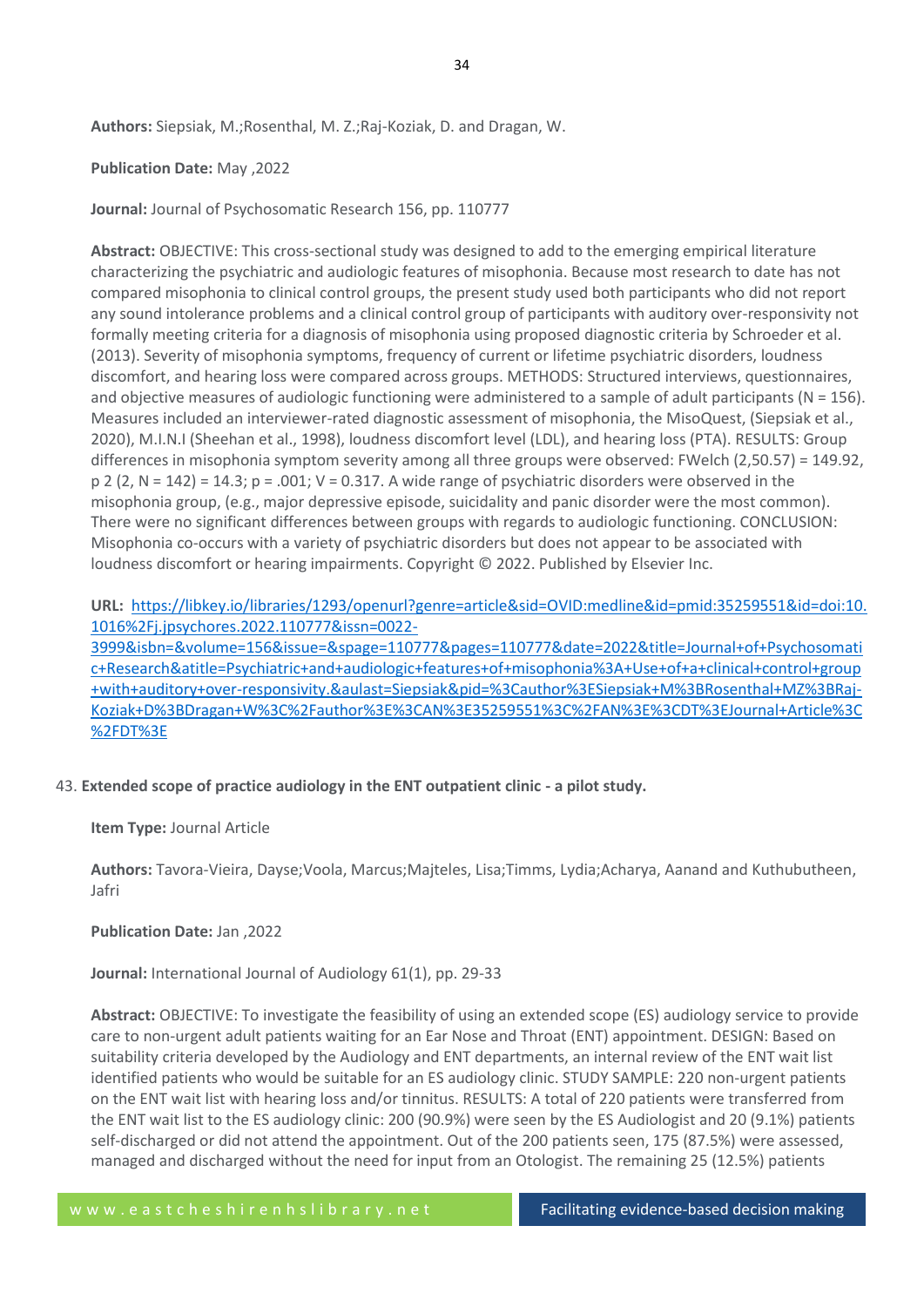needed an Otologist's input. CONCLUSION: This study has demonstrated the feasibility of an ES audiology clinic in a tertiary teaching hospital. Of those seen by ES audiologist, 87.5% were discharged from the ENT wait list without medical intervention. This model may represent an effective alternative pathway for lengthy outpatient waiting list management whilst providing patients with timely access to care.

**URL:** [https://libkey.io/libraries/1293/openurl?genre=article&sid=OVID:medline&id=pmid:33771083&id=doi:10.](https://libkey.io/libraries/1293/openurl?genre=article&sid=OVID:medline&id=pmid:33771083&id=doi:10.1080%2F14992027.2021.1900610&issn=1499-2027&isbn=&volume=61&issue=1&spage=29&pages=29-33&date=2022&title=International+Journal+of+Audiology&atitle=Extended+scope+of+practice+audiology+in+the+ENT+outpatient+clinic+-+a+pilot+study.&aulast=Tavora-Vieira&pid=%3Cauthor%3ETavora-Vieira+D%3BVoola+M%3BMajteles+L%3BTimms+L%3BAcharya+A%3BKuthubutheen+J%3C%2Fauthor%3E%3CAN%3E33771083%3C%2FAN%3E%3CDT%3EJournal+Article%3C%2FDT%3E) [1080%2F14992027.2021.1900610&issn=1499-2027&isbn=&volume=61&issue=1&spage=29&pages=29-](https://libkey.io/libraries/1293/openurl?genre=article&sid=OVID:medline&id=pmid:33771083&id=doi:10.1080%2F14992027.2021.1900610&issn=1499-2027&isbn=&volume=61&issue=1&spage=29&pages=29-33&date=2022&title=International+Journal+of+Audiology&atitle=Extended+scope+of+practice+audiology+in+the+ENT+outpatient+clinic+-+a+pilot+study.&aulast=Tavora-Vieira&pid=%3Cauthor%3ETavora-Vieira+D%3BVoola+M%3BMajteles+L%3BTimms+L%3BAcharya+A%3BKuthubutheen+J%3C%2Fauthor%3E%3CAN%3E33771083%3C%2FAN%3E%3CDT%3EJournal+Article%3C%2FDT%3E) [33&date=2022&title=International+Journal+of+Audiology&atitle=Extended+scope+of+practice+audiology+in+t](https://libkey.io/libraries/1293/openurl?genre=article&sid=OVID:medline&id=pmid:33771083&id=doi:10.1080%2F14992027.2021.1900610&issn=1499-2027&isbn=&volume=61&issue=1&spage=29&pages=29-33&date=2022&title=International+Journal+of+Audiology&atitle=Extended+scope+of+practice+audiology+in+the+ENT+outpatient+clinic+-+a+pilot+study.&aulast=Tavora-Vieira&pid=%3Cauthor%3ETavora-Vieira+D%3BVoola+M%3BMajteles+L%3BTimms+L%3BAcharya+A%3BKuthubutheen+J%3C%2Fauthor%3E%3CAN%3E33771083%3C%2FAN%3E%3CDT%3EJournal+Article%3C%2FDT%3E) [he+ENT+outpatient+clinic+-+a+pilot+study.&aulast=Tavora-Vieira&pid=%3Cauthor%3ETavora-](https://libkey.io/libraries/1293/openurl?genre=article&sid=OVID:medline&id=pmid:33771083&id=doi:10.1080%2F14992027.2021.1900610&issn=1499-2027&isbn=&volume=61&issue=1&spage=29&pages=29-33&date=2022&title=International+Journal+of+Audiology&atitle=Extended+scope+of+practice+audiology+in+the+ENT+outpatient+clinic+-+a+pilot+study.&aulast=Tavora-Vieira&pid=%3Cauthor%3ETavora-Vieira+D%3BVoola+M%3BMajteles+L%3BTimms+L%3BAcharya+A%3BKuthubutheen+J%3C%2Fauthor%3E%3CAN%3E33771083%3C%2FAN%3E%3CDT%3EJournal+Article%3C%2FDT%3E)[Vieira+D%3BVoola+M%3BMajteles+L%3BTimms+L%3BAcharya+A%3BKuthubutheen+J%3C%2Fauthor%3E%3CA](https://libkey.io/libraries/1293/openurl?genre=article&sid=OVID:medline&id=pmid:33771083&id=doi:10.1080%2F14992027.2021.1900610&issn=1499-2027&isbn=&volume=61&issue=1&spage=29&pages=29-33&date=2022&title=International+Journal+of+Audiology&atitle=Extended+scope+of+practice+audiology+in+the+ENT+outpatient+clinic+-+a+pilot+study.&aulast=Tavora-Vieira&pid=%3Cauthor%3ETavora-Vieira+D%3BVoola+M%3BMajteles+L%3BTimms+L%3BAcharya+A%3BKuthubutheen+J%3C%2Fauthor%3E%3CAN%3E33771083%3C%2FAN%3E%3CDT%3EJournal+Article%3C%2FDT%3E) [N%3E33771083%3C%2FAN%3E%3CDT%3EJournal+Article%3C%2FDT%3E](https://libkey.io/libraries/1293/openurl?genre=article&sid=OVID:medline&id=pmid:33771083&id=doi:10.1080%2F14992027.2021.1900610&issn=1499-2027&isbn=&volume=61&issue=1&spage=29&pages=29-33&date=2022&title=International+Journal+of+Audiology&atitle=Extended+scope+of+practice+audiology+in+the+ENT+outpatient+clinic+-+a+pilot+study.&aulast=Tavora-Vieira&pid=%3Cauthor%3ETavora-Vieira+D%3BVoola+M%3BMajteles+L%3BTimms+L%3BAcharya+A%3BKuthubutheen+J%3C%2Fauthor%3E%3CAN%3E33771083%3C%2FAN%3E%3CDT%3EJournal+Article%3C%2FDT%3E)

# 44. **Internet-Based Audiologist-Guided Cognitive Behavioral Therapy for Tinnitus: Randomized Controlled Trial**

## **Item Type:** Journal Article

**Authors:** W Beukes, Eldré;Andersson, Gerhard;Fagelson, Marc and Manchaiah, Vinaya

## **Publication Date:** 2022

**Journal:** Journal of Medical Internet Research 24(2), pp. e27584

**Abstract:** Background: Tinnitus is a symptom that can be very distressing owing to hearing sounds not related to any external sound source. Managing tinnitus is notoriously difficult, and access to evidence-based care is limited. Cognitive behavioral therapy (CBT) is a tinnitus management strategy with the most evidence of effectiveness but is rarely offered to those distressed by tinnitus. The provision of internet-based CBT for tinnitus overcomes accessibility barriers; however, it is not currently readily available in the United States.; Objective: The aim of this study is to investigate the efficacy of internet-based CBT compared with that of weekly monitoring for the management of tinnitus in reducing tinnitus distress; reducing tinnitus-related comorbidities, including tinnitus cognitions, insomnia, anxiety, and depression; and assessing the stability of the intervention effects 2 months after the intervention.; Methods: A 2-arm randomized clinical trial comparing audiologist-guided internet-based CBT (n=79) to a weekly monitoring group (n=79) with a 2-month follow-up assessed the efficacy of internet-based CBT. Eligible participants included adults seeking help for tinnitus. Recruitment was conducted on the web using an open-access website. Participants were randomized via 1:1 allocation, but blinding was not possible. The study was undertaken by English or Spanish speakers on the web. The primary outcome was a change in tinnitus distress as measured using the Tinnitus Functional Index. Secondary outcome measures included anxiety, depression, insomnia, tinnitus cognition, hearing-related difficulties, and quality of life.; Results: Internet-based CBT led to a greater reduction in tinnitus distress (mean 36.57, SD 22) compared with that in weekly monitoring (mean 46.31, SD 20.63; effect size: Cohen d=0.46, 95% CI 0.14-0.77) using an intention-to-treat analysis. For the secondary outcomes, there was a greater reduction in negative tinnitus cognition and insomnia. The results remained stable over the 2-month follow-up period. No important adverse events were observed. Further, 16% (10/158) of participants withdrew, with low overall compliance rates for questionnaire completion of 72.3% (107/148) at T1, 61% (91/148) at T2, and 42% (62/148) at T3.; Conclusions: This study is the first to evaluate and indicate the efficacy of audiologist-delivered internetbased CBT in reducing tinnitus distress in a US population. It was also the first study to offer internet-based CBT in Spanish to accommodate the large Hispanic population in the United States. The results have been encouraging, and further work is indicated in view of making such an intervention applicable to a wider population. Further work is required to improve compliance and attract more Spanish speakers.; Trial Registration: ClinicalTrials.gov NCT04004260; <https://clinicaltrials.gov/ct2/show/NCT04004260.> (©Eldré W Beukes, Gerhard Andersson, Marc Fagelson, Vinaya Manchaiah. Originally published in the Journal of Medical Internet Research (https://www.jmir.org), 14.02.2022.)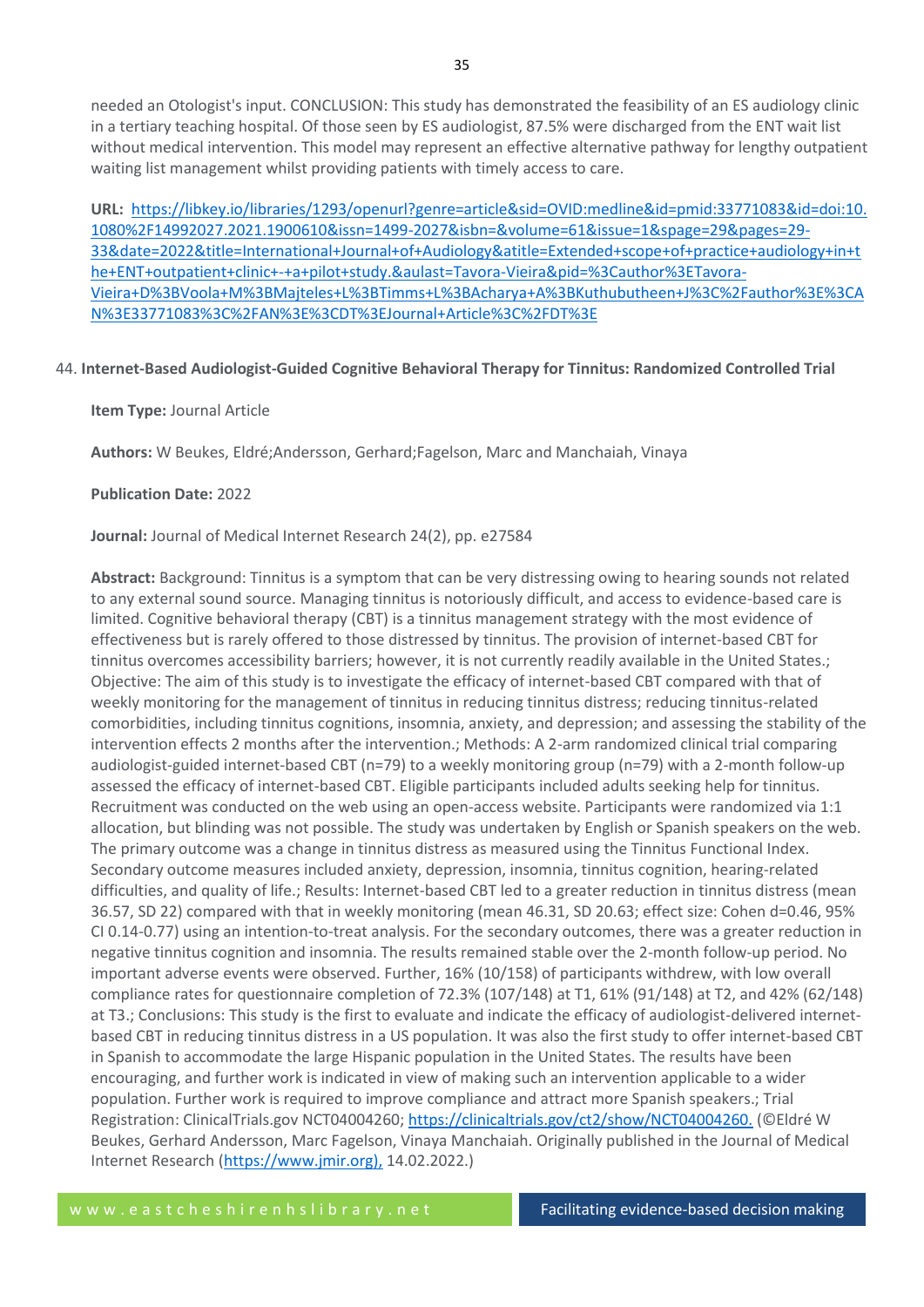# 45. **Multiple Cases of Auditory Neuropathy Illuminate the Importance of Subcortical Neural Synchrony for Speechin-noise Recognition and the Frequency-following Response.**

# **Item Type:** Journal Article

**Authors:** White-Schwoch, Travis;Anderson, Samira;Krizman, Jennifer;Bonacina, Silvia;Nicol, Trent;Bradlow, Ann R. and Kraus, Nina

## **Publication Date:** 2022

**Journal:** Ear & Hearing 43(2), pp. 605-619

**Abstract:** OBJECTIVES: The role of subcortical synchrony in speech-in-noise (SIN) recognition and the frequencyfollowing response (FFR) was examined in multiple listeners with auditory neuropathy. Although an absent FFR has been documented in one listener with idiopathic neuropathy who has severe difficulty recognizing SIN, several etiologies cause the neuropathy phenotype. Consequently, it is necessary to replicate absent FFRs and concomitant SIN difficulties in patients with multiple sources and clinical presentations of neuropathy to elucidate fully the importance of subcortical neural synchrony for the FFR and SIN recognition. DESIGN: Case series. Three children with auditory neuropathy (two males with neuropathy attributed to hyperbilirubinemia, one female with a rare missense mutation in the OPA1 gene) were compared to age-matched controls with normal hearing (52 for electrophysiology and 48 for speech recognition testing). Tests included standard audiological evaluations, FFRs, and sentence recognition in noise. The three children with neuropathy had a range of clinical presentations, including moderate sensorineural hearing loss, use of a cochlear implant, and a rapid progressive hearing loss. RESULTS: Children with neuropathy generally had good speech recognition in quiet but substantial difficulties in noise. These SIN difficulties were somewhat mitigated by a clear speaking style and presenting words in a high semantic context. In the children with neuropathy, FFRs were absent from all tested stimuli. In contrast, age-matched controls had reliable FFRs. CONCLUSION: Subcortical synchrony is subject to multiple forms of disruption but results in a consistent phenotype of an absent FFR and substantial difficulties recognizing SIN. These results support the hypothesis that subcortical synchrony is necessary for the FFR. Thus, in healthy listeners, the FFR may reflect subcortical neural processes important for SIN recognition. Copyright © 2021 Wolters Kluwer Health, Inc. All rights reserved.

**URL:** [https://libkey.io/libraries/1293/openurl?genre=article&sid=OVID:medline&id=pmid:34619687&id=doi:10.](https://libkey.io/libraries/1293/openurl?genre=article&sid=OVID:medline&id=pmid:34619687&id=doi:10.1097%2FAUD.0000000000001122&issn=0196-0202&isbn=&volume=43&issue=2&spage=605&pages=605-619&date=2022&title=Ear+%26+Hearing&atitle=Multiple+Cases+of+Auditory+Neuropathy+Illuminate+the+Importance+of+Subcortical+Neural+Synchrony+for+Speech-in-noise+Recognition+and+the+Frequency-following+Response.&aulast=White-Schwoch&pid=%3Cauthor%3EWhite-Schwoch+T%3BAnderson+S%3BKrizman+J%3BBonacina+S%3BNicol+T%3BBradlow+AR%3BKraus+N%3C%2Fauthor%3E%3CAN%3E34619687%3C%2FAN%3E%3CDT%3EJournal+Article%3C%2FDT%3E) [1097%2FAUD.0000000000001122&issn=0196-0202&isbn=&volume=43&issue=2&spage=605&pages=605-](https://libkey.io/libraries/1293/openurl?genre=article&sid=OVID:medline&id=pmid:34619687&id=doi:10.1097%2FAUD.0000000000001122&issn=0196-0202&isbn=&volume=43&issue=2&spage=605&pages=605-619&date=2022&title=Ear+%26+Hearing&atitle=Multiple+Cases+of+Auditory+Neuropathy+Illuminate+the+Importance+of+Subcortical+Neural+Synchrony+for+Speech-in-noise+Recognition+and+the+Frequency-following+Response.&aulast=White-Schwoch&pid=%3Cauthor%3EWhite-Schwoch+T%3BAnderson+S%3BKrizman+J%3BBonacina+S%3BNicol+T%3BBradlow+AR%3BKraus+N%3C%2Fauthor%3E%3CAN%3E34619687%3C%2FAN%3E%3CDT%3EJournal+Article%3C%2FDT%3E) [619&date=2022&title=Ear+%26+Hearing&atitle=Multiple+Cases+of+Auditory+Neuropathy+Illuminate+the+Imp](https://libkey.io/libraries/1293/openurl?genre=article&sid=OVID:medline&id=pmid:34619687&id=doi:10.1097%2FAUD.0000000000001122&issn=0196-0202&isbn=&volume=43&issue=2&spage=605&pages=605-619&date=2022&title=Ear+%26+Hearing&atitle=Multiple+Cases+of+Auditory+Neuropathy+Illuminate+the+Importance+of+Subcortical+Neural+Synchrony+for+Speech-in-noise+Recognition+and+the+Frequency-following+Response.&aulast=White-Schwoch&pid=%3Cauthor%3EWhite-Schwoch+T%3BAnderson+S%3BKrizman+J%3BBonacina+S%3BNicol+T%3BBradlow+AR%3BKraus+N%3C%2Fauthor%3E%3CAN%3E34619687%3C%2FAN%3E%3CDT%3EJournal+Article%3C%2FDT%3E) [ortance+of+Subcortical+Neural+Synchrony+for+Speech-in-noise+Recognition+and+the+Frequency](https://libkey.io/libraries/1293/openurl?genre=article&sid=OVID:medline&id=pmid:34619687&id=doi:10.1097%2FAUD.0000000000001122&issn=0196-0202&isbn=&volume=43&issue=2&spage=605&pages=605-619&date=2022&title=Ear+%26+Hearing&atitle=Multiple+Cases+of+Auditory+Neuropathy+Illuminate+the+Importance+of+Subcortical+Neural+Synchrony+for+Speech-in-noise+Recognition+and+the+Frequency-following+Response.&aulast=White-Schwoch&pid=%3Cauthor%3EWhite-Schwoch+T%3BAnderson+S%3BKrizman+J%3BBonacina+S%3BNicol+T%3BBradlow+AR%3BKraus+N%3C%2Fauthor%3E%3CAN%3E34619687%3C%2FAN%3E%3CDT%3EJournal+Article%3C%2FDT%3E)[following+Response.&aulast=White-Schwoch&pid=%3Cauthor%3EWhite-](https://libkey.io/libraries/1293/openurl?genre=article&sid=OVID:medline&id=pmid:34619687&id=doi:10.1097%2FAUD.0000000000001122&issn=0196-0202&isbn=&volume=43&issue=2&spage=605&pages=605-619&date=2022&title=Ear+%26+Hearing&atitle=Multiple+Cases+of+Auditory+Neuropathy+Illuminate+the+Importance+of+Subcortical+Neural+Synchrony+for+Speech-in-noise+Recognition+and+the+Frequency-following+Response.&aulast=White-Schwoch&pid=%3Cauthor%3EWhite-Schwoch+T%3BAnderson+S%3BKrizman+J%3BBonacina+S%3BNicol+T%3BBradlow+AR%3BKraus+N%3C%2Fauthor%3E%3CAN%3E34619687%3C%2FAN%3E%3CDT%3EJournal+Article%3C%2FDT%3E)[Schwoch+T%3BAnderson+S%3BKrizman+J%3BBonacina+S%3BNicol+T%3BBradlow+AR%3BKraus+N%3C%2Faut](https://libkey.io/libraries/1293/openurl?genre=article&sid=OVID:medline&id=pmid:34619687&id=doi:10.1097%2FAUD.0000000000001122&issn=0196-0202&isbn=&volume=43&issue=2&spage=605&pages=605-619&date=2022&title=Ear+%26+Hearing&atitle=Multiple+Cases+of+Auditory+Neuropathy+Illuminate+the+Importance+of+Subcortical+Neural+Synchrony+for+Speech-in-noise+Recognition+and+the+Frequency-following+Response.&aulast=White-Schwoch&pid=%3Cauthor%3EWhite-Schwoch+T%3BAnderson+S%3BKrizman+J%3BBonacina+S%3BNicol+T%3BBradlow+AR%3BKraus+N%3C%2Fauthor%3E%3CAN%3E34619687%3C%2FAN%3E%3CDT%3EJournal+Article%3C%2FDT%3E) [hor%3E%3CAN%3E34619687%3C%2FAN%3E%3CDT%3EJournal+Article%3C%2FDT%3E](https://libkey.io/libraries/1293/openurl?genre=article&sid=OVID:medline&id=pmid:34619687&id=doi:10.1097%2FAUD.0000000000001122&issn=0196-0202&isbn=&volume=43&issue=2&spage=605&pages=605-619&date=2022&title=Ear+%26+Hearing&atitle=Multiple+Cases+of+Auditory+Neuropathy+Illuminate+the+Importance+of+Subcortical+Neural+Synchrony+for+Speech-in-noise+Recognition+and+the+Frequency-following+Response.&aulast=White-Schwoch&pid=%3Cauthor%3EWhite-Schwoch+T%3BAnderson+S%3BKrizman+J%3BBonacina+S%3BNicol+T%3BBradlow+AR%3BKraus+N%3C%2Fauthor%3E%3CAN%3E34619687%3C%2FAN%3E%3CDT%3EJournal+Article%3C%2FDT%3E)

## 46. **A New Active Osseointegrated Implant System in Patients with Single-Sided Deafness.**

## **Item Type:** Journal Article

**Authors:** Willenborg, Kerstin;Avallone, Emilio;Maier, Hannes;Lenarz, Thomas and Busch, Susan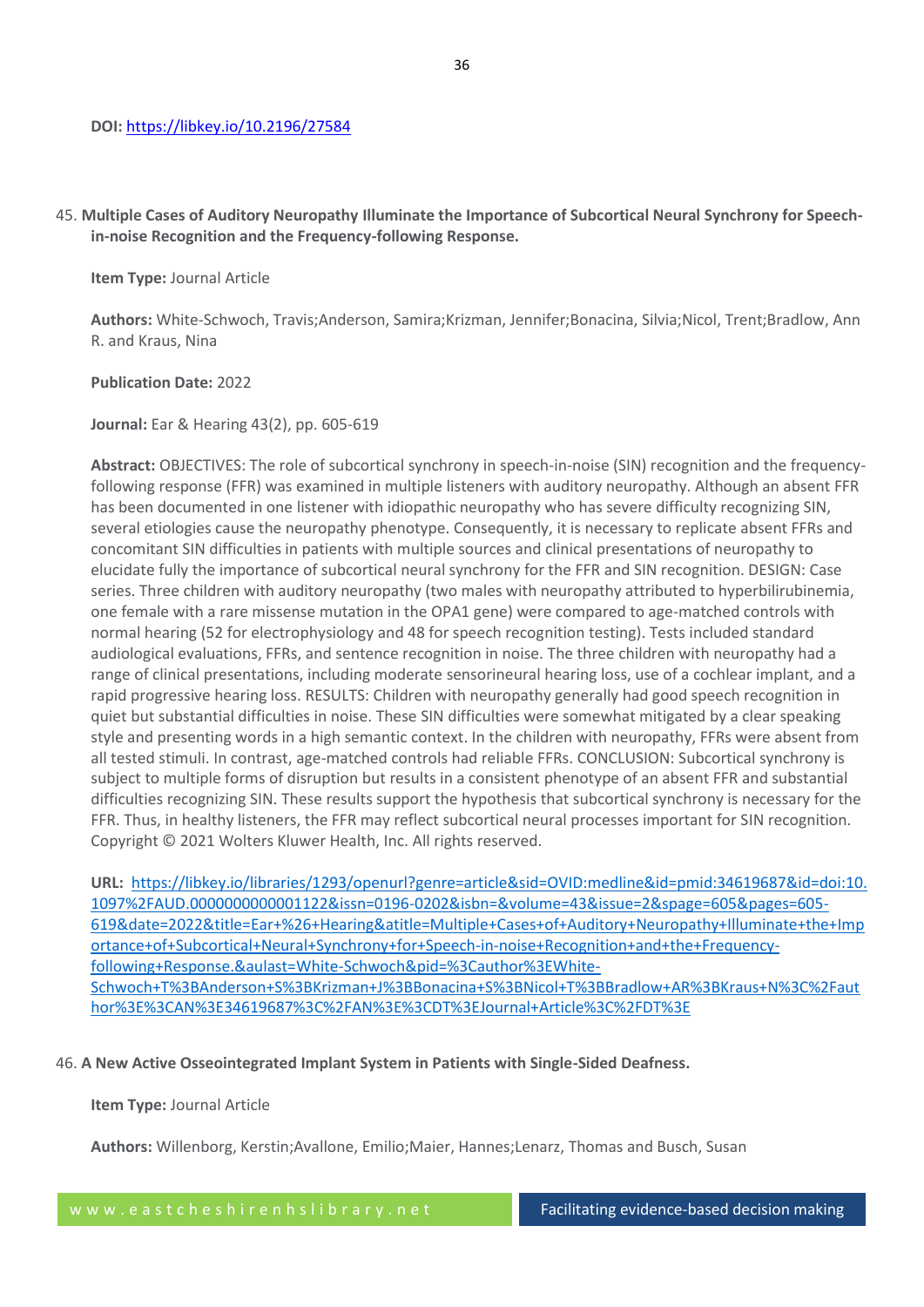#### **Publication Date:** 2022

**Journal:** Audiology & Neuro-Otology 27(1), pp. 83-92

**Abstract:** OBJECTIVE: The Cochlear TM Osia R System (Osia) is an active transcutaneous bone conduction implant system intended for patients with conductive and mixed hearing loss but can also be used in cases of single-sided deafness (SSD) for the contralateral routing of signal (CROS). The Osia implant is placed subcutaneously under the intact skin behind the ear with the piezoelectric actuator connected to an osseointegrated BI300 implant - a titanium screw used for a 2-stage Baha surgery - on the mastoid. The external processor is magnetically attached to the subcutaneous implant receiver coil. As the Osia has recently been CE certified and is new on the market, with limited patient outcome data for SSD available, the objective of this study was the evaluation of surgical procedure, audiological results, and patient satisfaction for the Osia in SSD patients. STUDY DESIGN: In a prospective, monocentric clinical observation study, 6 patients (18 years of age or older) with SSD and bone conduction thresholds pure tone average 0.5, 1, 2, and 4 kHz Copyright © 2021 The Author(s) Published by S. Karger AG, Basel.

**URL:** [https://libkey.io/libraries/1293/openurl?genre=article&sid=OVID:medline&id=pmid:33902037&id=doi:10.](https://libkey.io/libraries/1293/openurl?genre=article&sid=OVID:medline&id=pmid:33902037&id=doi:10.1159%2F000515489&issn=1420-3030&isbn=&volume=27&issue=1&spage=83&pages=83-92&date=2022&title=Audiology+%26+Neuro-Otology&atitle=A+New+Active+Osseointegrated+Implant+System+in+Patients+with+Single-Sided+Deafness.&aulast=Willenborg&pid=%3Cauthor%3EWillenborg+K%3BAvallone+E%3BMaier+H%3BLenarz+T%3BBusch+S%3C%2Fauthor%3E%3CAN%3E33902037%3C%2FAN%3E%3CDT%3EJournal+Article%3C%2FDT%3E) [1159%2F000515489&issn=1420-3030&isbn=&volume=27&issue=1&spage=83&pages=83-](https://libkey.io/libraries/1293/openurl?genre=article&sid=OVID:medline&id=pmid:33902037&id=doi:10.1159%2F000515489&issn=1420-3030&isbn=&volume=27&issue=1&spage=83&pages=83-92&date=2022&title=Audiology+%26+Neuro-Otology&atitle=A+New+Active+Osseointegrated+Implant+System+in+Patients+with+Single-Sided+Deafness.&aulast=Willenborg&pid=%3Cauthor%3EWillenborg+K%3BAvallone+E%3BMaier+H%3BLenarz+T%3BBusch+S%3C%2Fauthor%3E%3CAN%3E33902037%3C%2FAN%3E%3CDT%3EJournal+Article%3C%2FDT%3E) [92&date=2022&title=Audiology+%26+Neuro-](https://libkey.io/libraries/1293/openurl?genre=article&sid=OVID:medline&id=pmid:33902037&id=doi:10.1159%2F000515489&issn=1420-3030&isbn=&volume=27&issue=1&spage=83&pages=83-92&date=2022&title=Audiology+%26+Neuro-Otology&atitle=A+New+Active+Osseointegrated+Implant+System+in+Patients+with+Single-Sided+Deafness.&aulast=Willenborg&pid=%3Cauthor%3EWillenborg+K%3BAvallone+E%3BMaier+H%3BLenarz+T%3BBusch+S%3C%2Fauthor%3E%3CAN%3E33902037%3C%2FAN%3E%3CDT%3EJournal+Article%3C%2FDT%3E)[Otology&atitle=A+New+Active+Osseointegrated+Implant+System+in+Patients+with+Single-](https://libkey.io/libraries/1293/openurl?genre=article&sid=OVID:medline&id=pmid:33902037&id=doi:10.1159%2F000515489&issn=1420-3030&isbn=&volume=27&issue=1&spage=83&pages=83-92&date=2022&title=Audiology+%26+Neuro-Otology&atitle=A+New+Active+Osseointegrated+Implant+System+in+Patients+with+Single-Sided+Deafness.&aulast=Willenborg&pid=%3Cauthor%3EWillenborg+K%3BAvallone+E%3BMaier+H%3BLenarz+T%3BBusch+S%3C%2Fauthor%3E%3CAN%3E33902037%3C%2FAN%3E%3CDT%3EJournal+Article%3C%2FDT%3E)[Sided+Deafness.&aulast=Willenborg&pid=%3Cauthor%3EWillenborg+K%3BAvallone+E%3BMaier+H%3BLenarz+](https://libkey.io/libraries/1293/openurl?genre=article&sid=OVID:medline&id=pmid:33902037&id=doi:10.1159%2F000515489&issn=1420-3030&isbn=&volume=27&issue=1&spage=83&pages=83-92&date=2022&title=Audiology+%26+Neuro-Otology&atitle=A+New+Active+Osseointegrated+Implant+System+in+Patients+with+Single-Sided+Deafness.&aulast=Willenborg&pid=%3Cauthor%3EWillenborg+K%3BAvallone+E%3BMaier+H%3BLenarz+T%3BBusch+S%3C%2Fauthor%3E%3CAN%3E33902037%3C%2FAN%3E%3CDT%3EJournal+Article%3C%2FDT%3E) [T%3BBusch+S%3C%2Fauthor%3E%3CAN%3E33902037%3C%2FAN%3E%3CDT%3EJournal+Article%3C%2FDT%3](https://libkey.io/libraries/1293/openurl?genre=article&sid=OVID:medline&id=pmid:33902037&id=doi:10.1159%2F000515489&issn=1420-3030&isbn=&volume=27&issue=1&spage=83&pages=83-92&date=2022&title=Audiology+%26+Neuro-Otology&atitle=A+New+Active+Osseointegrated+Implant+System+in+Patients+with+Single-Sided+Deafness.&aulast=Willenborg&pid=%3Cauthor%3EWillenborg+K%3BAvallone+E%3BMaier+H%3BLenarz+T%3BBusch+S%3C%2Fauthor%3E%3CAN%3E33902037%3C%2FAN%3E%3CDT%3EJournal+Article%3C%2FDT%3E) [E](https://libkey.io/libraries/1293/openurl?genre=article&sid=OVID:medline&id=pmid:33902037&id=doi:10.1159%2F000515489&issn=1420-3030&isbn=&volume=27&issue=1&spage=83&pages=83-92&date=2022&title=Audiology+%26+Neuro-Otology&atitle=A+New+Active+Osseointegrated+Implant+System+in+Patients+with+Single-Sided+Deafness.&aulast=Willenborg&pid=%3Cauthor%3EWillenborg+K%3BAvallone+E%3BMaier+H%3BLenarz+T%3BBusch+S%3C%2Fauthor%3E%3CAN%3E33902037%3C%2FAN%3E%3CDT%3EJournal+Article%3C%2FDT%3E)

#### 47. **Adapting and validating the Autism Diagnostic Interview - Revised for use with deaf children and young people**

**Item Type:** Journal Article

**Authors:** Wright, Barry;Phillips, Helen;Allgar, Victoria;Sweetman, Jennifer;Hodkinson, Rachel;Hayward, Emily;Ralph-Lewis, Amelia;Teige, Catarina;Bland, Martin and Le Couteur, Ann

#### **Publication Date:** 2022

**Journal:** Autism: The International Journal of Research & Practice 26(2), pp. 446-459

**Abstract:** A Delphi consensus methodology was used to adapt the Autism Diagnostic Interview–Revised for the assessment of deaf children with suspected autism spectrum disorder. Each Autism Diagnostic Interview– Revised item was considered by a panel of nine international experts in terms of relevance and acceptability. Modifications were proposed and agreed by the expert panel for 45% of items. The pre-specified criterion for agreement between experts was set at 80% for each item. A first validation of the revised version, adapted for deaf children (Autism Diagnostic Interview–Revised Deaf Adaptation), was undertaken with a UK sample of 78 parents/carers of deaf children with autism spectrum disorder and 126 parents/carers with deaf children without autism spectrum disorder. When compared to National Institute for Health and Care Excellence guideline standard clinical assessments, the Autism Diagnostic Interview–Revised Deaf Adaptation diagnostic algorithm cut-off/threshold scores achieved a sensitivity of 89% (79%–96%) and specificity of 81% (70%–89%) for autism spectrum disorder. The alpha coefficients for each algorithm symptom domain ranged from 0.80 to 0.91, suggesting that the items had high internal consistency. Our findings indicate that the Autism Diagnostic Interview–Revised Deaf Adaptation is likely to be a useful measure for the assessment of deaf children with suspected autism spectrum disorder, although further research is needed. Autism assessment processes need to improve for deaf children as they are currently being diagnosed later than their hearing counterparts and misdiagnosis can occur. We took one of the most commonly used parent developmental interviews for autism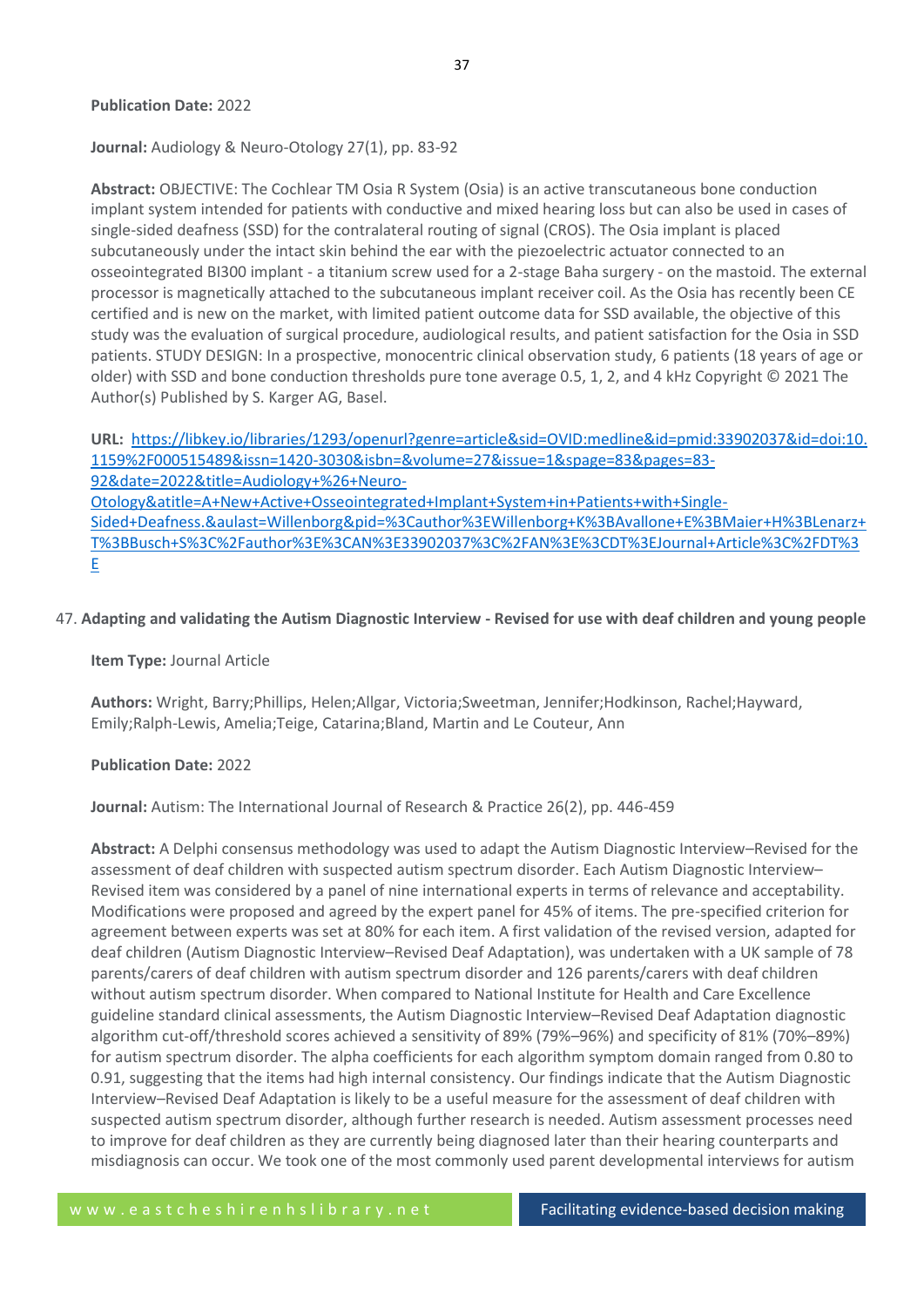spectrum disorder the Autism Diagnostic Interview–Revised and adapted it using international expert advice. Modifications were proposed and agreed by the expert panel for 45% of items; the remaining 55% of items were unchanged. We then tested the revised version, adapted for deaf children (Autism Diagnostic Interview– Revised Deaf Adaptation), in a UK sample of 78 parents/carers of deaf children with autism spectrum disorder and 126 parents/carers with deaf children without autism spectrum disorder. When compared to National Institute for Health and Care Excellence guideline standard clinical assessments, the Autism Diagnostic Interview–Revised Deaf Adaptation diagnostic algorithm threshold scores could identify those deaf children with a definite diagnosis (true autism spectrum disorder positives) well (sensitivity of 89% (79%–96%)) and those deaf children who did not have autism spectrum disorder (true autism spectrum disorder negatives) well (specificity of 81% (70%–89%)). Our findings indicate that the Autism Diagnostic Interview–Revised Deaf Adaptation is likely to prove a useful measure for the assessment of deaf children with suspected autism spectrum disorder and that further research would be helpful.

# **DOI:** <https://libkey.io/10.1177/13623613211029116>

# 48. **Hearing From You: Design Thinking in Audiological Research.**

**Item Type:** Journal Article

**Authors:** Young, Taegan;Pang, Jermy and Ferguson, Melanie

**Publication Date:** Mar 28 ,2022

# **Journal:** American Journal of Audiology 1-10

**Abstract:** PURPOSE: The purpose of this article is to describe the emerging use of design thinking methodologies in hearing health care research using a participatory action approach with a consumer and community involvement panel, audiologists, and adults with hearing loss. METHOD: Two connected hearing health care projects that adopted design thinking principles are presented here as case studies. Case 1 investigated the applicability and acceptability of smart voice assistant technology as post-hearing aid fitting support. Case 2 investigated the feasibility of providing support for new adult patients with hearing loss before they attend their hearing assessment appointment. DISCUSSION: The design thinking process provided a flexible structure in which researchers were able to empathize with stakeholders, define their unmet needs, and ideate potential connected hearing health care solutions to develop and evaluate prototypes in clinical and home settings. CONCLUSION: Utilizing a needs-based, collaborative design thinking approach to conduct development in hearing health care research is a viable and novel option to produce innovative, relevant, and translational hearing health solutions that address stakeholder needs.

**URL:** [https://libkey.io/libraries/1293/openurl?genre=article&sid=OVID:medline&id=pmid:35344385&id=doi:10.](https://libkey.io/libraries/1293/openurl?genre=article&sid=OVID:medline&id=pmid:35344385&id=doi:10.1044%2F2022_AJA-21-00222&issn=1059-0889&isbn=&volume=&issue=&spage=1&pages=1-10&date=2022&title=American+Journal+of+Audiology&atitle=Hearing+From+You%3A+Design+Thinking+in+Audiological+Research.&aulast=Young&pid=%3Cauthor%3EYoung+T%3BPang+J%3BFerguson+M%3C%2Fauthor%3E%3CAN%3E35344385%3C%2FAN%3E%3CDT%3EJournal+Article%3C%2FDT%3E) [1044%2F2022\\_AJA-21-00222&issn=1059-0889&isbn=&volume=&issue=&spage=1&pages=1-](https://libkey.io/libraries/1293/openurl?genre=article&sid=OVID:medline&id=pmid:35344385&id=doi:10.1044%2F2022_AJA-21-00222&issn=1059-0889&isbn=&volume=&issue=&spage=1&pages=1-10&date=2022&title=American+Journal+of+Audiology&atitle=Hearing+From+You%3A+Design+Thinking+in+Audiological+Research.&aulast=Young&pid=%3Cauthor%3EYoung+T%3BPang+J%3BFerguson+M%3C%2Fauthor%3E%3CAN%3E35344385%3C%2FAN%3E%3CDT%3EJournal+Article%3C%2FDT%3E) [10&date=2022&title=American+Journal+of+Audiology&atitle=Hearing+From+You%3A+Design+Thinking+in+Au](https://libkey.io/libraries/1293/openurl?genre=article&sid=OVID:medline&id=pmid:35344385&id=doi:10.1044%2F2022_AJA-21-00222&issn=1059-0889&isbn=&volume=&issue=&spage=1&pages=1-10&date=2022&title=American+Journal+of+Audiology&atitle=Hearing+From+You%3A+Design+Thinking+in+Audiological+Research.&aulast=Young&pid=%3Cauthor%3EYoung+T%3BPang+J%3BFerguson+M%3C%2Fauthor%3E%3CAN%3E35344385%3C%2FAN%3E%3CDT%3EJournal+Article%3C%2FDT%3E) [diological+Research.&aulast=Young&pid=%3Cauthor%3EYoung+T%3BPang+J%3BFerguson+M%3C%2Fauthor%3](https://libkey.io/libraries/1293/openurl?genre=article&sid=OVID:medline&id=pmid:35344385&id=doi:10.1044%2F2022_AJA-21-00222&issn=1059-0889&isbn=&volume=&issue=&spage=1&pages=1-10&date=2022&title=American+Journal+of+Audiology&atitle=Hearing+From+You%3A+Design+Thinking+in+Audiological+Research.&aulast=Young&pid=%3Cauthor%3EYoung+T%3BPang+J%3BFerguson+M%3C%2Fauthor%3E%3CAN%3E35344385%3C%2FAN%3E%3CDT%3EJournal+Article%3C%2FDT%3E) [E%3CAN%3E35344385%3C%2FAN%3E%3CDT%3EJournal+Article%3C%2FDT%3E](https://libkey.io/libraries/1293/openurl?genre=article&sid=OVID:medline&id=pmid:35344385&id=doi:10.1044%2F2022_AJA-21-00222&issn=1059-0889&isbn=&volume=&issue=&spage=1&pages=1-10&date=2022&title=American+Journal+of+Audiology&atitle=Hearing+From+You%3A+Design+Thinking+in+Audiological+Research.&aulast=Young&pid=%3Cauthor%3EYoung+T%3BPang+J%3BFerguson+M%3C%2Fauthor%3E%3CAN%3E35344385%3C%2FAN%3E%3CDT%3EJournal+Article%3C%2FDT%3E)

# 49. **Making Race Visible in the Speech, Language, and Hearing Sciences: A Critical Discourse Analysis**

## **Item Type:** Journal Article

**Authors:** Yu, Betty;Horton, RaMonda;Munson, Benjamin;Newkirk-Turner, Brandi;Johnson, Valerie E.;Khamis-Dakwar, Reem;Muñoz, Maria,L. and Hyter, Yvette D.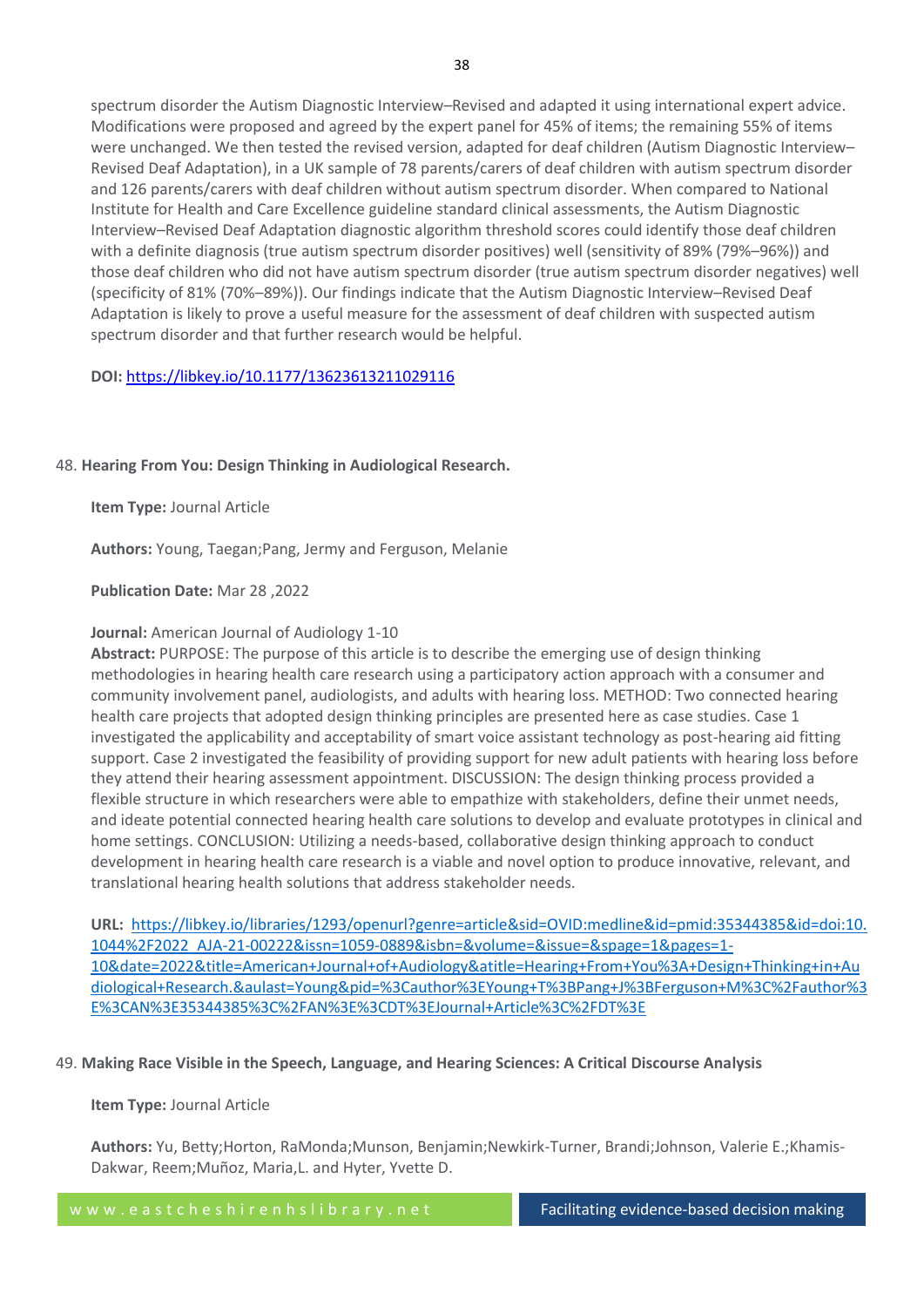## **Publication Date:** 2022

# **Journal:** American Journal of Speech-Language Pathology 31(2), pp. 578-600

**Abstract:** Purpose: The purpose of this critical discourse analytic study is to identify how two key professional standards documents in the Speech, Language and Hearing Sciences field-the Standards for Certification document and the Essential Functions rubric-contribute to the discursive construction of the ideal speechlanguage pathologist and audiologist, and to examine whether the experiences and needs of people of color are taken into consideration in these documents.; Method: Critical discourse analysis was used as both a conceptual and methodological lens for the systematic analysis of the targeted text.; Results: The findings show that considerations of race and racism were almost entirely absent from both documents and thus reflected a discourse of race neutrality that is ideologically consistent with color-blind racism. The enactment of racially coded expectations within a construct of race-neutral discourse maintains racial inequities in the speech, language, and hearing sciences professions.; Conclusions: The findings highlight the need for the open acknowledgment of racism in our institutional policies and discourses and official and ongoing commitments to concrete and measurable antiracist actions to counteract systemic racism. Recommendations for and examples of antiracist measures are offered.

## **DOI:** [https://libkey.io/10.1044/2021\\_AJSLP-20-00384](https://libkey.io/10.1044/2021_AJSLP-20-00384)

## 50. **Dysfunction of the Auditory System in Children With Hypothyroidism: A Systematic Review and Meta-Analysis.**

## **Item Type:** Journal Article

**Authors:** Zhang, Kathy;Fried, Jacob;Nguyen, Shaun A.;Meyer, Ted A. and White, David R.

## **Publication Date:** 2022

**Journal:** Ear & Hearing 43(1), pp. 23-31

**Abstract:** OBJECTIVE: To examine the prevalence of hearing impairment in children with hypothyroidism, and to characterize clinical and subclinical hearing loss by examining cochlear function, auditory brainstem pathways, and integration of the auditory system as a whole. DESIGN: An electronic search was conducted using PubMed, Scopus, and Cochrane Library databases. This systematic review was performed in accordance with the PRISMA guidelines. Original observational studies that utilized audiological tests for auditory system evaluations in hypothyroidism were included. A total of 2004 studies were found in the search, with 23 studies meeting the inclusion criteria. RESULTS: The pooled prevalence of hearing loss was 16.1% [95% confidence interval 10.7, 22.4] for children with congenital hypothyroidism. Hearing thresholds at pure-tone averages (0.5-2 kHz) were 1.6 dB [95% confidence interval 1.7, 4.8] higher for children with hypothyroidism compared to age-matched controls. Cochlear dysfunction was detected at middle frequencies (1-3 kHz) by otoacoustic emission testing, indicating abnormalities of hair cell function or cochlear integration. Retrocochlear involvement was detected on auditory brainstem response (ABR), with prolonged Wave I indicating a peripheral conduction abnormality localized to the middle or inner ear and eighth cranial nerve. CONCLUSIONS: Children with hypothyroidism have a higher prevalence of hearing loss than children without hypothyroidism. For children with congenital hypothyroidism, evidence of subclinical abnormalities at the level of the cochlea and eighth cranial nerve are present despite early initiation of levothyroxine therapy. Dysfunction of the auditory system might begin with predominance of peripheral conduction abnormalities early in development. Copyright © 2021 Wolters Kluwer Health, Inc. All rights reserved.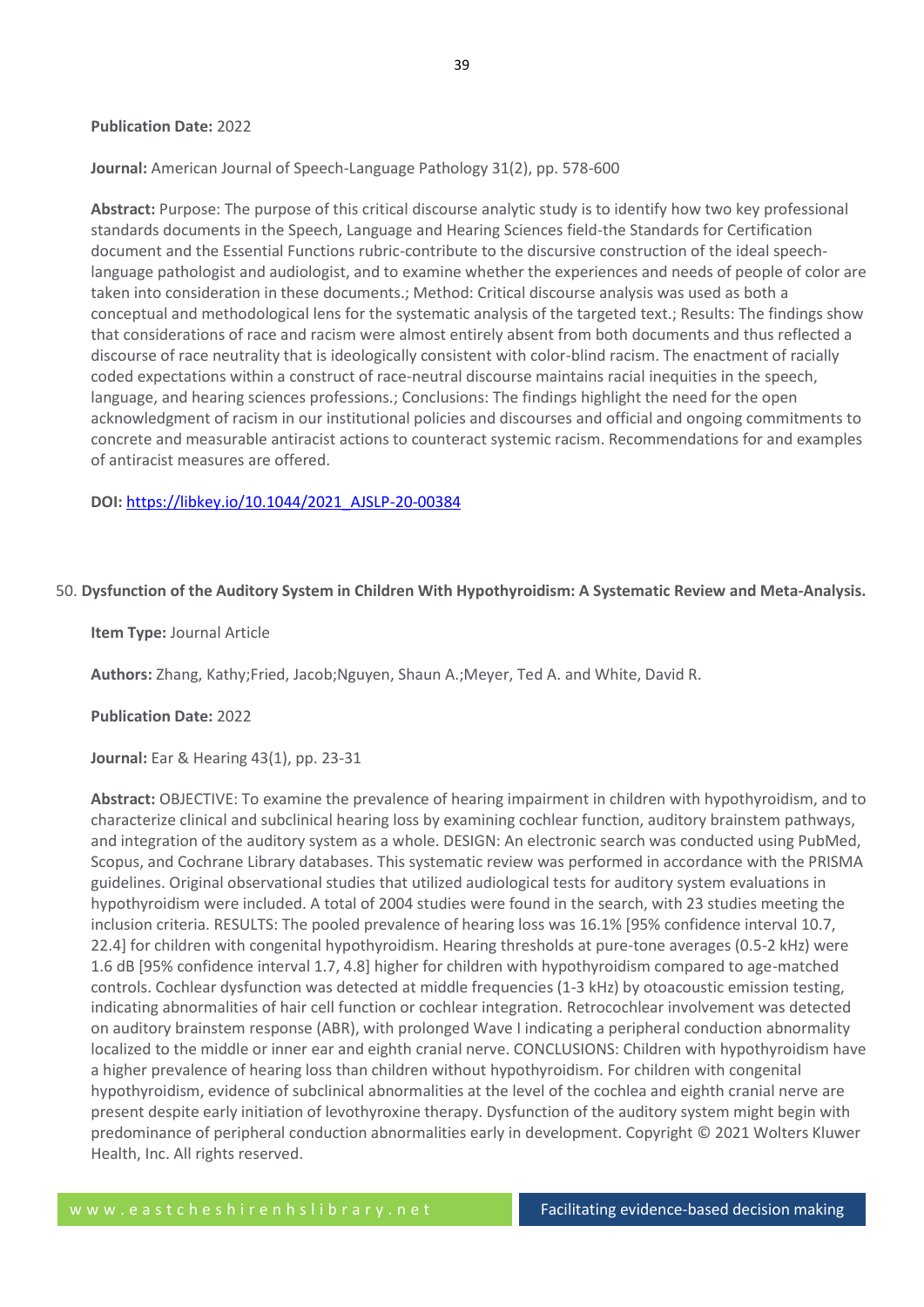40

**URL:**

[https://libkey.io/libraries/1293/openurl?genre=article&sid=OVID:medline&id=pmid:34282088&id=doi:10.1097](https://libkey.io/libraries/1293/openurl?genre=article&sid=OVID:medline&id=pmid:34282088&id=doi:10.1097%2FAUD.0000000000001082&issn=0196-0202&isbn=&volume=43&issue=1&spage=23&pages=23-31&date=2022&title=Ear+%26+Hearing&atitle=Dysfunction+of+the+Auditory+System+in+Children+With+Hypothyroidism%3A+A+Systematic+Review+and+Meta-Analysis.&aulast=Zhang&pid=%3Cauthor%3EZhang+K%3BFried+J%3BNguyen+SA%3BMeyer+TA%3BWhite+DR%3C%2Fauthor%3E%3CAN%3E34282088%3C%2FAN%3E%3CDT%3EJournal+Article%3C%2FDT%3E) [%2FAUD.0000000000001082&issn=0196-0202&isbn=&volume=43&issue=1&spage=23&pages=23-](https://libkey.io/libraries/1293/openurl?genre=article&sid=OVID:medline&id=pmid:34282088&id=doi:10.1097%2FAUD.0000000000001082&issn=0196-0202&isbn=&volume=43&issue=1&spage=23&pages=23-31&date=2022&title=Ear+%26+Hearing&atitle=Dysfunction+of+the+Auditory+System+in+Children+With+Hypothyroidism%3A+A+Systematic+Review+and+Meta-Analysis.&aulast=Zhang&pid=%3Cauthor%3EZhang+K%3BFried+J%3BNguyen+SA%3BMeyer+TA%3BWhite+DR%3C%2Fauthor%3E%3CAN%3E34282088%3C%2FAN%3E%3CDT%3EJournal+Article%3C%2FDT%3E) [31&date=2022&title=Ear+%26+Hearing&atitle=Dysfunction+of+the+Auditory+System+in+Children+With+Hypot](https://libkey.io/libraries/1293/openurl?genre=article&sid=OVID:medline&id=pmid:34282088&id=doi:10.1097%2FAUD.0000000000001082&issn=0196-0202&isbn=&volume=43&issue=1&spage=23&pages=23-31&date=2022&title=Ear+%26+Hearing&atitle=Dysfunction+of+the+Auditory+System+in+Children+With+Hypothyroidism%3A+A+Systematic+Review+and+Meta-Analysis.&aulast=Zhang&pid=%3Cauthor%3EZhang+K%3BFried+J%3BNguyen+SA%3BMeyer+TA%3BWhite+DR%3C%2Fauthor%3E%3CAN%3E34282088%3C%2FAN%3E%3CDT%3EJournal+Article%3C%2FDT%3E) [hyroidism%3A+A+Systematic+Review+and+Meta-](https://libkey.io/libraries/1293/openurl?genre=article&sid=OVID:medline&id=pmid:34282088&id=doi:10.1097%2FAUD.0000000000001082&issn=0196-0202&isbn=&volume=43&issue=1&spage=23&pages=23-31&date=2022&title=Ear+%26+Hearing&atitle=Dysfunction+of+the+Auditory+System+in+Children+With+Hypothyroidism%3A+A+Systematic+Review+and+Meta-Analysis.&aulast=Zhang&pid=%3Cauthor%3EZhang+K%3BFried+J%3BNguyen+SA%3BMeyer+TA%3BWhite+DR%3C%2Fauthor%3E%3CAN%3E34282088%3C%2FAN%3E%3CDT%3EJournal+Article%3C%2FDT%3E)[Analysis.&aulast=Zhang&pid=%3Cauthor%3EZhang+K%3BFried+J%3BNguyen+SA%3BMeyer+TA%3BWhite+DR%](https://libkey.io/libraries/1293/openurl?genre=article&sid=OVID:medline&id=pmid:34282088&id=doi:10.1097%2FAUD.0000000000001082&issn=0196-0202&isbn=&volume=43&issue=1&spage=23&pages=23-31&date=2022&title=Ear+%26+Hearing&atitle=Dysfunction+of+the+Auditory+System+in+Children+With+Hypothyroidism%3A+A+Systematic+Review+and+Meta-Analysis.&aulast=Zhang&pid=%3Cauthor%3EZhang+K%3BFried+J%3BNguyen+SA%3BMeyer+TA%3BWhite+DR%3C%2Fauthor%3E%3CAN%3E34282088%3C%2FAN%3E%3CDT%3EJournal+Article%3C%2FDT%3E) [3C%2Fauthor%3E%3CAN%3E34282088%3C%2FAN%3E%3CDT%3EJournal+Article%3C%2FDT%3E](https://libkey.io/libraries/1293/openurl?genre=article&sid=OVID:medline&id=pmid:34282088&id=doi:10.1097%2FAUD.0000000000001082&issn=0196-0202&isbn=&volume=43&issue=1&spage=23&pages=23-31&date=2022&title=Ear+%26+Hearing&atitle=Dysfunction+of+the+Auditory+System+in+Children+With+Hypothyroidism%3A+A+Systematic+Review+and+Meta-Analysis.&aulast=Zhang&pid=%3Cauthor%3EZhang+K%3BFried+J%3BNguyen+SA%3BMeyer+TA%3BWhite+DR%3C%2Fauthor%3E%3CAN%3E34282088%3C%2FAN%3E%3CDT%3EJournal+Article%3C%2FDT%3E)

# 51. **Social representation of hearing aids among people with hearing loss: an exploratory study**

**Item Type:** Journal Article

**Authors:** Chundu, Srikanth;Allen, Peter M.;Han, Woojae;Ratinaud, Pierre;Krishna, Rajalakshmi and Manchaiah, Vinaya

# **Publication Date:** 2021

**Journal:** International Journal of Audiology 60(12), pp. 964-978

**Abstract:** The aim of the current study was to examine the social representation (SR) of hearing aids in people with hearing loss (PHL) in India, the Republic of Korea (ROK), the United Kingdom (UK), and the United States of America (US). The study used a cross-sectional survey design. The data collected by using a free association task were analysed qualitatively (i.e. content analysis) and quantitatively (i.e. chi-square analysis, similarities analysis, prototypical analysis). 424 participants with hearing loss The most commonly reported categories across all countries were "beneficial," "cost and time," and "appearance and design." Approximately 50% of the associations reported were negative. There were variations in terms of the categories that were predominant in the SR of each country. "Others actions and attitude" category was predominantly reported by PHL in India. "Disturbance" and "dissatisfaction" of hearing aids and the "repairs and maintenance of hearing aids" categories were mainly reported from the ROK and the US, respectively. The current results highlight the main aspects that PHL report spontaneously when they think about hearing aids. The findings will help to further inform public health campaigns and will contribute to develop culturally appropriate media materials regarding hearing aids.

**DOI:** <https://libkey.io/10.1080/14992027.2021.1886349>

# 52. **Uptake of internet-delivered UK adult hearing assessment**

**Item Type:** Journal Article

**Authors:** Dawes, Piers;Munro, Kevin J.;Frank, Timothy L.;Moore, David R.;Armitage, Chris;Marsden, Antonia;Lees, Jane and Dillon, Harvey

**Publication Date:** 2021

**Journal:** International Journal of Audiology 60(11), pp. 885-889

**Abstract:** To evaluate uptake of the internet-based hearing test, with respect to the 11% of UK adults that have hearing loss but do not use hearing aids. Feasibility study in a primary care practice in the North of England. Adults aged 50–74 years were sent postal invitations to complete an internet hearing test (N = 600). Those who